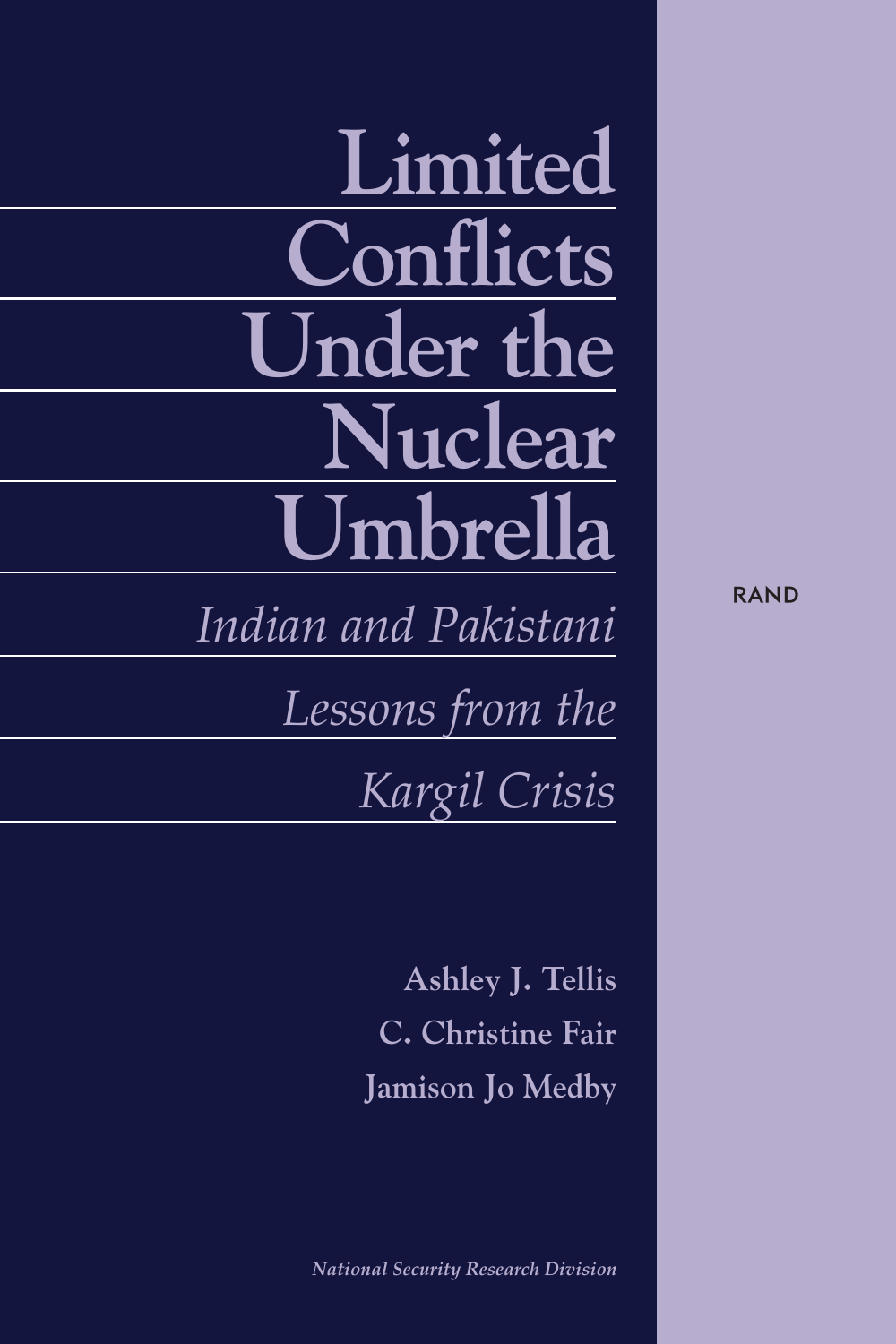This research was conducted within the International Security and Defense Policy Center (ISDPC) of RAND's National Security Research Division (NSRD). NSRD conducts research and analysis for the Office of the Secretary of Defense, the Joint Staff, the Unified Commands, the defense agencies, the Department of the Navy, the U.S. intelligence community, allied foreign governments, and foundations.

#### **Library of Congress Cataloging-in-Publication Data**

```
Tellis, Ashley J.
     Limited conflicts under the nuclear umbrella : Indian and Pakistani lessons 
  from the Kargil crisis / Ashley J. Tellis, C. Christine Fair, Jamison Jo Medby.
       p. cm.
     Includes bibliographical references.
     "MR-1450."
     ISBN 0-8330-3101-5
     1. Kargil (India)—History, Military—20th century. 2. Jammu and Kashmir
(India)—Politics and government—20th century. 3. India—Military relations—
Pakistan. 4. Pakistan—Military relations—India. I. Fair, C. Christine. II. Medby,
Jamison Jo. III. Title.
```
DS486.K3347 T45 2001 327.5491054—dc21

2001048907

RAND is a nonprofit institution that helps improve policy and decisionmaking through research and analysis. RAND® is a registered trademark. RAND's publications do not necessarily reflect the opinions or policies of its research sponsors.

© Copyright 2001 RAND

All rights reserved. No part of this book may be reproduced in any form by any electronic or mechanical means (including photocopying, recording, or information storage and retrieval) without permission in writing from RAND.

Published 2001 by RAND 1700 Main Street, P.O. Box 2138, Santa Monica, CA 90407-2138 1200 South Hayes Street, Arlington, VA 22202-5050 201 North Craig Street, Suite 102, Pittsburgh, PA 15213 RAND URL: http://www.rand.org/ To order RAND documents or to obtain additional information, contact Distribution Services: Telephone: (310) 451-7002; Fax: (310) 451-6915; Email: order@rand.org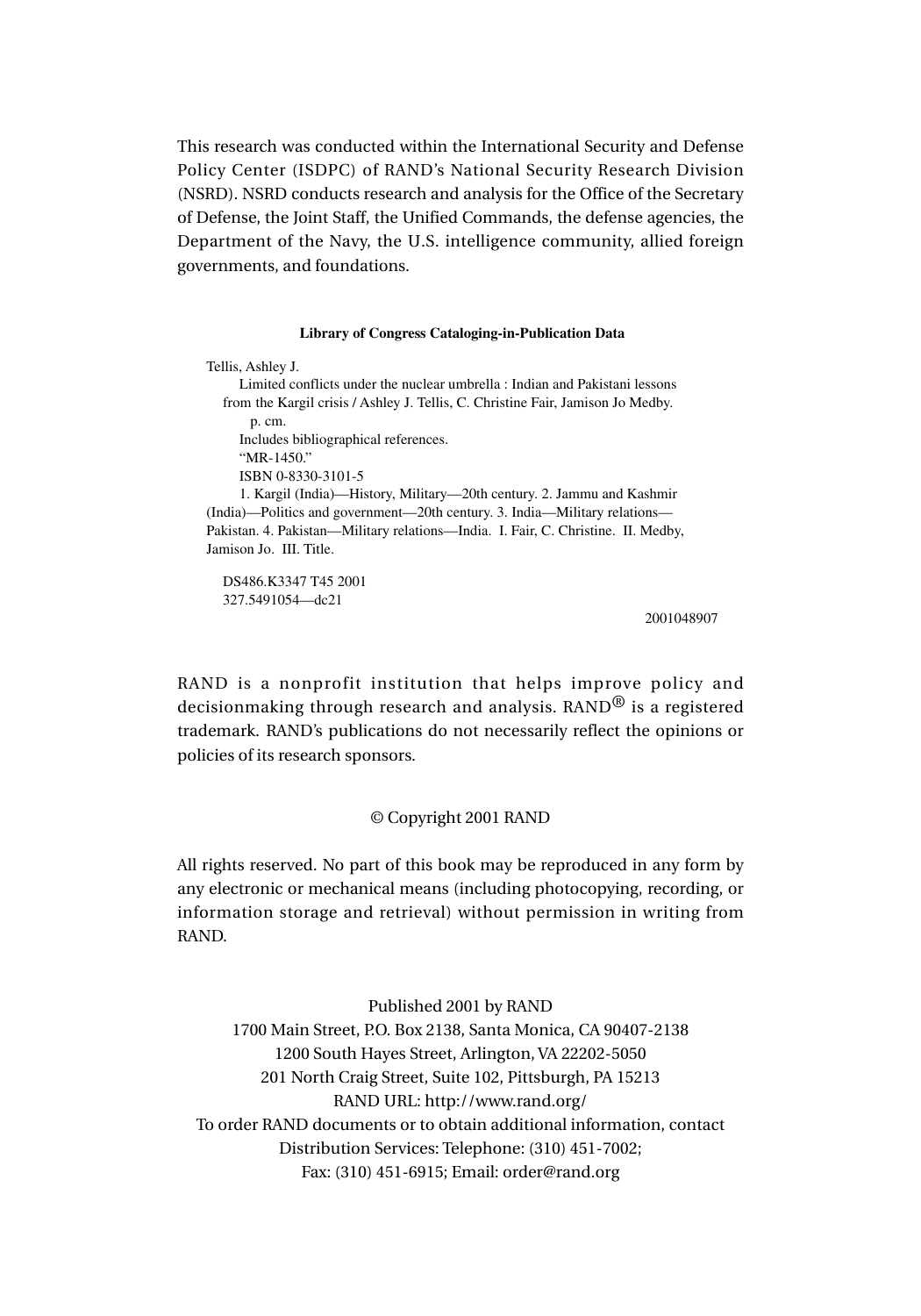# **PREFACE**

This report presents the results of a quick-turnaround study conducted by RAND at the request of the U.S. government in the months leading up to the November 2000 presidential election in the United States. The study was intended to support a variety of internal reviews and briefings that took place around the time of the election.

The broad purpose of the study was to understand how India and Pakistan viewed the significance of the Kargil conflict, what lessons they drew from this conflict, and the implications of those lessons for future stability in South Asia. Consequently, this report is not an allsource document: it has deliberately avoided the use of all U.S. governmental documents and for most part many other open-source American materials as well. Instead, the source materials used are almost exclusively Indian and Pakistani.

Since the significance of the Kargil conflict as appreciated in India and Pakistan is a complex matter, with many different and often conflicting strands of opinion, this report focuses mainly on capturing thematically the dominant ideas circulating in the subcontinent on this issue. As a result, not every view pertaining to Kargil is recorded and, further, many nuances and variations on the main themes recorded here are excluded unless judged by the authors to represent viewpoints that ought to be of interest to policymakers in the United States.

It was initially intended that the lessons learned by India and Pakistan in regard to Kargil would be published separately, but the interesting symmetries in the perceptions of the two sides that were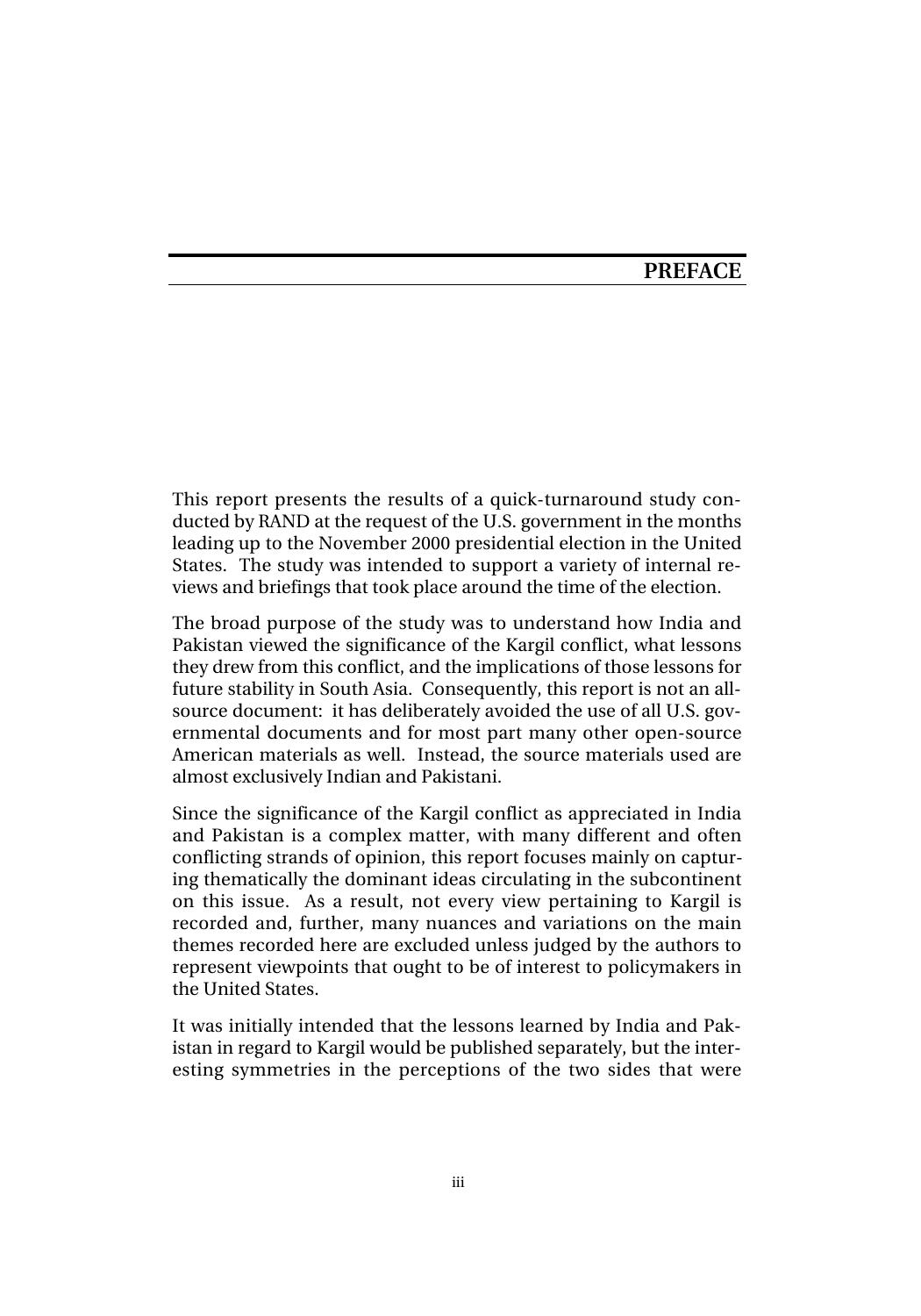discovered during the course of the research and interviews ultimately justified a unified publication.

This report is by no means intended to be the final word on Indian and Pakistani assessments about Kargil. In fact, it explicitly represents an early view of this issue, since Indian and Pakistani judgments may themselves evolve with time. As official documents on the conflict come to light, more systematic research on some of the key issues touched on in this report—the genesis of the conflict; the character of the operations; the perceptions, judgments, and decisions of the national leaderships; the significance of nuclear weapons; and the role of outside powers—will be possible, and more considered conclusions may be derived. Until that time, however, this preliminary assessment is offered for public consumption in the hope that it will contribute to a better understanding of the problems of stability in South Asia.

The information cutoff date for the material used in this report was March 2001. No effort has been made to update the analysis to account for events occurring after this date, for two reasons. First, any effort of this sort risks being overtaken by events, and second, updating the study would not have advanced the original objective of the U.S. government, which was to assess Indian and Pakistani perceptions in the aftermath of the Kargil war rather than to provide realtime analysis of changing India-Pakistan relations. Consequently, this analysis serves as a benchmark permitting the reader to assess how India-Pakistan relations have changed subsequent to our evaluation.

This research was conducted within the International Security and Defense Policy Center (ISDPC) of RAND's National Security Research Division (NSRD). NSRD conducts research and analysis for the Office of the Secretary of Defense, the Joint Staff, the Unified Commands, the defense agencies, the Department of the Navy, the U.S. intelligence community, allied foreign governments, and foundations.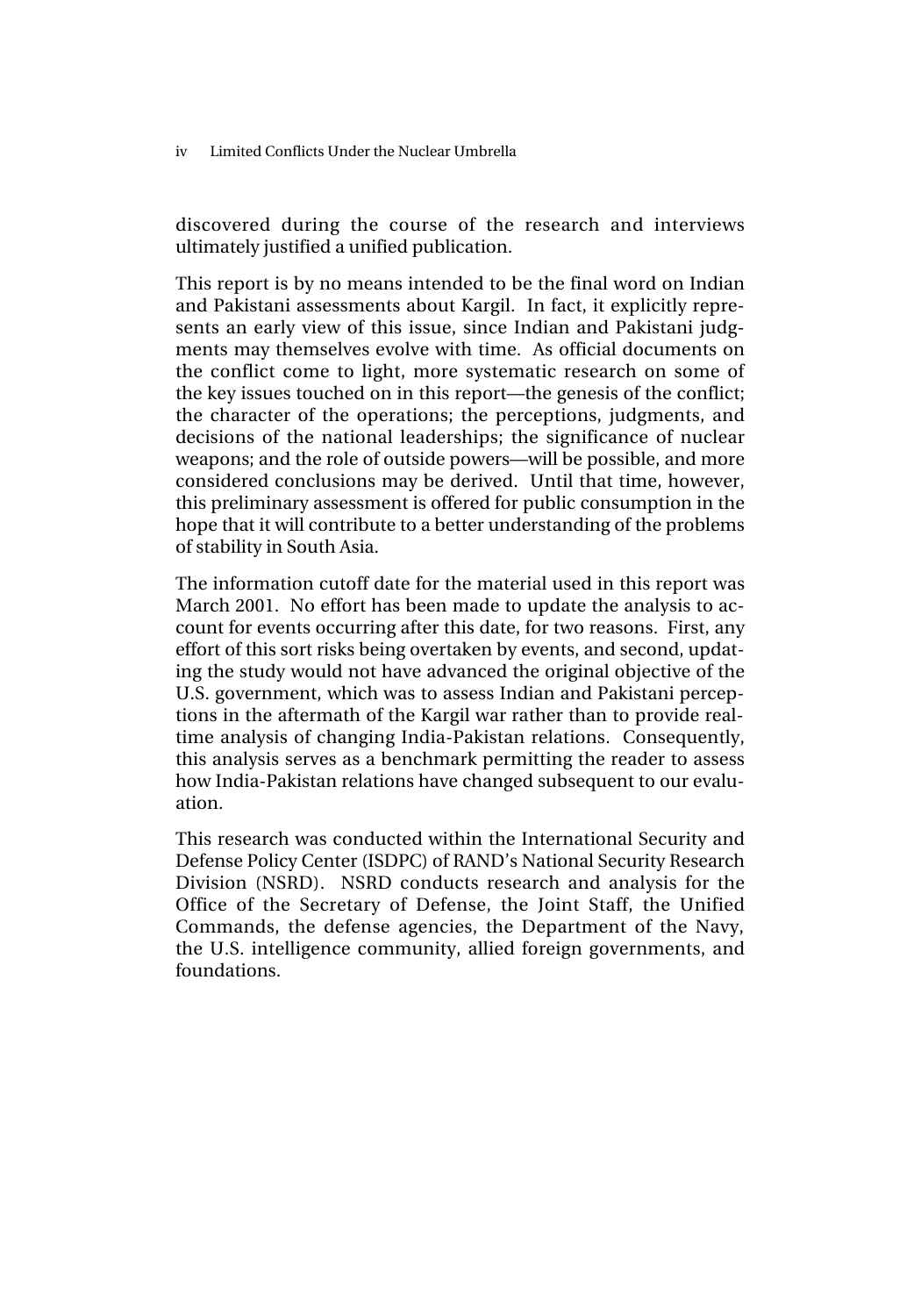# **CONTENTS**

|                                                          | iii            |
|----------------------------------------------------------|----------------|
|                                                          | ix             |
| Acknowledgments                                          | xiii           |
|                                                          | <b>XV</b>      |
| <b>Chapter One</b>                                       |                |
| INTRODUCTION                                             | 1              |
|                                                          | $\overline{2}$ |
|                                                          | $\overline{4}$ |
| Chapter Two                                              |                |
| THE SIGNIFICANCE OF THE KARGIL CRISIS                    | 5              |
| Pakistan's Perspective                                   | 7              |
| Kargil-like Operations Are Disavowed, But Violence       |                |
| Remains a Legitimate Tool to Achieve Political           |                |
|                                                          | 7              |
| Failure of Grand Strategy Coupled with Surprise and      |                |
| Shock at International Isolation                         | 8              |
| The Scale of Operations                                  | 13             |
| The Possibility of Conflict Expansion                    | 15             |
| India's Perspective                                      | 16             |
| India Confirms Its Worst Beliefs About Pakistan          | 16             |
| India Strengthened in Its Determination to Marginalize   |                |
| Pakistan on Kashmir                                      | 18             |
| Kargil Was an Intelligence Failure Not to Be Repeated    | 19             |
| India Realizes That International Attention to Pakistani |                |
| Adventurism Can Be Positive                              | 21             |
|                                                          |                |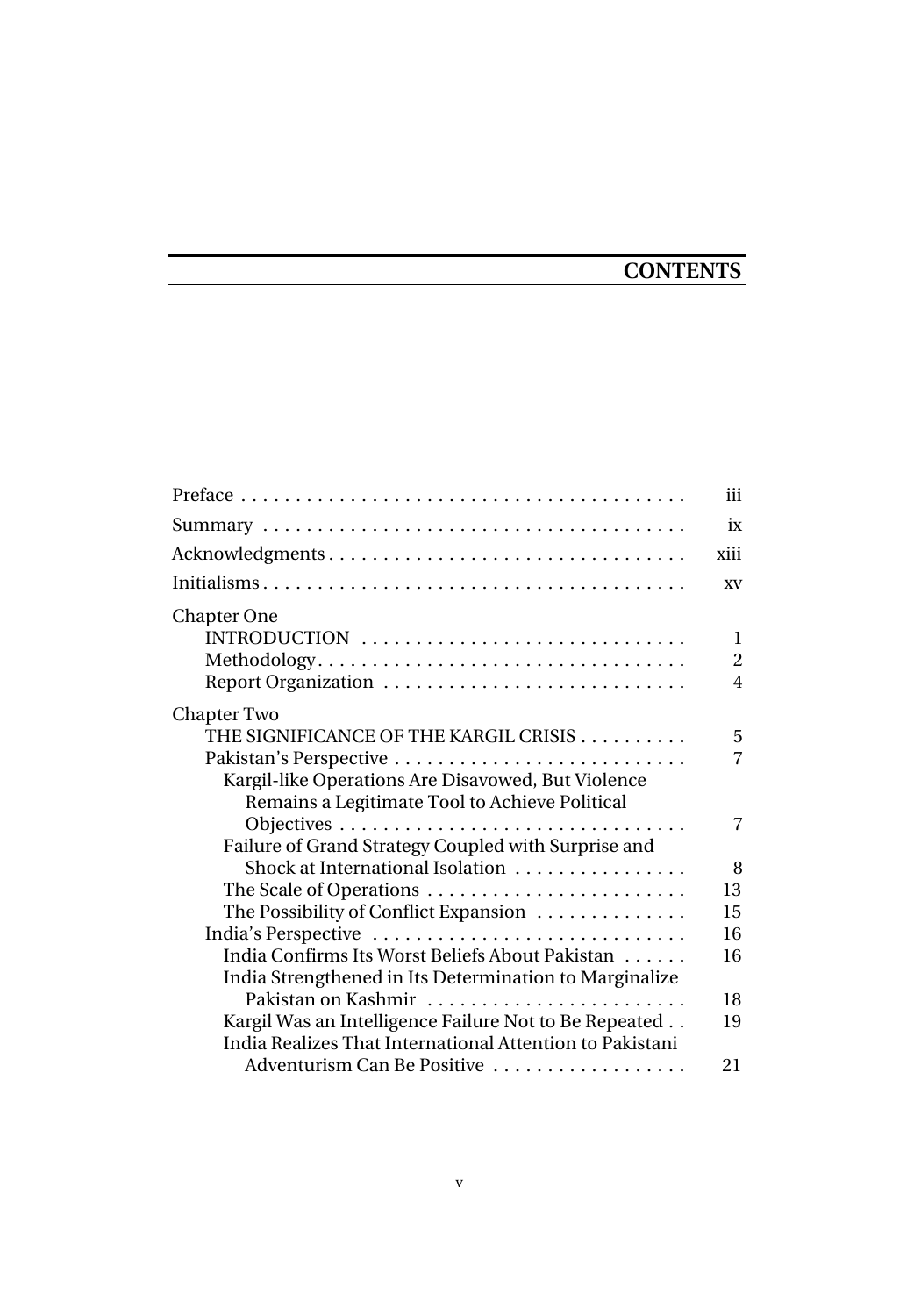| Kargil Demonstrated the Utility of the Media in Military |    |
|----------------------------------------------------------|----|
| Operations                                               | 23 |
|                                                          | 27 |
| <b>Chapter Three</b>                                     |    |
| KARGIL: LESSONS LEARNED ON BOTH SIDES                    | 29 |
| Pakistan's Perspective                                   | 32 |
| Premeditated Kargil-like Operations Are Not an           |    |
| <b>Effective Means of Dispute Resolution, But</b>        |    |
| Kargil Itself May Not Have Been an                       |    |
| Unmitigated "Failure"                                    | 32 |
| Pakistan Must More Effectively Assess and Gauge          |    |
|                                                          | 37 |
| Need for Broad Assessment and Review of Proposed         |    |
|                                                          | 40 |
| Pakistan Needs a Media Strategy to Shape Opinion         | 42 |
| Pakistan's Options Are Limited to the Pursuit of Low     |    |
|                                                          | 45 |
| Nuclear Capabilities Become Key to the Successful        |    |
| Execution of Pakistan's Political Strategies             | 48 |
| India's Perspective                                      | 50 |
| India Must Prepare for Future Pakistani Recklessness     |    |
| Across-the-Board                                         | 50 |
| India Must Increase Its Efforts to Contain Intrusions    |    |
| Across the LOC                                           | 51 |
| The Kashmir Issue Requires High-Level Attention          | 52 |
| India Must Cultivate International Support That Will     |    |
| Circumscribe Pakistani Adventurism                       | 53 |
| India Must Sustain the Information Offensive             | 54 |
| India Must Treat Nuclear Issues More Seriously           | 56 |
|                                                          | 57 |
| <b>Chapter Four</b>                                      |    |
|                                                          | 61 |
| Pakistan's Perspective                                   | 62 |
| Pakistan Will Seek to Calibrate the Heat of the          |    |
| Insurgency-But Risks Losing Control Over the             |    |
| Process at Great Cost to the Pakistani State             | 62 |
| The Peace Initiative Is Believed to Lie with India       | 64 |
| Pakistan's Weaknesses Make It Increasingly Politically   |    |
| Irrelevant, and Its Grand Strategy Offers No Exits       | 66 |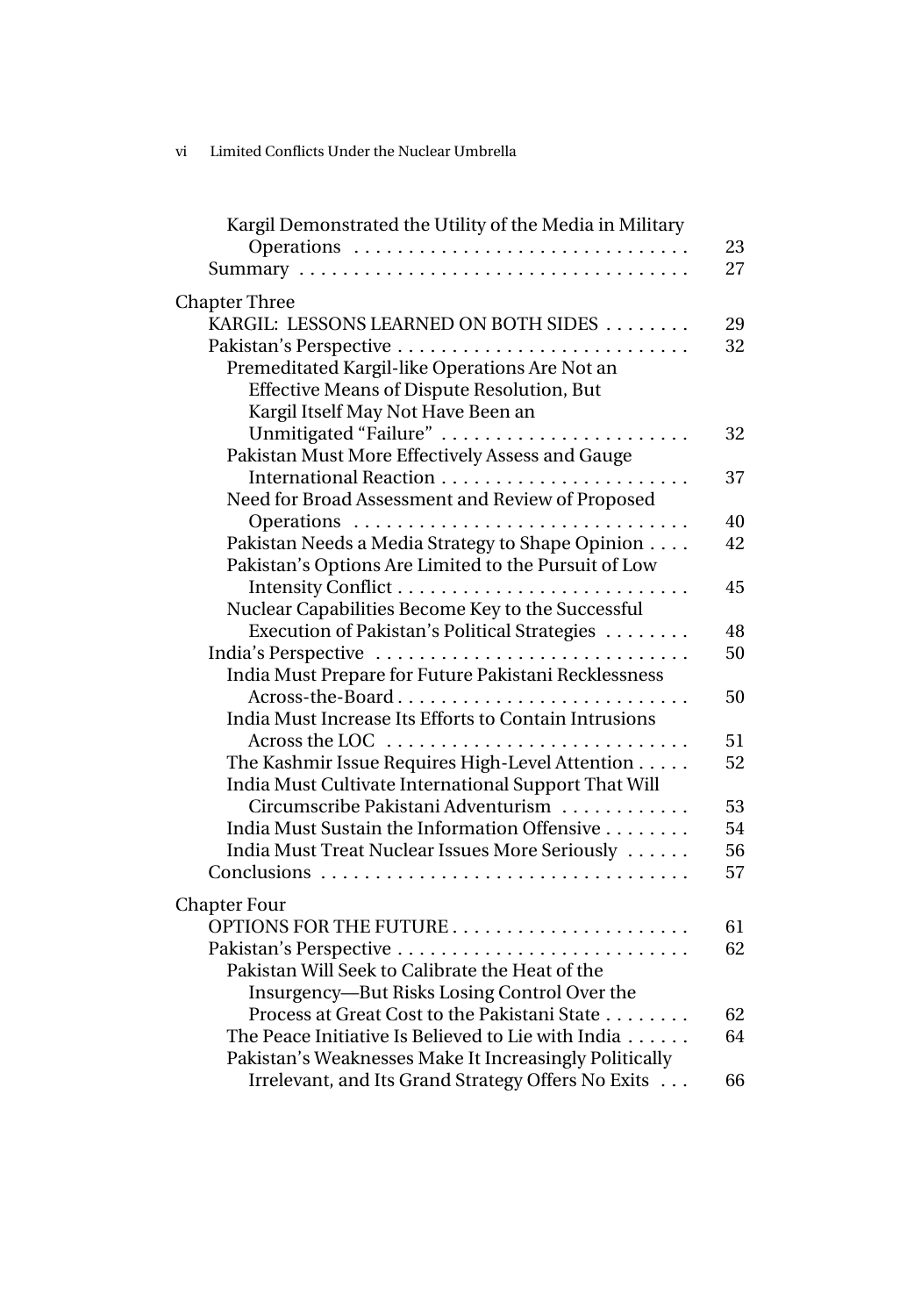| India's Perspective                                 | 67 |
|-----------------------------------------------------|----|
| India Will Pursue an Internal Solution to Kashmir   | 67 |
| India Will Seek a Hospitable Bilateral Environment  | 69 |
| India Will Enhance Its Operational Capabilities and |    |
| May Contemplate More-Aggressive Actions Along       |    |
|                                                     | 70 |
|                                                     | 74 |
| <b>Chapter Five</b>                                 |    |
| CONCLUSION: KARGIL AND SOUTH ASIAN                  |    |
| STABILITY                                           | 77 |
| Prospects for Peace and Possibilities of War        | 78 |
| Implications of Kargil for "Ugly Stability"         | 79 |
| Areas Requiring Further Investigation               | 84 |
|                                                     | 85 |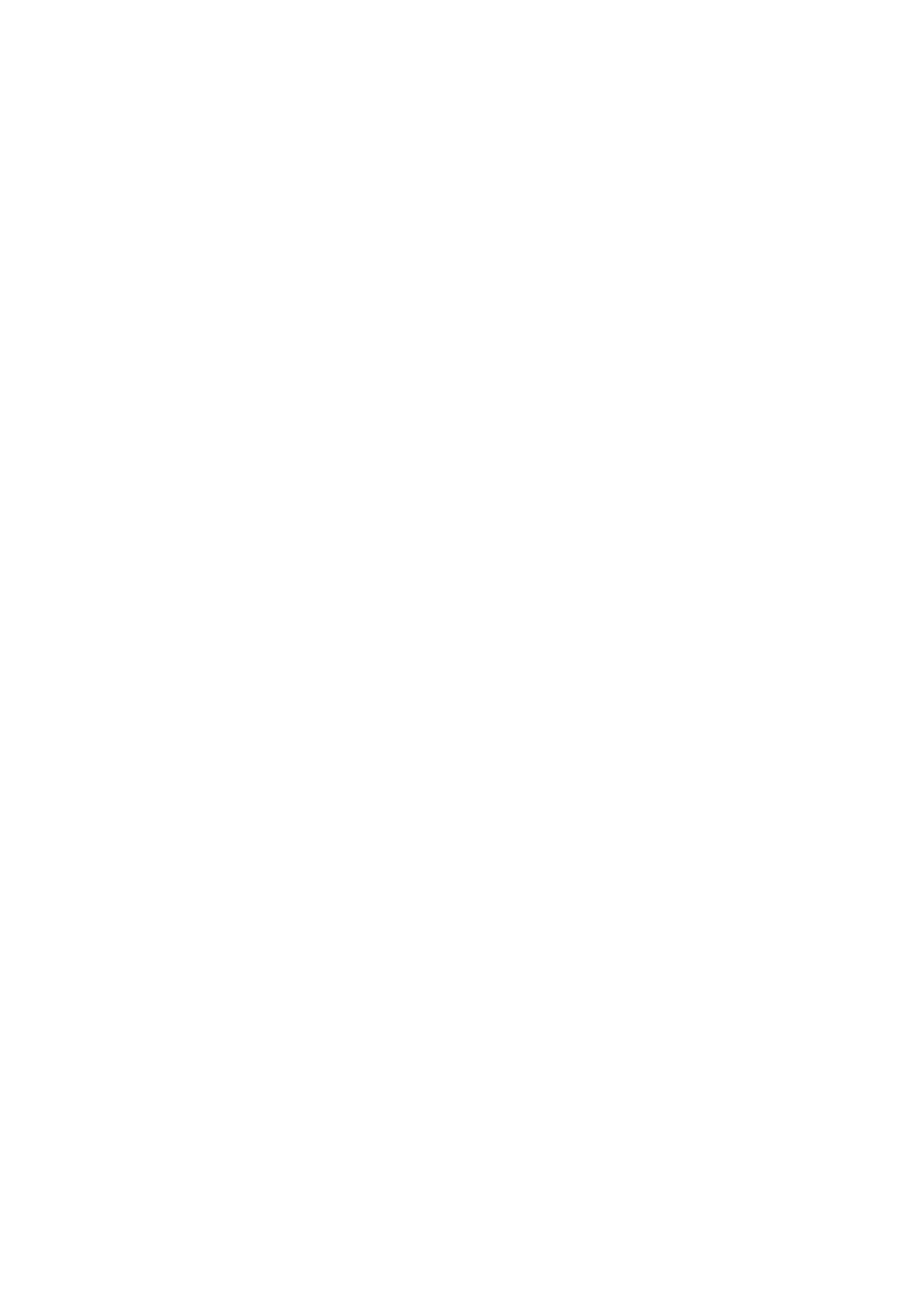# **SUMMARY**

In spring 1999, details of the "Kargil conflict"—the latest chapter in the long-standing India-Pakistan dispute over Kashmir—emerged publicly. For these two largest South Asian states, this conflict represents a watershed, in part because it demonstrated that even the presence of nuclear weapons might not appreciably dampen the India-Pakistan security competition.

The goal of this analysis was to assess both combatants' perceptions of the Kargil crisis with a view to evaluating the possibilities for future Kargil-like events. Kargil represented a departure from the low intensity combat (LIC) operations that have most recently typified the military dimension of the Kashmir dispute. Whereas these types of operations typically pit insurgents against Indian police and paramilitary forces, Kargil saw both sides engage with regular military forces across a de facto border in the face of Pakistani attempts to seize and hold territory. The lessons both belligerents took from the crisis and their respective judgments of whether their actions were successful could suggest the prospects for future military actions of greater intensity.

#### **SIGNIFICANCE OF THE KARGIL CRISIS**

The crisis is significant at several levels for both Pakistan and India. For Pakistan, it reconfirmed LIC as a legitimate tool for attaining political goals, but it probably also caused the Pakistani leadership to conclude that Kargil-like operations are not legitimate in the current international environment. Moreover, Kargil stands as yet another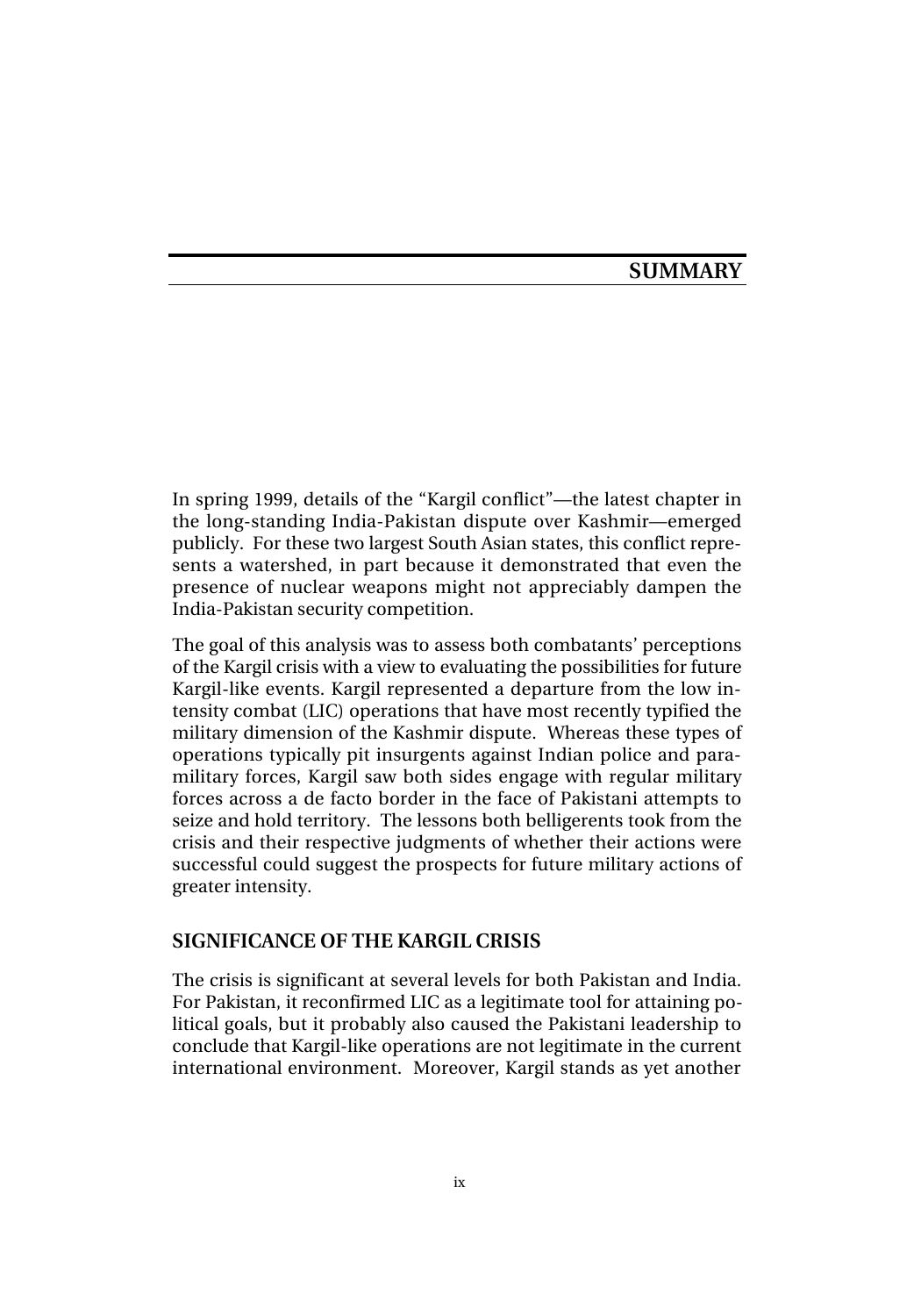symbol of the failure of Pakistan's grand strategy and illustrates Islamabad's inability to anticipate the international opprobrium and isolation that ensued from its actions in Kargil. In addition, the crisis posed real concerns about the possibility of the conflict widening to conventional warfare and subsequently escalating to nuclear use.

For India, Kargil confirmed its belief that Pakistan is a reckless, adventuristic, and untrustworthy state. Kargil motivated India to reconsider whether to engage Pakistan diplomatically on the Kashmir issue. In addition, the crisis strengthened the widespread perception that India's intelligence infrastructure has endemic deficiencies. It also led India to realize that international attention to Kashmir is not altogether undesirable, particularly when the attention focuses on Pakistani misadventures.

#### **LESSONS LEARNED FROM THE KARGIL CRISIS**

The most important lesson Pakistan took from the crisis was that Kargil-like operations have high political costs, especially for Pakistan's international reputation. That said, the Kargil fiasco does not appear to have extinguished Pakistan's belief that violence, especially as represented by LIC, remains the best policy for pressuring India on Kashmir and other outstanding disputes. While vocal criticisms of the Kargil misadventure are plentiful, there are many stakeholders in Pakistan who view Kargil as some sort of a victory lost. If such beliefs of Kargil—despite being fundamentally false in their details—represent the considered assessments of Pakistan's security managers, future policies could emerge that call for Kargil-like operations. A reemergence of such policies could have disastrous consequences for stability in South Asia.

The most important lesson learned by India was that it must be prepared to counter a wide range of Pakistani threats that may be mounted by what is essentially a reckless but tenacious adversary. India must therefore develop the robust capabilities it needs to thwart surprise and to win even if surprised by Pakistan. Another lesson is that if India is obliged to respond forcefully in future episodes, covert rather than overt action may be preferable.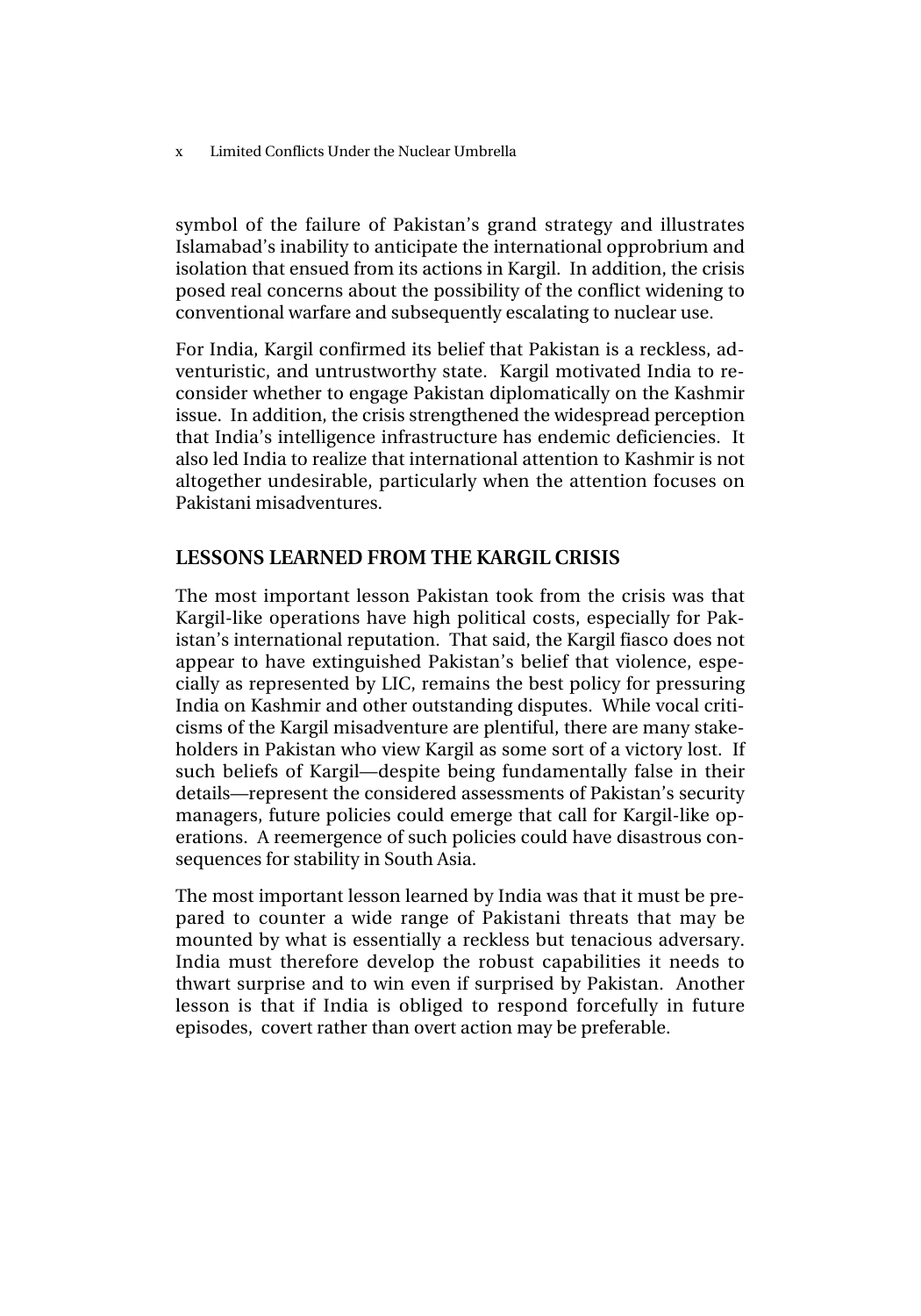#### **OPTIONS FOR THE FUTURE**

The Kargil conflict has shaped Pakistan's and India's conceptions of their future choices. Pakistan has slowly come to appreciate the costs it has endured as a result of Kargil: Pakistan is economically vulnerable, politically unstable, and internationally isolated; and it is widely viewed as a precarious, decaying, and increasingly Islamist state. As a result, many in the political classes have come to recognize that they must decide among themselves what kind of a state they want to become: Jinnah's Pakistan, the Jamaat-e-Islami's Pakistan, or the Lashkar-e-Taiba's Pakistan.

For its part, India is not likely to give Pakistan a chance to flirt with Kargil-like scenarios again. New Delhi will watch the border in Kashmir and elsewhere carefully and redouble its efforts to prevent infiltration of the sort that occurred at Kargil. India understands that the most likely strategy for Pakistan will be increasing its support for insurgency and for terrorist attacks throughout India. New Delhi also appreciates that this strategy is to Pakistan's own disadvantage and further confirms Islamabad as a sponsor of Islamist terrorism. Despite the episodic temptation to bloody the Pakistani nose, India will continue to exhibit restraint.

#### **CONCLUSIONS**

"Ugly stability"—the persistence of unconventional conflicts—will probably endure in the region. State-sponsored terrorism will remain an attractive mode of operation in large part because conventional conflicts remain risky.

Pakistan's evaluation of Kargil's consequences is still ambiguous. In some circles, Kargil may be rationalized into an attractive mode of LIC. However, there are those within Pakistan who have increasingly come to question the costs that Pakistan's LIC strategy has imposed upon the state's economic, social, and political development. Nevertheless, Islamabad remains passionately focused on "resolving" Kashmir, and its support for the insurgency is unlikely to dissipate any time soon.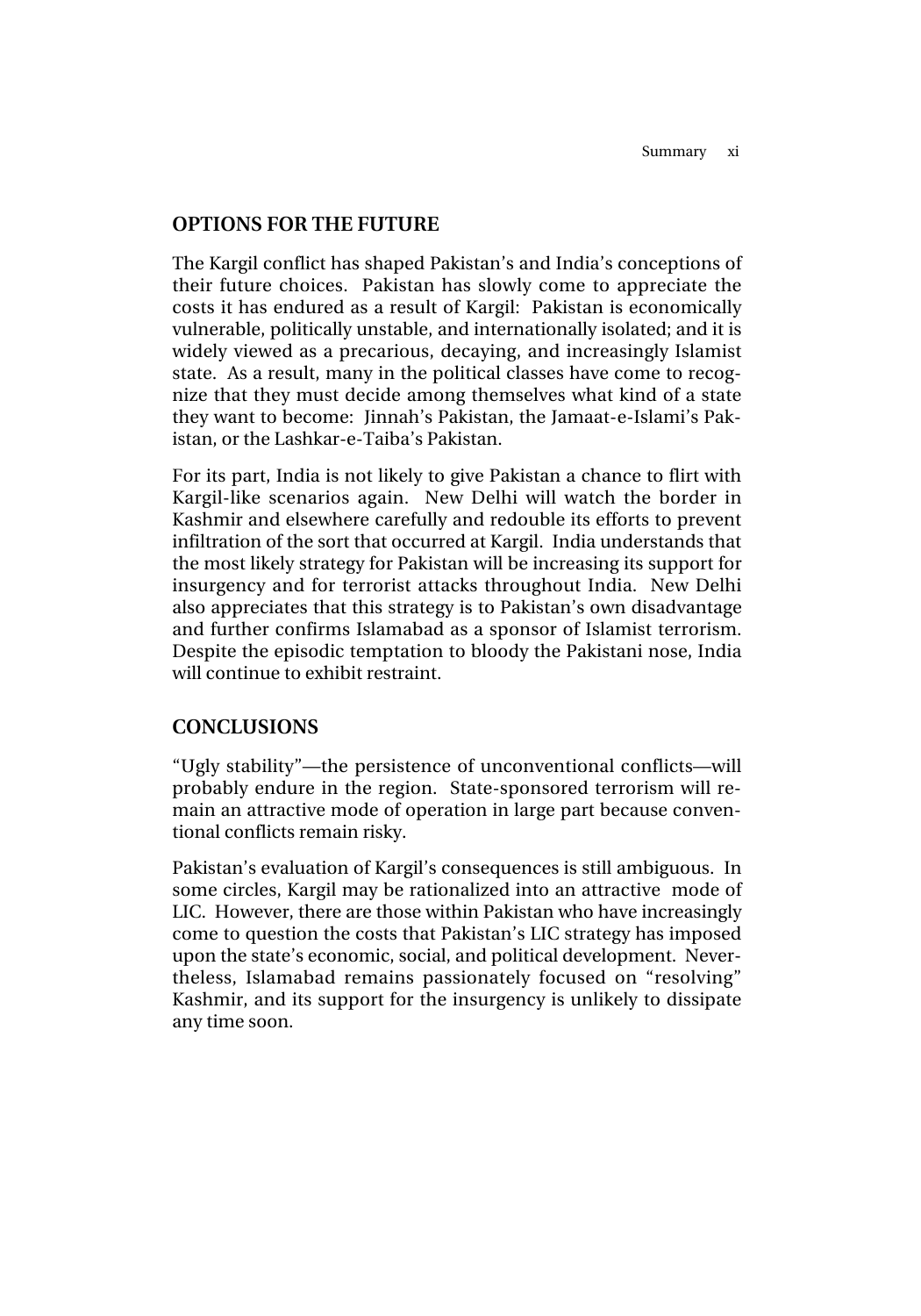On its side, India remains committed to an internal solution of the Kashmir problem. India's conviction rests on its larger beliefs about the liberal, secular, and multiethnic nature of the Indian Union, but this conviction has unintendedly increased Pakistan's resistance to an internal solution.

Even if operations on the scale of Kargil do not occur, politicalmilitary crises in South Asia are likely to surface over the course of the next decade. Until Pakistan pulls out of its current economic morass, institutionalizes a stable set of responsive governing institutions, develops a democratic temper, cements a political identity outside of its opposition to India, and acts upon the realization that Kashmir—no matter how valuable—is still not as valuable as Pakistan, the resentment, grievances, and dissatisfaction currently driving Islamabad's policies will only compel Pakistan to contemplate future Kargil-like operations.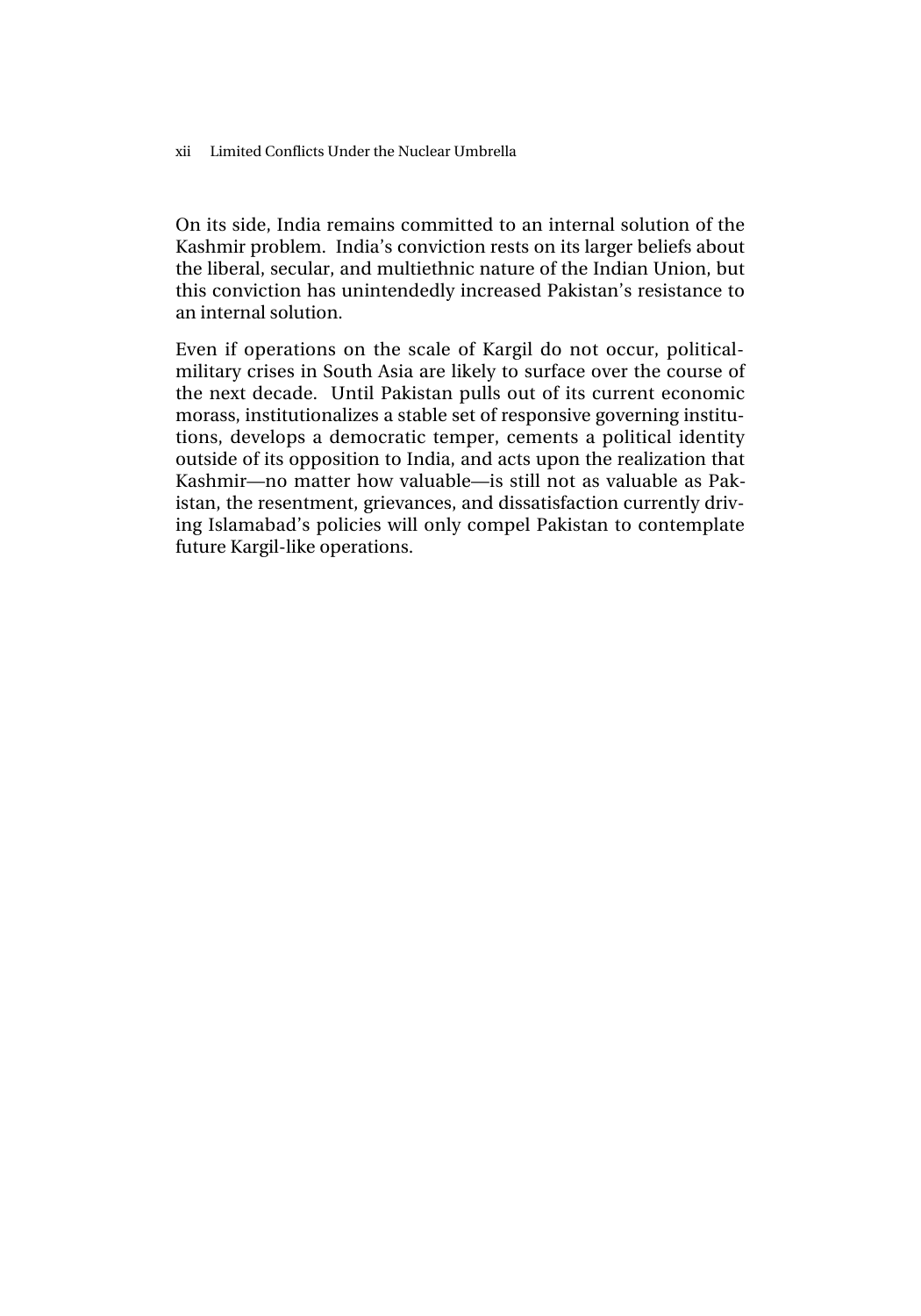# **ACKNOWLEDGMENTS**

The authors are grateful, first and foremost, to numerous high-level Indian and Pakistani policymakers, politicians, civil servants, military and intelligence officers (both serving and retired), academics, journalists, and commentators who gave generously of their time and insights to us in November and December 2000. Several U.S. government officials and analysts within the intelligence and policy communities also took the time to discuss key issues pertaining to this study with the authors. In addition, Colonel Jack Gill of the Near East–South Asia Center for Strategic Studies, National Defense University, provided an invaluable detailed critique of the first draft. Their keen eyes saved the authors much embarrassment. The authors are also deeply indebted to John Edward Peters, who crafted a very thoughtful summary for this report. His contribution was critical to completing the report in a timely fashion.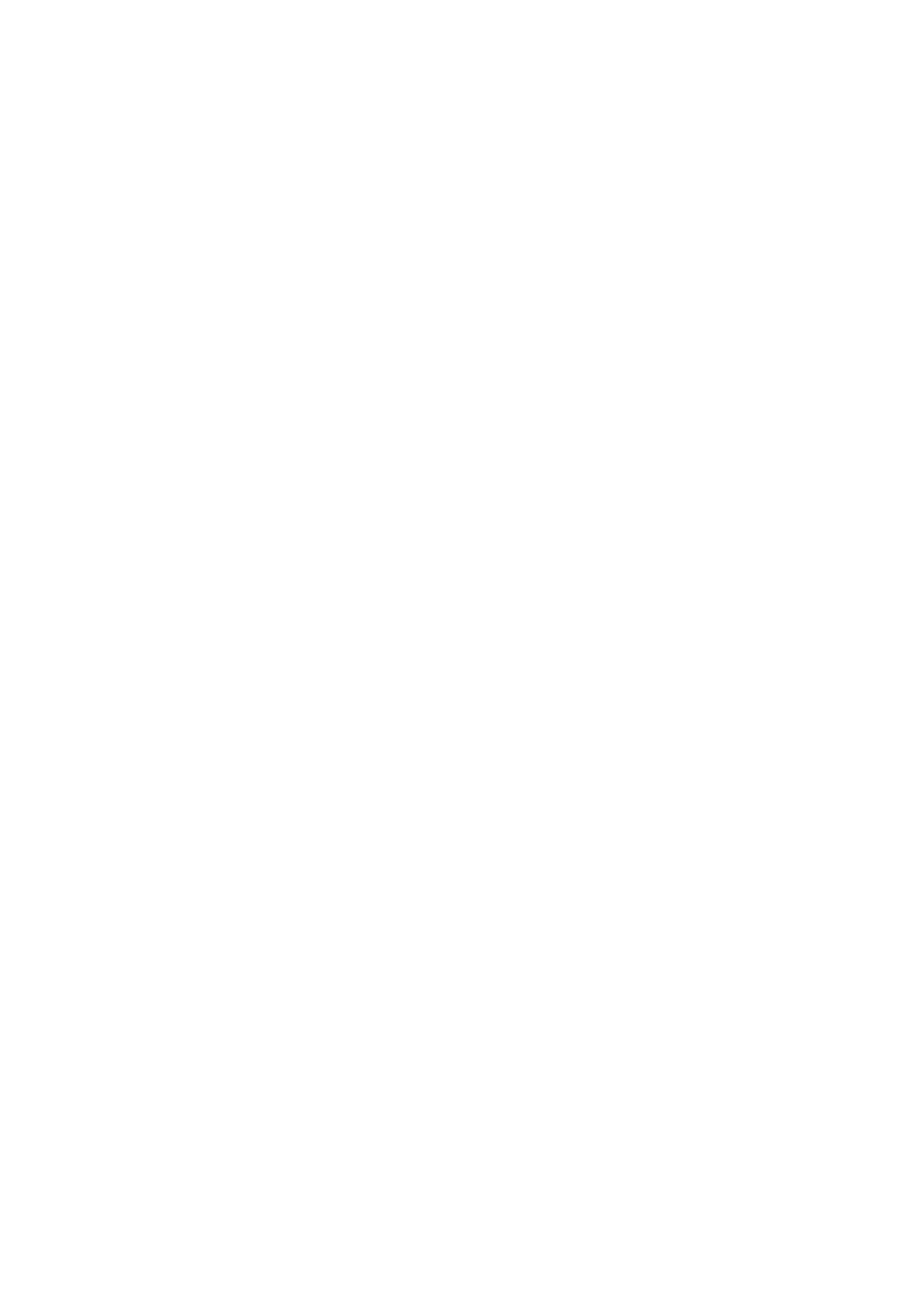# **INITIALISMS**

- APHC All Parties Hurriyat Conference
- COIN counterinsurgency
- HRCP Human Rights Commission of Pakistan
	- IAF Indian Air Force
	- IMF International Monetary Fund
		- ISI Inter-Service Intelligence (Directorate)
		- IT information technology
	- LIC low intensity conflict
	- LOC line of control
	- NLI Northern Light Infantry
	- NSC National Security Council
	- OIC Organization of Islamic Countries
- R&AW Research and Analysis Wing
	- UAV unmanned aerial vehicle
		- UN United Nations
	- U.S. United States
	- WMD weapons of mass destruction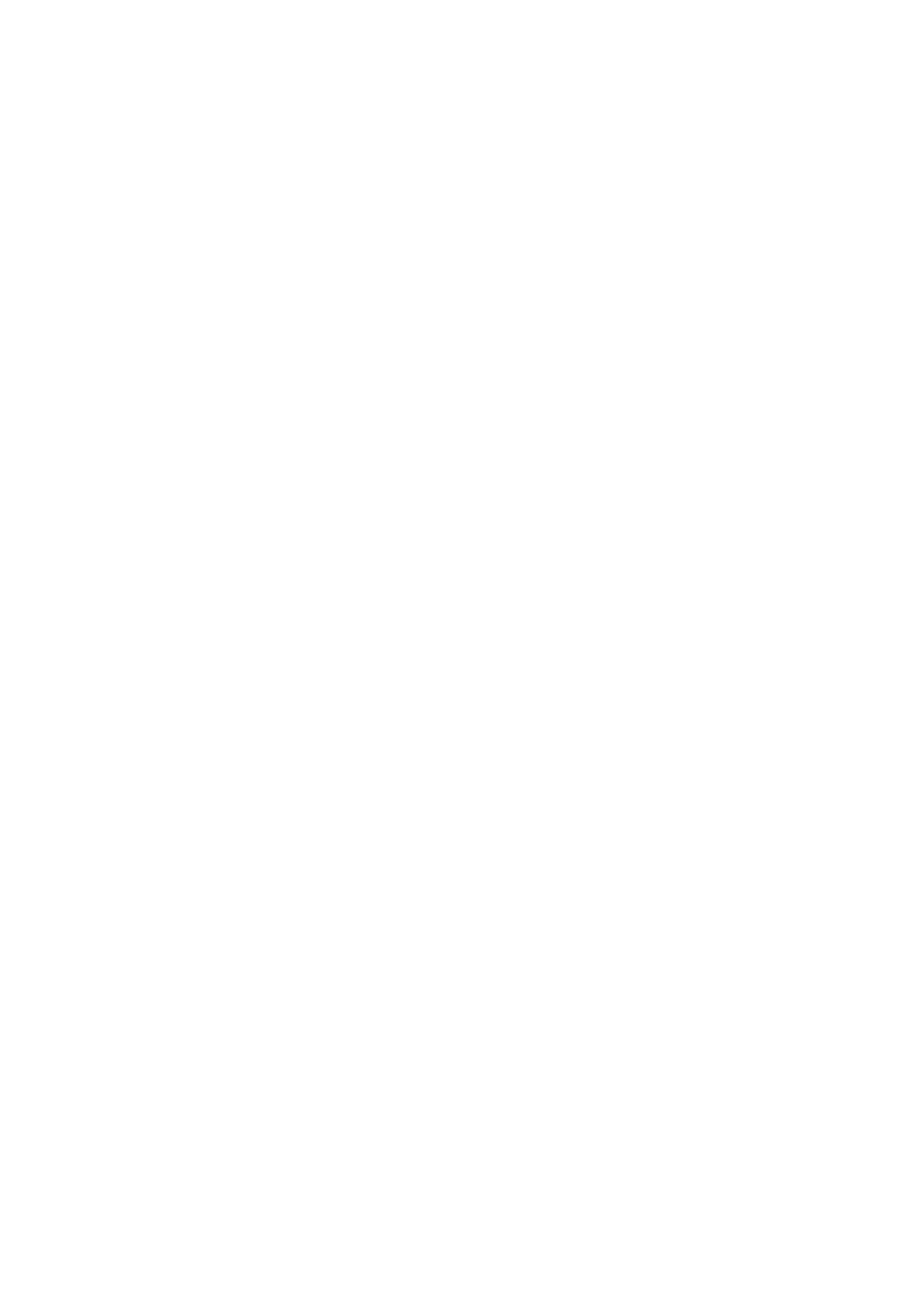Chapter One

# **INTRODUCTION**

In the spring of 1999, the world slowly came to know of Pakistan's foray into the Kargil-Dras sector in a limited war that has come to be known as the "Kargil conflict." (India's military response to this Pakistani adventure was codenamed OPERATION VIJAY.) Although the "real" reasons for Pakistan's prosecution of the Kargil war cannot be discerned with any certainty right now, a variety of Pakistani writings and public statements suggest that Islamabad likely had several motivations: a desire to redeem itself after its humiliating defeat in the 1971 war with India; India's occupation of the Siachen glacier; a desire to punish India for its periodic shelling of the Neelum Valley road and its other "provocations" along the line of control (LOC) in Kashmir; a desire to energize what at that point appeared to be a flagging insurgency in the Kashmir valley; and, finally, a desire to exploit its newly confirmed nuclear capabilities to achieve those lasting political changes in Kashmir that had hitherto eluded Islamabad.

The Kargil crisis represents a watershed in India-Pakistan security relations. It demonstrated that even the presence of nuclear weapons might not appreciably dampen security competition between the region's largest states. However, it remains an empirical question whether or not the Kargil war represents a foretaste of future episodes of attempted nuclear coercion if India and Pakistan believe that their nuclear capabilities provide them the immunity required to prosecute a range of military operations short of all-out war. Whether one side or both will act upon this belief depends in part on the particular conclusions and lessons they drew from the Kargil conflict.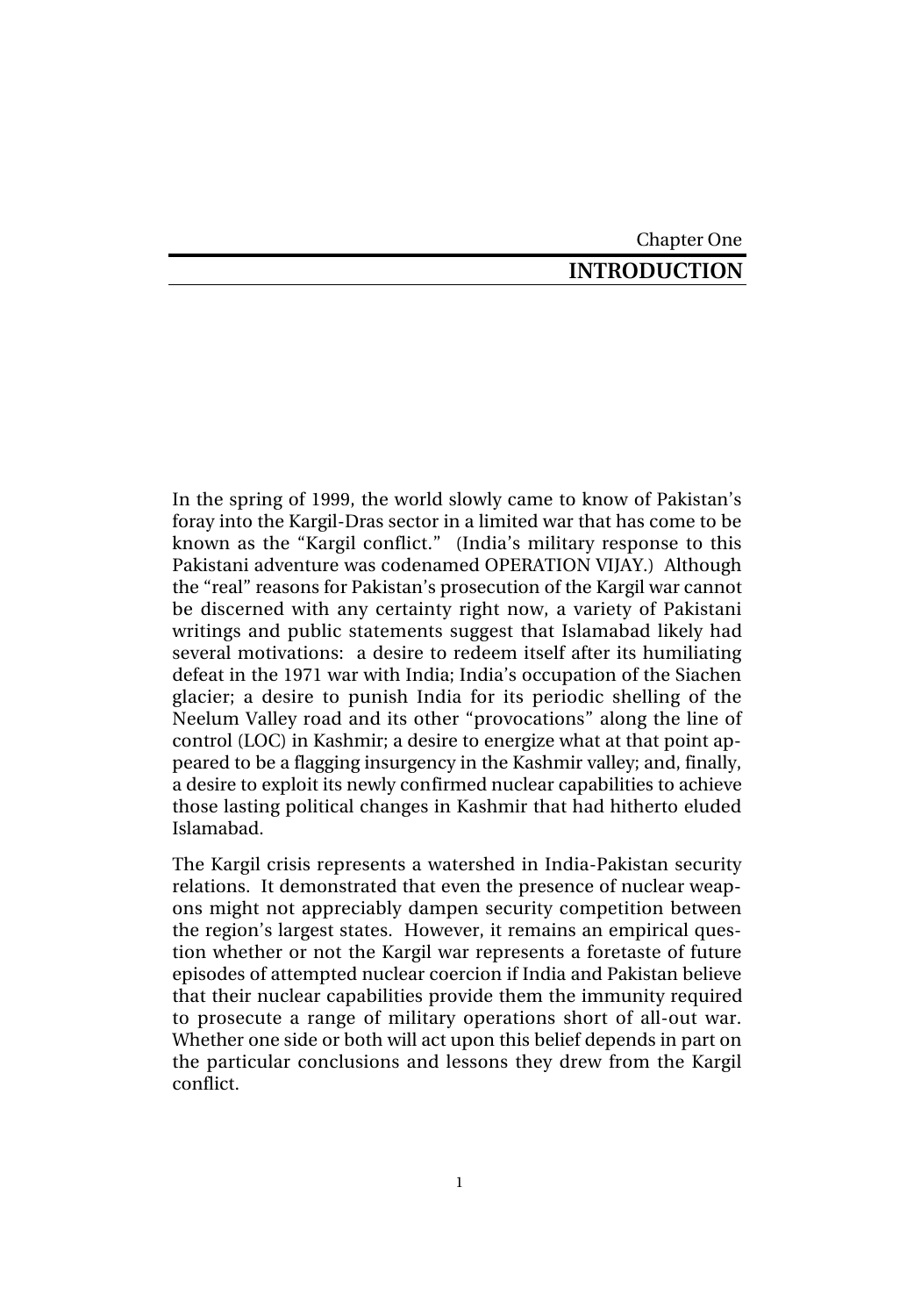The goal of this analysis is to assess both combatants' perceptions of the Kargil crisis with a view to evaluating the possibilities of future Kargil-like events. To do so, we first elaborate the significance of the Kargil crisis from the perspective of each country. Second, we explore what key constituencies on both sides learned from the conflict and its aftermath. For example, what strategic and tactical lessons did the Indian and Pakistani military leadership draw? What did each country's intelligence systems learn? What did the political leadership (both the government and opposition parties) in the two countries learn? How did the populaces respond to the crisis and how have their positions evolved? Will these popular perceptions influence the future taste for war and/or war-like operations? Finally, having laid this groundwork, we elaborate for both combatants some of the possible future options, which may or may not include Kargillike scenarios.

#### **METHODOLOGY**

 $\overline{\phantom{a}}$ 

To answer the questions posed above, we conducted exhaustive literature surveys of the popular press and academic literature. Our review of the popular press tended to focus upon May to September 1999, the period over which the conflict occurred.<sup>1</sup> This effort mostly relied upon the English media, for two main reasons. First, the vernacular press represents extreme views that are considerably at variance with those of the English press and often of little help to policymakers in the United States, South Asia, and elsewhere. The Urdu press in Pakistan is particularly vulnerable to this characterization. Second, there is the question of which vernacular press to use, especially in India, where the numerous vernaculars all reflect their own regional and local biases. Where possible, heavy use was made of electronic sources such as the Foreign Broadcast Information Service (FBIS) and the archives maintained by the Institute of Peace and Conflict Studies (New Delhi, India) on Indian and Pakistani media coverage during Kargil. Unfortunately, there is no such electronic archive maintained by any Pakistani institution. As the Pakistani

 $<sup>1</sup>$ It is important to note that in the two years that have passed since the Kargil crisis,</sup> popular opinion may very well have shifted in both countries. A historical review of how popular opinion has changed over the course of this period unfortunately was beyond the scope of this effort.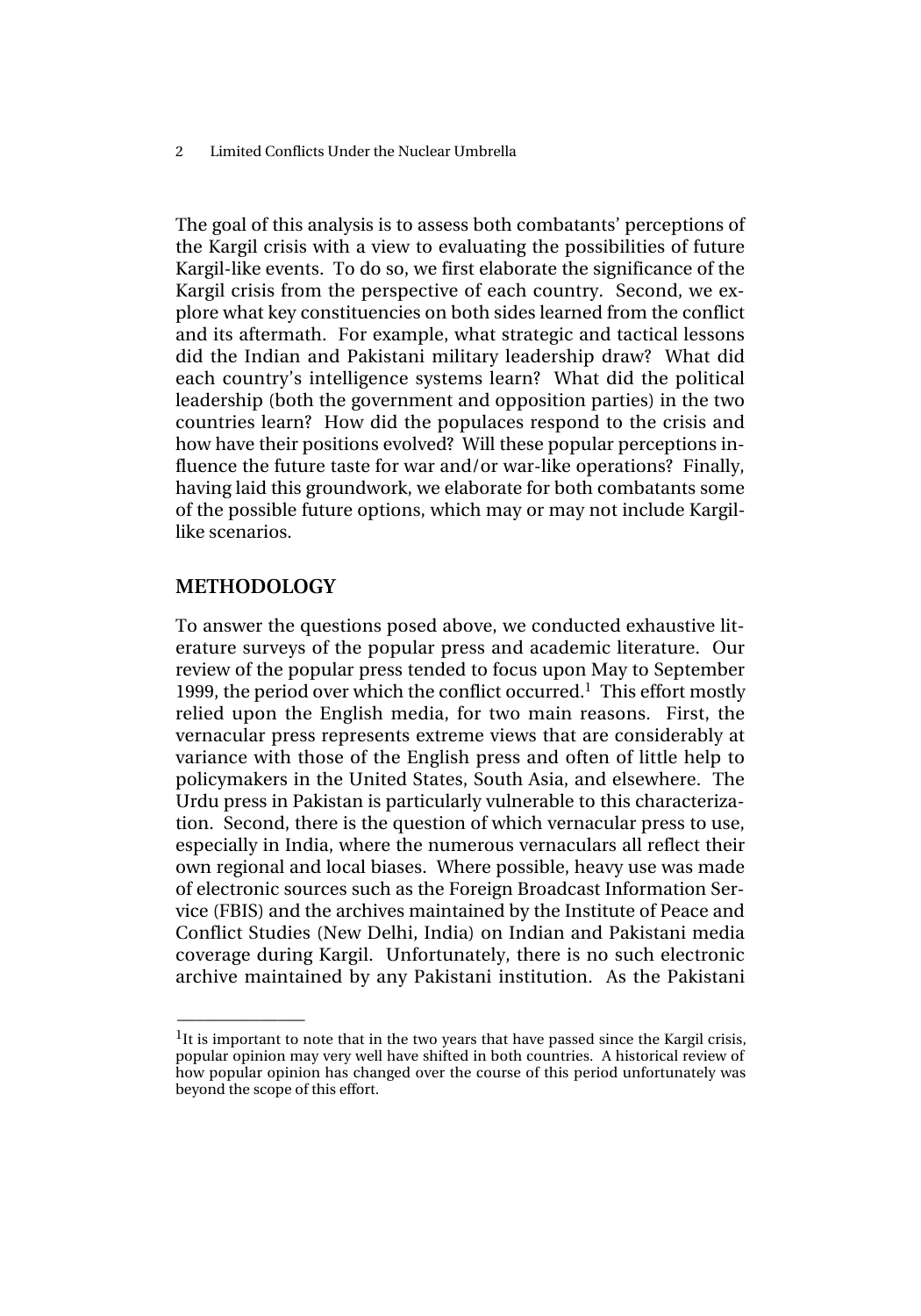papers represented in this archive tended to be from the Punjab, a region that is typically less critical of the government, we augmented this archive with a separate review of the Karachi-based newspaper, *The Dawn*. In selecting passages to quote, we often chose the most lucid view of a particular issue, which in the case of Pakistan often occurred in *The Dawn*. Thus, the reader should be cautioned that the citation base does not fully represent the comprehensiveness of the literature review efforts.

In addition to undertaking extensive literature reviews, in November and December 2000 we interviewed several key individuals from both India and Pakistan who are representative of the following constituencies:

- Serving military
- Retired military
- Leadership of principal political parties
- Non-state actors in Pakistan
- Civil servants and retired diplomats
- Media and public commentators
- Researchers at universities and think tanks

One of the interesting analytical problems that arose in explicating Pakistan's perception stemmed from the disparity between information provided during interviews and evidence gathered from the Pakistani popular and academic press. Most contemporary Pakistani accounts of Kargil deny any direct role of the Pakistani Army apart from close support behind the LOC and are thus manifestly incongruent with the accounts published outside of Pakistan. Retired military officers and diplomats, academics, and journalists appeared to be rehearsing the government's version of events when writing in the editorial pages of major newspapers, but generally spoke quite frankly of the Army's involvement during our confidential interviews.

There are several possible explanations for these contradictions. One is that when the story of the occupation first broke in Pakistan, there was very little information available. The Foreign Office account was carried generally without question through most of the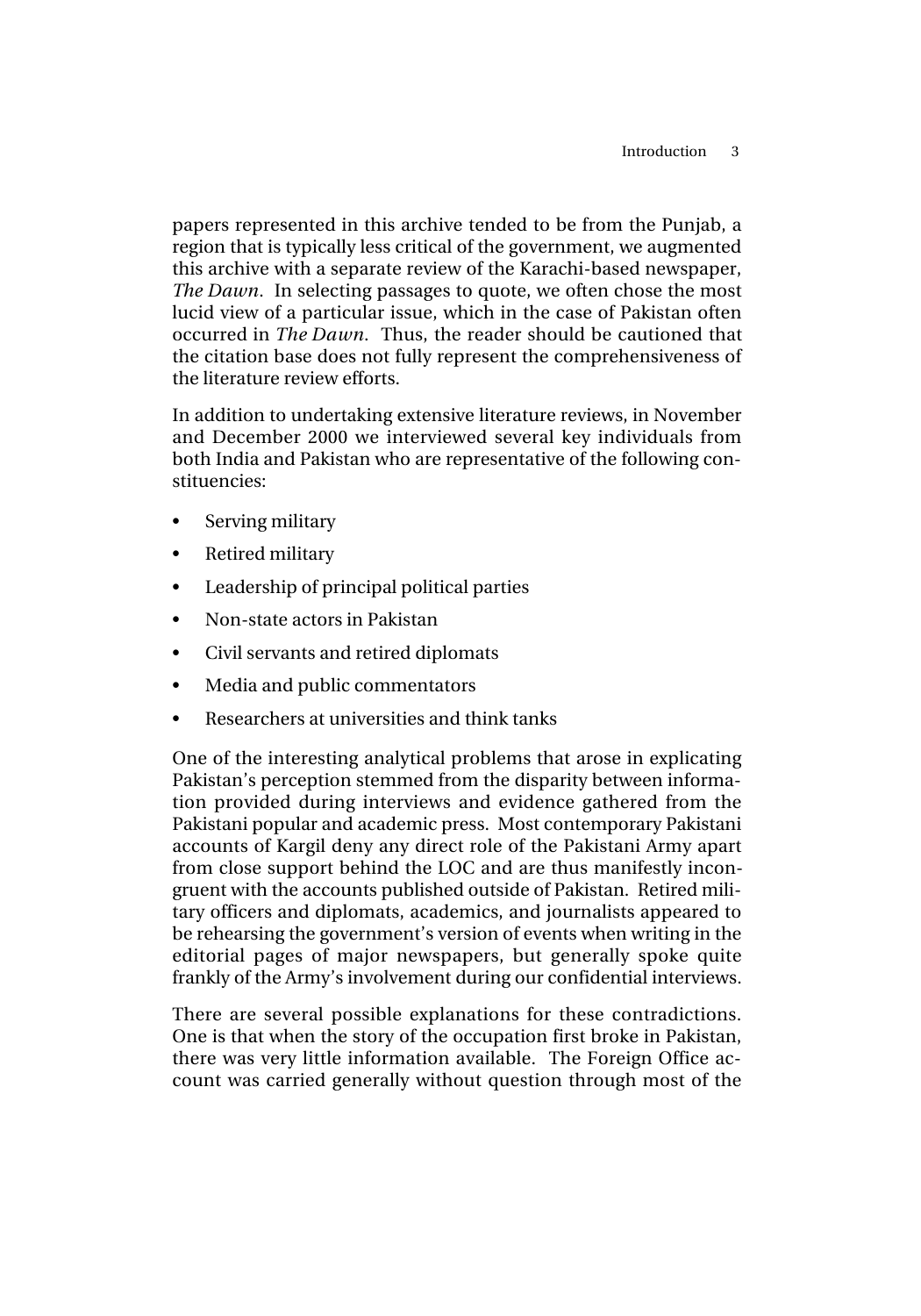conflict. Journalists and private individuals began writing op-ed pieces that obliquely challenged the government's version of events beginning mid- to late-July 1999. More candid rejections of the government's narrative occurred well after the crisis ended. Thus, the differences between the written accounts during the conflict and the interviews in the winter of 2000 may simply reflect an expanded access to information. Alternatively, the differences between public and private accounts may reflect the political stakes of the authors and deference to possible reprisals. Of course, a combination of both factors may account for the differences between public and private narratives of the crisis.

Thus, in this analysis we draw upon both sources of data for Pakistan and note their vastly different perspectives where appropriate. This problem did not arise in the Indian data. Generally, the Indian views obtained in personal interviews were consistent with views expressed in the public domain.

#### **REPORT ORGANIZATION**

The remainder of this report is organized as follows. The significance of Kargil for both countries is described in Chapter Two. In Chapter Three, the political, military, and diplomatic lessons learned by both combatants are identified. Chapter Four explores some of the future options as perceived by various stakeholders in India and Pakistan. Finally, Chapter Five presents analyses of the impact of the Kargil crisis on nuclear deterrence stability and identifies several important analytical issues that merit further examination.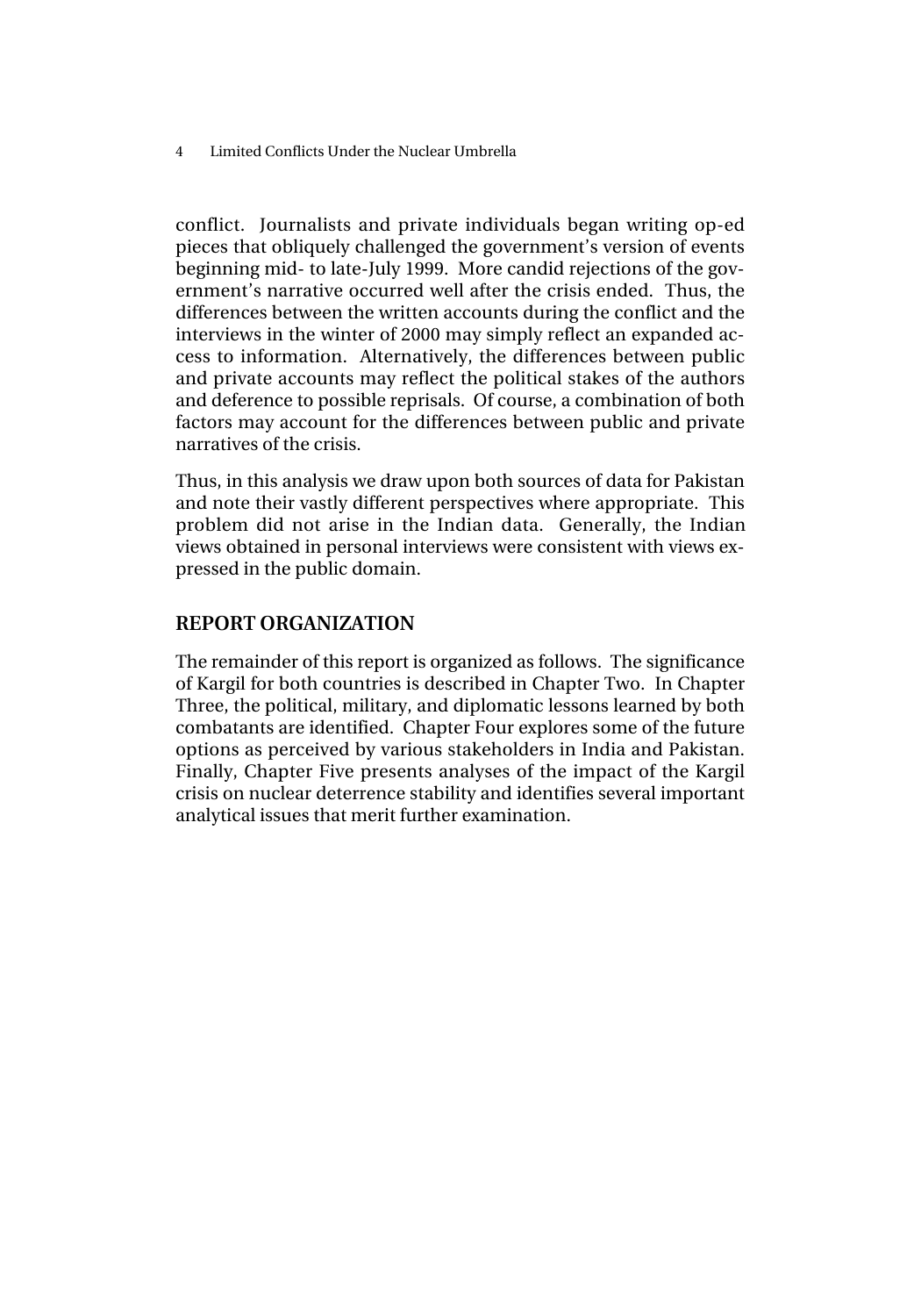Chapter Two

# **THE SIGNIFICANCE OF THE KARGIL CRISIS**

The Kargil crisis had several layers of significance for both Pakistan and India, and generally these were very different for the two countries. For Pakistan, Kargil was significant primarily for the following reasons:

- While Pakistan appears to have concluded that Kargil-like<sup>1</sup> operations are not legitimate in the current international environment, violence in the form of low intensity conflict (LIC) continues to be seen as a legitimate tool for attaining political objectives.i
- Kargil was yet another example of the failure of Pakistan's grand strategy. In Kargil, as in the 1965 and 1971 wars, Pakistan failed to comprehend that the international environment would not support its position and consequently did not anticipate or plan for the unanimous international opprobrium and isolation that ensued.

 $<sup>1</sup>$ In this report, a distinction is generally made between LIC and "Kargil-like" opera-</sup> tions. In LIC, which regularly takes place in Kashmir, India confronts irregular forces, such as the mujahideen, and typically uses paramilitary or police forces for such operations. Moreover, LIC operations have generally taken place only in India, particularly in Jammu and Kashmir. Kargil was a departure from such LIC operations in several respects. First, both sides used regular forces in combat. Second, the conflict involved struggles over territory. Third, the scale of military operations was substantially different in that widespread use of heavy artillery and air power was witnessed during the conflict.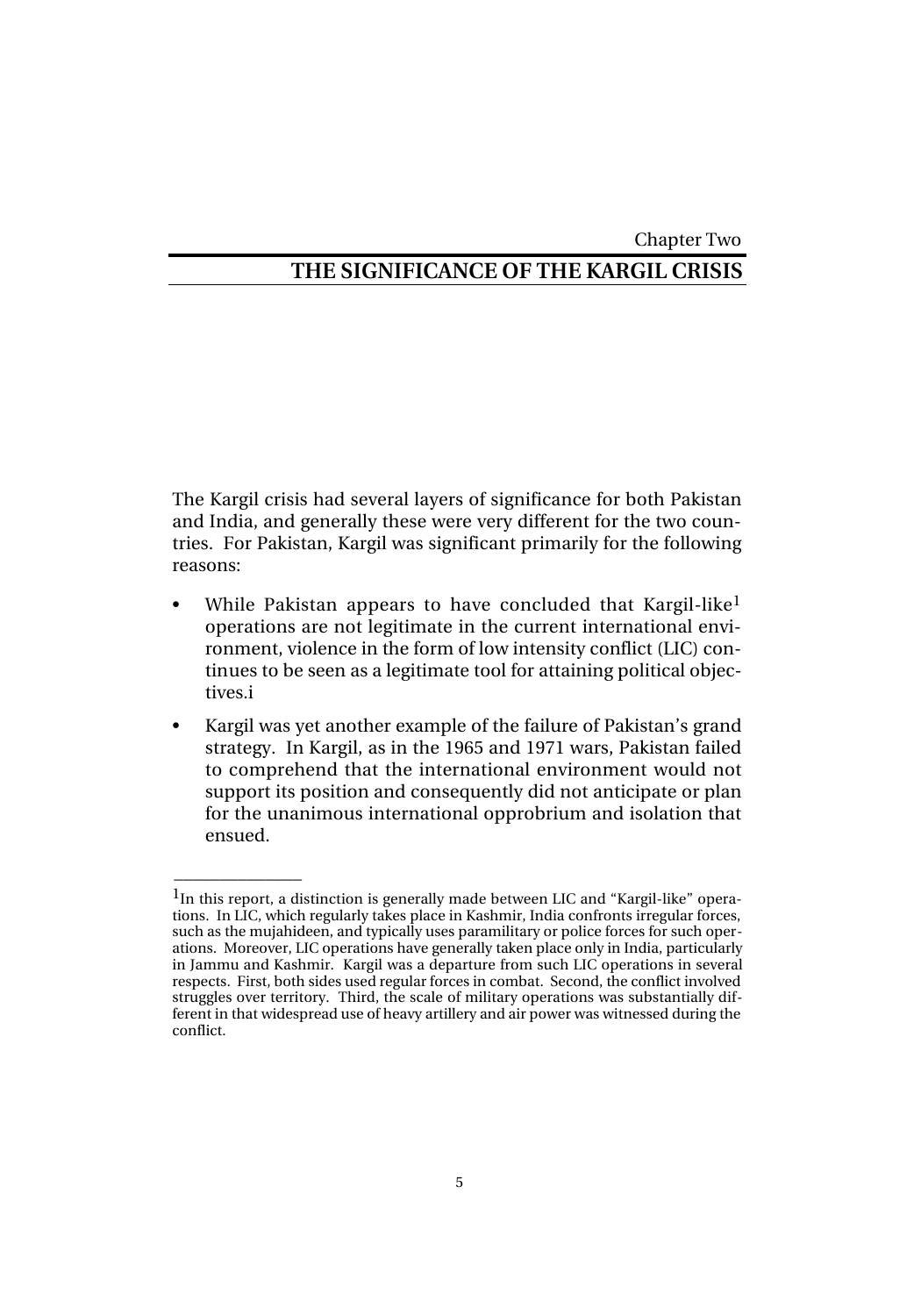- Both the scale of Pakistan's covert operation and the rapidity and degree of India's counter-response were unprecedented in the history of the "violent peace" in Kashmir.
- For many, the Kargil crisis seemed to pose real concerns about the possibility of the conflict widening to conventional war and subsequently escalating to nuclear use.

For India, Kargil was significant for very different reasons:

- India confirmed its belief that Pakistan is a reckless, adventuristic, risk-acceptant, untrustworthy state. Moreover, the Pakistani military came to be seen as a substantial cause of the problems in India-Pakistan relations, as it is understood to be the real power in Pakistan that also happens to be virulently anti-India.
- Kargil motivated India to reconsider whether to engage Pakistan diplomatically on the Kashmir issue. Any Indian inclination to resolve the Kashmir problem with an acknowledgment of Pakistan's equity, in the manner desired by Islamabad, has been vitiated.
- Kargil strengthened the widespread perception that India's intelligence infrastructure has endemic deficiencies. It has reinforced the Indian commitment to a more robust forward defense and to improving logistics and intelligence capabilities to prevent future Pakistani incursions.
- India realized that international attention to Kashmir is not altogether undesirable, particularly when such attention focuses on Pakistani misadventures. India, however, will resist international involvement in the final disposition of Kashmir, particularly if such involvement is directed toward "new map-making" in the disputed state.
- Kargil was India's first televised war. India dexterously made use of the media to shape domestic and international response in its favor.

The next two sections explore the ways in which Pakistan and India perceived the import of the Kargil crisis.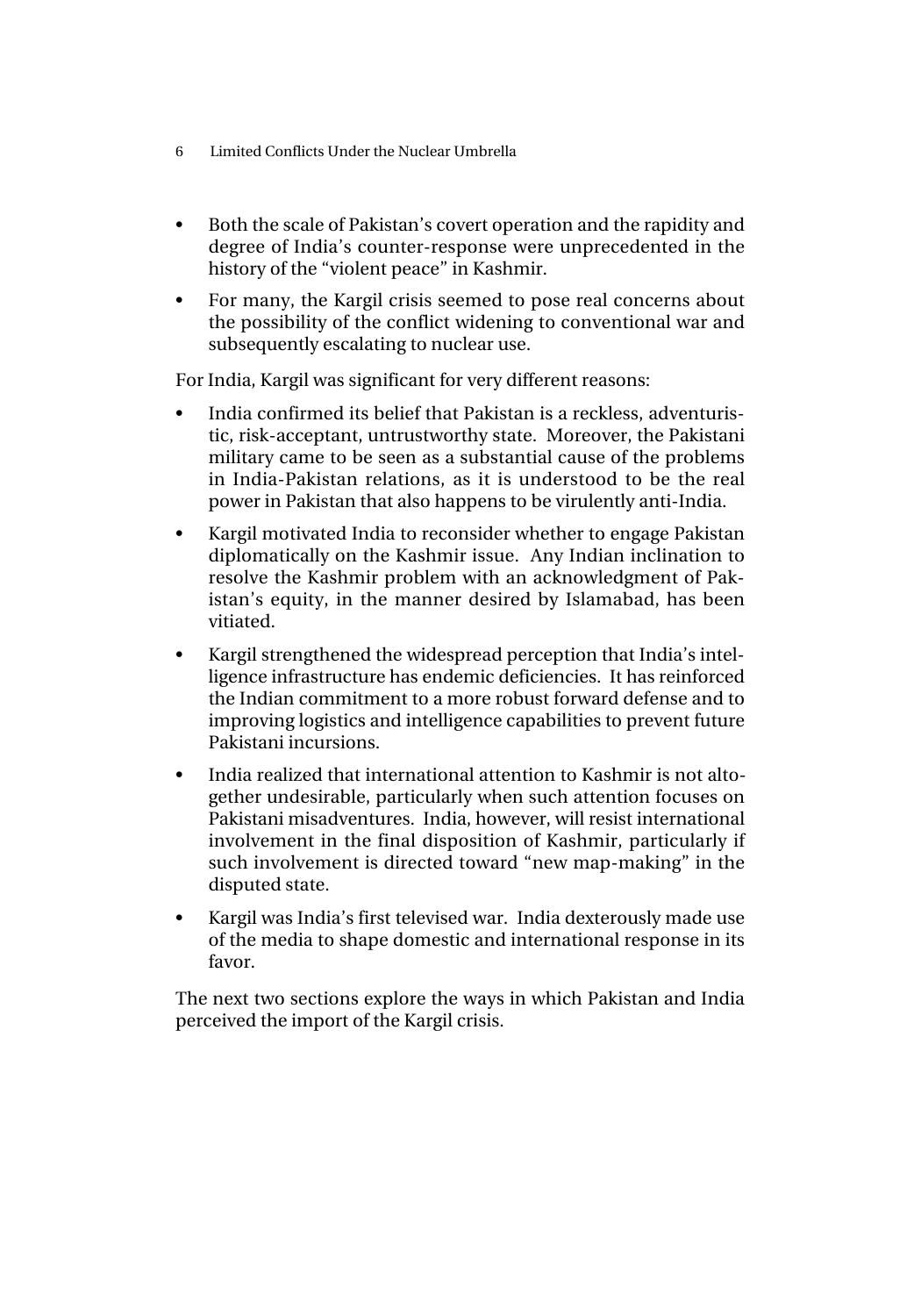#### **PAKISTAN'S PERSPECTIVE**

#### **Kargil-like Operations Are Disavowed, But Violence Remains a Legitimate Tool to Achieve Political Objectives**

One of the principal findings of this analysis is that while there is broad consensus that Kargil-like operations are not viable in the current international environment, violence in various forms remains a legitimate—if not the only—means to achieve Pakistan's political objectives in Kashmir. As will be explicated in greater detail later, Pakistan understands that it paid heavily for its adventurism in Kargil and that the international community will not support the use of overt force to alter the status quo. Stated more precisely, Islamabad has concluded that the use of *Pakistani* troops in Kargil invited political failure, and consequently its incentive to repeat such an operation is very small at present.

This does not imply, however, that Pakistan has concluded that other forms of violence are either illegitimate or ineffective for altering the status quo. Pakistan perceives its diplomatic and military options to be quite limited as far as resolving the issue of Kashmir is concerned. Given these constraints, Pakistan believes that one of its few remaining *successful* strategies is to "calibrate" the heat of the insurgency in Kashmir and possibly pressure India through the expansion of violence in other portions of India's territory. Security managers and analysts widely concur that Pakistan will continue to support insurgency in Kashmir, and some have suggested it could extend such operations to other parts of India. It may be inferred that Pakistan has a range of tactical choices for doing so: it can encourage some or all of the jihadi forces (whether Pakistan-based "guest militants" or indigenous Kashmiri groups) to limit their operations to Kashmir alone or to extend them to other parts of India; it can continue to encourage Pakistan's social forces, such as the Jamaat-e-Islami, to spearhead operations within India while leaving the Pakistani state to concentrate on diplomatic activities relating to Kashmir; or it can focus entirely on state-run and state-managed covert operations (in Kashmir and/or throughout India), leaving substate groups in Pakistan essentially on their own.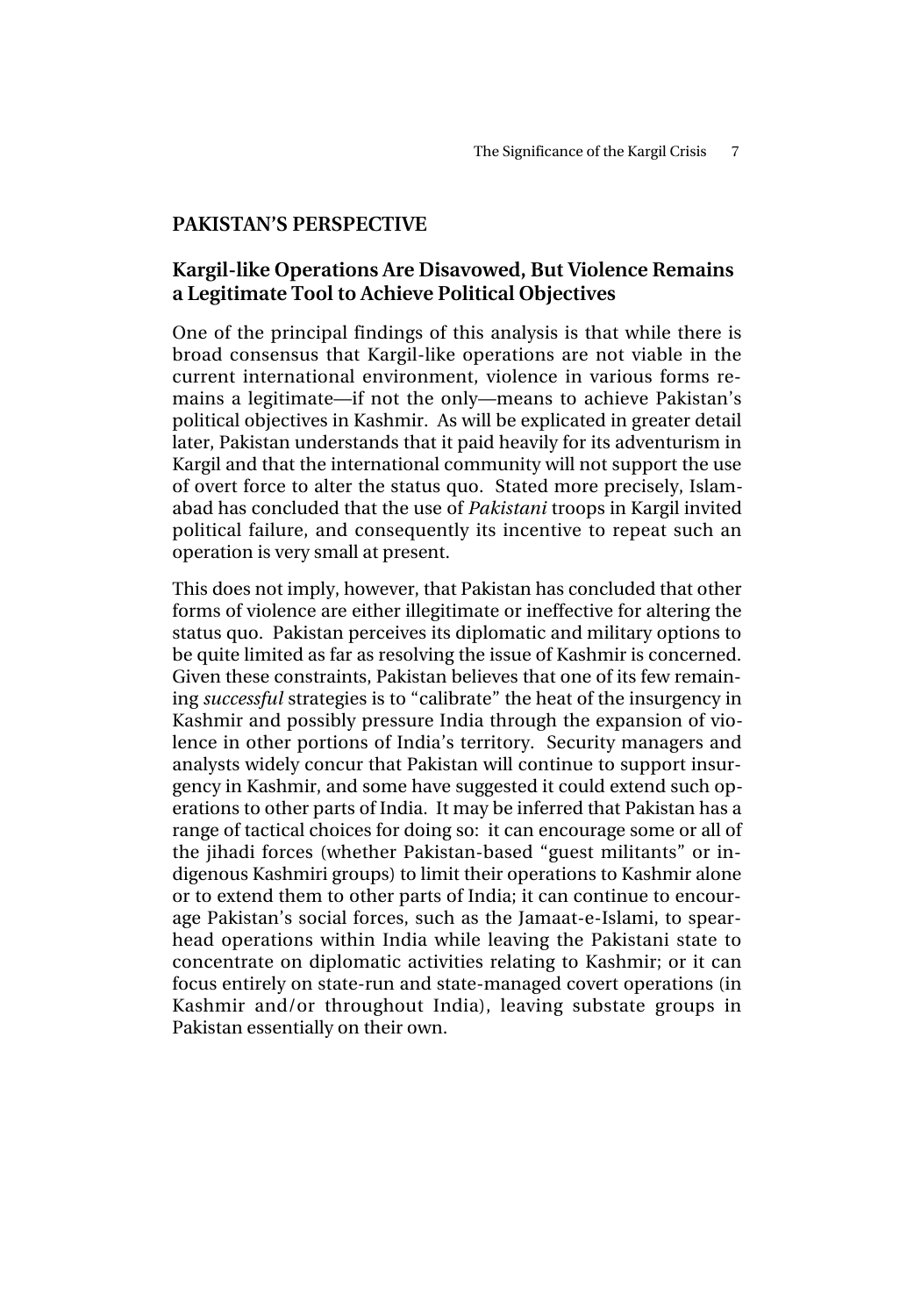#### **Failure of Grand Strategy Coupled with Surprise and Shock at International Isolation**

Several issues loom large when the significance of Kargil for Pakistan is explicated. Most notably, Pakistani informants and public opinion shapers expressed varying degrees of surprise at the international response to Kargil and the nearly unanimous conviction that Pakistan was culpable. However, the ways in which this surprise was rationalized depended greatly upon how much these people knew about the Pakistani Army's direct role in the operation.

The analysts, retired army officers, diplomats, and journalists who knew of the Army's involvement argued that Pakistan's security managers were surprised in part because they did not perceive a difference between Pakistan's doings and India's violations of both the LOC and the Shimla Agreement, of which Siachen is viewed as the most egregious example. Another, less salient justification for their surprise was the expectation that the international community would be sympathetic to Pakistan's moral claims owing to India's human rights abuses and other excesses in Kashmir. Those who conceded the Army's role in Kargil but did not think that Kargil necessarily undermined the process of engagement represented by the Lahore Declaration articulated a third reason for surprise at Pakistan's isolation. These individuals argued that the Lahore Declaration was designed for the consumption of the international community, which was still rankled by the 1998 nuclear tests in South Asia, and was at any rate derailed by Indian statements in the aftermath of Prime Minister Atal Behari Vajpayee's return to New Delhi.<sup>2</sup> Thus, these interlocutors sought to dismiss the widely held beliefs that Pakistan's operations in Kargil exemplified Pakistani duplicity and that Pakistan had in fact sabotaged the much-acclaimed bus diplomacy and the resultant Lahore Declaration.

 $\overline{\phantom{a}}$ 

 $2$ Upon returning to New Delhi, Prime Minister Vajpayee remarked at a public function, "We have not attacked any country in our 50 years of independence, but we have been attacked several times and lost our land. . . .We are determined not to lose our land in the future." This was read by Pakistan as a clear signal that India would be unwilling to cede territory on the Kashmir issue and as a clear retrenchment from progress made at Lahore the week before. Consequently, Prime Minister Sharif reportedly threatened to break off bilateral talks over Kashmir. (See, for example, "India Determined Not to Lose More Territory: PM," *The Times of India,* March 1, 1999.)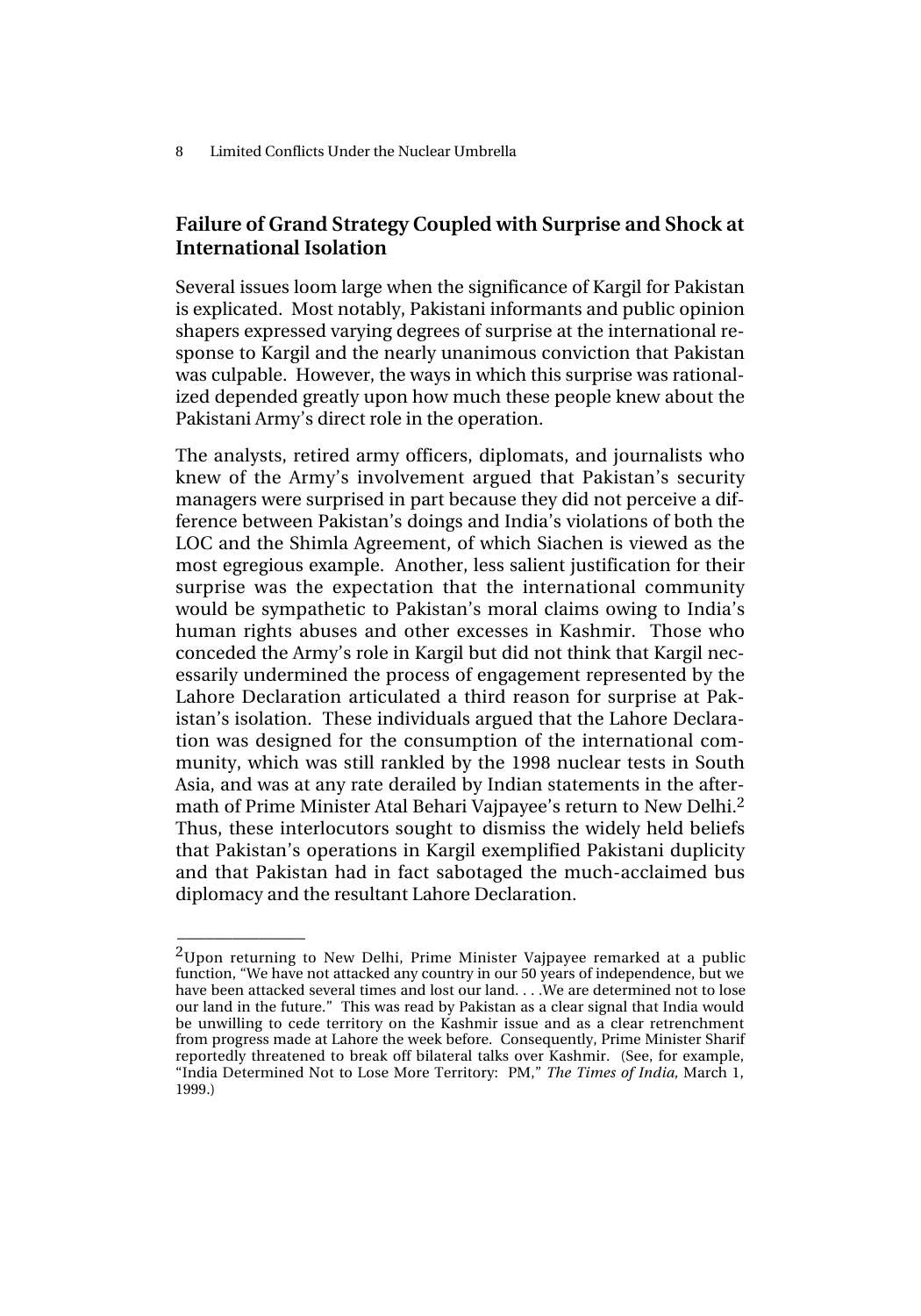The surprise and alienation felt by members of the Pakistani elite are confirmed by a reading of Pakistan's English-language press, which strongly suggests that at the time of the conflict, editorialists and other opinion shapers did not know that the incursions around Kargil were *not* a mujahideen operation. The surprise evinced in such editorials seems to stem from the writers' beliefs that Kargil was not Pakistan's doing and that Islamabad therefore did not deserve the opprobrium it received.

In the aftermath of the G-8 communiqué, $3$  which Pakistanis read as laying the blame squarely on Pakistan, several articles spoke out against what was perceived as an unreasonable and unfair interpretation of events by the international community.4 One article poignantly narrates Pakistan's sense of loss, isolation, and surprise:

We have come a long way indeed from the time when the world listened to our entreaties on Kashmir with a certain amount of respect. We have come a long way from the time that the OIC [Organization of Islamic Countries] passed a unanimous resolution on allowing the Kashmiris the right of self-determination. We have come a long way indeed from the time that our protector and giver of all, Amreeka Bahadur, was getting ready to mediate between India and Pakistan. . . .Whatever happened to us? Why do we stand at the very edge of the diplomatic precipice today?5

To illuminate Pakistan's current standing in the comity of nations, the author of this article critically examined some of Pakistan's more alienating policies, such as its ongoing support for the Taliban.

The editorial pages also suggested a widespread conviction that China was the last possible bastion of support. An editorial in *The Dawn* compared this anticipated Chinese position to the emergent U.S. position:

<sup>&</sup>lt;sup>3</sup>This June 21, 1999, communiqué articulated the G-8 position on the resolution of the Kargil crisis.

<sup>4</sup>See, for example, "A One Side Approach Will Not Work," *The Dawn*, June 26, 1999; Abbas Rashid, "Raising the Ante in Kashmir," *The News International Pakistan*, July 2, 1999; Dr. Manzur Ejaz, "An Unlikely Beneficiary of the Kargil Crisis," *The News International Pakistan*, July 11, 1999*.*

<sup>5</sup>Kamram Shafi, "Friendless in Kashmir," *The News International Pakistan*, June 21, 1999.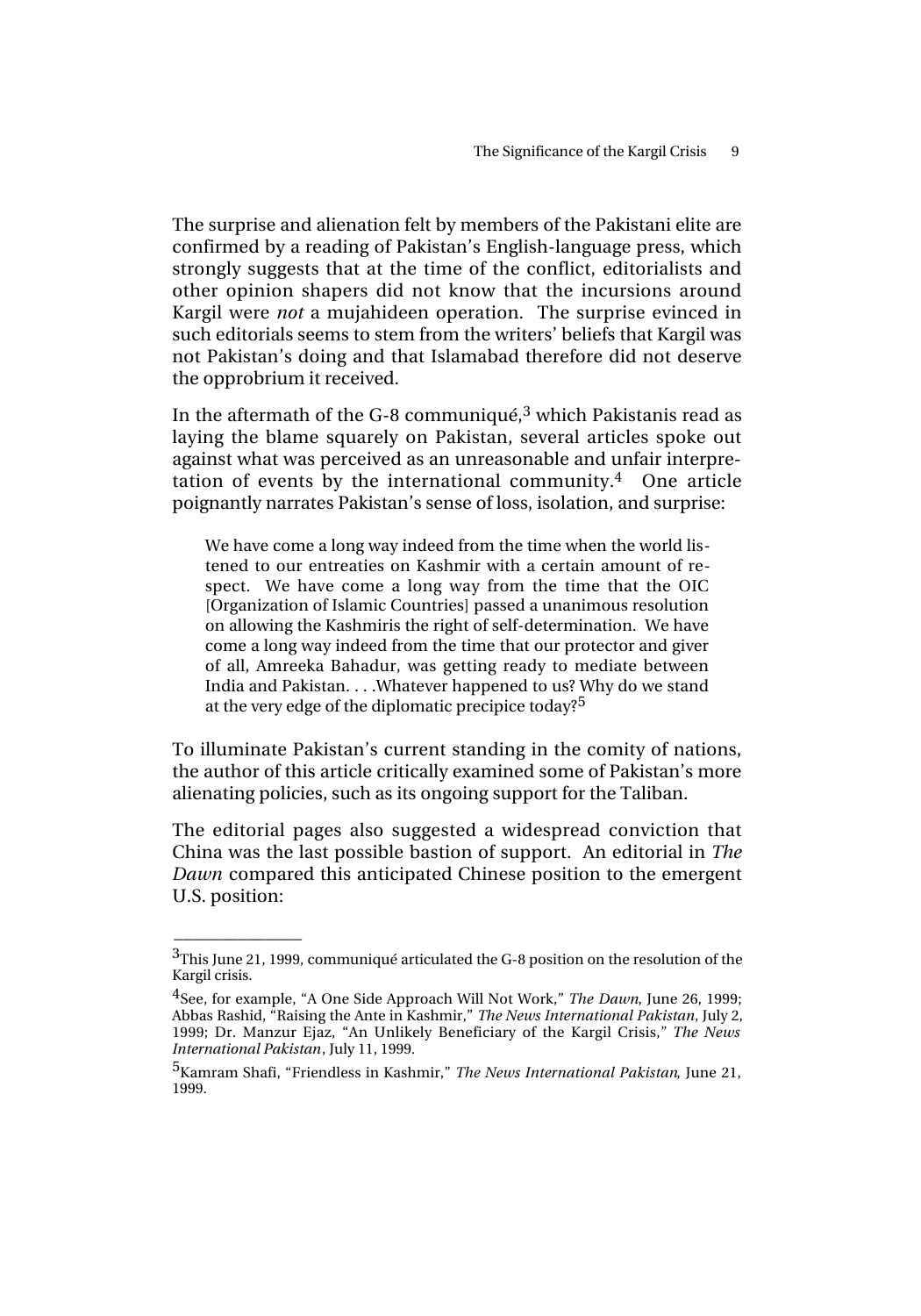[T]he United States has proved to be a fair-weather friend. . . .Instead of showing greater understanding of Pakistan's point of view and impressing upon India the need to discuss the Kashmir problem . . ., the US is telling Pakistan to effect a withdrawal of the Mujahideen (or the infiltrators, as the US prefers to call them) from Kargil. China does not suffer from the same attitude and its understanding of the Pakistani position on all important matters of national security has always been fair and sympathetic.<sup>6</sup>

While such writers persisted optimistically in the days immediately preceding Pakistani Prime Minister Nawaz Sharif's visit to China, others sought to dampen any expectation that China would enthusiastically support Pakistan.7 These articles typically reaffirmed the general contours of Sino-Pakistan relations while vitiating any expectation that China would be totally forthcoming in assistance. A common strategy employed was to contextualize China's expected stance on Kargil vis-à-vis China's other pressing objectives (e.g., economic, social, and military development).8

Of course, the eventual position taken by China did not live up to any of Pakistan's highest expectations. In the days and weeks after the disappointing visits to China by Foreign Minister Sartaj Aziz and then Prime Minister Nawaz Sharif, there was palpable shock at China's position and vexation with the Pakistani Foreign Office's efforts to spin these visits as fruitful. Abbas Rashid's opinion piece typifies this sentiment:

Even China seems to have forsaken its traditional subtlety to get across the message as plainly as possible that it did not support Pakistan's position. . . .Sartaj Aziz dashed off to Beijing and was reportedly told by Li Peng . . . that '. . . Pakistan should remain coolheaded and exercise self-control and solve conflicts through peaceful means and avoid worsening the situation.'. . .Certainly, this is

 $\overline{\phantom{a}}$ 

8See "Hope in China" [editorial], *The News*, June 30, 1999.

<sup>6&</sup>quot;PM's China Visit" [editorial], *The Dawn*, June 29, 1999.

<sup>7</sup>See Afzal Mahmood, "Ties with China in Perspective," *The Dawn*, June 29, 1999; Afzal Mahmood, "China's Cautious Approach," *The Dawn*, July 4, 1999; Tanvir Ahmed Khan, "Understanding China Is Vital," *The Dawn*, July 6, 1999; Mayed Ali, "China Pledges to Stand by Pakistan in All Circumstances," *The News*, June 30, 1999.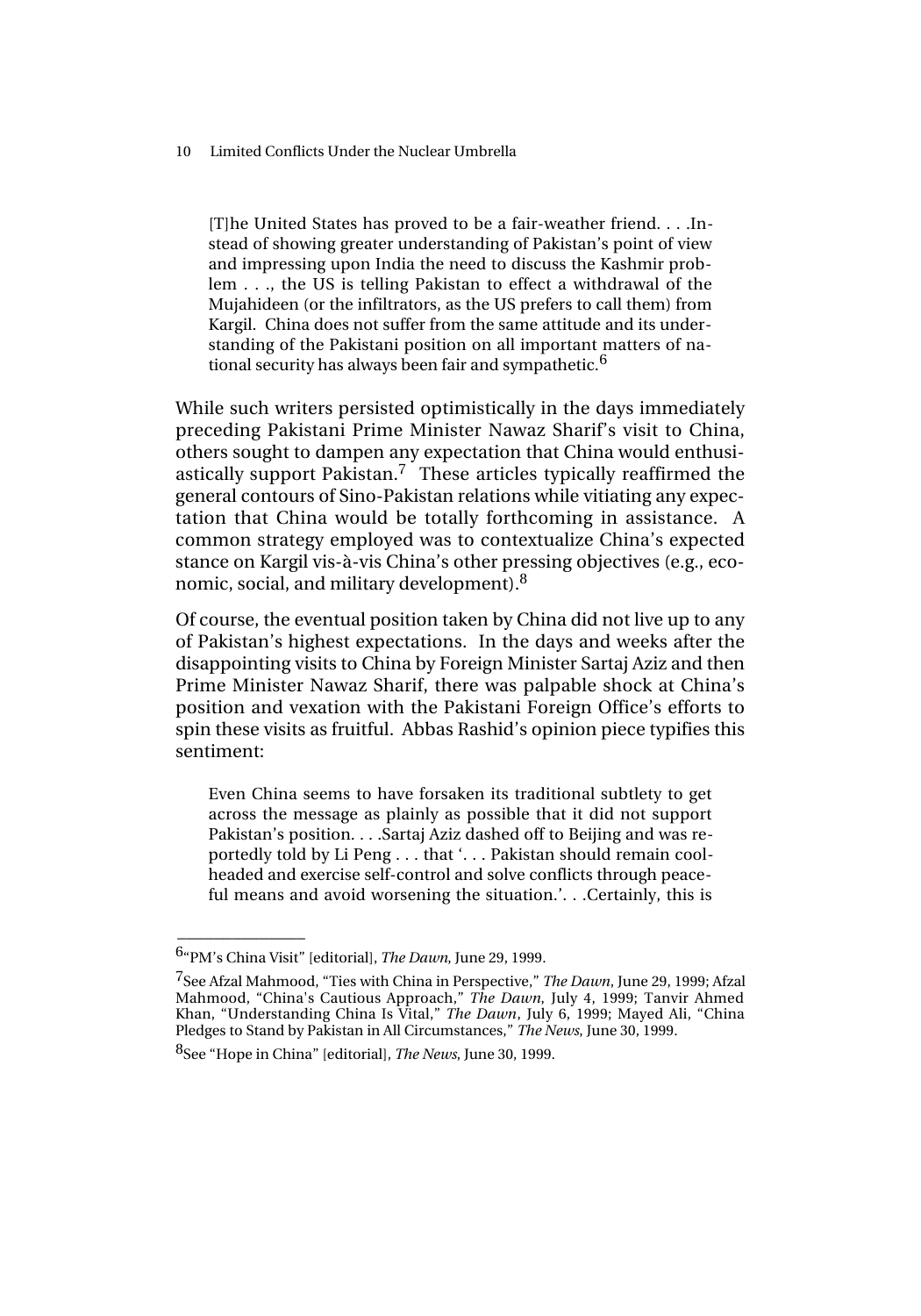not the language any country would use to indicate support for our position.9

Apart from the at best neutral posture adopted by China, Beijing's overtures to India were particularly vexing. Some writers sought to legitimize this Chinese peace gambit with such pithy statements as, "A big mountain can accommodate two tigers."<sup>10</sup>

By the end of July 1999, after the simultaneously much-lauded and much-loathed Sharif-Clinton joint statement, there was a consensus that Pakistan was diplomatically isolated and marginalized by even its closest allies. By mid-July, as will be discussed further in Chapter Three, there was an emergence of popular discontent with the Pakistani government's failure to predict both the international community's response to Pakistan's role in Kargil and India's reaction to what it perceived as an act of war.<sup>11</sup>

This accumulating international isolation and opprobrium, among other strategic and tactical concerns, likely precipitated Pakistan's decision to withdraw from Kashmir. While it seems reasonable to posit that China's response may have initiated disquiet about the durability of the expected or implied commitments presumed to inhere in Sino-Pakistan relations, senior officers in the Pakistani Army, the political leadership, and high-level civil servants suggested that they did not anticipate wide swings in their bilateral dealings with China.

This international isolation also impressed upon Pakistan the need to be seen as pursuing peace with India to recoup some of the diplomatic cachet it had in the immediate aftermath of India's nuclear tests. Pakistan's actions in this regard are difficult at best to interpret. On the one hand, Pakistan seems to understand that India has received high dividends from both its mastery of the rhetoric of restraint and its decision not to cross the LOC during the Kargil conflict. As a result, Pakistan has begun to appreciate that it needs to

<sup>9</sup>Abbas Rashid, "Raising the Ante in Kashmir."

<sup>10</sup>Afzal Mahmood, "Ties with China in Perspective."

<sup>11</sup>Afzal Mahmood, "Seeing Kargil in Perspective," *The Dawn,* July 18, 1999; M.B. Naqvi, "Looking Beyond Kargil," *The Dawn*, July 19, 1999; Lt. Gen. (Retd) Asad Durrani, "Beyond Kargil," *The News International Pakistan*, July 9, 1999.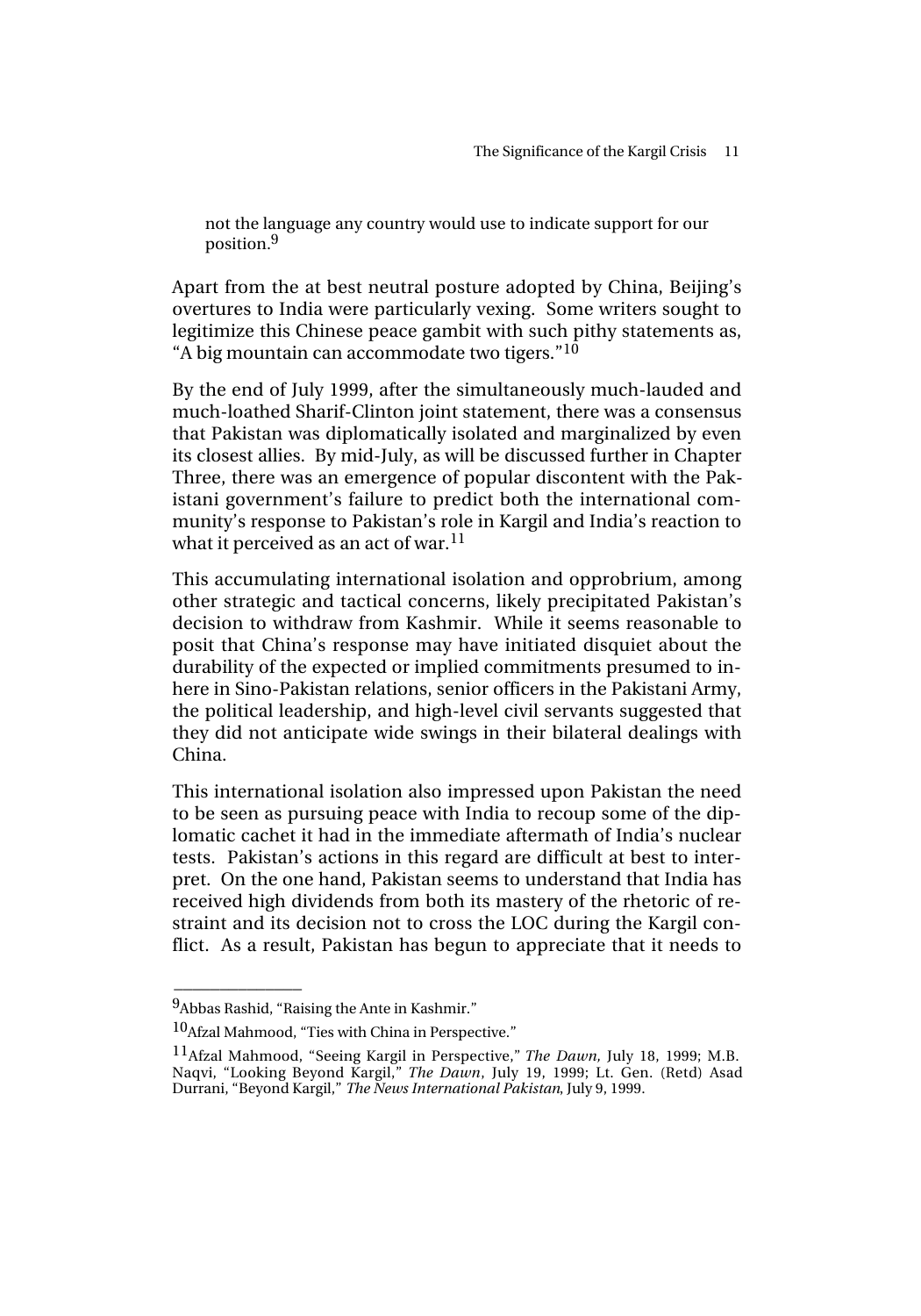cultivate the public persona of peace mongering. Indeed, in December 2000, Pakistan made several overt gestures toward pursuing peace. For example, Pakistan's current foreign minister, Abdul Sattar, offered India a trilateral process to commence before December 27, 2000, when the Indian-called Ramazan cease-fire was initially scheduled to conclude.<sup>12</sup> Pakistan has followed through with offers of maximum restraint, withdrawal from the LOC, and offers of talks at any time, level, or place. Pakistan also claims that it is trying to crack down on "jihadi elements," perhaps to counter India's muchaired exasperation with Pakistan's entrenched unwillingness to do so.13 Pakistan's January 2001 airlift of aid to earthquake victims in India may also be read as an overt effort to reposition itself as a peace broker in the subcontinent.14 Indeed, General Pervez Musharraf himself is trying to recast his image as "the mastermind of Kargil" to the one who solves the Kashmir conundrum.15

A straightforward analysis of Pakistan's strategy in this peace offensive is complicated by the gap between what Pakistan claims it has done and what Pakistan has verifiably done. One possible interpretation is that Pakistan is simply deploying the rhetoric of peace to regain international standing. There is some evidence to support this interpretation. For example, despite the proclamation of troop withdrawal from the LOC, there is no evidence that any thinning of Pakistan's peacetime deployments had actually occurred as of March 2000. Pakistan's claims to rein in the jihadis are even more dubious. Musharraf's much-heralded efforts to restrict the fund-collecting activities of jihadi *tanzeems* (organizations that support the jihadi efforts in Kashmir and elsewhere) have not been upheld by the Lahore High Court.16 Moreover, the February 2001 controversy with *The*

<sup>12</sup>B. Muralidhar Reddy, "Sattar Wants Tripartite Talks Before Ramzan," *The Hindu*, December 5, 2000.

<sup>13</sup>B. Muralidhar Reddy, "Pak Vows Tough Measures Against 'Jihadi' Outfits," *The Hindu*, February 13, 2001; "Pakistan Vows Tough Action Against Extremists," *The Times of India Online*, February 13, 2001.

 $14$ K.J.M. Varma, "Pakistan to Airlift Tents, Blankets for Gujarat Quake Victims," rediff.com*,* January 29, 2001.

<sup>15&</sup>quot;It's My Dream to Resolve Kashmir Issue: Musharraf," *The Times of India Online*, February 10, 2001.

<sup>16&</sup>quot;Jihadis Cannot Be Stopped from Collecting Fund [sic]: Court," *The Times of India Online*, February 22, 2001.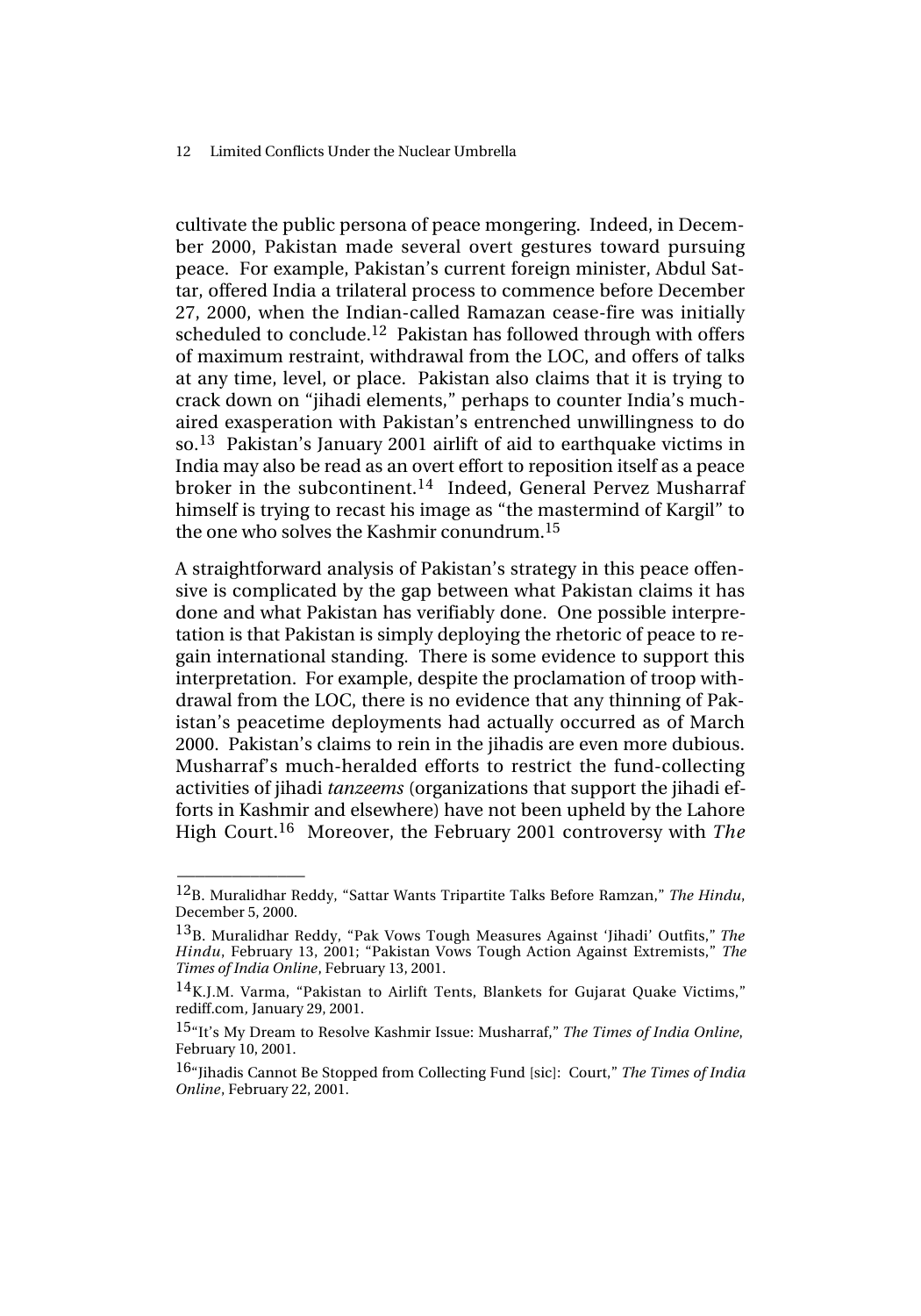*Frontier Post* illuminates Musharraf's inefficacy against Islamist elements.<sup>17</sup> His lack of will here does not simply reflect inability; rather, it reflects the deep ambivalence that many elites feel about the utility of the jihadis in Pakistan's overarching strategy. Surely, if Pakistan wants to meaningfully contribute to the peace process, it must make some very difficult decisions, the benefits of which are not yet uniformly clear to many Pakistani elites and to Pakistan's security managers.

Another possible interpretation of Pakistan's behavior in late 2000 and early 2001 is that Islamabad is engaged in some sort of tacit bargaining. This explanation is supported by the fact that Pakistan did reduce the number of infiltrations across the border in November and December 2000 after its offer of maximum restraint.<sup>18</sup> Pakistan appears to be trying to signal to India through this effort that it *can* rein in the jihadis and contribute to resolving Kashmir, conditioned on receiving the right—reciprocal—signals from New Delhi. Unfortunately, the unclassified evidence does not permit any easy evaluation of these competing interpretative frameworks.

#### **The Scale of Operations**

\_\_\_\_\_\_\_\_\_\_\_\_\_\_

Two notions of "scale of operations" emerged during this analysis. One was the scale of Pakistani efforts in the conflict, and the other was the scale of India's reaction. As with the international response, the impact of these two notions of scale was deeply perspectival and depended greatly upon how knowledgeable the interlocutor was of Pakistan's true role in the crisis.

Those informants who knew of Pakistan's role believed that one important difference between Kargil and Pakistan's other activities was

<sup>17</sup>Barry Bearak, "Pakistani Journalists May Face Death for Publishing Letter," *New York Times*, February 19, 2001. *The Frontier Post* accidentally published an editorial that was considered blasphemous. The publication of the editorial precipitated an outcry for the editors' executions. In the face of this situation, Musharraf offered only weak statements, illuminating his lack of resolve against the jihadis and other extremist conservatives.

<sup>18</sup>See "Army Chief for Extension of Truce Beyond R-Day," *The Hindustan Times,* January 12, 2001. A competing hypothesis is that reduced infiltration could be ascribed to weather.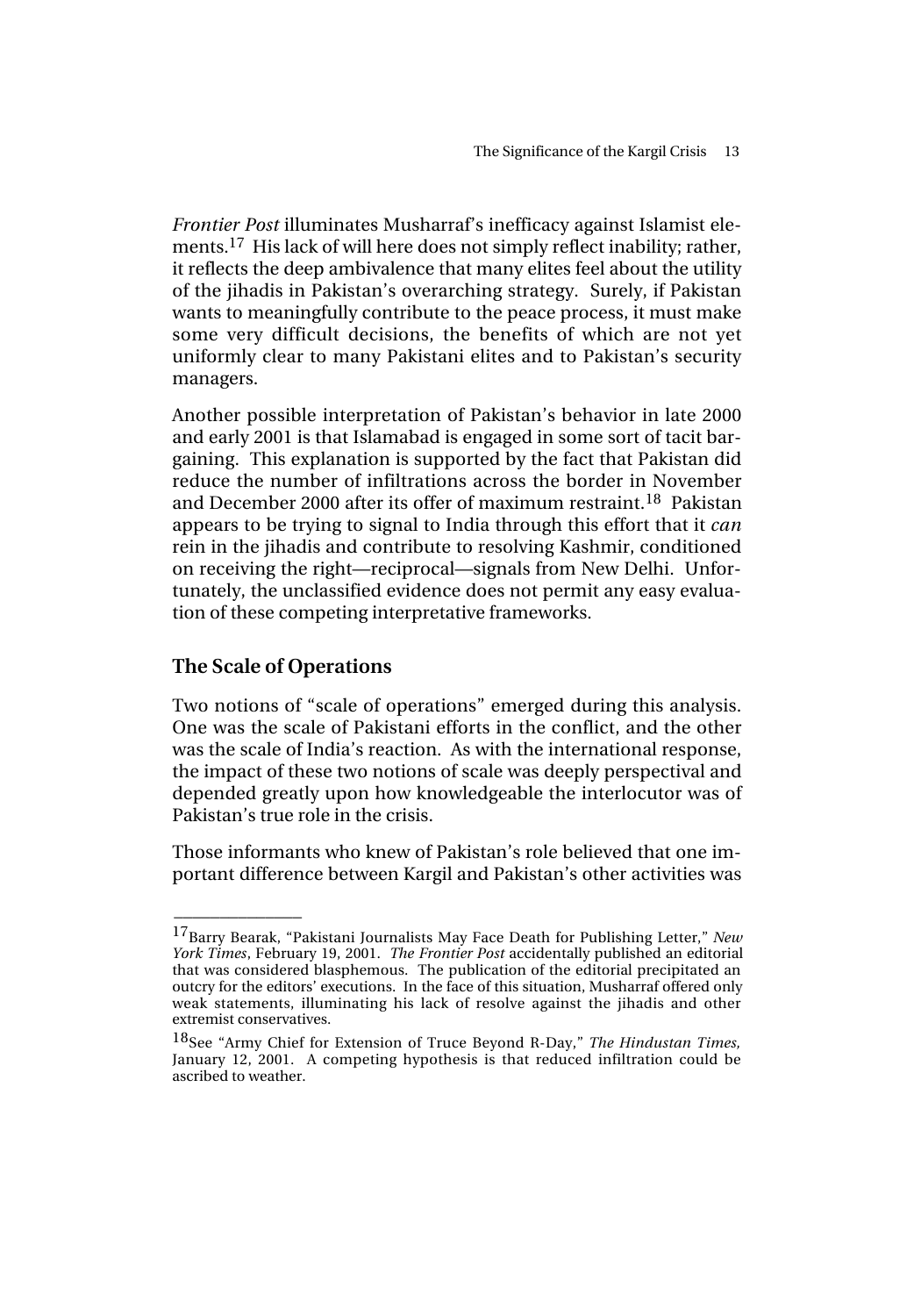simply the scale and scope of the Pakistani operation. Retired highlevel army officers, elements of the political leadership, academics, and think-tank analysts expressed this view. Generally, these individuals were not surprised that the Indians would respond in a rapid and decisive fashion. These informants were surprised, however, that Pakistan's security managers apparently did not have this expectation.

Those informants who did not know of Pakistan's role (or chose not to reveal such knowledge) generally expressed deep shock and indignation at India's aggressive response to the incursion.19 These sentiments appear throughout the English coverage of the conflict. India's use of air power precipitated much bitterness, perhaps because India had not exercised this option since the 1971 war. An editorial from early June exemplifies this response to India's use of air power:

The military operations in occupied Kashmir have been continuing for more than a decade now; and there is nothing new about them. If at all there is anything new, it lies in the level of force. . . .Never before, for instance, had India used its air force to prop up the sagging morale of its occupation forces. . . .Not content with that, the Indian military has stepped up its artillery bombardment . . . and even attempted small-scale infantry attacks across the Line of Control.20

It is important to note that this surprise seems to have stemmed from the belief that India was using unnecessary force against the mujahideen.<sup>21</sup> And in this vein, throughout May, June, and most of July, writers tended to portray Pakistan as aggrieved by what was seen as unjustifiable, naked Indian aggression against a handful of mujahideen. It is an unanswerable question whether these writers would have had the same opinion if they had known that the Pakistani Army was involved. Some evidence pointing to an affirmative

 $\overline{\phantom{a}}$ 

<sup>19</sup>Indeed, between June 1 and August 1, 1999, there were some 43 articles in *The Dawn* that addressed the issue of culpability for the escalation. Twenty-three of those articles clearly held the Indians responsible, compared to 10 articles that were more even-handed in their assessment.

<sup>20&</sup>quot;Talks at Last" [editorial], *The Dawn*, June 10, 1999.

<sup>21</sup>Afzal Mahmood, "Defusing the Tension," *The Dawn*, June 5, 1999.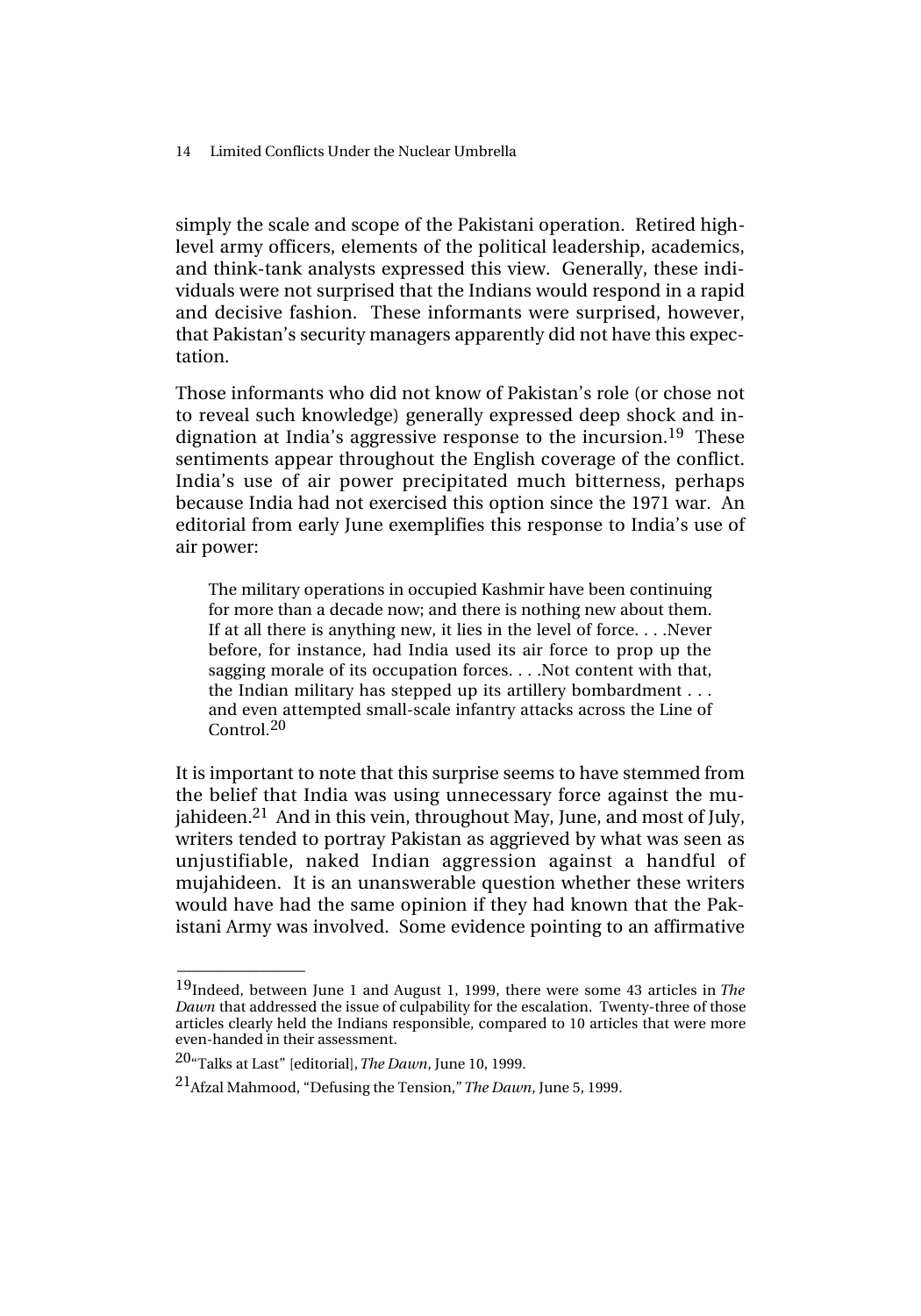answer to this question is provided by the opinion pieces emerging in mid-July that asked why the Pakistani government misled the populace on Kargil. This shift in thought dampened the outrage over what was perceived to be Indian overreaction.<sup>22</sup>

#### **The Possibility of Conflict Expansion**

The final point of significance with respect to Pakistan is that many writers in Pakistan expressed numerous concerns about the possibility of the conflict's expansion into an all-out conventional war, which could further slip into a nuclear exchange.<sup>23</sup> Indeed, the Kargil crisis, having unfolded in the wake of the May 1998 nuclear tests by both combatants, may have been the most salient opportunity to reflect upon this possibility. However, some Indian observers were rather cynical about this Pakistani concern, feeling that this was simply a disingenuous Pakistani attempt, first, to generate anxiety about the nuclear issue in the international community and, second, to bolster Pakistan's efforts to precipitate international mediation in the Kashmir dispute.24 While Pakistan's desire to raise the profile of the Kashmir issue has been an enduring component of its conventional and nuclear strategies, the *Kargil Review Committee Report* in this instance may be overstating the argument. A careful review of the chronology of Pakistan's ambiguous threats to use its "ultimate" weapons suggests that these warnings were issued only after India's conventional redeployments had reached significant proportions and were increasingly visible to Pakistani military intelligence. Under such circumstances, Islamabad's nuclear signaling is likely to have been driven, at least partly, by the prudential objective of cautioning New Delhi against any further escalation, vertical or horizontal, in its conventional military response along the international border.

 $\overline{\phantom{a}}$ 

<sup>22</sup>Dr. Manzur Ejaz, "An Unlikely Beneficiary of the Kargil Crisis."

<sup>23</sup>See, for example, "Defusing the Crisis" [editorial], *The Dawn*, June 5, 1999; "Before It Gets Any Worse" [editorial], *The Dawn*, May 27, 1999; "Playing with Fire" [editorial]. *The Dawn*, May 30, 1999; Abdul Sattar, "Crisis with Deep Roots," *The News International Pakistan,* June 13, 1999; Shafqaat Mahmood (Senate Member), "Losing the Peace," *The News International Pakistan,* July 10, 1999.

<sup>24</sup>See, for example, India Kargil Review Committee, *From Surprise to Reckoning: The Kargil Review Committee Report* (New Delhi: Sage Publications, 2000), hereforth referred to in text as the *Kargil Review Committee Report.*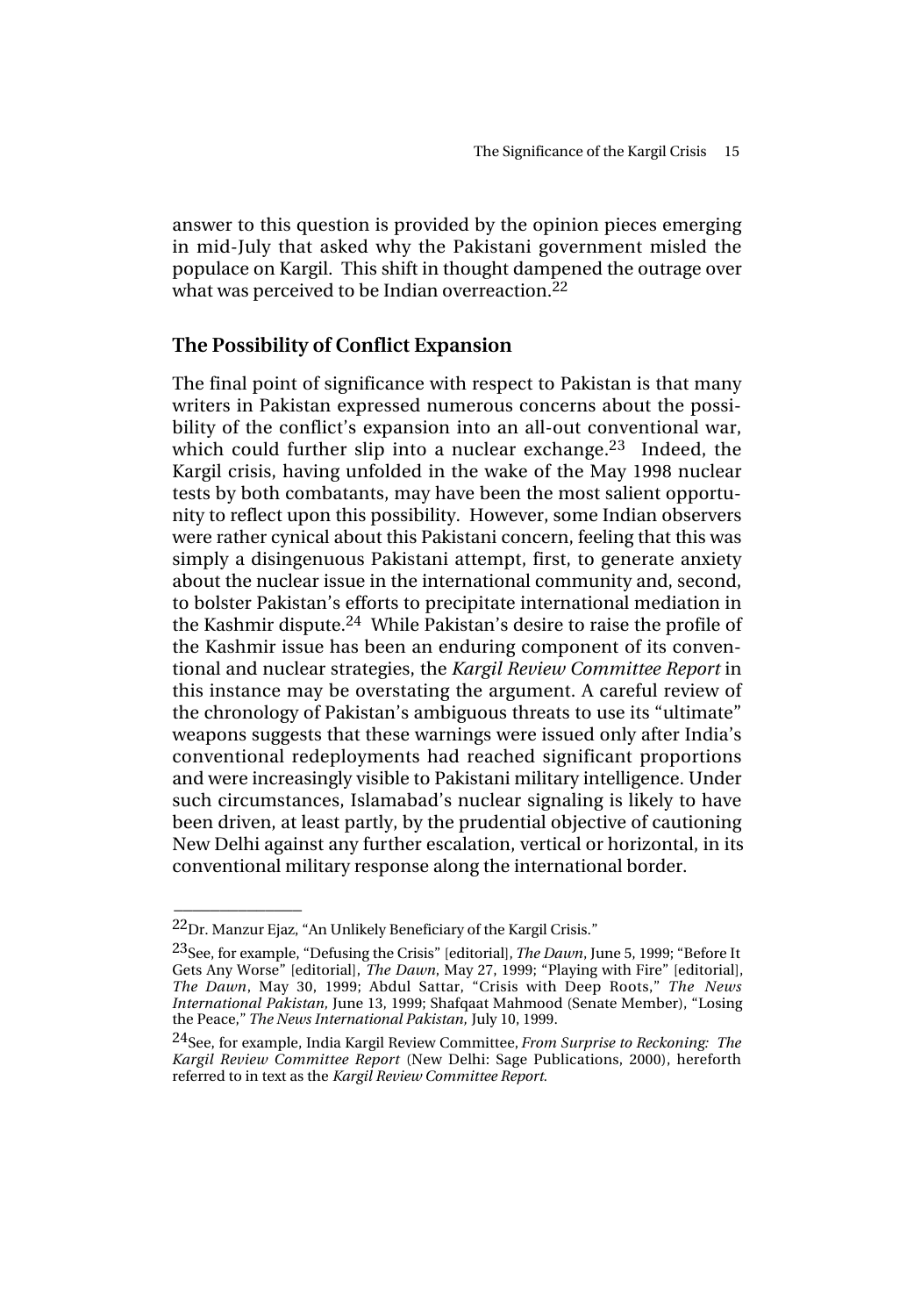# **INDIA'S PERSPECTIVE**

#### **India Confirms Its Worst Beliefs About Pakistan**

From India's perspective, the most significant conclusion drawn from Kargil is that dealing with Pakistan—as currently constituted is going to be deeply problematic and perhaps even justifies minimal contact with Islamabad. This was the view expressed by a wide array of political leaders, analysts, and military officials in India, for several reasons.

First, Kargil demonstrated to India that Pakistan could be a reckless, adventuristic, and risk-acceptant state, capable of behaving astrategically and irrationally. Although surprised both by the fact and the intensity of the Kargil operation, almost all Indian analysts argued that—in retrospect—India ought not to have been surprised, because this event comported perfectly with the history of Pakistani adventurism witnessed specifically in 1947, and thereafter in 1964 and in 1965. For many interlocutors, particularly within the Indian government, this raised grave, usually unsettling questions about Pakistan's ability to assess its strategic environment, its capacity for coherent decisionmaking, and its ability to subordinate its fear and loathing of India to the more rational demands imposed by the nuclearization of the subcontinent and the fact of India's greater power-political capacity.

Second, Pakistan's prosecution of Kargil even amidst its pursuit of the Lahore Declaration process was understood to be outrageously duplicitous, irrespective of the strategic calculus—or lack thereof motivating the operation. This view strengthens the argument within India that New Delhi really cannot "do business" with Islamabad because it is an essentially untrustworthy partner. It also reinforces Indian convictions that the international community cannot be allowed to railroad India into consummating some kind of a "peace process" with Pakistan, given the past failures of both Shimla and Lahore. More significantly, however, the "duplicity" of Pakistan, made evident by the Kargil adventure, is seen throughout the Indian government to necessitate critical changes in attitudes, institutions, capabilities, and readiness in order to deal with future Pakistani surprises in both the conventional military and the nuclear realms.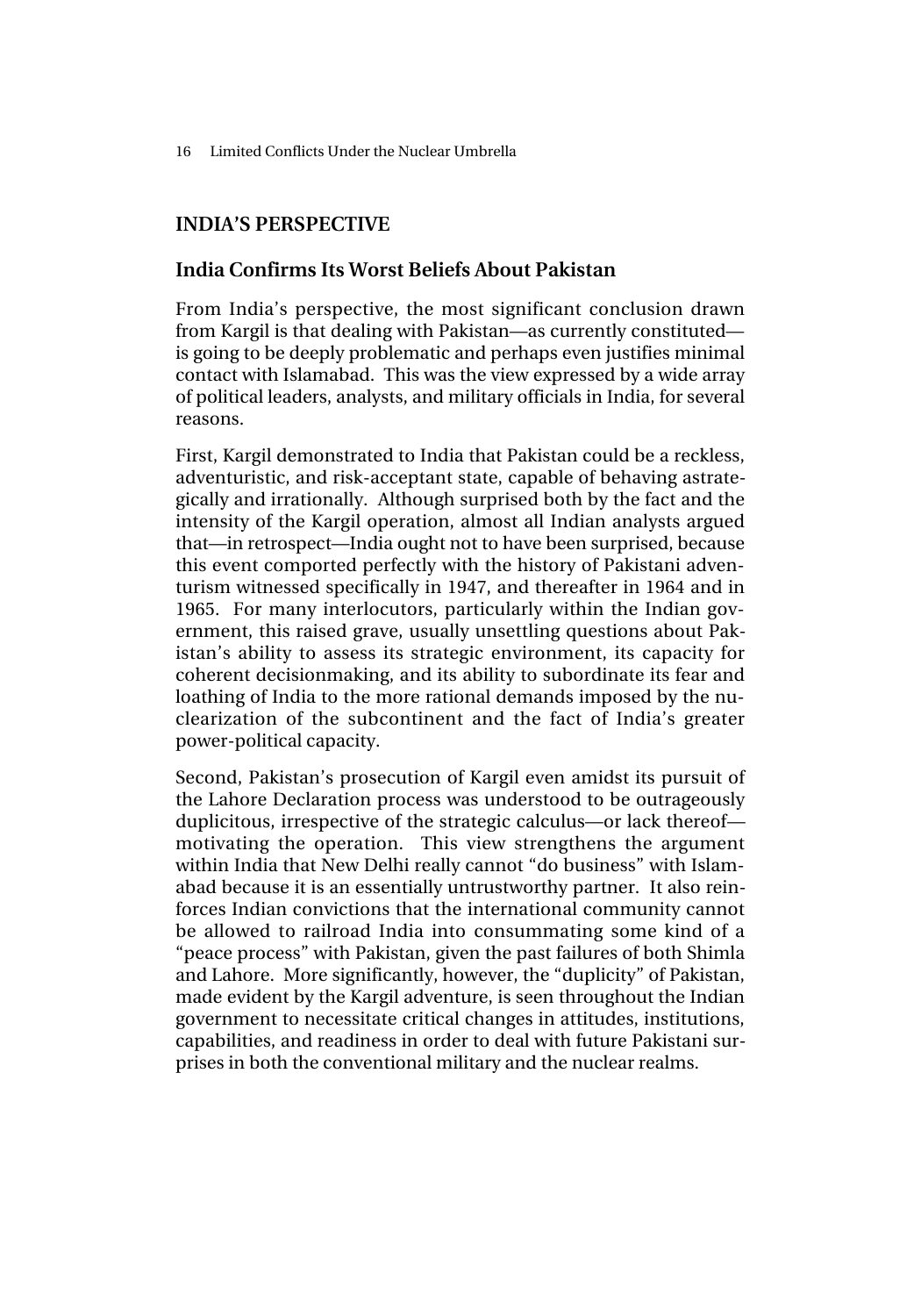Third, Pakistan's chronic civil-military rivalry exacerbates India's distrust and wariness of the state. The Pakistani Army is and will likely remain the vaunted power in Pakistan, even when under a nominally civilian government. This institution is seen in New Delhi as being virulently anti-India. Given this perception, the fact of Kargil and the sketchy details available in India about the operation's genesis, planning, and execution only confirm the Indian suspicion that no matter what improvements in relations can be envisaged as occurring with Pakistan's civilian governments, these improvements will either be held hostage by the Pakistani military or will not be brought to consummation because of military opposition within Pakistan. This problem in turn leads Indian policymakers not only to despair of reaching any viable agreements with Pakistan, but also to avoid expending inordinate amounts of political capital to reach meaningful agreements because of (a) Islamabad's inability to recognize that the problem of "Kashmir" as defined by Pakistan cannot be enthroned as the "core" problem bedeviling India-Pakistan relations; (b) the Indian fears that even valid agreements reached with Pakistan will not stick or will be diluted by Islamabad depending on the political exigencies of the day; and (c) the concerns in New Delhi that even advantageous agreements reached with Islamabad could strengthen the Pakistani military and reinforce its propensity to continue warring with India.25 In some sense, then, Indian policymakers and security managers believe that the Pakistani Army is the root of all major problems between India and Pakistan. Colonel Gurmeet Kanwal captured this sentiment exactly when he argued that

India's problems in Kashmir will remain until Pakistan's rogue army is tamed. . . .The real problem between India and Pakistan is the Pakistan army and its abnormal influence in Pakistan's affairs, and not Kashmir or any other issue. Till democracy takes root in Pakistan, Indo-Pak problems will remain irreconcilable.26

 $\overline{\phantom{a}}$ 

<sup>25</sup>Many policymakers in New Delhi noted that this issue undercuts India's willingness to conclude satisfactory deals with Pakistan—for example, with respect to oil pipelines running over Pakistani territory or with respect to trade.

<sup>26</sup>Gurmeet Kanwal, "Nawaz Sharif's Damning Disclosures," *The Pioneer*, August 16, 2000.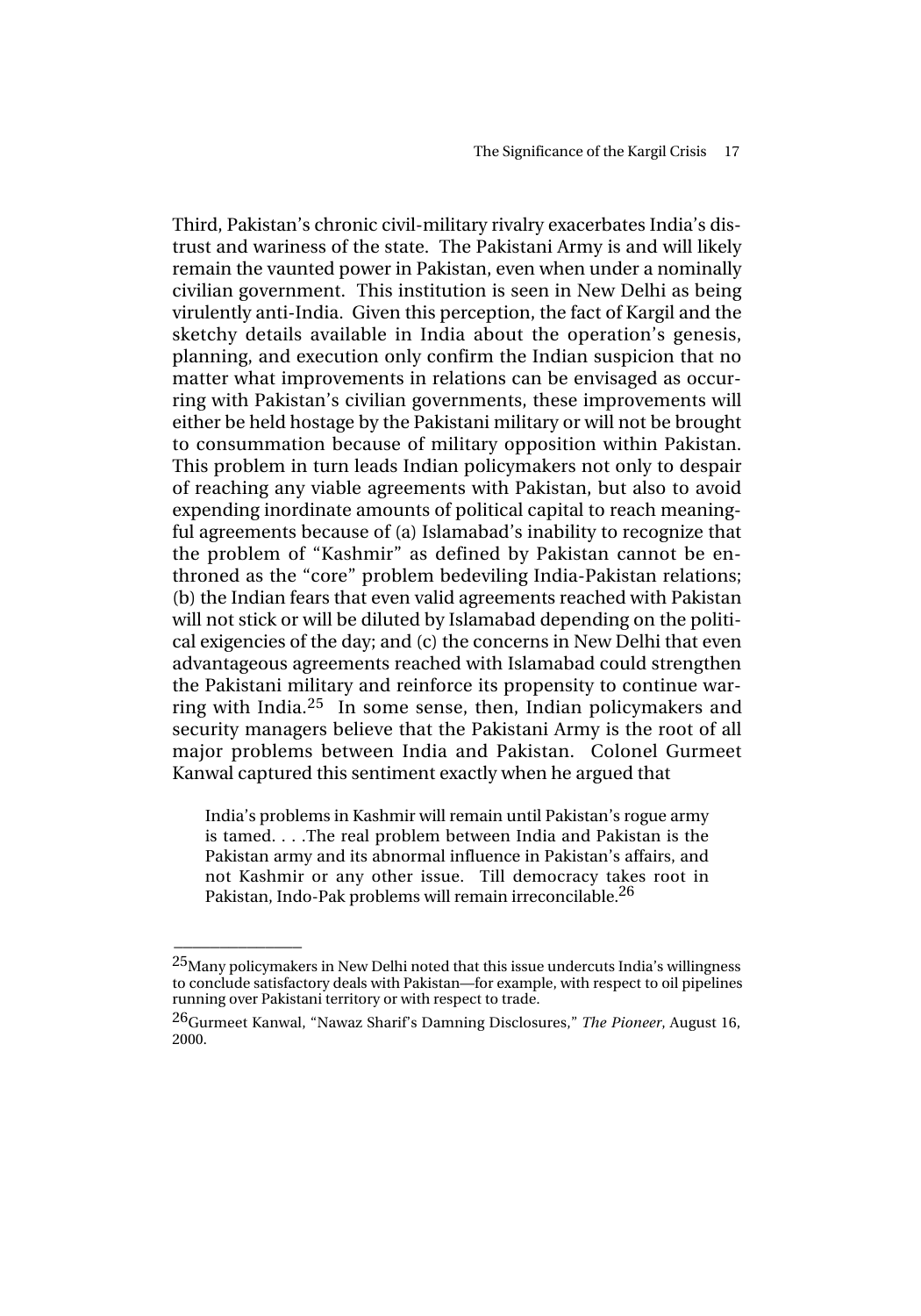#### **India Strengthened in Its Determination to Marginalize Pakistan on Kashmir**

While all but the most fringe elements recognize that the Kashmiri uprising in 1989 had indigenous roots, Indian stakeholders and the polity at large have been divided on the reasons for its longevity. Many have asserted that there is widespread alienation among the Kashmiris that must be addressed before the Kashmir issue can be resolved. This alienation is posited to stem from, inter alia, the poor human rights situation, problems with structures of popular representation, the lack of accountable state government, the persistence of center-state conflicts, and hardships imposed by counterinsurgency operations.27 Others have taken the position that Pakistan is essentially the only obstacle to the Kashmiris finding a livable solution within India. Within these broad positions, some people have held that there is value in engaging the Pakistanis on Kashmir for the purposes of moderating and attenuating Pakistan's activities. The Lahore Declaration can be seen in this light.

In India's view, the Lahore initiative was a legitimate (and, for Vajpayee himself, a determined) effort to achieve normalization on a broad cluster of key issues.28 Kargil, likely launched around the time of the Lahore initiative, raised serious doubts about India's ability to deal with Pakistan in good faith. Well-placed interlocutors in the Prime Minister's Office, Ministry of Defense, and Ministry of External Affairs explained that one of the most important changes in the Indian mindset precipitated by Kargil is that those who formerly were proponents of engaging Pakistan have been silenced or no longer support this position. Even those on the left of the political spectrum who formerly contended that diplomacy was a critical component of resolving the Kashmir problem now opine that Pakistan cannot be trusted, and almost all political constituencies in India are united in the belief that negotiations—as opposed to merely "talks"—are not an option now or in the future. The distinction between negotiations and talks is an important one: whereas the latter involves, among

<sup>27</sup>Sumantra Bose, "Kashmir: Sources of Conflict, Dimensions of Peace," *Survival*, Vol. 41, No. 3, Autumn 1999, pp. 149–171.

 $28$ See the text of the Lahore Declaration, which can be obtained from the U.S. Institute of Peace Web site: http://www.usip.org/library/pa/ip/ip\_lahore19990221. html.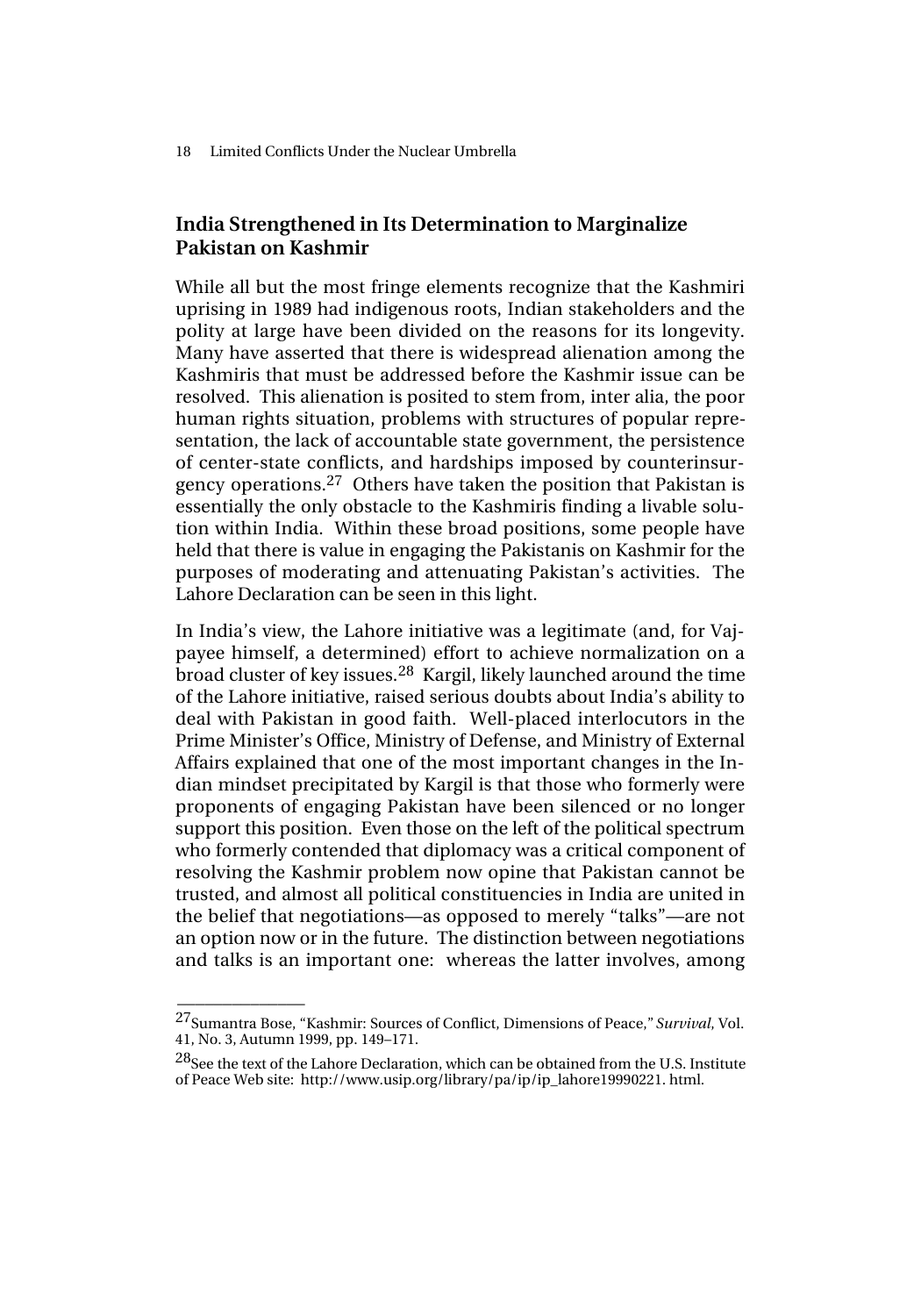other things, procedural and diplomatic engagement, the former involves some prospect of substantive concessions. While India has time and again affirmed its willingness to engage *procedurally and diplomatically* with Pakistan, its incentives to engage in negotiations that harbor the prospect of *substantive* concessions of the sort desired by Pakistan—a plebiscite in accordance with the UN resolutions, a redrawing of the territorial boundaries to include a possible transfer of the Kashmir valley to Pakistan, or a trifurcation of the state of Jammu and Kashmir along religious-ethnic lines—have always been minimal. This calculus has only been reinforced by the events occurring at Kargil.

All this implies that the motivation to treat Pakistan as a legitimate party to the Kashmir dispute in the sense traditionally understood by Islamabad—which was never very significant to begin with—is now all but extinguished, and New Delhi will pursue, as best it can, solutions to the Kashmir problem that either bypass or marginalize Pakistan in the substantive (though not the procedural) sense. Any Pakistani engagement on the question of Kashmir is likely to be mainly supplemental to internal Indian efforts at restoring local peace.

#### **Kargil Was an Intelligence Failure Not to Be Repeated**

Kargil was a significant blow to India's perception of its security. Media reports, interviews with key military and political individuals, and numerous monographs written to assess the causes and outcomes of the Kargil debacle all conclude that Pakistan's adventurism in Kargil was a tactical and strategic surprise.29 Several high-level military and political stakeholders in India have described Kargil as India's Pearl Harbor, which has compelled New Delhi to take various steps to ensure that a similar situation will not occur.

The significance of the strategic surprise is manifested in at least two ways. The first is that the Indian political-military elite has begun to identify the limitations that exist in Indian intelligence's ability to collect, analyze, and disseminate intelligence effectively. Accus-

 $^{29}$ The primary public document that addresses this issue is the India Kargil Review Committee's *From Surprise to Reckoning: The Kargil Review Committee Report*. This document covers the shortfalls of Indian intelligence equipment and the inherent deficiencies of the Indian intelligence apparatus.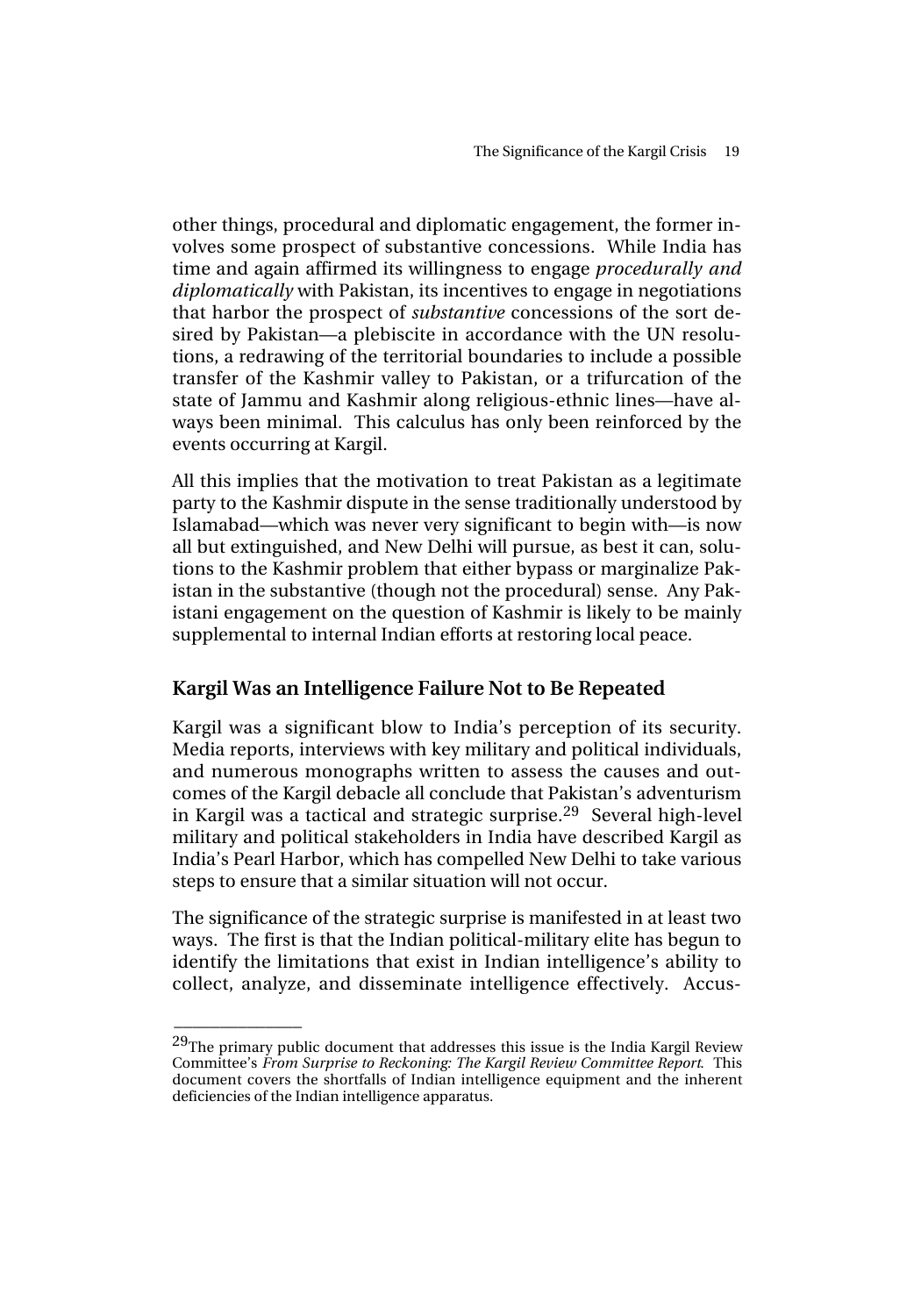tomed to a seasonal pattern of summer diligence followed by a winter of recuperative retreat, the Indian military and their attendant intelligence agencies did little to anticipate a Pakistani foray into LOC locations typically held by India. The intelligence agencies were described as relying too heavily on the notion that the inhospitable region and the lack of previous Pakistani adventurism precluded any type of incursion into Kargil.30

Second, the *Kargil Review Committee Report* makes clear that there were serious lapses in what can be considered baseline intelligence collection. For instance, the Research & Analysis Wing (R&AW) failed to correctly identify as many as five infantry battalions of the Pakistani Northern Light Infantry (NLI) and the de-induction of three others.31 Opinion pieces in newspapers following evidence of strategic surprise were equally critical of the intelligence failure. An especially harsh rebuke of the Indian Army represents the most debasing public response to the intelligence failure:

[H]ow did these posts get occupied by the infiltrators? This constant shelling should have been taken as an ominous sign. I am afraid we were not prepared. The euphoria since May 1998 has lulled our politicians and public alike. But as a former military intelligence chief, I would not spare the army too. When you are holding posts at those heights and are in eyeball-to-eyeball contact with the adversary, not being able to see their movements, leave alone anticipate them, is inexcusable. It is certainly an intelligence failure.<sup>32</sup>

The timing of the incursion, the diplomatic context in which it occurred, and Pakistan's tactical audacity occasioned much introspection among India's military, political, and intelligence officials. Kargil precipitated a renewed dedication to military, technological, and intelligence efforts to preclude future Kargil-like scenarios. This issue is further addressed in Chapter Three, which discusses lessons learned from Kargil.

<sup>30</sup>Ibid., p. 160.

 $31$ Ibid., p. 153.

<sup>32</sup>Lt. Gen. K.S. Khajuria, "Kargil Task Not an Easy One," *The Times of India,* May 29, 1999.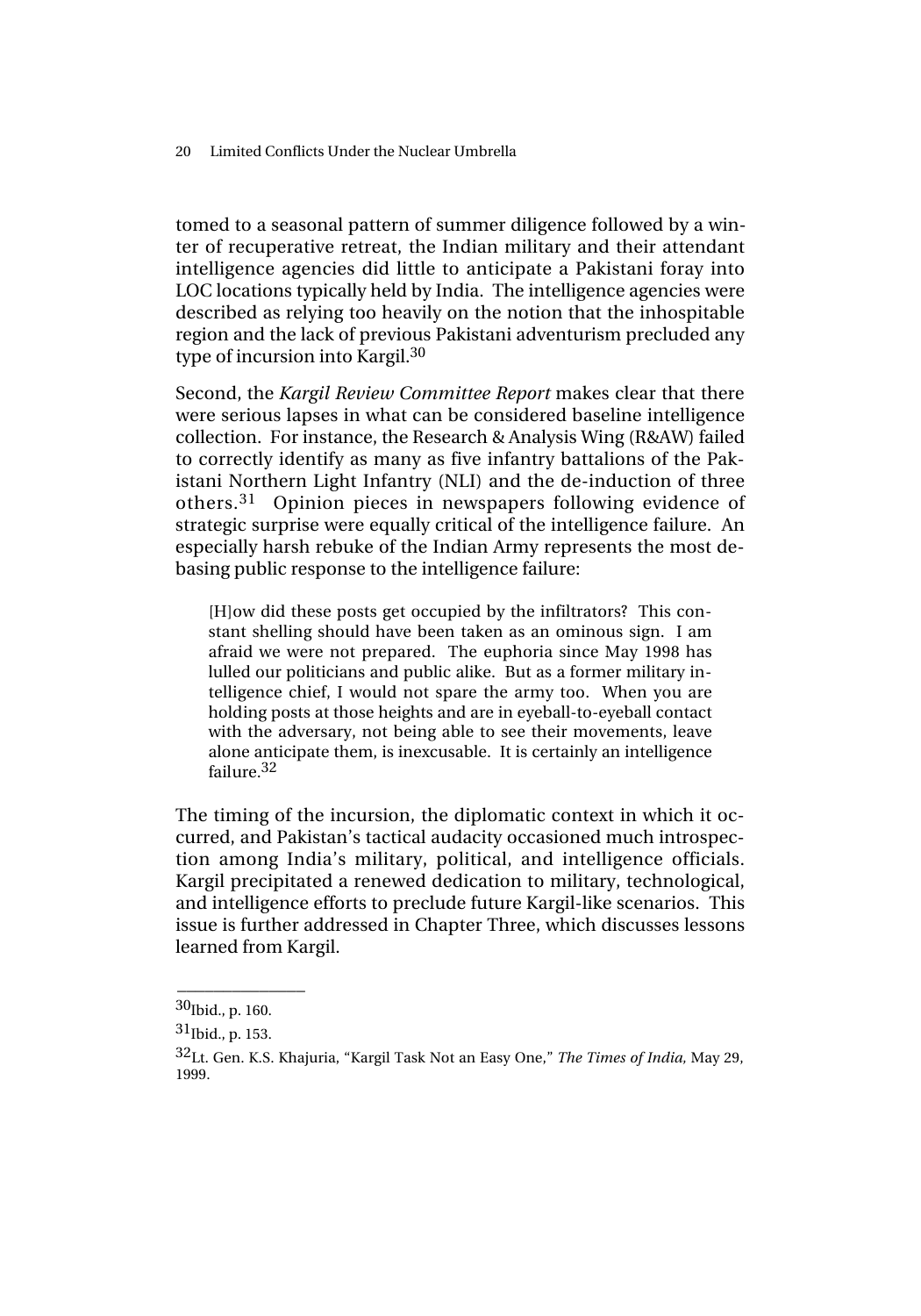# **India Realizes That International Attention to Pakistani Adventurism Can Be Positive**

The various statements made by the international community were highly sympathetic to India's position during the Kargil crisis, a condition that India appreciated. A reading of the Indian op-ed pages of major English-language papers suggests that India may have concluded that select types of international attention can be beneficial in some contexts, particularly when focused on Pakistani misdeeds.

The international response to Kargil nearly unanimously cast Pakistan as the transgressor and called for mutual restraint, a bilateral settlement of disputes, and a resumption of the Lahore process—all of which supported India's position on Kashmir generally and Kargil in particular. As noted above, even China espoused a rhetoric that was consonant with the measured international response.<sup>33</sup> For example, the Chinese foreign ministry spokesman, Zhu Bangzao, explained: "China hopes India and Pakistan will exercise restraint and peacefully resolve their differences and problems through patient and sincere dialogue."<sup>34</sup>

Conversely, India both maintained the support of old friends and cultivated new bastions of support. Russia, for example, was "the first country to come out openly in support of India by a categorical declaration that it would foil Pakistan's bid to internationalise the Kashmir issue whilst reiterating its support for New Delhi's action against the infiltrators in Kargil. $^{935}$  (Russia may have been motivated to take such a position because of its own situation in Chechnya.) Given the long history of estrangement between the United States and India and the intense U.S. pressure on New Delhi in relation to

<sup>33</sup>K. K. Katyal, "Pak Wooing China," *The Hindu,* June 10, 1999; C. Raja Mohan, "China Unlikely to Adopt Anti-India Posture," *The Hindu,* June 11, 1999.

<sup>34&</sup>quot;Show Restraint: China," *The Pioneer,* May 28, 1999; "Resume Talks, China Tells Sharif," *The Hindu,* June 29, 1999; and "Kashmir Is Not Kosovo," *The Pioneer*, May 30, 1999.

<sup>35</sup>Arpit Rajain, "India's Political and Diplomatic Response to the Kargil Crisis," unpublished working paper, p. 8. See also "Kargil Infiltrators Are Fundamentalists: Russia," *The Hindustan Times*, May 29, 1999; Vladimir Radyuhin, "Moscow Backs Operation Against Intruders," *The Hindu*, May 28, 1999; "Assurance from Russia" [editorial], *The Hindustan Times,* May 30, 1999.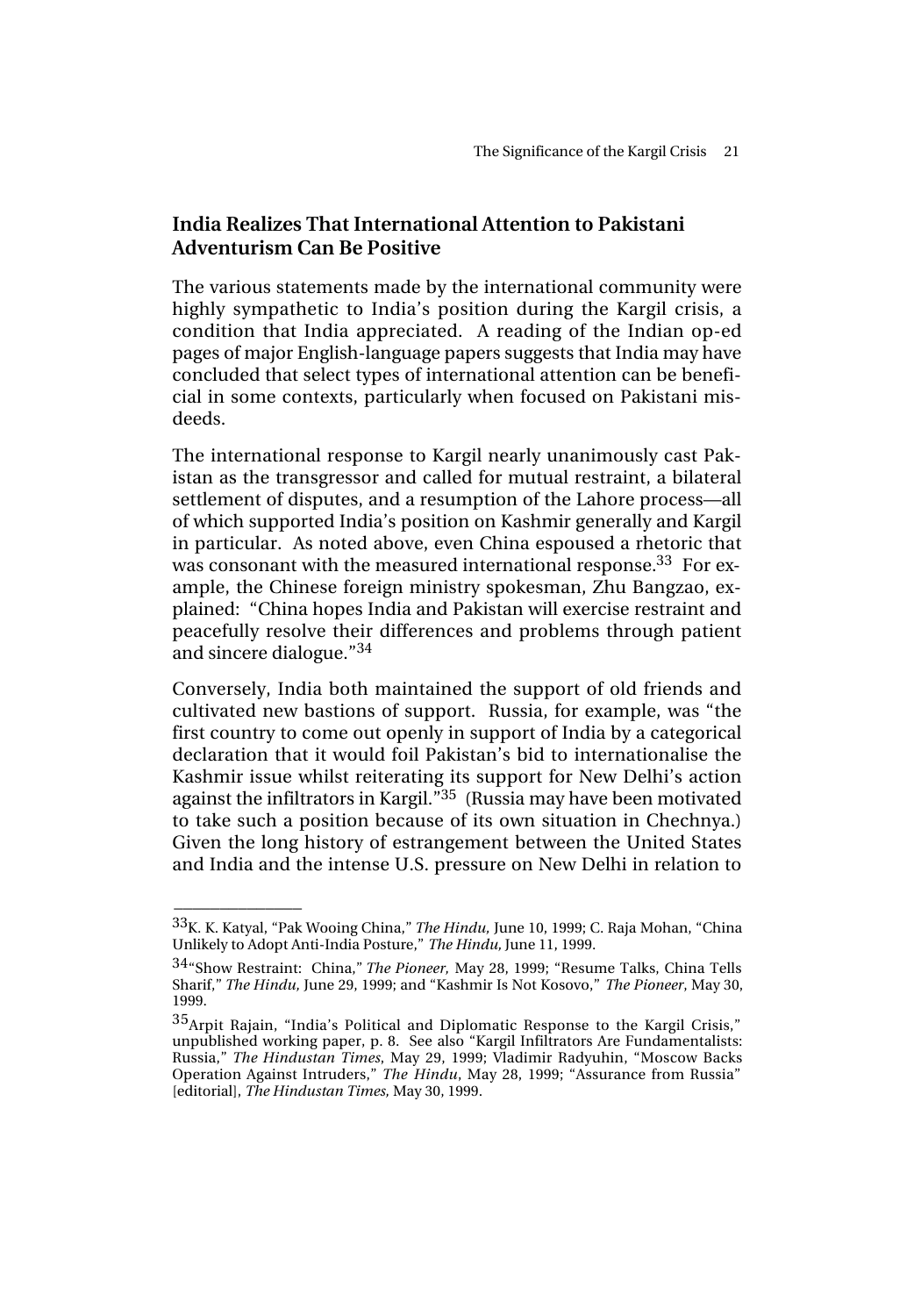its nuclear programs, India was particularly surprised by the U.S. reaction to the events in Kargil, which insinuated the Pakistani role in the crisis by insisting upon Pakistan's withdrawal of the combatants.36 Moreover, the United States countered the notion that Pakistan was provoked into retaliating against what it was trying to paint as clear Indian aggression by stating that "to our knowledge, India has not struck over the Line of Control, deliberately or accidentally."37 The U.S. State Department was also quoted as saying that sanctions might be imposed against Pakistan if it continued with its  $intransigent$  posture.<sup>38</sup> Additionally, India received accolades for acting with restraint in the face of naked Pakistani aggression. 39 It may even be suggested that Kargil catalyzed a major shift in U.S. policy away from its traditional formula, which affirms Kashmir as a dispute to be resolved by India and Pakistan, toward a position effectively recognizing the sanctity of the LOC, a development that is welcomed by New Delhi.

The response from multilateral organizations was also viewed by Indian elites as favorable. The United Nations, particularly members of the Security Council, assured India there would be no attempt to intervene in Kashmir, although Pakistan was said to have requested such intervention.40 Rather, the UN would maintain its position of observer along the LOC.41 Similarly, the G-8 issued a statement on June 21, 1999, indicating its "deep concern" about the military confrontation in Kashmir, which it saw as being the result of an "infiltration of armed intruders which violated the line of control." $42$ 

<sup>36</sup>See the July 4 Clinton-Sharif Agreement. See also Sridhar Krishnaswami, "Pull Back Forces, Clinton Tells Sharif," *The Hindu,* June 16, 1999.

<sup>37&</sup>quot;U.S. Rejects Pak Claims on LOC Violations," *The Times of India,* May 28, 1999.

<sup>38</sup>Sridhar Krishnaswami, "Zinni Mission to Pak, Very Productive," *The Hindu,* June 29, 1999. See also C. Raja Mohan, "Will U.S. Match Words with Deeds?" *The Hindu*, June 26, 1999; Amit Baruah, "U.S. Asks Pak to Pull Out Intruders," *The Hindu,* June 25, 1999.

<sup>39</sup>See, for example, "Clinton Appreciates India's Restraint," *The Hindu,* June 15, 1999.

<sup>40</sup>Amit Baruah, "Pakistan Wants International Attention," *The Hindu*, May 28, 1999.

 $^{41}$ For more discussion regarding the UN reaction to events in Kargil, see Arpit Rajain, "India's Political and Diplomatic Response to the Kargil Crisis." See also "Security Council Hands Off Kargil," *The Statesman*, May 30, 1999; "Pakistan Crossed the LOC Says UN Chief," *The Hindu*, May 31, 1999.

 $42^{\circ}$ G-8 Communiqué," June 1999. See also "G-8 Can Now Play Proactive Role in Indo-Pak Conflict," *The Hindustan Times Online Edition,* June 22, 1999.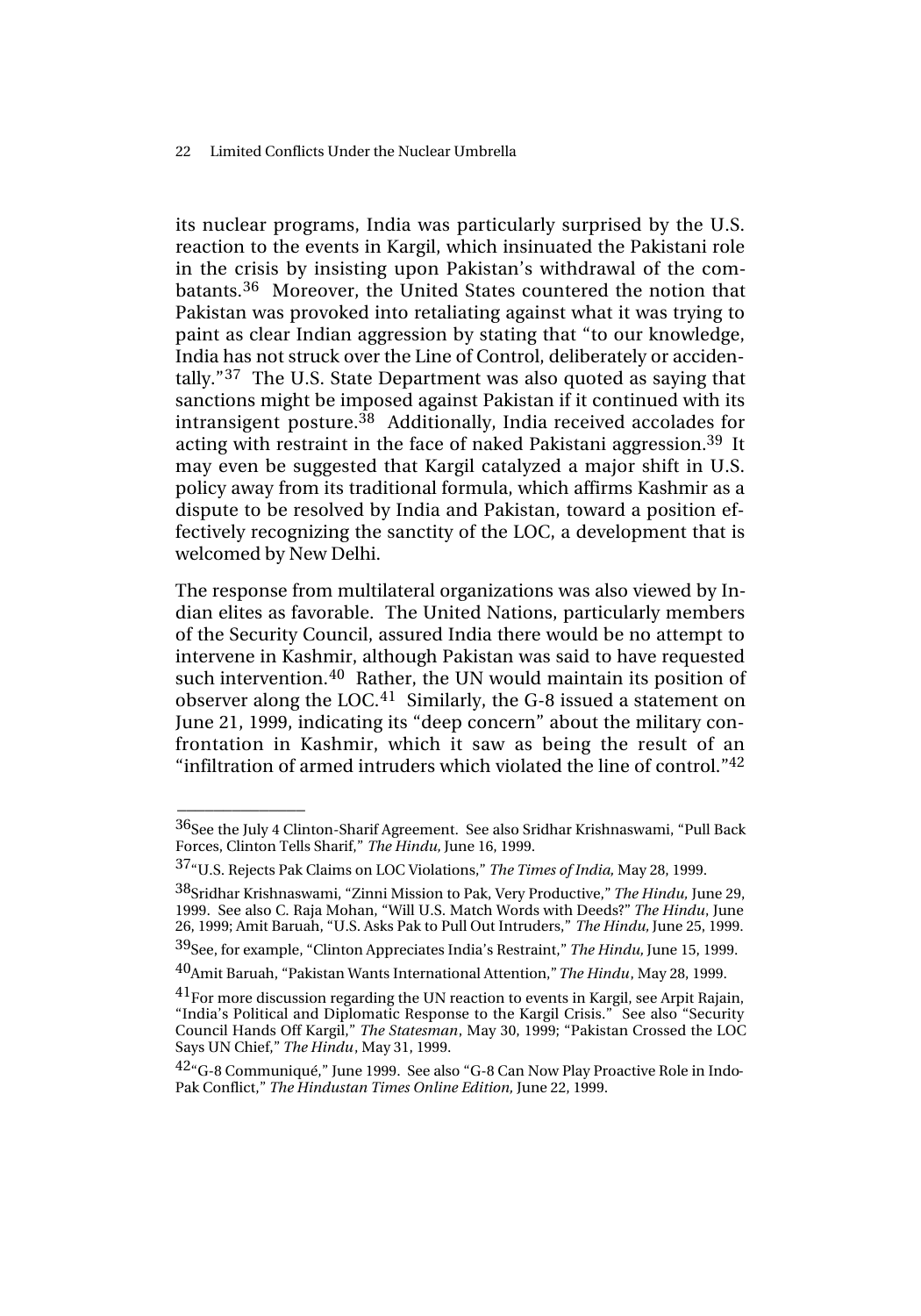The communiqué called for a "restoration of the line of control and for the parties to work for an immediate cessation of the fighting, full respect in the future for the line of control and the resumption of the dialogue between India and Pakistan in the spirit of the Lahore Declaration." The language of the communiqué was clearly consistent with the Indian interest in legitimizing the LOC as a border between the two nations based on a bilateral agreement.

The international reaction to the Kargil intrusion, particularly from the United States, G-8, UN, and China, demonstrated to India the power of world opinion to restrict Pakistan's options at all levels of diplomacy and war. The *Kargil Review Committee Report* suggested that India was cognizant of the role that international perception played in the unraveling of Kargil and would seek to develop and exploit that perception. $43$  To the degree that Pakistani support for pariah regimes like the Taliban remains unwavering and to the degree that Islamist radicalism extends its reach beyond Kashmir, India's location as a front-line state in the fight against political extremism will be all the more obvious. $44$  India has thus learned to value international attention to Pakistani adventurism, but it should not therefore be concluded that India sees benefit accruing from internationalizing the Kashmir issue more generally. On the contrary, India will persist in its efforts to minimize the role of other countries and international organizations in any discussions regarding the disposition of Kashmir even while it cultivates attention that has the effect of demonizing and ultimately constraining Pakistan.

#### **Kargil Demonstrated the Utility of the Media in Military Operations**

The *Kargil Review Committee Report* states that

 $\overline{\phantom{a}}$ 

The media is or can be a valuable force multiplier. Even in circumstances of proxy war, the battle for hearts and minds is of

<sup>43</sup>See, for instance, "Pakistan's Dilemma," *The Hindustan Times,* June 30, 1999. See also "The Line of Crisis*," The Indian Express,* June 29, 1999; "Taming Pakistan," *The Times of India,* June 26, 1999; "Pakistan's Plan Backfires," *The Pioneer,* June 25, 1999; "India and the U.S. After Kargil," *The Hindu,* June 24, 1999.

<sup>44</sup>India Kargil Review Committee*, From Surprise to Reckoning: The Kargil Review Committee Report*, p. 222.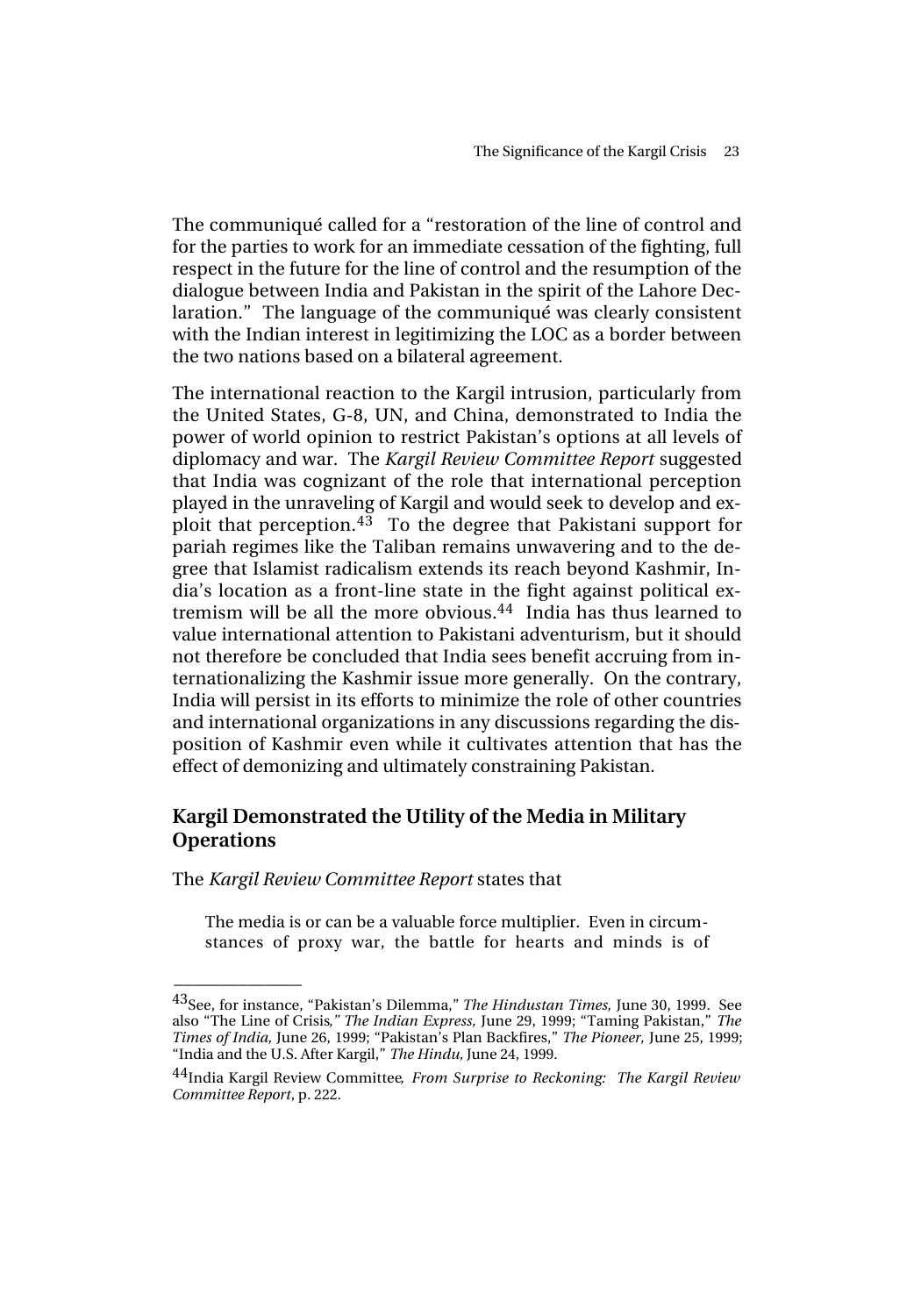paramount importance. It is little use winning the battle of bullets only to lose the war because of popular alienation.<sup>45</sup>

A review of Indian military literature suggests that India has long been aware of the need to develop a media strategy as an instrument of warfare. The need for such a strategy has been reinforced by India's extensive involvement in counterinsurgency (COIN) and peacekeeping operations.46 During Kargil, New Delhi demonstrated its agility in handling a variety of media (e.g., television, print, radio, Internet) to disseminate and control the Indian message, shaping in the process both the international and the domestic perception of events.

The role of the media in shaping domestic and international opinion regarding Kargil is evident in the headlines of major Indian newspapers printed during the time. Numerous Indian newspapers were filled with accounts of how Pakistan "propped up intruders" in a "qualitatively different" infiltration. Such narratives in effect strengthened the view of India as a responsible and restrained nuclear nation victimized by its overzealous neighbor. Some representative headlines are as follows:

"Evidence of Pak Intruders on Indian Side," *The Hindu*, May 29, 1999.

- "Intrusion Obviously Had Full Backing of Pak Government: India," *The Hindustan Times,* May 27, 1999.
- "Pakistan Army Officers Among Kargil Infiltrators," *The Statesman,* May 25, 1999.

 $45$ Ibid., p. 215.

<sup>46</sup>Maj. Gen. Arjun Ray, *Kashmir Diary: Psychology of Militancy* (New Delhi: Manas Publications, 1997). Also see Pegasus, "Insurgency and Counter-Insurgency: The Anatomy of an Insurgent Movement and Counter Measures," *Indian Defence Review*, Vol. 1, No. 1, January 1996; Lt. Gen. Vijay Madan, "Population Terrain—The Neglected Factor of Counter-Insurgency Operations," *Indian Defence Review*, Vol. 12, No. 2, April–June, 1997; Col. D. P. Merchant, "Peacekeeping in Somalia: An Indian Experience," *Army & Defence Quarterly Journal*, Vol. 126, April 1996, pp. 134–141.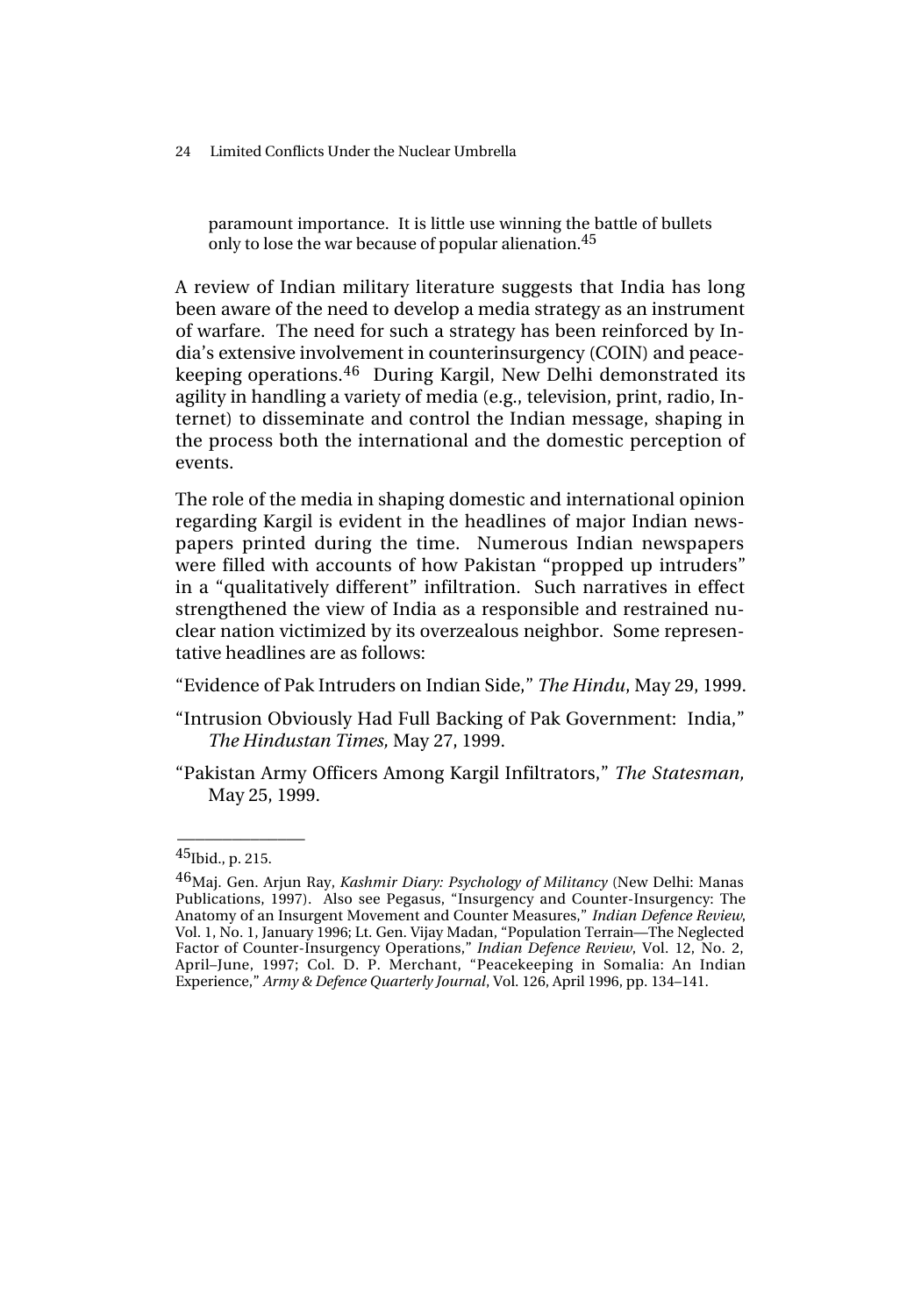Headlines such as these focused attention on a "blitz" of stories that "expose[d] the direct role of Pakistan" in the invasion of Indian territory.<sup>47</sup>

Various print and television stories also painted India as a nation at the front line of Islamic terrorism. The Indian press made explicit references to the connection between Pakistan and vilified Afghanistan resident Osama bin Laden. $48$  Such overtures were perhaps symptomatic of India's efforts to stimulate antipathy toward its unstable, nonsecular neighbor. Conversely, at an early stage in the conflict, India sought to cast itself in an aura of responsibility and trust.49 By publicly disavowing crossing the LOC—despite enormous provocation from Pakistan—India cultivated an international opinion that it was a responsible nuclear nation capable of restraint.

Another important objective in the aftermath of Kargil was the ex post facto recasting of India's engagement with Pakistan during the Lahore Declaration process. Early in the crisis, the Indian media rushed to proclaim Pakistani Prime Minister Nawaz Sharif's ignorance of Kargil and cast him as the Pakistani Army's duped stooge. Assuming ignorance was not at issue—an assumption that cannot be taken for granted to begin with—this image had utility for two reasons. First, it was a "carefully calculated move to sharpen the differences between civilian and military establishments in Pakistan."<sup>50</sup> Second, by casting the Pakistani Army as the rogue elephant responsible for Kargil and by distancing the Sharif government from it, India could insist that the Lahore Declaration represented a legitimate form of engagement that was being subverted principally by the Pakistani Army—a strategy that had some attractiveness insofar as it

<sup>47&</sup>quot;Delhi Plans Publicity Blitz to Expose Direct Role of Pakistan," *The Hindustan Times,* May 30, 1999.

<sup>48&</sup>quot;Kargil Infiltrators Are Fundamentalists: Russia"; B. Raman, "Is Osama bin Laden in Kargil?" *The Indian Express,* May 26, 1999; "Taliban Are Waiting to Launch Jehad in Kashmir," *The Asian Age,* June 16, 1999; "German Intelligence Says Osama Is Involved in the Kashmir Crisis," *The Asian Age,* June 16, 1999.

<sup>49</sup> Arpit Rajain, "India's Political and Diplomatic Response to the Kargil Crisis."  $50<sub>Ibid</sub>$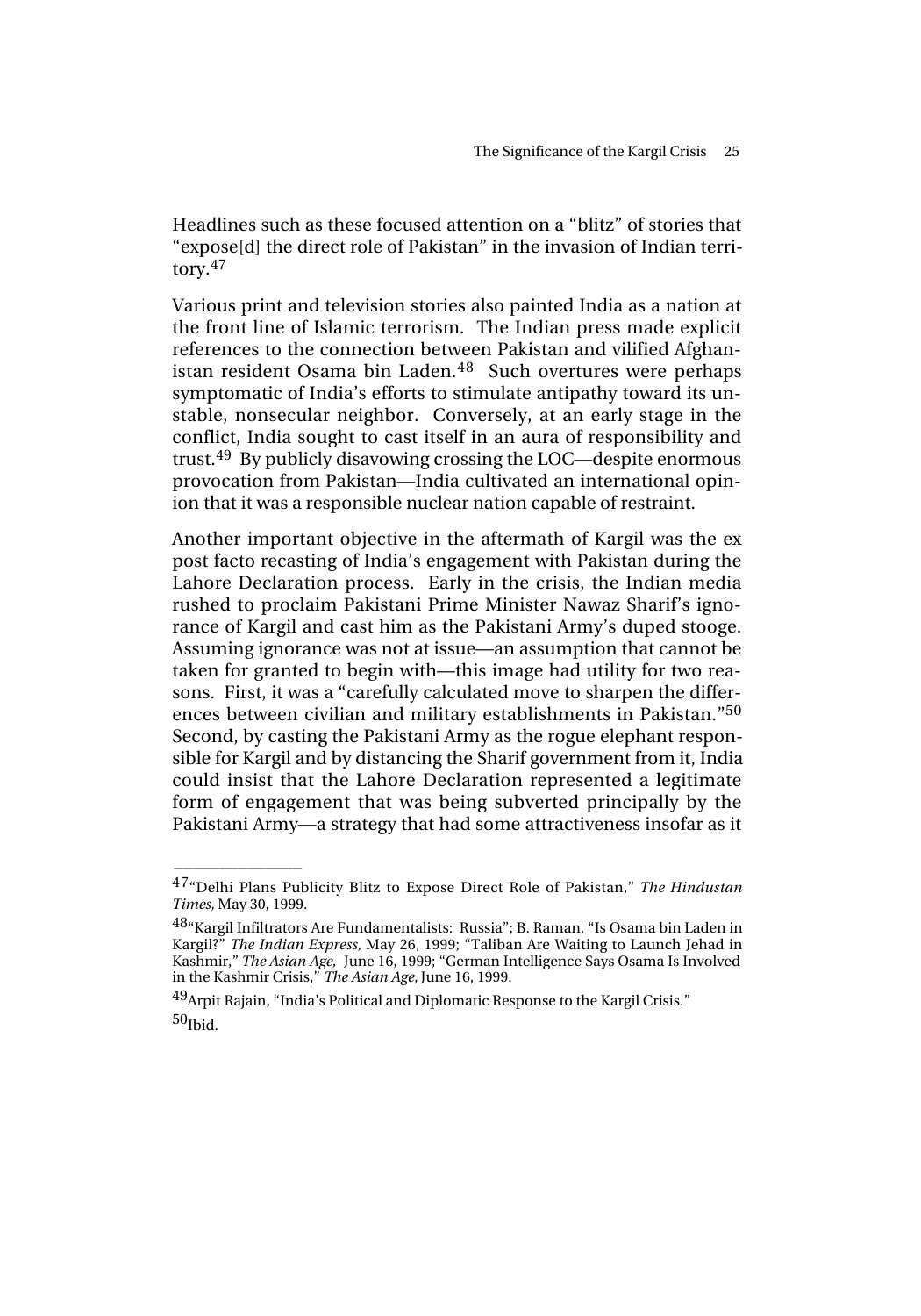could help vitiate the claims of some of the critics of Vajpayee's dramatic bus diplomacy.51

One of the positive benefits of the media's televised depiction of India's war dead was the galvanizing of domestic support for moreaggressive actions against Pakistan.<sup>52</sup> This was watched with interest in Pakistan, according to our interlocutors, who read these depictions as a deliberate effort to instigate a frenzied consensus in favor of attacking Pakistan. Indian media agencies also cultivated domestic support with continuous news of activities on the front lines and instant communication via the Internet. Several Web sites (e.g., www.indiainfo.com, www.kargilonline.com, and www.vijayinkargil. org) described numerous episodes of heroism at the front, supported Indian tactical and strategic decisions, updated events in real time, and narrated stories of families of soldiers enduring the loss of their loved ones.

While these Web sites have obvious utility in some regards, the demographics of India imply that only a small fraction of India's moreaffluent population was on-line and therefore accessible through this medium. It is also likely that these Web sites targeted the expatriate Indian population (which has developed considerable political clout within some countries of residence). Some of these Web sites explicitly solicited financial donations. For example, kargilonline.com (a site dedicated to the "welfare of soldiers and their families") tried to encourage donations to the Army Welfare Fund*: "*The debt of gratitude the nation owes these heroes is incalculable. Nevertheless, ordinary citizens like you and me must find some small way to chip in."53 The Indian Army's official Kargil Web site (www.vijayinkargil. org) did so also: "Contributions [for the Army Welfare Fund] including those from the NRI's [nonresident Indians] are welcome (in any currency)."<sup>54</sup>

<sup>51</sup>Ibid. See also "Sharif, ISI Uninvolved, by George!" *The Hindustan Times,* May 29, 1999; "Nawas Was Bypassed, Feel Western Experts," *The Pioneer,* May 29, 1999.

<sup>52</sup>See "Pak Sends Mutilated Bodies Ahead of Aziz," *Indian Express,* June 11, 1999; "Pak Ploy to Escalate War, Draw Global Attention," *The Pioneer*, June 11, 1999; John Wilson, "Enough. Now Teach Them a Lesson," *The Pioneer*, June 11, 1999.

<sup>53</sup>www.kargilonline.com.

<sup>54</sup>www.vijayinkargil.org.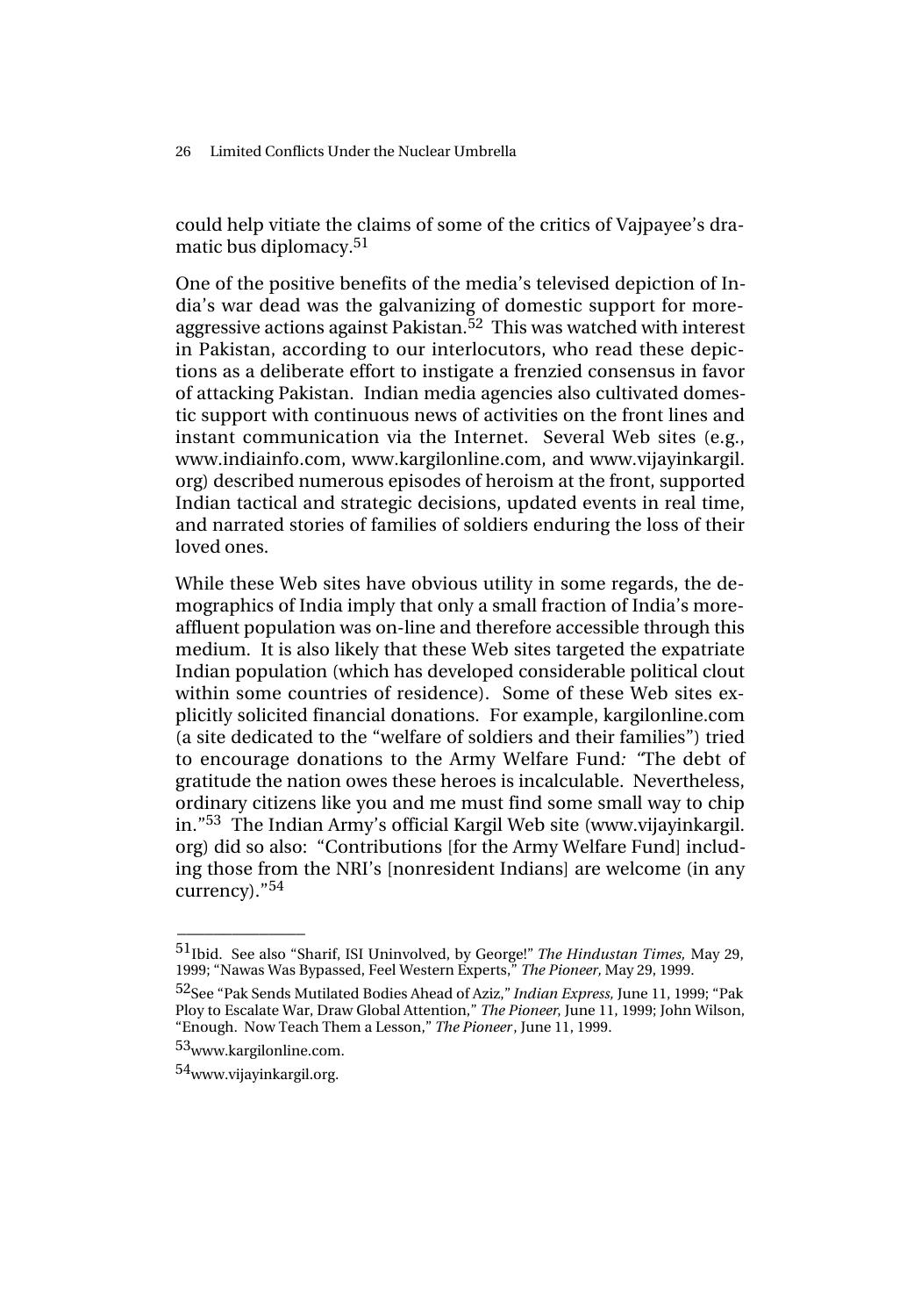The mobilization of national and international opinion in support of India is seen as a key component of future conflicts with Pakistan. In fact, the *Kargil Review Committee Report* recommends a wellstructured civil-military apparatus to ensure all possible media consistently and adequately portray the desired Indian message.<sup>55</sup> The significance of incorporating a comprehensive information warfare component—one that is completely integrated with national reportage capabilities—cannot be overstated. Both the declared desire to improve civil-military relations in order to mold positive perceptions among the domestic audience and the implied intention to ensure India's posture of stability and restraint in the international realm are key pieces of evidence that words are viewed as carrying great weight in the ongoing battle for hearts and minds in the subcontinent and beyond.

#### **SUMMARY**

 $\overline{\phantom{a}}$ 

The import of the Kargil crisis was generally very different for both countries. While Pakistan appears to have concluded that Kargil-like operations are not likely to be successful for many reasons and therefore are not attractive as a matter of state policy, Pakistan has *not* concluded that violence in general is an illegitimate means for altering the status quo. Pakistan will continue to pursue lowintensity operations within the context of its Kashmir policy, incorporating as best it can ordinary Kashmiris' alienation from India in support of larger political objectives. One of the reasons why future Kargil-like episodes are seen as not likely to be successful is Pakistan's understanding that the conflict subverted Pakistan's position internationally while simultaneously retarding its ability to focus on economic and social renewal domestically.

What remains to be explicated is Pakistan's continual willingness to take on such risks. In fact, several Pakistani writers have questioned Pakistan's foray into Kargil, comparing it with the 1965 war as a fine

<sup>55</sup>India Kargil Review Committee*, From Surprise to Reckoning: The Kargil Review Committee Report*, pp. 214–219.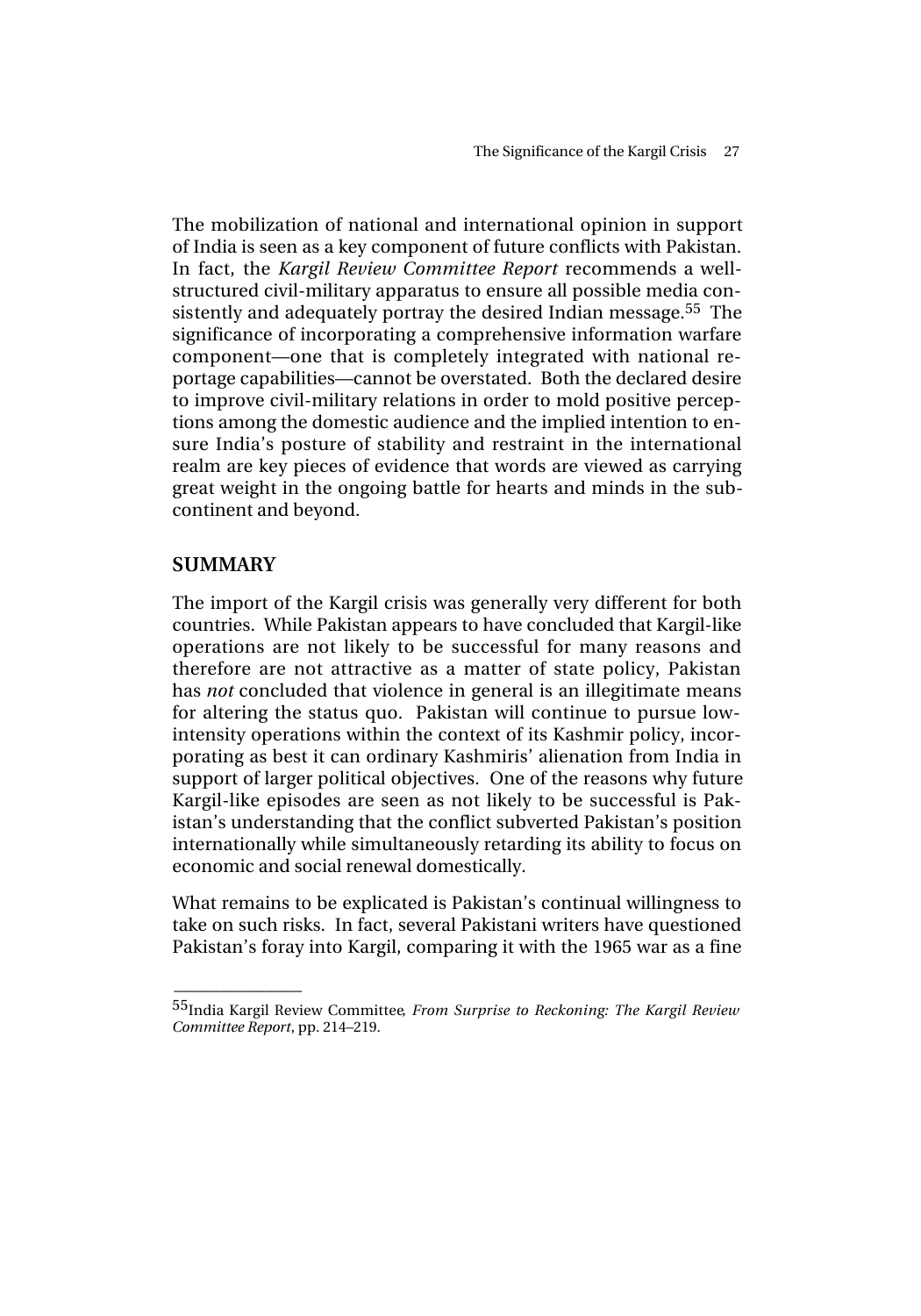\_\_\_\_\_\_\_\_\_\_\_\_\_\_

example of why Pakistan should resist such adventurism.<sup>56</sup> More generally, prior to launching this operation, Islamabad should well have comprehended India's ability to inflict pain on Pakistan. Pakistan's risk acceptance is revisited in the next chapter.

Most of Kargil's significance for India can be seen in terms of the conflict's impact on bilateral relations with Pakistan. India believes Pakistan to be fundamentally untrustworthy and capable of acting in ways that appear to be completely irrational and astrategic. This has strengthened the Indian determination to resolve the Kashmir issue without acknowledging Pakistan's equities in the manner desired by Islamabad. Kargil also occasioned reconsideration of India's perception of its security and its intelligence apparatus: in particular, Kargil strengthened the belief that Pakistani surprises can and will occur with potentially dangerous results and that they consequently merit anticipatory preparation in India. Kargil also revealed to India that select aspects of international attention—particularly to Pakistan's misconduct—have significant utility for its grand strategy. Finally, Kargil demonstrated India's ability to dexterously influence the media to shape the domestic and the international response.

<sup>&</sup>lt;sup>56</sup>M. B. Naqvi, "Looking Beyond Kargil"; Gen-Maj. (Retd) M. Akbar, "Time for Sober Reflection," *The Dawn*, July 22, 1999; Shahid M. Amin, "Kargil: The Unanswered Questions II—Time to Shed Illusions," *The Dawn,* July 26, 1999.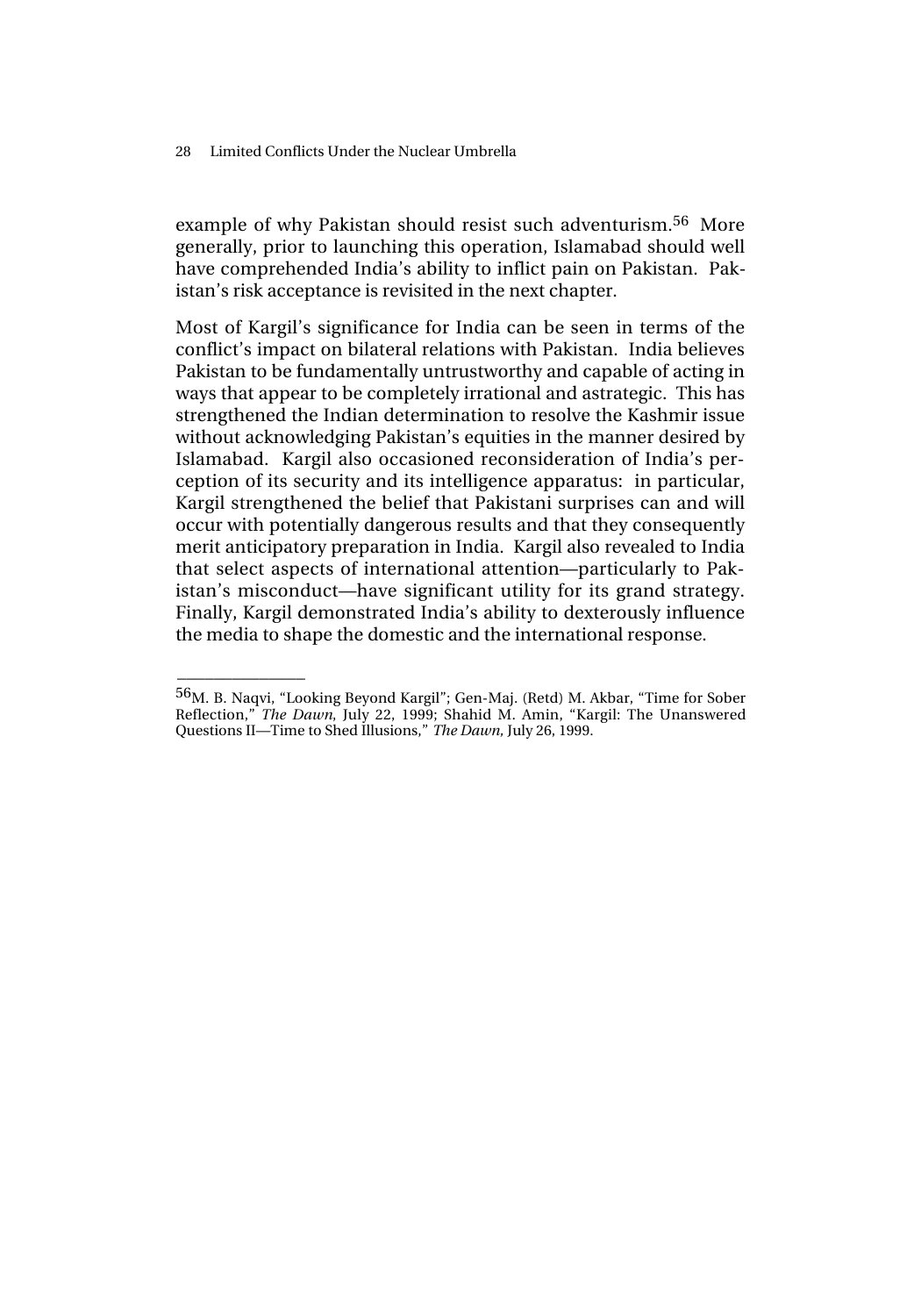#### Chapter Three

# **KARGIL: LESSONS LEARNED ON BOTH SIDES**

Our analysis elicited very different lessons learned for India and Pakistan. In the case of Pakistan, most of the lessons learned are strategic rather than operational or tactical in the military sense. This is in part because the open-source reporting of the operation generally denied the presence of Pakistani regulars, which necessarily precluded any open discussion of war-fighting lessons learned.<sup>1</sup> Generally, Pakistan does not have a rich tradition of open accounts of its military operations, which stands in some contrast to India's more robust private—though not official—publishing industry on political-military affairs.

For Pakistan, the apparent lessons learned from Kargil are principally as follows:

Pakistan now views Kargil-like operations as an ineffective means of dispute resolution—mainly because Kargil appears to have been such a failure in the eyes of the world. The significance of this conclusion, however, is limited by the fact that many stakeholders in Pakistan *simultaneously* believe that Kargil can be seen as a victory of sorts. This continuing ambiguity about the effect of Kargil, when coupled with the strong Pakistani belief in the utility of other kinds of coercive operations against India, has unsettling consequences for the prospect of lasting stability.

 $1$ In general, open-source reporting that alleged direct involvement of the Pakistani Army began to emerge only well after the crisis ended. One excellent example is M. Ilyas Khan, "Life After Kargil," *The Herald*, July 2000, pp. 24–30.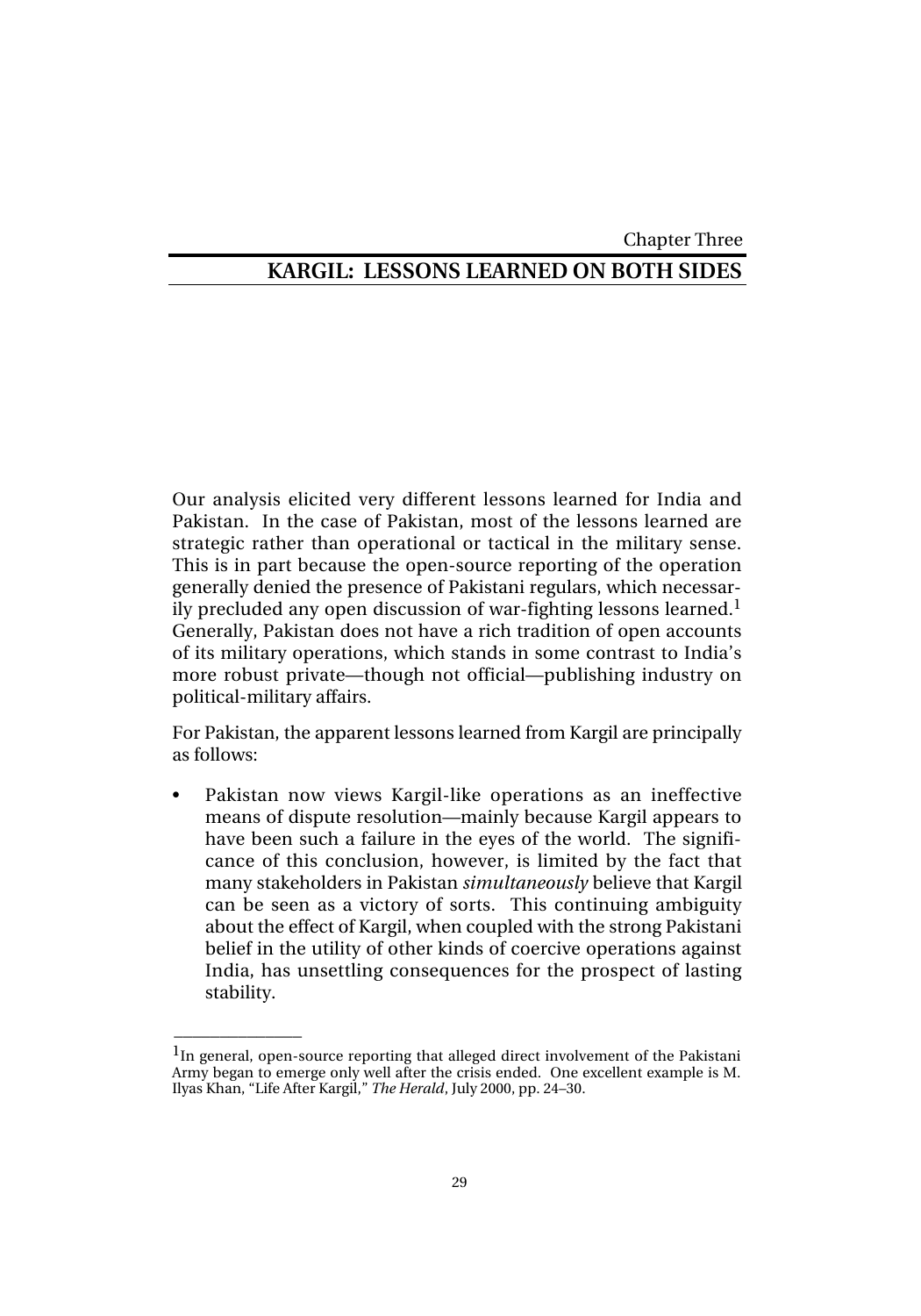- To preclude strategic failure of the kind represented by Kargil in the future, Pakistan must effectively appraise the international response and the operational implications of that response. In particular, Pakistan must better assess the reactions of its adversaries in furtherance of a more effective grand strategy.
- Pakistan needs a broad body of experts, perhaps like the National Security Council (NSC), to adequately assess its planned operations of this sort. This sentiment is aroused by the government's sweeping failure to anticipate the sequelae of the Kargil crisis and the secrecy in which the operation was shrouded. This veil of secrecy is the manifestation of the deep fissures in Pakistan's civil-military relations.
- Pakistan must develop specific media strategies to shape international opinion and to mitigate India's advantages on the information battleground. However, even the best media strategy cannot provide insulation against duplicity in the long term. Recognizing this problem, some interlocutors suggested that Pakistan made a grave miscalculation by hiding behind the transparent mujahideen cover story.
- Because the use of Pakistani regulars in Kargil proved to be counterproductive and because Pakistan believes that it has few or no diplomatic options, Pakistan sees only one successful strategy for bringing India to the negotiating table: the continued prosecution of subconventional conflict in Kashmir and perhaps elsewhere in India.
- Pakistan's nuclear capabilities have become the key to successful execution of its political strategies at multiple levels. Nuclear weapons not only enable Islamabad to pursue "strategic diversion" and immunize the country from a violent Indian counterresponse, they also serve to catalyze the attention and, Pakistan hopes, the interest of the international community. Consequently, they have acquired centrality in Pakistan's national strategy.

In stark contrast to Pakistan's guarded and even deceptive accounts of Kargil, India has been very critical of key operational areas and has published several accounts of the operation, though none are as yet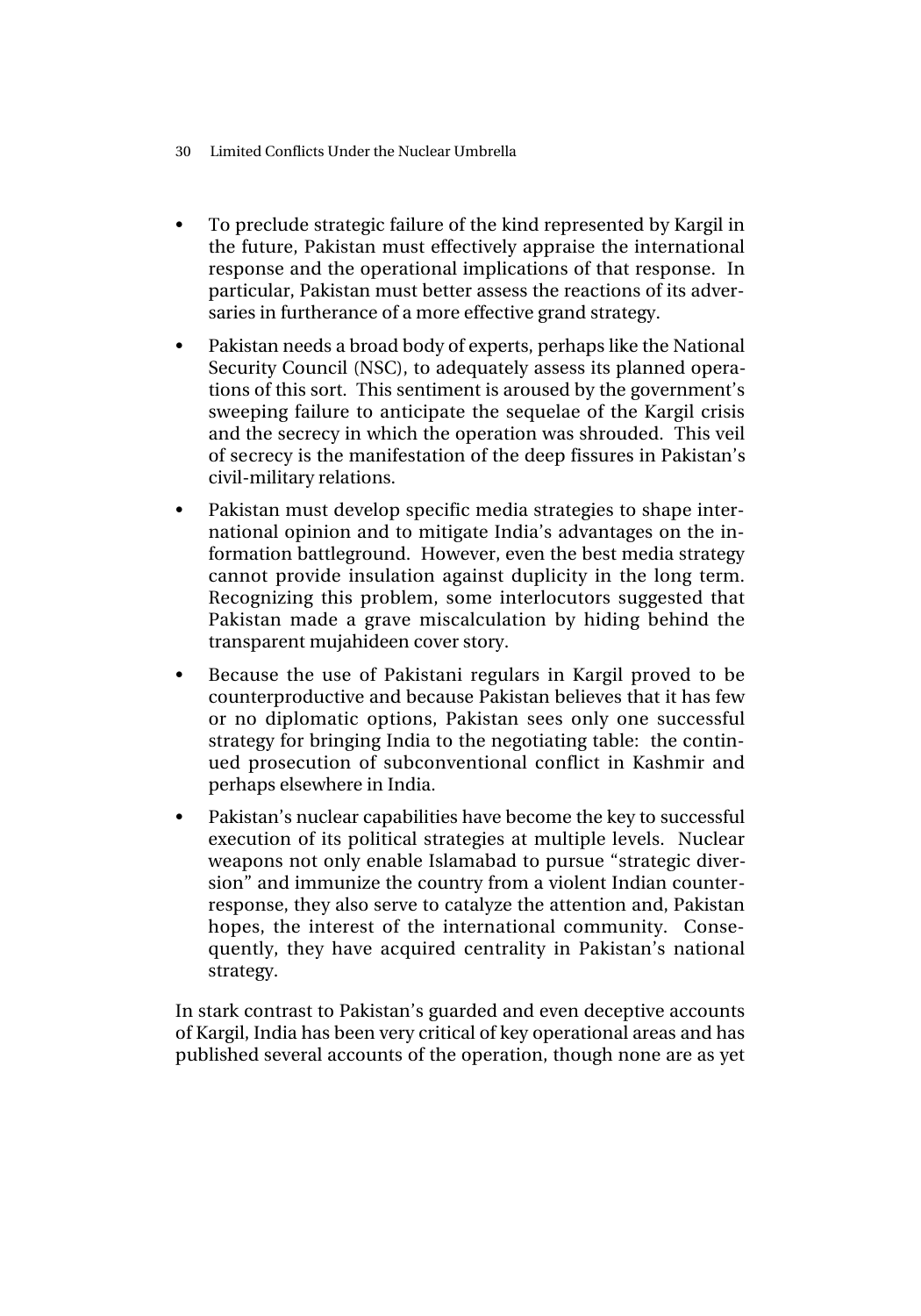either complete or definitive.<sup>2</sup> The principal lessons that India learned from Kargil are as follows:

- India must be prepared for Pakistani recklessness, which could occur in different areas and take different forms: terrorism throughout India, conventional operations and incursions, increased LIC in Kashmir, and a variety of nontraditional threats.
- India must more aggressively counter Pakistani threats along the LOC by investing in more technologically advanced military and intelligence equipment. India is considering a complete overhaul of its intelligence infrastructure in light of its embarrassing failure to identify the Pakistani infiltration. However, despite initial humiliations, India is now confident that it can effectively counter the most audacious conventional Pakistani threats along the LOC even when disadvantaged by surprise.
- The Kashmir issue cannot be neglected in hopes of gradual atrophy. Rather, its resolution requires high-level attention and commitment as well as creative responses on the part of the government.
- India understands that international support cannot be taken for granted. To ensure this support, India must both maintain a posture of responsibility and be seen as seeking peace. These requirements act as an important brake on India's propensity to respond aggressively to future Pakistani provocations.
- India recognizes the utility of the media in contemporary conflicts and will continue its offensive in the information war. India believes that it won Kargil politically in part because of its dexterous capability of shaping international perception. India also values the role of perception management in affecting public opinion domestically as well as influencing the morale of the Indian and Pakistani militaries.

<sup>2</sup>See, for example, India Kargil Review Committee*, From Surprise to Reckoning: The Kargil Review Committee Report*; Air Commodore Jasjit Singh, *Kargil 1999: Pakistan's Fourth War for Kashmir* (New Delhi: Knowledge World, 1999); Col. Ravi Nanda, *Kargil: A Wakeup Call* (New Delhi: Lancer Books, 1999); Col. Bhaskar Sarkar, *Kargil War: Past, Present and Future* (New Delhi: Lancer Publishers, 1999).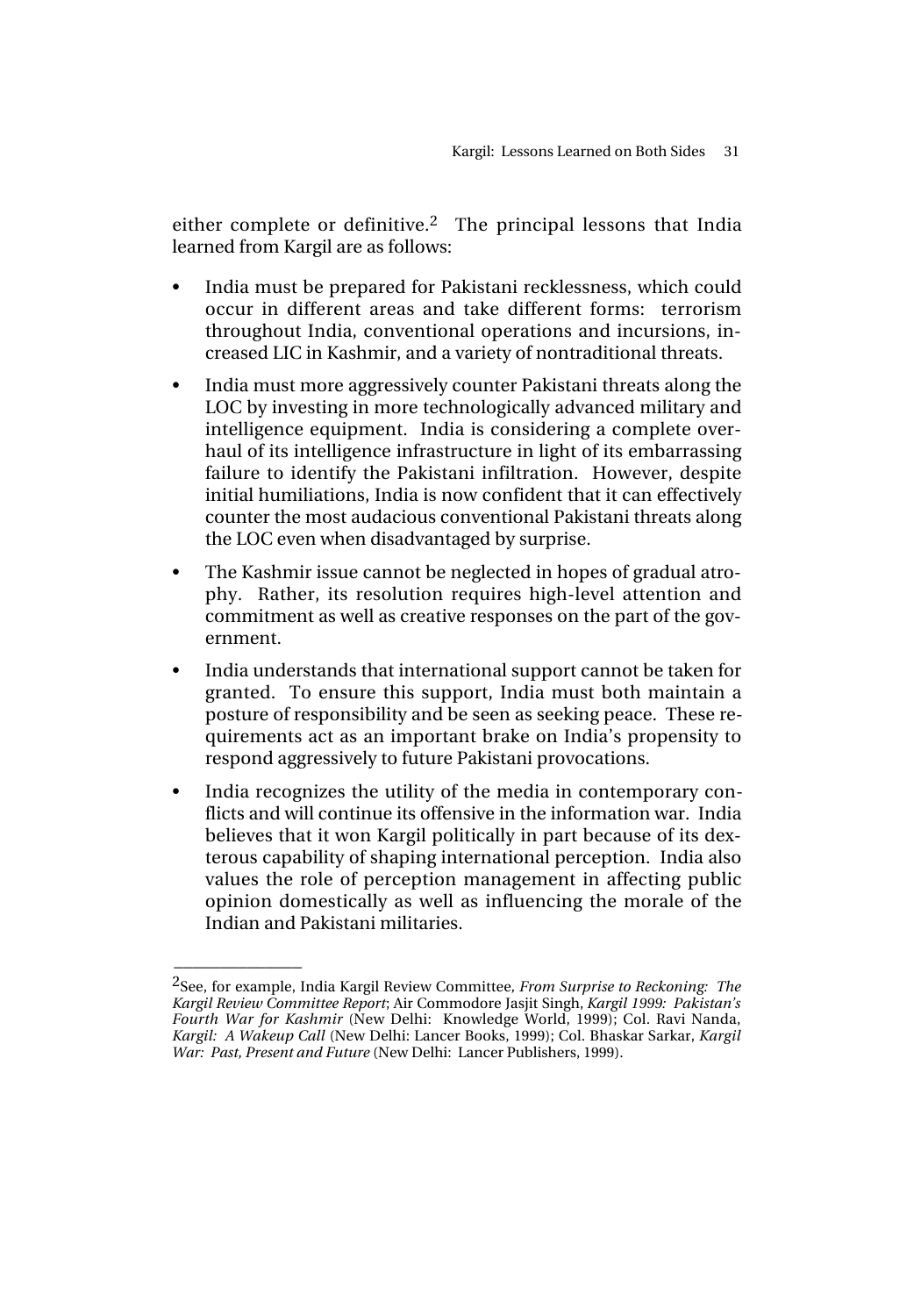• India must treat nuclear issues more carefully because Pakistan is a risk-acceptant state capable of "irrational" strategic surprises. India thus must be prepared for nuclear operations that may be forced upon it by Pakistani actions.

The next two sections explicate these various lessons learned by the two combatants.

# **PAKISTAN'S PERSPECTIVE**

## **Premeditated Kargil-like Operations Are Not an Effective Means of Dispute Resolution, But Kargil Itself May Not Have Been an Unmitigated "Failure"**

Retired and uniformed military officers, the political leadership, foreign office bureaucrats, and opinion shapers and analysts widely agree that perhaps the most important lesson learned from Kargil is that such operations are not an effective means for advancing Pakistan's strategic interests and hence are likely to be a less-thanattractive strategy in the policy-relevant future. The reasons cited for this conclusion are numerous and include the following:

- India is not likely to provide the opportunity. India is making (or is likely to make) investments that would seriously hinder any future Kargil-like operations.
- The international community will not tolerate future attempts to change the status quo, so it is in Pakistan's best interests to avoid such operations.
- Kashmir is a political problem that requires a diplomatic rather than a military solution.
- Kargil was too costly in multiple ways, and Pakistan cannot gamble with such risks again.
- The failure of the operation itself is instructive and ought to be a deterrent to reconsidering such options in the future.

Several opinion shapers argue that in the face of such barriers to pursuing Kargil-like operations in the future, Pakistan will have to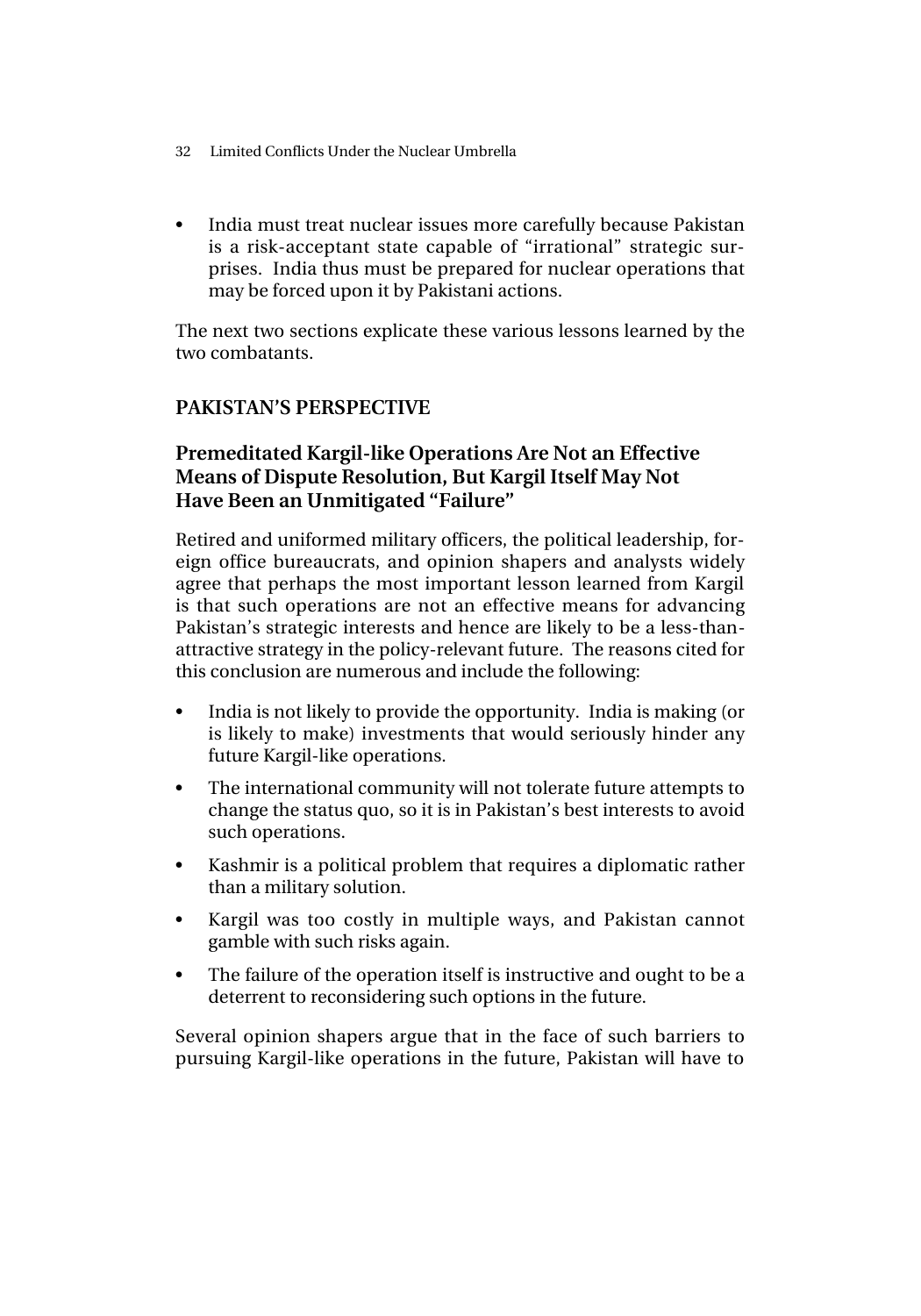address its own political and economic weaknesses. For example, Shahid M. Amin, a career diplomat who has served the Pakistani Foreign Office in the capacity of ambassador for 18 years, articulated a commonly held opinion when he stated the following:

It is high time that the country became ruthlessly realistic about its limitations and priorities. First and foremost, Pakistan's survival must precede everything else, *including our attachment to the Kashmir cause.* Secondly, it has to be understood that our economy is our weakest point and has to be given priority over any other consideration. Thirdly, we need to set our house in order and require a long period of internal consolidation, based on drastic reforms.<sup>3</sup> (Emphasis added.)

Aziz Siddiqui, formerly the editor and joint director of the Human Rights Commission of Pakistan (HRCP), asserted the failure of Kargil—and the failure of future Kargils—most clearly when he wrote:

Can there be other ways [other than Kargil] to persuade India towards a reasonable approach in Kashmir? More Kargils may not do this. . . .[If] one action fails to prove persuasively, there should be little reason to believe that others of that kind will turn out much better. . . .[There is only one remaining] opportunity for Pakistan which is somehow to create a demonstration effect that accommodation and good relations with it are in India's own best practical interest. That can happen only if Pakistan sets about concentrating almost exclusively on becoming a strong and stable political and economic entity in the region. . . .This is no doubt a longer-term process. But certainly not as long term as the fifty years we have spent trying to resolve Kashmir and making it even worse confounded with each try. It is also, after all, elementary common sense to discard the methods that have not worked, and which on all sound judgment look unlikely to work, and look for other ways. $4$ 

Numerous other writers and interlocutors reiterated the argument that future Kargil-like episodes are neither sustainable nor viable op-

<sup>3</sup>Shahid M. Amin, "Kargil: The Unanswered Questions II—Time to Shed Illusions."

<sup>4</sup>Aziz Siddiqui, "In the Aftermath of 'Jihad,'" *The Dawn,* July 11, 1999.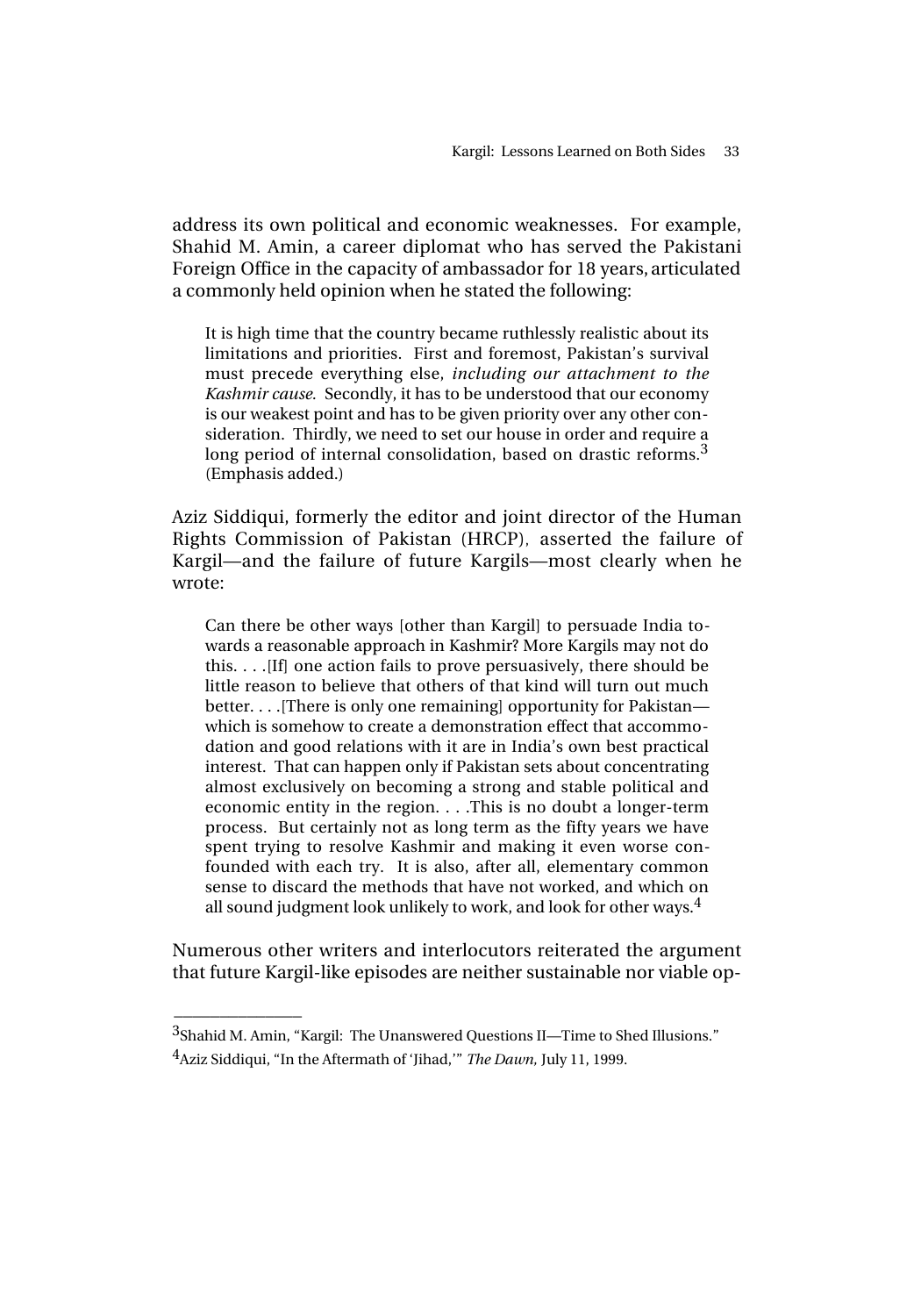tions.5 As one editorialist succinctly put it, "The strongest grantor [sic] of Kashmiri freedom is a strong Pakistan. This is a lesson of Kargil."<sup>6</sup>

This lesson of a strong Pakistan ought to be particularly attractive to Pakistan's armed services. One analyst pointed out that since General Musharraf is now Pakistan's Chief Executive, he has a much more significant understanding of the importance of the fiscal, political, and social health of his nation *and, most importantly, he is now directly responsible for these concerns*. One could conjecture that in his capacity as leader of Pakistan, Musharraf may understand the dividends that could accrue to Pakistan's development if he can sell a compromise on the Kashmir issue to the Pakistani polity (likely the conversion of the LOC, with some modification, into an international border), deal with Islamist extremism, and resolve bilateral problems with India. Yet Musharraf is likely leery of mustering the political will to accomplish these tasks because the political fallout of such a move could risk discrediting the institution of the Pakistani Army, a move that Musharraf, an Army officer, might be rather unwilling to take. (It would also run counter to the desire of some elements of the Pakistani military to continue "bleeding" India in Kashmir either as a form of preventive self-defense or as revenge for the debacle of 1971.) Thus, it may be preferable that a civilian government undertake these decisions to compromise—and shoulder the ensuing political consequences. Musharraf's predicament, according to many Pakistani analysts, embodies the tension between what needs to be done and what he can actually do, a point that will be revisited later in this report.

While there is obviously a significant body of opinion in Pakistan that Islamabad ought to look beyond Kashmir and focus on renewing Pakistan itself, the benefits of this judgment are often undermined by the existence of strong competing views that do not generally reject

<sup>5</sup>See "Kargil: Where Do We Go from Here" [letter to the editor], *The Dawn*, July 10, 1999; Abbas Rashid, "Raising the Ante in Kashmir"; Imtiaz Gul, "Retreat Dictated by Economic Compulsions," *The News International Pakistan*, July 10, 1999; Shafqaat Mahmood, "Losing the Peace"; Mahdi Masud, "Kargil Crisis: A Balance Sheet," *The Dawn*, July 16, 1999; Altaf Gauhar, "Four Wars, One Assumption," *The Nation*, September 5, 1999.

<sup>6&</sup>quot;Prime Minister Explains" [editorial], *The Dawn,* July 14, 1999.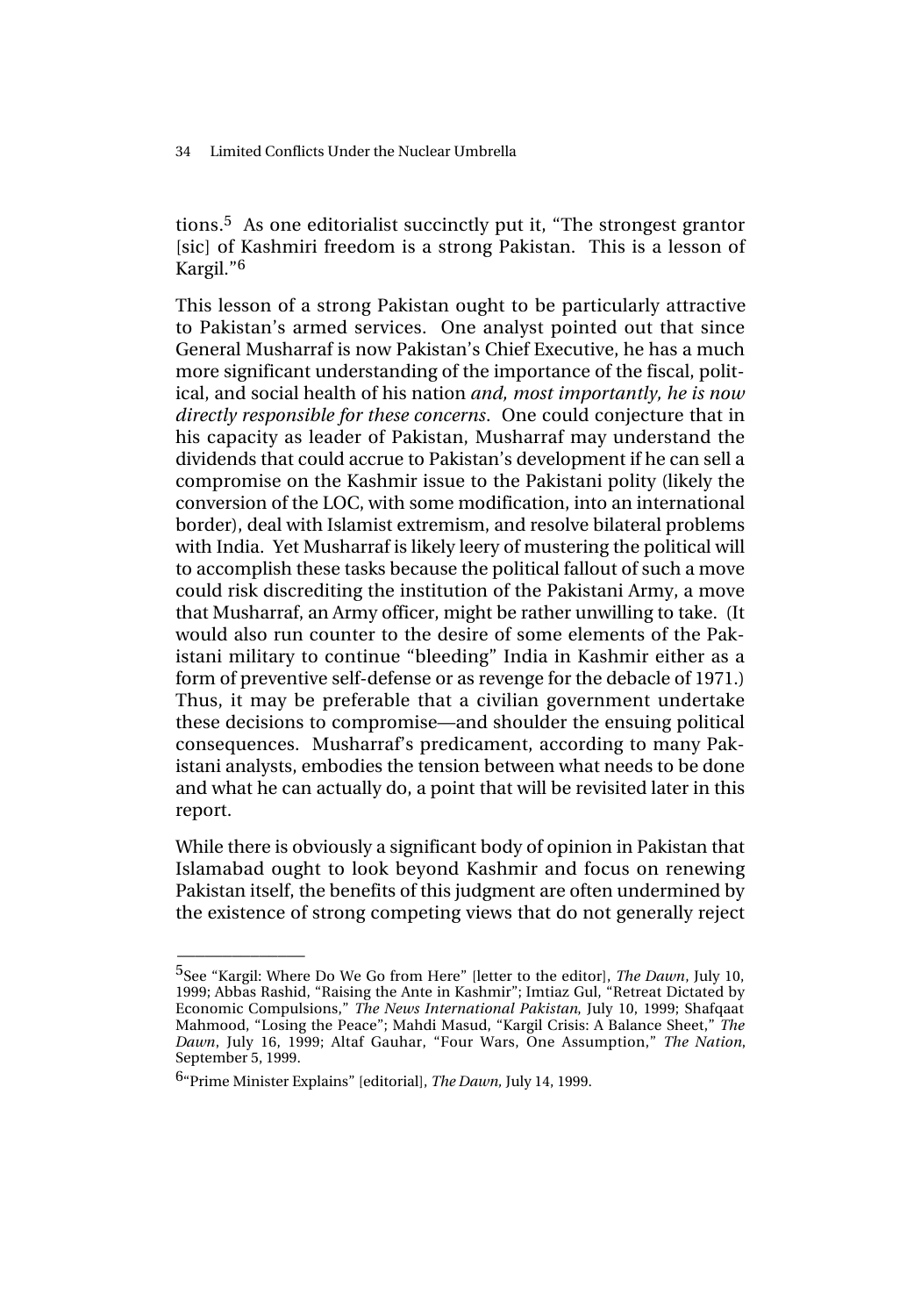violence as a legitimate means of altering the status quo—a point that will be revisited later—and, more specifically, do not view the Kargil operation itself as an unmitigated failure. While vocal criticisms of the misadventure that was Kargil have been plentiful, it would be incorrect to conclude that various strata of the Pakistani leadership have not seen value from that operation. Even though there is wide consensus that Pakistan paid a heavy price for initiating the Kargil conflict, a large and significant number of uniformed and retired military officers, senior political leaders, and analysts *simultaneously* argue that Kargil can be read as a success in certain respects. There are several variants of this story, all of which together portend disturbing consequences for strategic stability.

One view that was commonly expressed by informants is that India's cease-fire offer, its willingness to let the All Parties Hurriyat Conference (APHC) go to Pakistan, and its successive extensions of the cease-fire in Kashmir arose because of Kargil. Kargil, it was argued, demonstrated to India that its Kashmir policy is costly and that Pakistan's LIC strategy is relatively inexpensive. Thus, many stakeholders within Pakistan attribute the extent to which India's peace overtures are legitimate to the fact of Kargil. To that degree at least, this viewpoint would hold, the Kargil operation—even if it besmirched Pakistan's reputation internationally—successfully contributed to Pakistan's strategic objectives vis-à-vis Kashmir.

A second common variant is that Kargil was a tactical success but a strategic failure. This view was also articulated by a number of informants and has been reiterated in various articles. Shireen Mazari, for example, has written that "the military aspect of the Kargil action was simply brilliant." Later in the same piece she laments that India was able to "turn a military defeat into a diplomatic victory . . . [and] that Pakistan was unable to translate a tremendous military success into a politico-diplomatic victory."7 Interlocutors who held this view asserted—often against the weight of evidence—that the Pakistani Army's operational performance at Kargil was flawless, and they invariably concluded that the Army's attainment of strategic surprise at Kargil was in effect synonymous with the achievement of victory in

<sup>7</sup>Shireen M. Mazari, "Re-Examining Kargil," *Defence Journal* (online version), June 2000.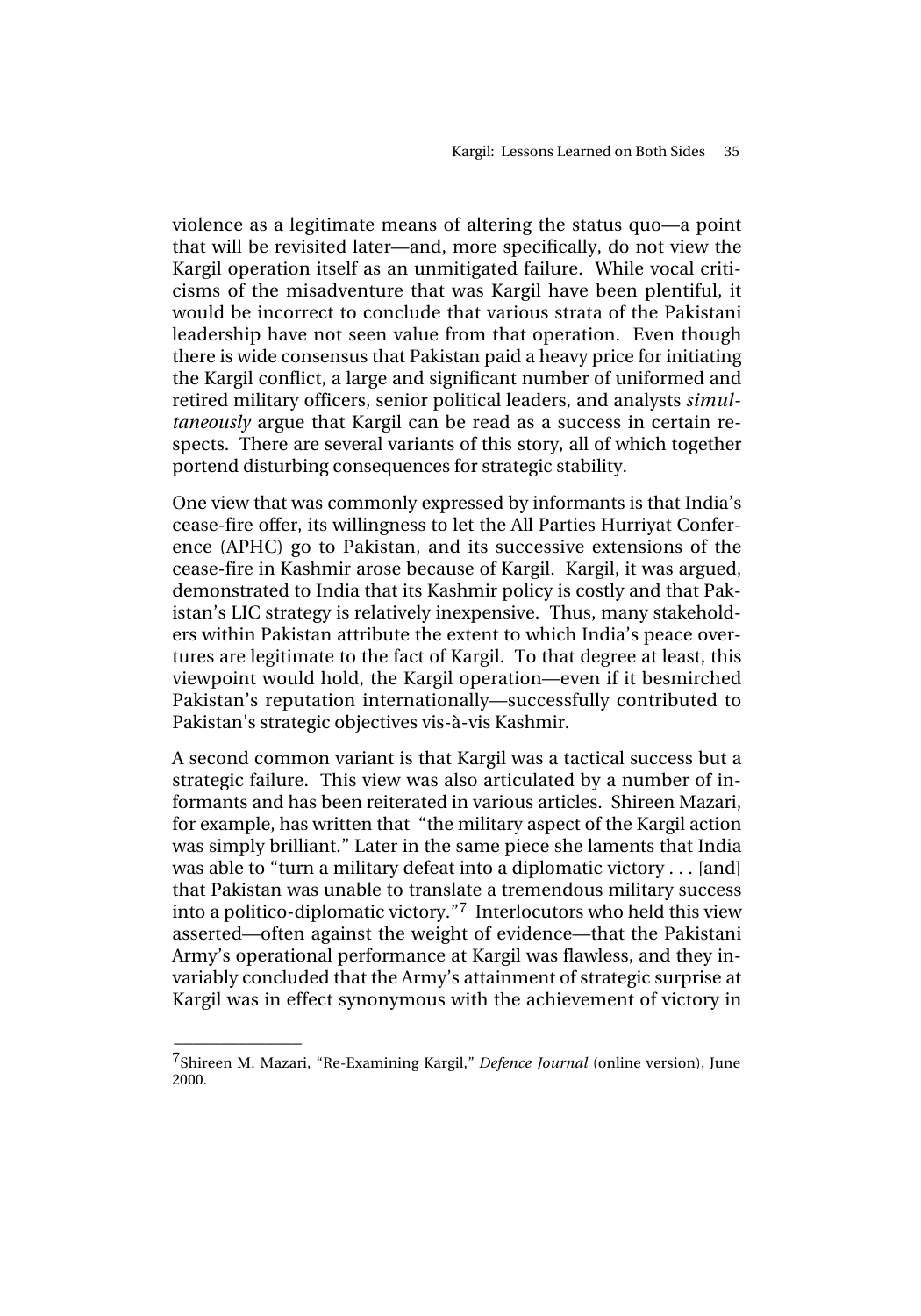the campaign writ large. Since those who hold this view entirely neglect the fact that the Indian Army, once mobilized, redeployed, and committed to eviction operations, actually secured repeated tactical victories—often against great odds—throughout the concluding half of the Kargil campaign, they continue to claim that Kargil must be chalked up as an operational victory for the Pakistani Army even if it otherwise appears to be an unnecessary political defeat for Pakistan at large.

A third and related narrative suggests that the Pakistani Army (or in some treatments the "mujahideen") could have held out until the winter snowfall, giving an honorable cover for retreat, had Prime Minister Nawaz Sharif not sold them out in Washington during his July 4 meeting with President Clinton. According to this argument, Pakistan could have easily maintained its commanding operationaltactical positions along the occupied hilltops while, more importantly, India was not in a position to widen the war. Shireen Mazari, representing this view as well, has argued that "[t]he reality is that there was simply no danger of even an all-out war between Pakistan and India because India was not in a position to instigate such a war."8 While Mazari may be dismissed as one of the hawkish voices of the fringe of Pakistan's security managers, other, less hawkish interlocutors made similar arguments. For example, one academic analyst argued that India marketed its weaknesses as restraint and would have been unable to take back the peaks had the withdrawal not occurred. These views again are significant for two reasons, both disturbing because of their variance with the facts. First, the Pakistani Army's defeat at Kargil is attributed to the venality of Pakistan's politicians—a Pakistani version of the post-1918 German "stab-inthe-back" theory—and not the strategic, operational, and tactical blunders of the soldiers who planned, organized, and executed the operation in the field. Second, the failure to appreciate the Indian Army's operational and tactical successes in the costly eviction campaign is compounded by pervasive ignorance of the extensive Indian preparations for horizontal escalation, preparations that were initiated both as a prudent measure in case of Pakistani attack and as a

<sup>8</sup>Shireen M. Mazari, "Kargil: Misguided Perceptions," Pakistan Institute for Air Defence Studies, n.d. (available at www.piads.com.pk/users/piads/mazari1.html).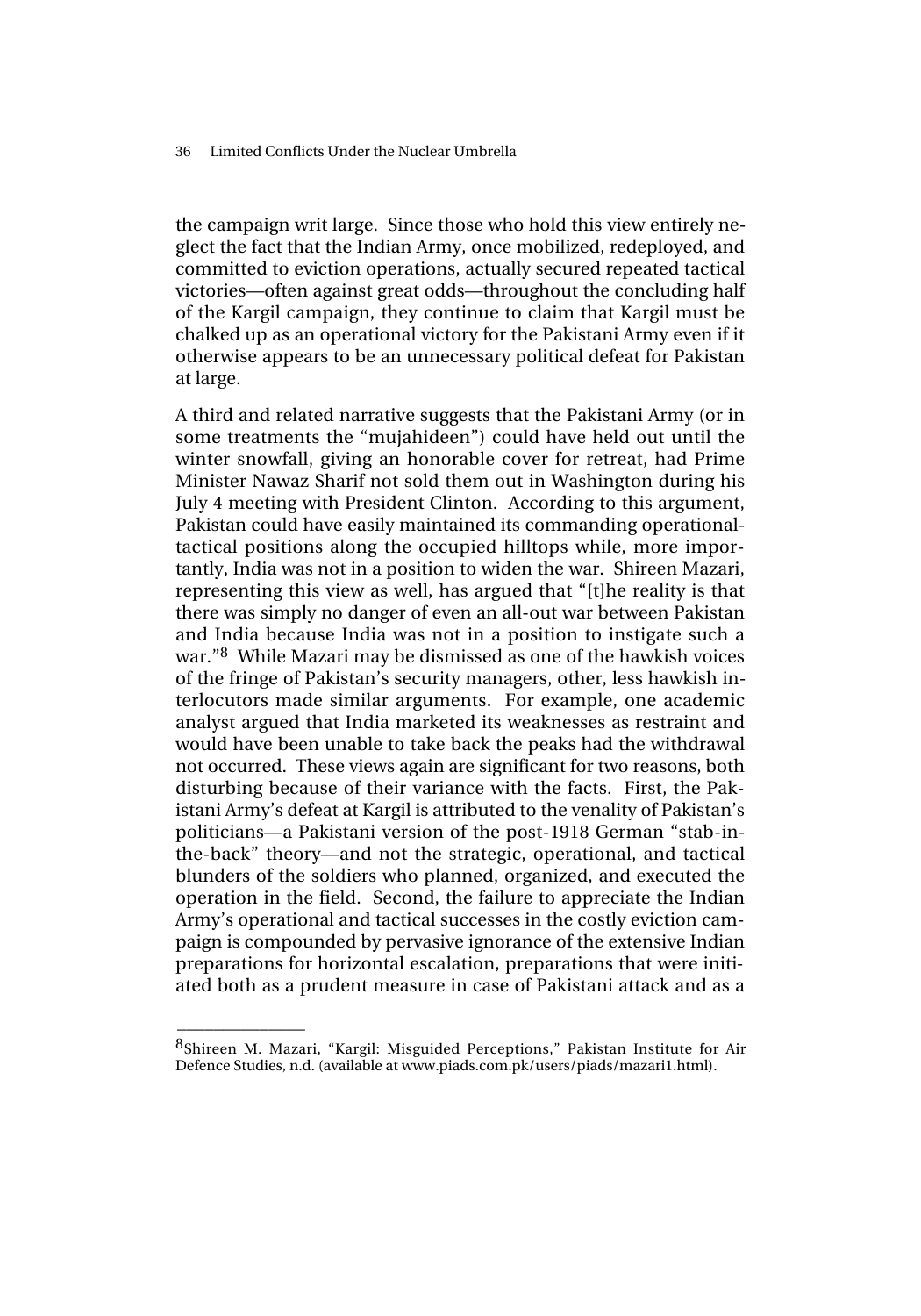mitigatory strategy in case the eviction efforts along the occupied heights were not as successful as they eventually turned out to be.

If, on balance, these three beliefs represent merely a psychological rationalization aimed at snatching some semblance of victory from what was otherwise a national humiliation, they would have little significance from the perspective of stability. If these beliefs—despite being fundamentally false in their details—represent considered assessments held by Pakistan's national security establishment, however, the implications for stability are unsettling. They would reinforce the canard that Kargil was a military victory that Pakistan was done out of simply due to the actions of pusillanimous civilian leaders acting in concert with a hostile United States, and the perpetuation of such beliefs could, with the passage of time, give rise to policies that attempt Kargil-like operations in the future, which could lead to more disastrous consequences.

# **Pakistan Must More Effectively Assess and Gauge International Reaction**

There is widespread consensus that Pakistan failed to predict strategically the international response to the conflict and the implications that this response would have for the execution of the Kargil operation. The Kargil crisis and its sequelae demonstrated Pakistan's endemic inability to anticipate international opinion and that opinion's operational implications, as is reflected by the views of high-level officers in the uniformed military and foreign office bureaucrats (who incidentally denied any active role of the Pakistani Army). Of course, the larger issue is the systemic deficiencies seemingly inherent in Pakistan's grand strategy that permit Pakistan to launch military operations that are not supported by strategic assessment of all possible outcomes and their probabilities. This view of deficient assessment generally, and with regard to Kargil in particular, was expressed by a wide range of public opinion shapers and analysts.<sup>9</sup>

<sup>&</sup>lt;sup>9</sup>M. B. Naqvi, "Looking Beyond Kargil"; Gen-Maj. (Retd) M. Akbar, "Time for Sober Reflection"; Shahid M. Amin, "Kargil: The Unanswered Questions II—Time to Shed Illusions."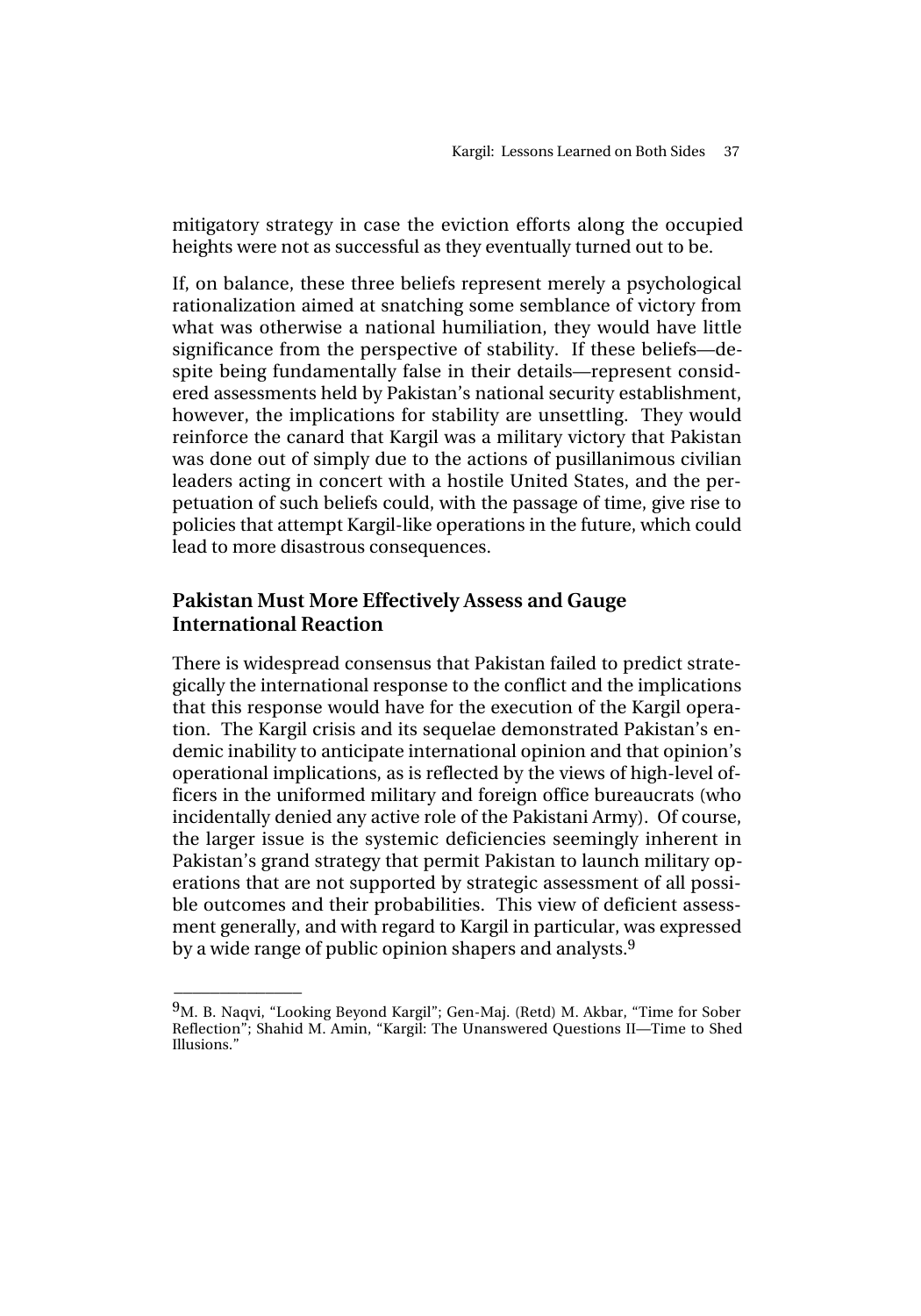Pakistan's strategic objectives in prosecuting the Kargil operation were explicated by retired army officers, political leadership, and analysts. One strategic objective was the internationalization of the Kashmir issue. By reminding the international community that Kashmir is a potential nuclear flashpoint, Pakistan hoped to rouse the comity of nations—particularly the United States and China—to force a peace process in Kashmir. A second strategic goal was the interdiction of the National Highway-1 to disrupt India's supply lines to Siachen. (Some interlocutors suggested that this was to retaliate against India for its repeated shelling of the Neelum Valley road, a problem that has forced Pakistan to develop an alternate route to the region.) Some informants also conjectured that Pakistan assumed that India, with its weakened government, would not likely respond.10 Pakistan radically misread the political resolve of Vajpayee and the political pressure put on him to respond in light of the forthcoming elections and the popular outrage in India precipitated by the occupation in the post-Lahore environment. Several interlocutors speculated that the government assumed that the international community would intervene within a few days or weeks (as had been the case in previous India-Pakistan conflicts) in the possible event that India perceived the operation as an act of war and reacted conventionally. A third goal was to give a fillip to the diminished morale among the mujahideen in the valley and to demonstrate that Pakistan's recently confirmed nuclear capabilities did have strategic benefits in that they allowed Islamabad to undertake more-active military operations in support of the Kashmiri cause without inordinate fear of Indian reprisals.

To the extent that these objectives hinged on specific expectations of the international environment, the question that must be asked is why Pakistan thought that its operations would be greeted with support or at least understanding. Writers in Pakistani English newspapers were also apparently unable to understand the government's misguided strategic calculus. An article written by Aziz Siddiqui in *The Dawn* captured this sentiment. Siddiqui speculated that planners may have believed no one could be held responsible for "independent mujahideen actions." However, he also said that "this may be true for something on a guerilla scale. But it is a different

 $10$ See also Altaf Gauhar, "Four Wars, One Assumption."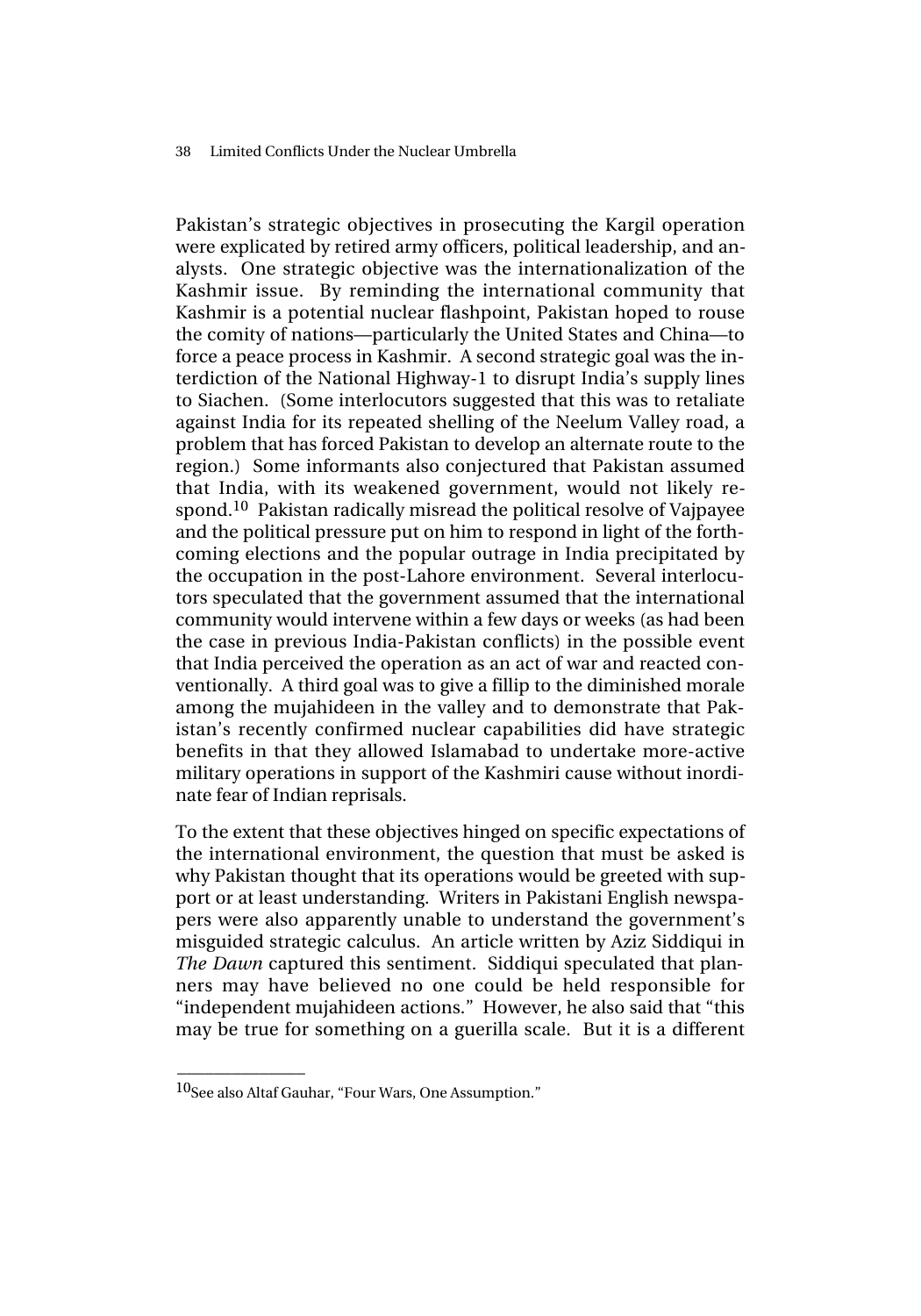matter to hold a stationary position that threatens enemy supply lines."11 While this analysis cannot fully explicate why Pakistan was so confident, one possible reason is that Pakistan may have been emboldened by the sympathy that the United States expressed for Islamabad after India's nuclear tests and Pakistan's subsequently constrained response.

Given Pakistan's dubious assertions that Kargil was simply a mujahideen operation, the natural question arises as to whether Pakistan expected that the United States would not detect the presence of Pakistani regular forces in Kargil. And if Pakistan did at all expect the United States to uncover the truth of the operation, did Pakistan expect that the United States would not make this information known? Again, based on the expectation that U.S. support expressed in the aftermath of the Indian nuclear tests was durable and enduring, Pakistan may have launched the Kargil operation in part thinking that this action would be perceived abroad—even if its true contours were understood—as an expression of Pakistan's disenchantment with the desultory Indian approach on Kashmir and as "just deserts" for all the burdens New Delhi imposed on Islamabad as a result of its nuclear tests. One important consequence of this fact for U.S.-Pakistan relations may be the continual prospect of "the tail wagging the dog," that is, any overt demonstration of U.S. support for some Pakistani geopolitical goals runs the risk of Islamabad's carrying out destabilizing actions intended to exploit that support.

Clearly, one reading of events suggests that at each node of the decision tree, Pakistan made unrealistic assessments about the range of possible outcomes. Fundamentally, Pakistan did not anticipate the intolerance that the international community—especially the United States and China—would demonstrate for its attempts to alter the status quo even if the community was otherwise sympathetic to its dilemmas in the face of India's nuclear tests.

A retired general offered a different—but important—interpretation of what has often been understood as Pakistan's seemingly astrategic prosecution of Kargil. He argued that Pakistan understood very well

<sup>11</sup>Aziz Siddiqui, "Downhill from Kargil," *The Dawn*, June 29, 1999.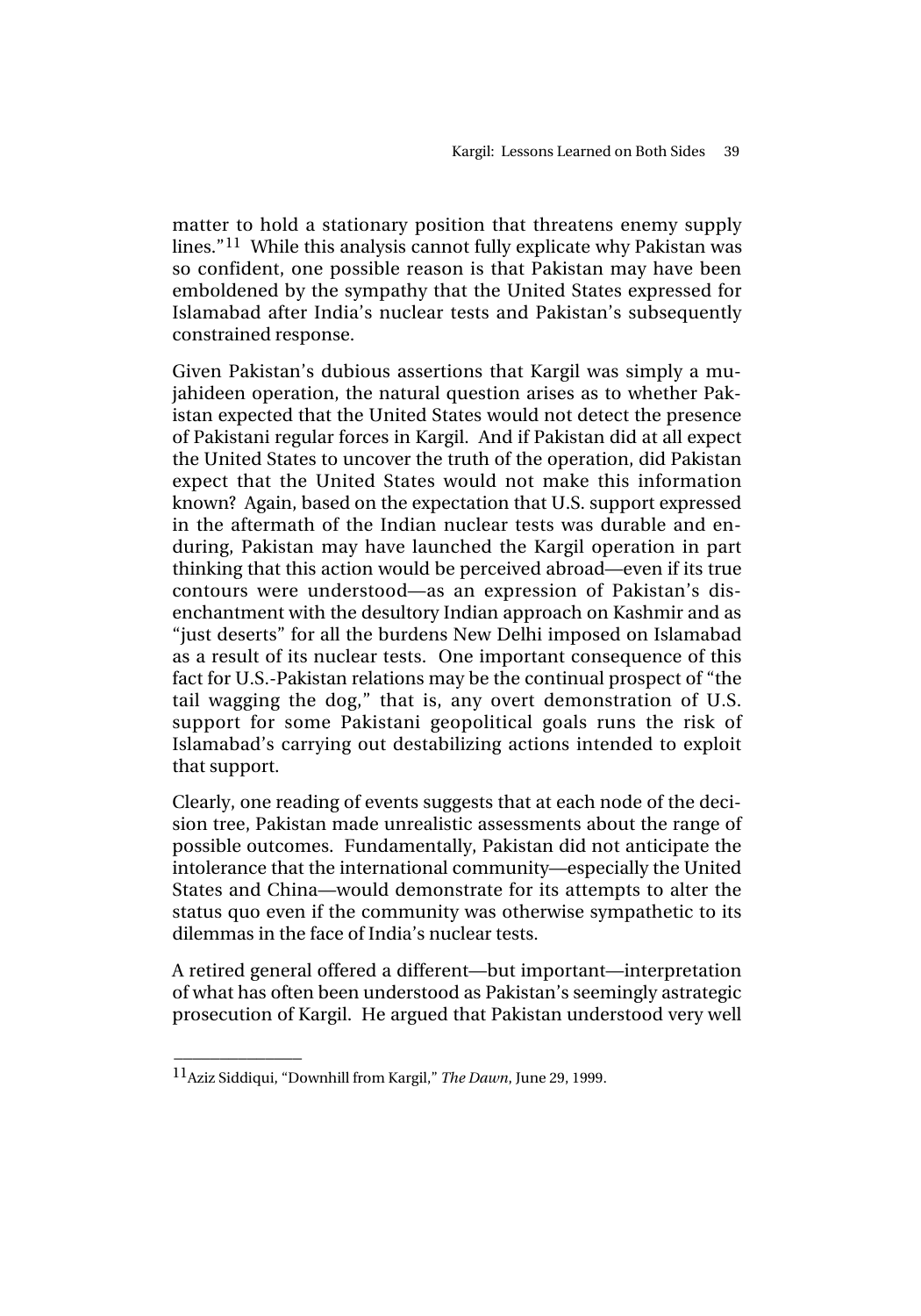the risks but felt compelled to take a calculated gamble in an attempt to alter the status quo—*precisely because it perceived that it had no other choices*. 12 By this logic, if Pakistan always acted according to the anticipated end game, it would never do anything to secure its interests, because all the strategic options available to Islamabad are invariably unattractive.<sup>13</sup> This view has serious strategic consequences: it implies that Pakistan may be in many ways like prewar Japan—a country that has few good choices but is nonetheless constrained to act in what may appear to be an inexplicable way because it finds itself in a position where the bad option is, from its perspective, the best of the poor alternatives available. The implications of this logic for Pakistani decisionmaking in the nuclear age are entirely unsettling.

# **Need for Broad Assessment and Review of Proposed Operations**

Several interlocutors explained that at the most basic level, Kargil was a military operation and its planners largely failed to predict both India's military response to the Pakistani occupation and the diplomatic consequences. For the planners of Kargil, this appeared to be a low-risk, low-cost operation. However, the Pakistani military establishment (and, for that matter, the Pakistani state) does not have the capability to fully assess the full range of costs and benefits. Thus, several editorialists have called for a body akin to an NSC that would comprise the leading organs of the state as well as opposition leadership.

M. P. Bhandara, a columnist for *The Dawn*, wrote one of the more thorough discussions of an NSC and its presumed role in assessing an operation like Kargil.<sup>14</sup> In Bhandara's formulation, the Foreign

 $12$ It could be argued, of course, that Pakistan did have other choices, but none that it considered palatable or was willing to accept.

<sup>&</sup>lt;sup>13</sup>The range, and limitations, of the strategic choices available to Pakistan has been examined in some detail in Ashley J. Tellis, "The Changing Political-Military Environment: South Asia," in Zalmay Khalilzad et al., *The United States and Asia: Toward a New U.S. Strategy and Force Posture* (Santa Monica, California: RAND, 2001), pp. 218–224.

<sup>14</sup>M. P. Bhandara, "On the Edge of the Precipice," *The Dawn*, July 21, 1999.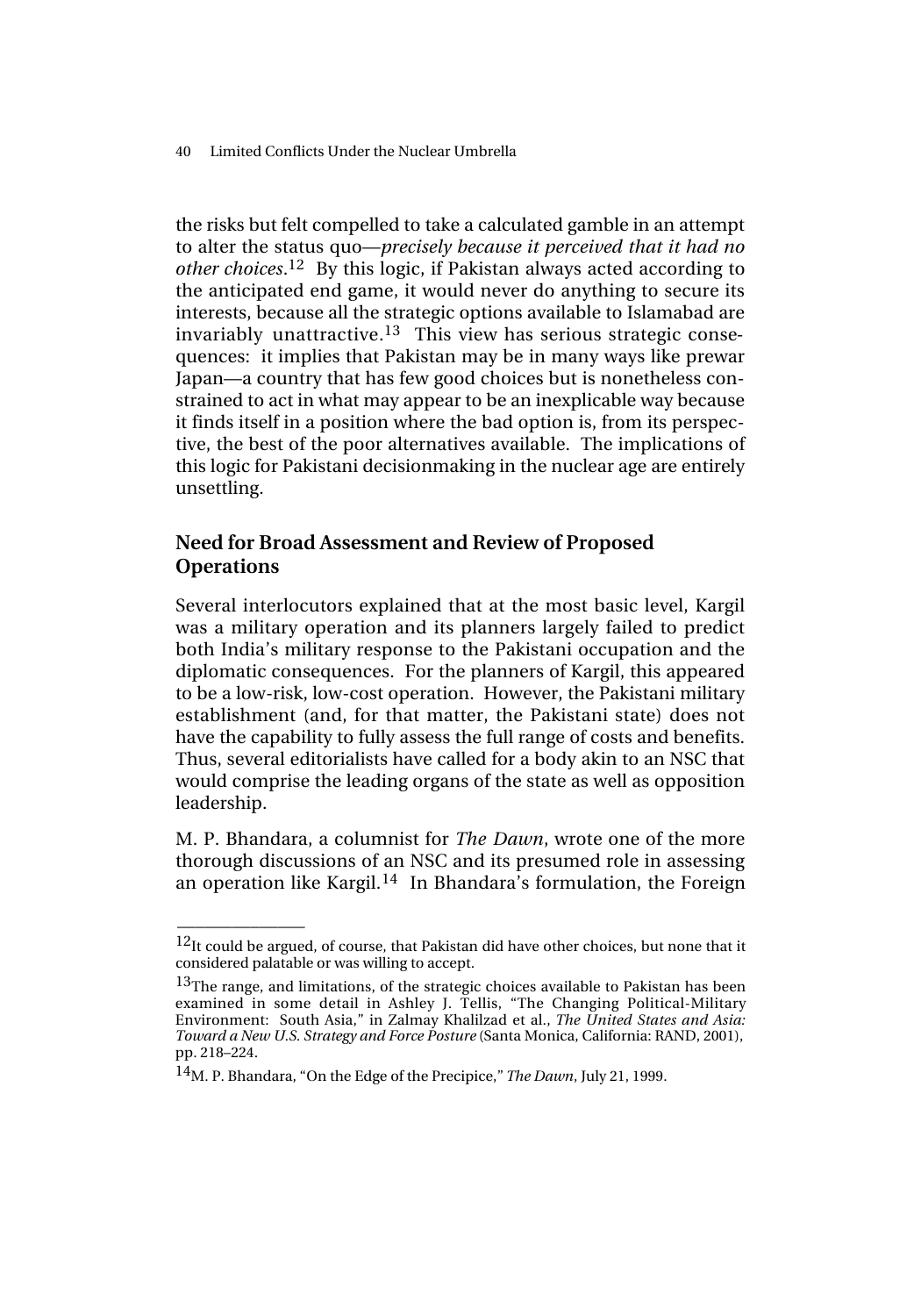Office would argue that Kargil would enable India to "expose Pakistan as an aggressor and a fundamentalist state," allowing India to regain much of the diplomatic clout it forfeited with its nuclear tests. Indeed, Kargil would be a boon to India, as New Delhi would easily make use of the crisis to position itself as a front-line state against Islamist terrorism. The Finance Ministry would argue that Kargil would precipitate a cutoff by the World Bank, the International Monetary Fund (IMF), and the G-8. The Joint Chiefs of Staff would have the opportunity to assess realistically a local battle in Kashmir, considering the possibility of an unpredictable expansion. The main function of such a body would be to assess the costs and benefits of such adventurism in terms of its economic, political, military, international, and regional consequences. The author lucidly concludes: "The downside price paid by Pakistan at Kargil would have been rated [by the NSC] as simply too high in the context of any possible upside scenario."15

At the heart of these calls for such a body is the understanding that Pakistan needs to expand its understanding of costs to include the opportunity costs of social, political, and economic development that are derailed by Pakistan's policy of supporting jihadi elements in the Kashmir insurgency. These policies impose many other costs as well, especially with respect to Pakistan's ability to foster an image as a responsible nuclear state. India, despite suffering much as a result of Pakistan's Kashmir policy, was a solid beneficiary of Pakistan's Kargil operation insofar as that conflict allowed the international community to compare India's cautiousness and restraint with Pakistan's recklessness and provocation—comparisons that in Pakistan's case are unfortunately increasingly intertwined with images of state failure, Islamist terrorism, internal corruption, and political decay. Some key Pakistani journalists and political leaders have extended the notion of opportunity costs even further: they have asserted that Kargil has in fact laid the groundwork for legitimizing highly proactive Indian solutions to the Kashmir problem, such as crossing the LOC and striking deep into Pakistani Kashmir.

The absence of an NSC-like organ in Pakistan cannot account for the inability of Nawaz Sharif—a seasoned politician—to think through

 $15<sub>Ibid</sub>$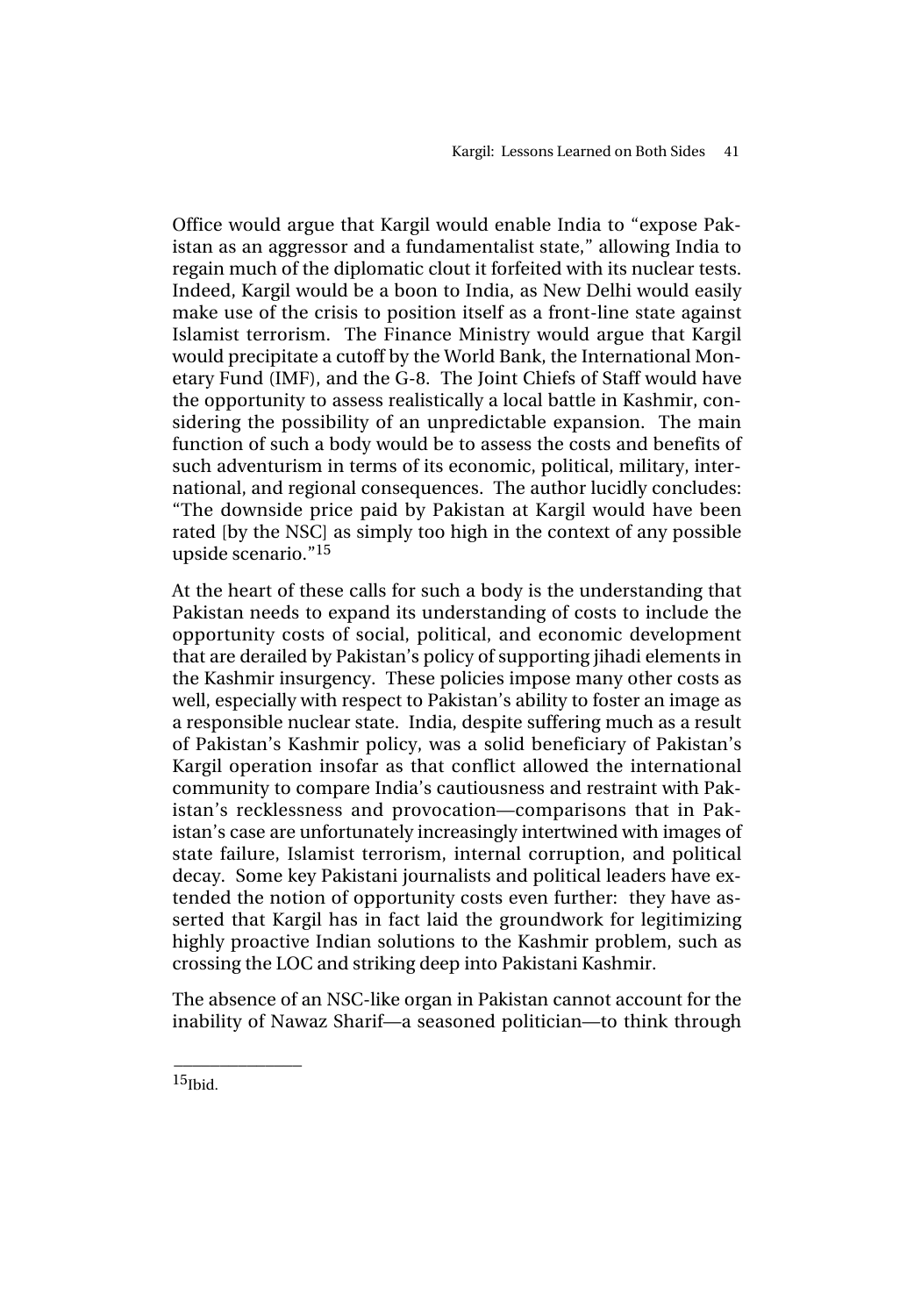these issues and conclude that the misadventurous Kargil plan would have deleterious consequences. The facile conclusion often drawn is that Nawaz Sharif was not capable of understanding complicated end games, but a more challenging explanation would focus on the deeply conflicted relationship between the civilian government and the military, the imprecise boundaries of mutual autonomy in matters of grand strategy, and the role of specific personalities in any given political-military crisis.<sup>16</sup> (This suggests that Kargil might not have been executed or might have been executed very differently if there had been a different mix of personalities at the helm in Pakistan.) Thus, it is important to recognize that without effective civilian leadership structures, a stable balance of power within the Pakistani state, and a clear political will and intentions, even an NSC-like body could not preclude a Kargil-like scenario from occurring. Reflecting upon the explanation proffered by the retired general referred to earlier, it is not obvious that such a body would recommend against the prosecution of such an operation when launched as a strategic risk—if it were to be dominated by unaccountable bureaucracies that are convinced Pakistan must act even when Islamabad is confronted by nothing but poor alternatives.

## **Pakistan Needs a Media Strategy to Shape Opinion**

\_\_\_\_\_\_\_\_\_\_\_\_\_\_

Many informants and opinion shapers contrasted the facility with which India gained the upper hand on the information battlefield to Pakistan's deficiencies in this arena. These individuals pointed out the need to develop media policies that would give Pakistan a greater ability to convincingly communicate its position and official version of events to its own populace and to the international community.<sup>17</sup>

As suggested above, all of Pakistan's putative strategic objectives were highly contingent on specific expectations of how key players

 $16$ It should be noted that as far as Sharif was concerned, almost his entire second "term" as Prime Minister was focused on preventing a dismissal from office, which occurred during his first term and, as is now acknowledged, on accumulating personal gain. In such circumstances, it is unlikely that he sought outside counsel on matters of state or asked the necessary hard questions of the military himself.

<sup>&</sup>lt;sup>17</sup>See, for example, Mahdi Masud, "Kargil Crisis: A Balance Sheet" (also carried by the Pakistan Institute for Air Defence Studies)**.** See also Arif Shamin, "War on the Net," *The News,* July 11, 1999.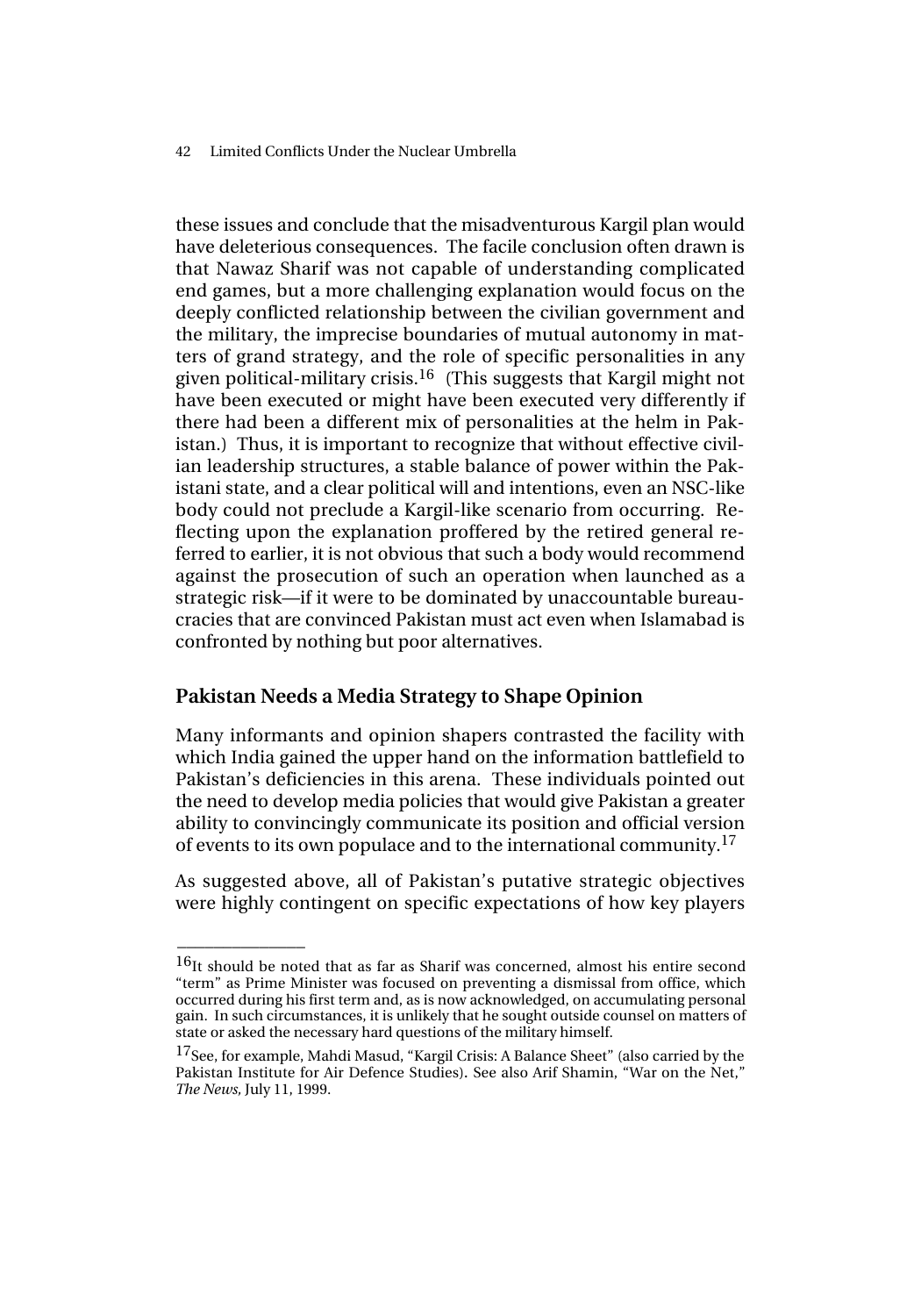such as India, the United States, and China would react. Surely, Pakistan's inability to anticipate the international reaction was deeply problematic. However, Pakistan's failure to influence the international reaction was also seen to be problematic by its political elites—a view reiterated on numerous occasions in our interviews. While this conviction is understandable, it is important to recognize that not many interlocutors appreciated the fact that even the most effective media strategy in the context of the Kargil war could not hope to influence the international community in the long run if the bedrock of Pakistan's claims consisted essentially of lies that were not sufficiently recognized within Pakistan.

Some political figures reasoned that Pakistan's inability to shape international opinion proactively was due to the deep secrecy with which Kargil was conducted, and concluded that Pakistan cannot conduct operations like Kargil without a broad-based consensus across the various governmental and military institutions. Several retired army officers and political leaders opined that the canard of the army's noninvolvement contributed to the deep distrust of Pakistan in international forums. In this context, it was argued that the international community would have understood Pakistan's objectives better had Islamabad been forthright about the operation and made the case that India has on numerous occasions violated the LOC in Siachen, Chorbat La, Qamar, and elsewhere. Thus, Pakistan could have cast the Kargil operation as an extension of Siachen, which may have garnered more support internationally.

It is important to understand the extent to which Kargil was perceived to be an extension of Siachen, which Pakistan argues is an illegal occupation in contravention of the Shimla Agreement. A wide range of interlocutors made the point that no one should have been surprised by Kargil insofar as it followed "naturally" from Siachen. Many Pakistanis seemed to believe that the international community would make this link intuitively and support Pakistan—or, at a minimum, take no notice of the operation. In asserting this claim, however, these interlocutors appear to have put much stock in the belief that the international community either cares greatly about minor military operations at obscure locations such as Chorbat La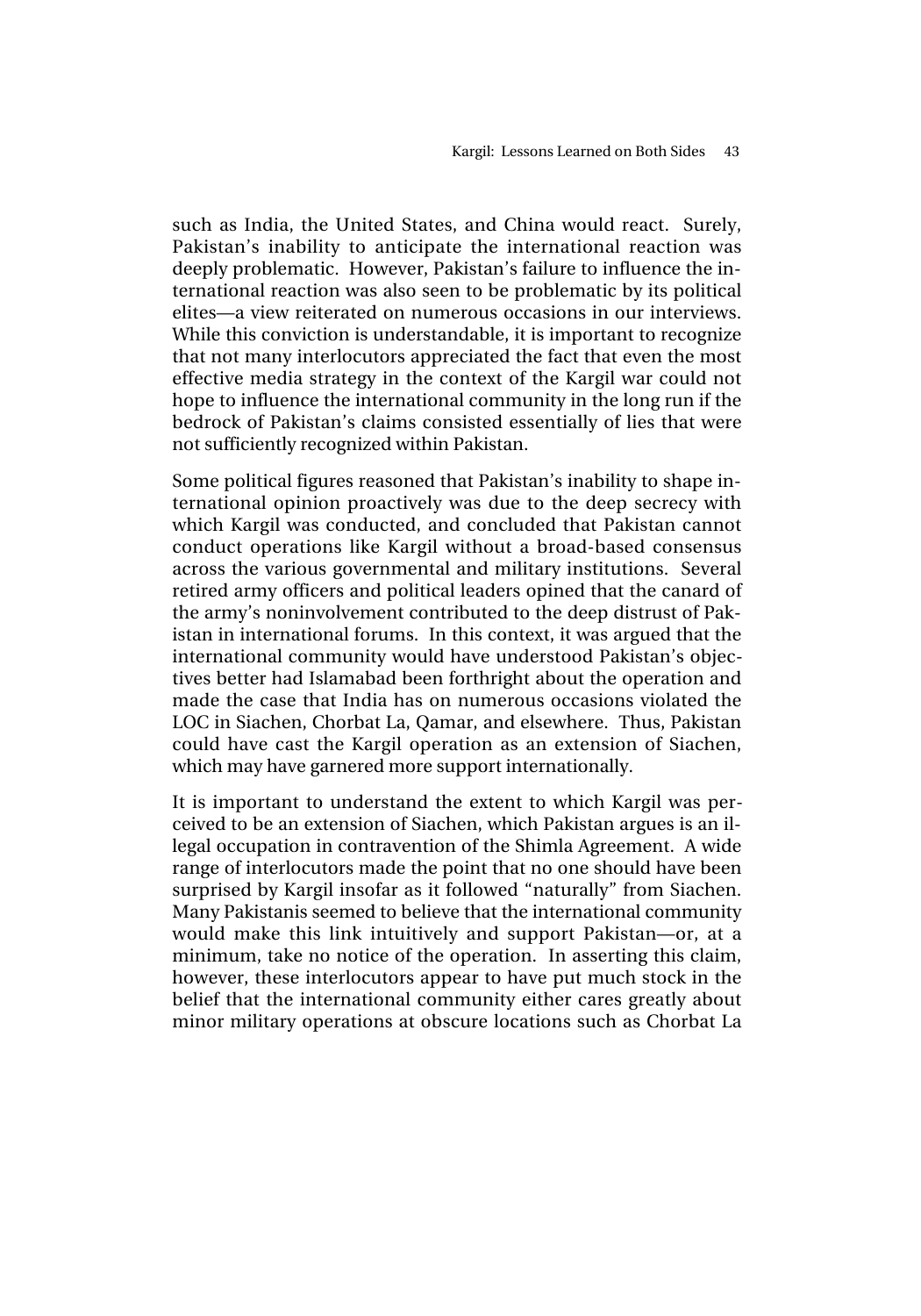$\overline{\phantom{a}}$ 

and Qamar or is convinced about the validity of Pakistan's grievances with respect to Siachen.<sup>18</sup>

In any event, while many critics argued the need to counter India's media machine, a number of concerns arose about the ways in which information on this operation was disseminated domestically. Reflecting the international and domestic distrust of the government, one editorialist wrote incredulously on the misinformation campaign against domestic and international audiences:

We are told incessantly that the Kargil freedom fighters are genuine Kashmiri freedom fighters. However, is it reasonable to believe that freedom fighters can fight at 15,000 feet above sea level without Pakistani rations, clothing, logistics, ammunition and intelligence support? Again, who are we fooling? It is possible for PTV to beguile

 $18$ Pakistan did try to make this case. However, it did so late in the crisis in what appeared to be an insubstantial ex post facto rationalization of the operation in international forums. Pakistan's ability to make this case convincingly had numerous shortcomings. First, there is a paucity of public information about the alleged Qamar and Chorbat La incidents, and Pakistan could only provide scant data about these incidents. Second, there is little documentation of Pakistan's protesting these incidents at the time of their occurrence. Third, the terrain in question (and the Indian penetrations, if they occurred) in the Qamar and Chorbat La incidents was not sufficiently substantial to provoke a robust international response, which may make these incidents incomparable to the larger-scale Kargil incident. Fourth, assuming Pakistani claims are true, these incidents occurred in a very different international context from that of Kargil; they occurred prior to the formal nuclearization of the subcontinent and well before the attempted rapprochement represented by Lahore took place. Finally, these events (which arguably occurred in 1972 and 1988, respectively) lacked currency and thus appeared to be a pallid motivation for prosecuting the Kargil operation in 1999. The Indian operations in Siachen, however, represent an exception to this conclusion as there is considerable information about India's occupation of Siachen. The legal status of this occupation, however, is ambiguous because of the imprecise language in the India-Pakistani agreement demarcating the territory north of Point NJ 9842. (For more on this issue, see Jasjit Singh, "Battle for Siachen: Beginning of the Third War," in Jasjit Singh (ed.), *Kargil 1999: Pakistan's Fourth War for Kashmir* (New Delhi: Knowledge World, 1999), pp. 60–88; Lt. Gen. (Retd) Dr. M. L. Chibber, "Siachen—The Untold Story," *Indian Defence Review,* January 1990; Robert G. Wirsing, "The Siachen Dispute: Can Diplomacy Untangle It?" *Indian Defence Review*, July 1991.) While invoking these incidents to justify the prosecution of Kargil may seem like an "excuse" grounded in a post factum defensiveness, evidence gathered from interviews and from the literature review strongly supports the notion that these incidents are critical to Pakistan's public mythology about Kashmir, India's behavior in Kashmir, and Islamabad's justification for Kargil.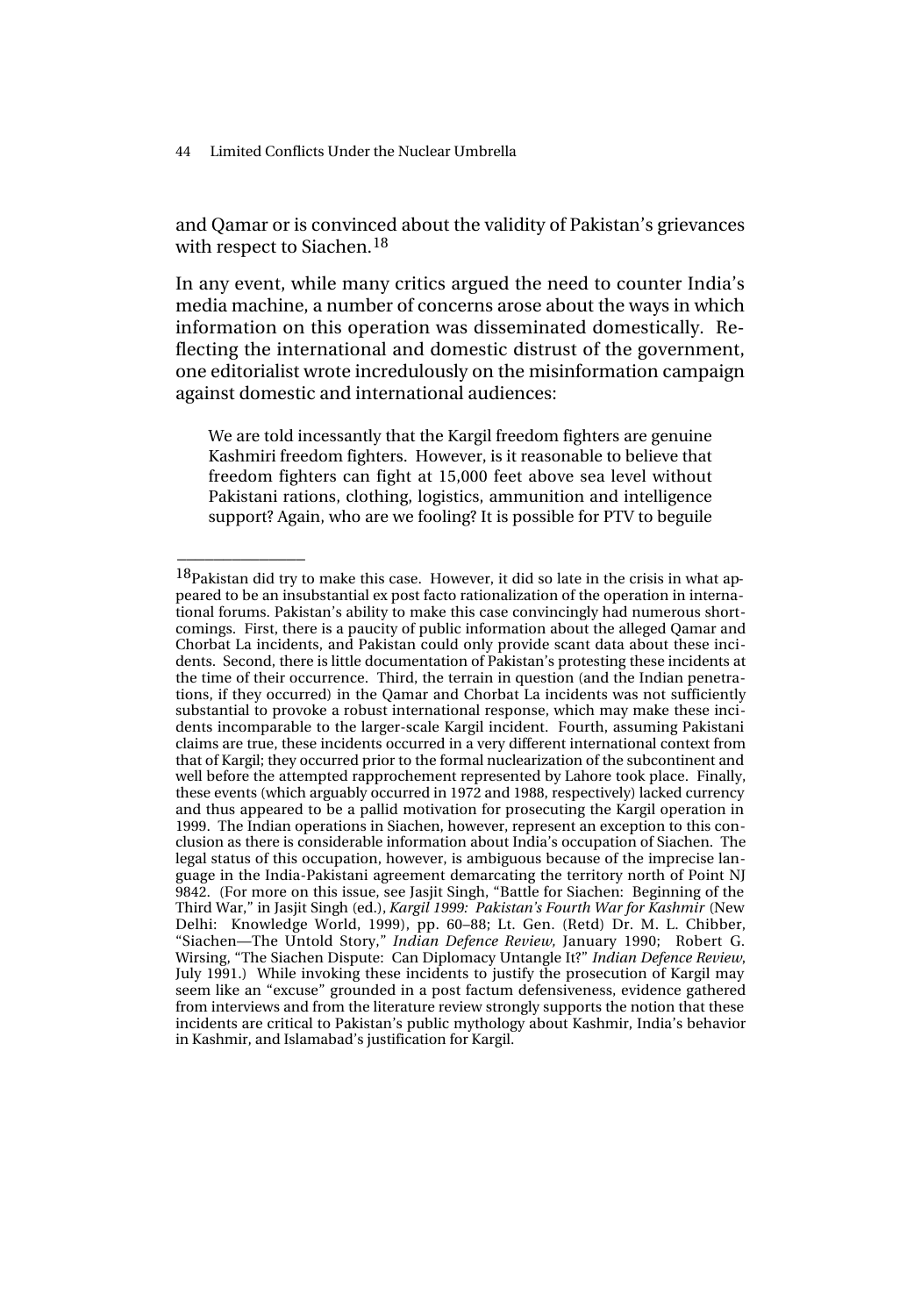its captive audience at home but the world does not consists [sic] of retards [sic].<sup>19</sup>

This same author situates Kargil within the landscape of Pakistani adventurism and misrepresentations dating back to the 1947 war with India. One interlocutor, a retired general, aired irritation with the government's story and succinctly argued that Pakistanis had a right to know that their troops were fighting and dying in Kargil. Even Shireen Mazari wrote critically about the inability of the state to "take its people into confidence on crucial policy matters."20

Although several informants expressed considerable interest in Pakistan's becoming better situated to influence international opinion, it remains unclear whether there are efforts under way to build this capacity. Moreover, there are serious limitations imposed upon the efficacy of such a strategy, even if the capacity to carry it out existed in the first place. The most important limitation on such efforts derives, first and foremost, from the very legitimacy of the use of violence to achieve Pakistan's political objectives and from Pakistan's continuing perception that violence—whether unleashed through conventional operations, low-intensity wars waged by proxy, or state-sponsored terrorism—is necessary to achieve its political objectives vis-à-vis India. Pakistan will no doubt persist in its support of insurgency in Kashmir, since this is seen as one of the few low-cost options Islamabad has versus New Delhi, and it is far from clear what impact an enhanced media strategy could have when such a policy increasingly finds disfavor in international politics. Further, even the best media strategy would be inutile in the long run in sustaining a fallacious cover story.

## **Pakistan's Options Are Limited to the Pursuit of Low Intensity Conflict**

A wide range of interlocutors, including uniformed and retired army officers, present and former diplomats, analysts, and journalists, explained that in their view Pakistan's options to bring about a favor-

<sup>19</sup>M.P. Bhandara, "On the Edge of the Precipice."

<sup>20</sup>Shireen M. Mazari, "Re-Examining Kargil."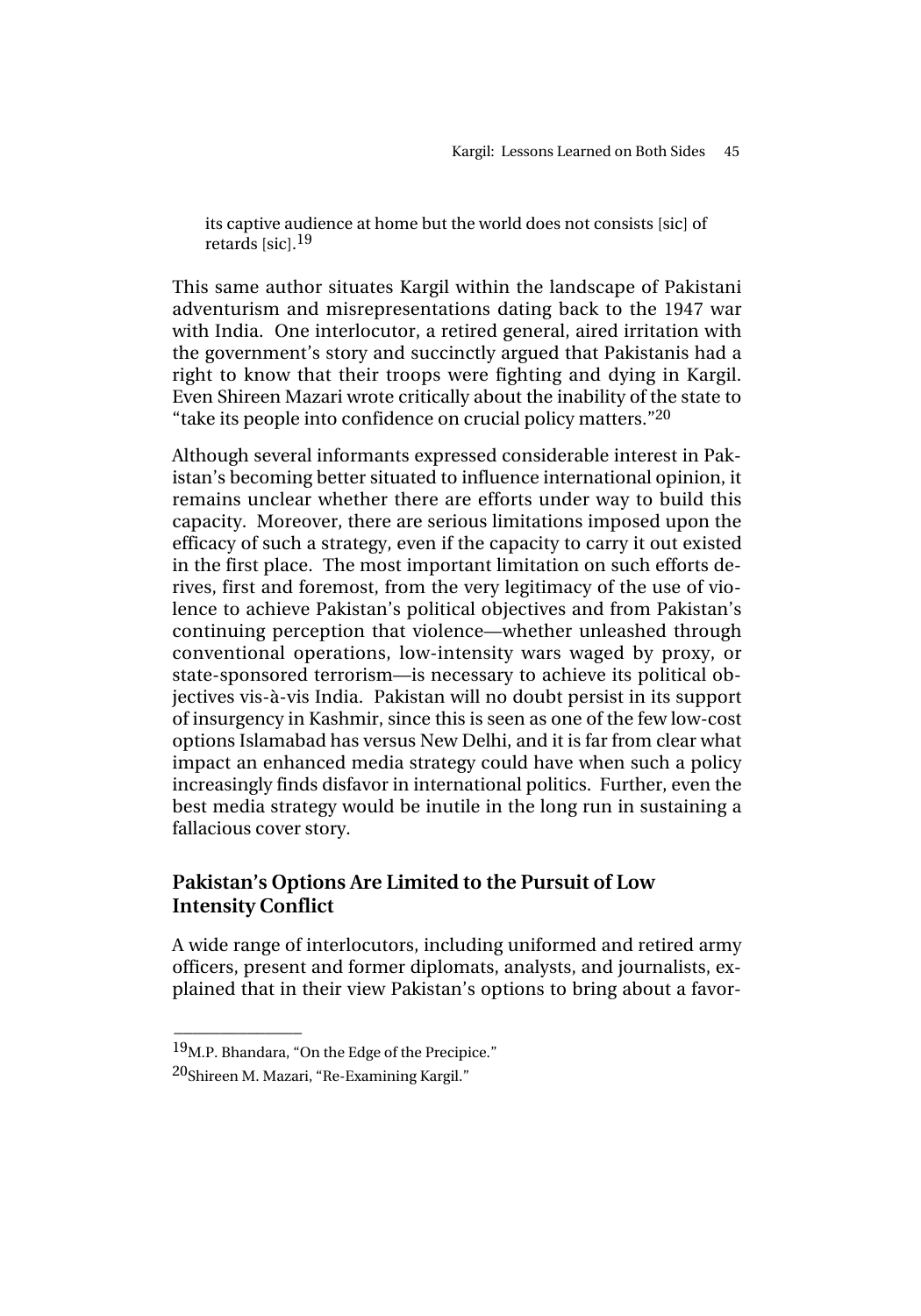able resolution in Kashmir are highly limited. Kargil-like operations cannot be prosecuted at will, because they are inherently risky and costly. Diplomatically, Pakistan recognizes that the initiative will remain with India in part because Pakistan cannot marshal international influence to bear upon India.

Yet Pakistan desperately wants to change the status quo. Pakistan deeply fears that India will be able to coerce it into converting the LOC as the international border, and these fears become more salient as India continues along its currently ascendant path. Thus, there is wide concurrence in Pakistan that violence remains Pakistan's only option if the current peace opening is not productive. Nearly all informants indicated that Pakistan's only viable option for bringing India to the negotiating table is to continue to calibrate the heat of the insurgency within Kashmir. It is presumed that this LIC strategy will over time tire the Indian Army by affecting its PERSTEMPO (Personnel Tempo), OPSTEMPO (Operations Tempo), and morale. It is expected that once India's will to fight has been vitiated, India will become amenable to resolving the Kashmir issue on terms more favorable to Pakistan. However, few Pakistanis appear to recognize the inherent long-term challenges of this strategy, and many have succumbed to the illusion that India is tiring with respect to Kashmir.

While it is important to understand the extent to which Pakistan is dissatisfied with the status quo, it also should be pointed out that a few interlocutors did in fact suggest that Pakistan's minimal requirements for resolving the Kashmir issue could be as little as "the LOC plus or minus." One academic analyst even went so far as to suggest that Musharraf ultimately believed that this was the only realistic option. Another political leader emphasized that both Pakistan and India need an honorable way out of this impasse: "*Any* change in the status quo can be claimed as a victory." While these views are consoling, it is far from obvious that they are held by a broad swath of individual stakeholders.

Most Pakistanis recognize that the struggle of Kashmir today, including the use of jihadi forces in the fight, is complicated by other considerations, such as the desire to be responsive to the disenchantment of the Kashmiris, the opportunity to provide gainful employment to some of the Islamist mercenaries currently operating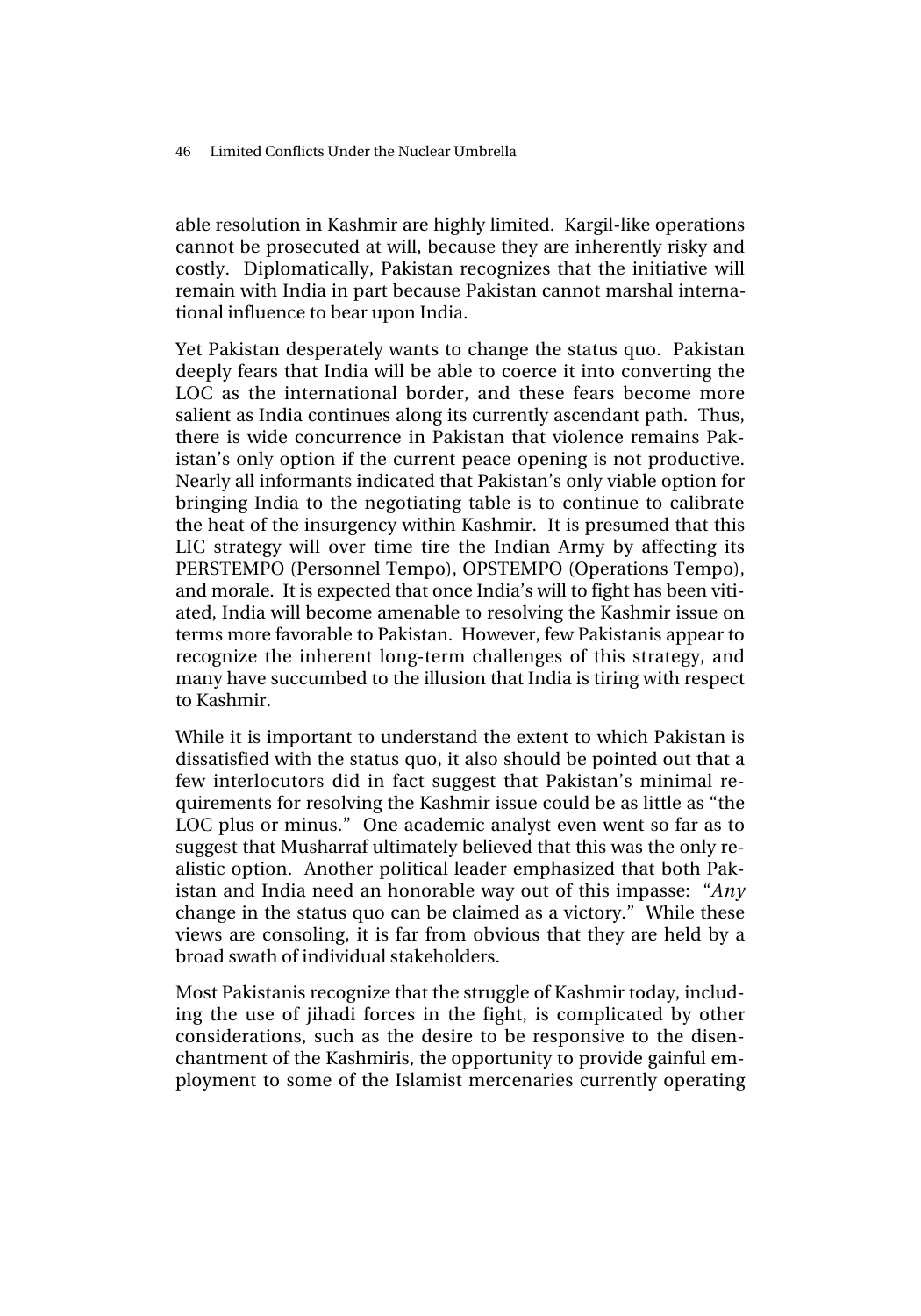within Pakistan, and the perceived necessity to keep India preoccupied with Kashmir lest it shift its superior military resources to threatening Pakistan directly. Despite all these considerations, however, many Pakistanis have become increasingly aware of the painful costs of the Kashmir war for Pakistan's own domestic stability, economic growth, and international image. The alternatives to Islamabad's current strategy, however, are not easy, given the historical legacies of the India-Pakistan conflict, the dominance of the Pakistan military in national decisionmaking, and the internal challenges facing the Pakistani state.

Nonetheless, the Kargil episode has fomented a nascent debate among the security elite with respect to Pakistan's well-known policy position calling for a plebiscite in Kashmir and the implementation of other UN resolutions. In a recent article,<sup>21</sup> Alexander Evans, a Western analyst, has in fact argued that the voices of what he calls "modernists<sup>"22</sup> have inveighed more loudly now that Pakistan's position is no longer relevant internationally. These modernists argue that Pakistan should focus on promoting self-determination of the Kashmiris, which implies that Pakistan should entertain independence for Kashmir as an option. (Abdul Sattar's statements in December 2000 that Pakistan would entertain the third option of independence may reflect this growing modernist influence.) They contend that the "best current option for Pakistan . . . is letting the best argument have its day in the court of Kashmiri public opinion."23 Some modernists have even proposed reducing support for the jihadis, arguing that Kashmir's disposition will not be solved through military action alone. Still others have become unsympathetic to the national obsession with Kashmir itself because they contend that Pakistan's fate hinges upon investors, reformers, and

<sup>21</sup>Alexander Evans, "Reducing Tension Is Not Enough," *The Washington Quarterly,* Vol. 24, No. 2, 2001, pp. 181–193.

<sup>22</sup>Evans's use of the terms *modernists* and *traditionalists* in this recent article is unusual in the context of Pakistan. Rather than indexing a commitment to Islamicization (or some other religious frame of reference), these terms identify positions with respect to Pakistan's Kashmir policy. Modernists are those who are receptive to new formulations in Pakistan's Kashmir policy (e.g., recognizing the third option of Kashmiri independence); traditionalists are those who resist moving away from Pakistan's historical stance out of fear that any relaxation of this position will result in a de-internationalization of the problem.

<sup>23</sup>Alexander Evans, "Reducing Tension Is Not Enough," p. 186.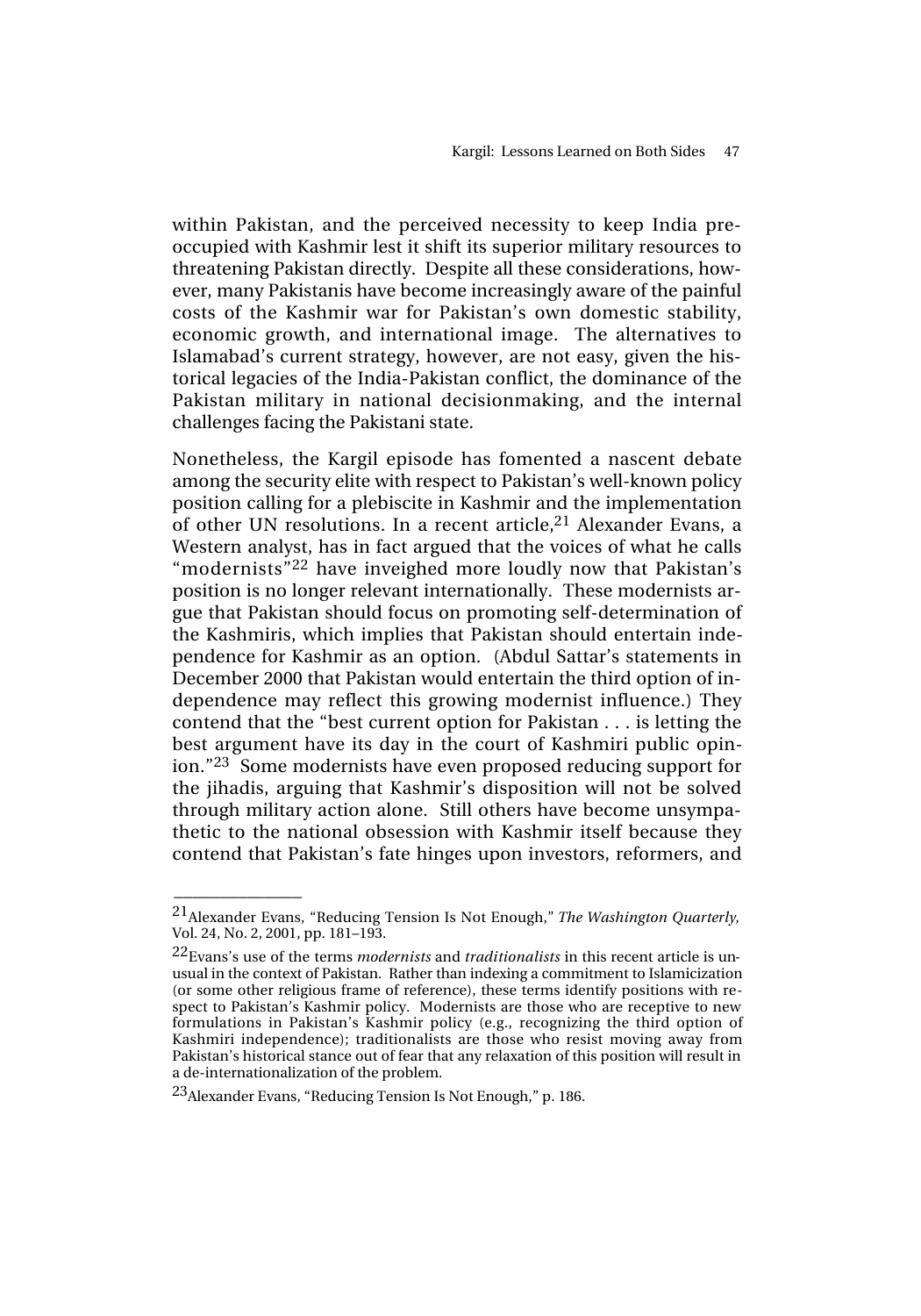multilateral lending agencies—as much as it does on the ruling generals.24

Conversely, Evans's "traditionalists" steadfastly cling to Pakistan's 54-year-old policy position, arguing that any concession will precipitate a de-internationalization of Kashmir that will eventually permit India to "absorb" Kashmir. The traditionalists also reject the modernists' suggestions for diminishing (covert) support for the militancy, as such reduction would give India an upper hand.25 To date, these views appear to remain dominant with respect to Pakistan's policy on Kashmir.

## **Nuclear Capabilities Become Key to the Successful Execution of Pakistan's Political Strategies**

The Kargil crisis highlighted the critical importance of nuclear weapons to the success of Pakistan's grand strategy at multiple levels. To begin with, Pakistan's possession of nuclear weapons functioned as the critical *permissive* condition that made contemplating Kargil possible. The Indian decision to resume nuclear testing in May 1998 provided Pakistan—for all its encumbrances—with an incredible opportunity: first, to technically validate the weaponry it had assiduously sought to create since 1972; and second, to conclusively demonstrate to the world at large and particularly to India that Pakistan possesses capabilities previously only suspected (and in India often denigrated). The new public recognition of Pakistan's nuclear capabilities—as evidenced through Pakistan's tests in May 1998—provided Pakistan's leadership with new windows of opportunity and more-robust forms of immunity. Under the shadow of this public recognition, Pakistan could continue to pursue its objective of "strategic diversion," that is, enervating India through the mechanism of LIC even as it pursued more positive goals such as attempting to secure Kashmir.

In addition to the permissive role they play, nuclear weapons are also critical for another reason: they function as the means by which

\_\_\_\_\_\_\_\_\_\_\_\_\_\_ 24Ibid., pp. 186–187.  $^{25}$ Ibid.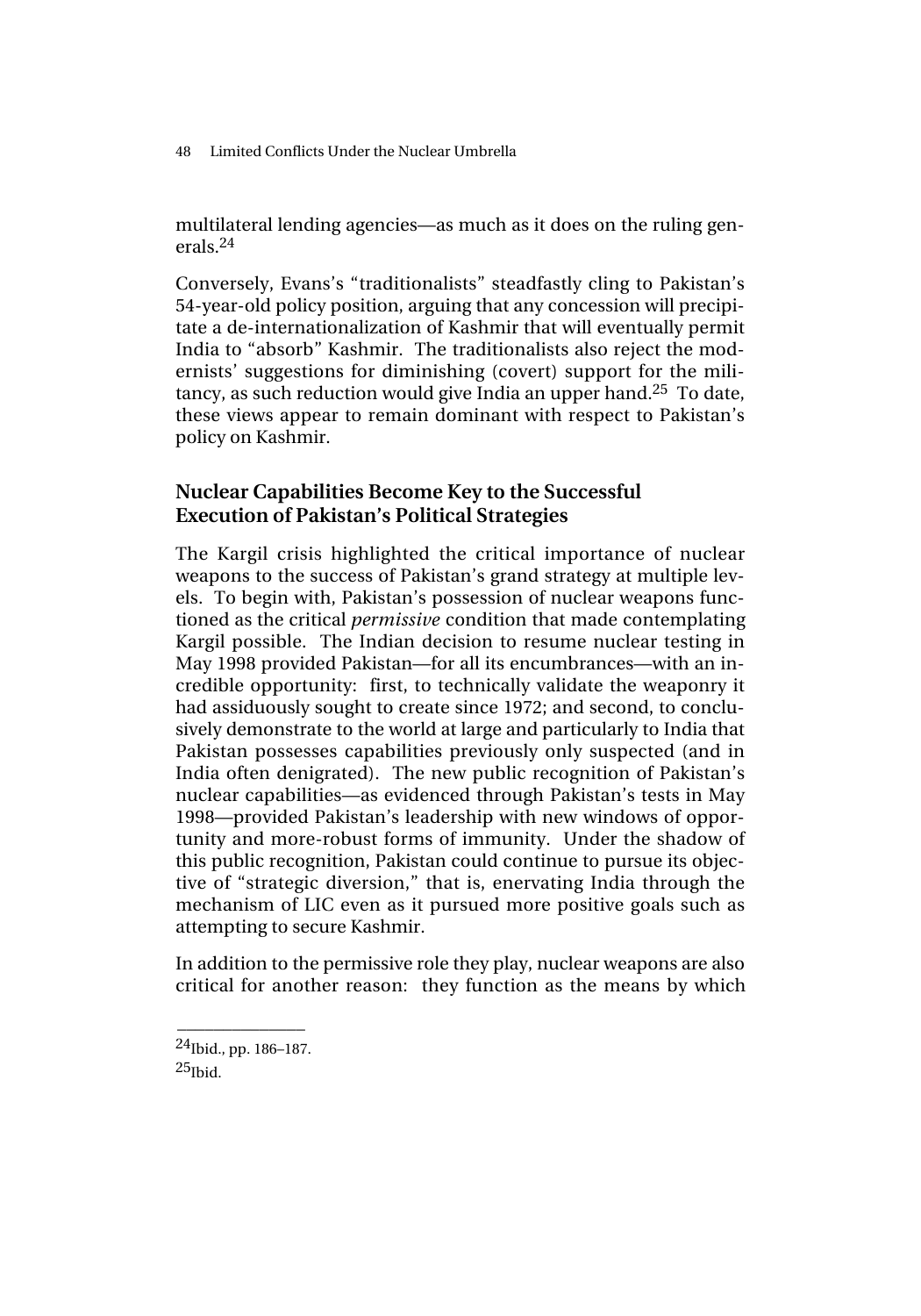Pakistan can ward off the worst Indian counter-responses that could be precipitated by Islamabad's attempts at strategic diversion. Nuclear weapons play this role in two ways: first, they are straightforward deterrents to any Indian conventional and nuclear threats that may materialize in a crisis, and second, they are perfect instruments for catalyzing international intervention on Pakistan's behalf should a South Asian political-military crisis threaten to spin out of control. Given the "defensive" and "catalytic" utility of nuclear weapons, three conclusions about these weapons appear to have been drawn by Pakistani policymakers. First, Pakistan may require the largest, most diversified, and most effective nuclear arsenal possible, because the exploitation of nuclear weaponry to secure certain political goals requires more than just token nuclear capabilities. Second, Pakistan may need to prepare and mobilize its nuclear reserves—at least selectively to begin with—early in a crisis for purely defensive reasons in the face of potential Indian counteraction or conventional preemption. This may include crisis alerting, physical dispersal of assets, and possibly preparing weapons and delivery systems for nuclear operations. Third, all the actions connected with this process have the very beneficial result of tacitly signaling to India the seriousness of Pakistan's deterrent threat even as they help to catalyze international intervention to resolve the crisis—to Pakistan's advantage, it is hoped.

These three dimensions of Pakistan's nuclear calculus were evident during the Kargil crisis. A highly placed Pakistani civil servant privately accepted—even if he found it difficult to openly admit—that the Kargil operation was rooted in many important ways in the protection that Pakistan's newly acknowledged nuclear capabilities provided. Further, he also noted that many senior Pakistani military officers associated with the planning for this operation believe that these same capabilities prevented a wider and more intense war even as they served to catalyze U.S. diplomatic interest in bringing the conflict to a conclusion—though perhaps not in the way desired by Islamabad.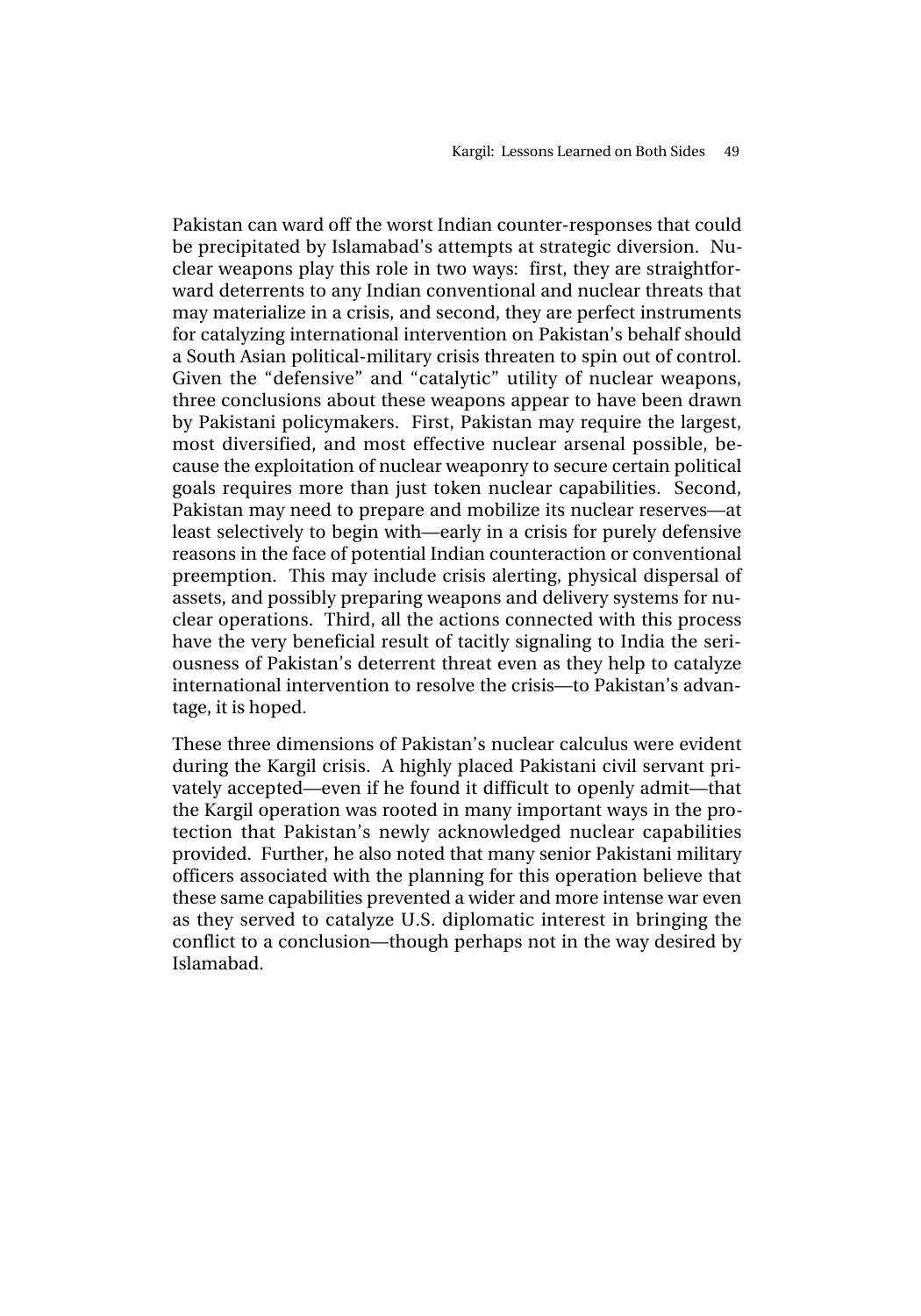# **INDIA'S PERSPECTIVE**

## **India Must Prepare for Future Pakistani Recklessness Across-the-Board**

A wide array of Indian policymakers, analysts, and opinion makers expressed the need to be ready for Pakistani adventurism that could successively manifest itself in several issue areas. One senior Indian strategist captured this sentiment by using Mohammed of Ghori as a leitmotif: Ghori apparently made sixteen unsuccessful attempts at capturing the Rajput centers of power in North India before succeeding on the seventeenth try by unfair means. The moral of the story, according to this analyst, is that Pakistan's defeat at Kargil (and possibly future defeats as well) would only whet its appetite for further attempts at coercion, and if success did not accrue to traditional means of attack, nontraditional stratagems were to be expected. One such stratagem, which was of great concern to policymakers, was the spread of terrorism throughout India. (Indeed, interviews in Pakistan confirmed reason for such concern.) The December 2000 attack on the Red Fort could become a foretaste of things to come as jihadi groups expand their areas of operation beyond the state of Jammu and Kashmir. Pakistan was also anticipated to increase its low-intensity activities in the valley itself and in Kashmir more generally. And as shown, this too is consistent with Pakistan's expressed intentions.

Another stratagem of concern involved possible Pakistani activity using air or naval assets in novel and hitherto unseen forms for conventional operations and shallow incursions intended to probe Indian defenses and possibly force New Delhi to overreact. Other individuals, especially in the Indian intelligence community, argued that India has to brace itself for other nontraditional threats. Some of these "asymmetric strategies" were seen to include the increasing Inter-Service Intelligence (ISI) activities in Nepal and in India's northeastern states, which are rife with insurgency. Another operational possibility mentioned was economic subversion, perhaps through counterfeiting and other black-market operations. Finally, it was feared that Pakistan, again through its ISI, might try to exploit dissatisfaction in India's numerous subaltern populations, such as the Muslim underclass, the Dalits, and other marginalized social groups. Irrespective of the kind of threat at issue, almost all Indian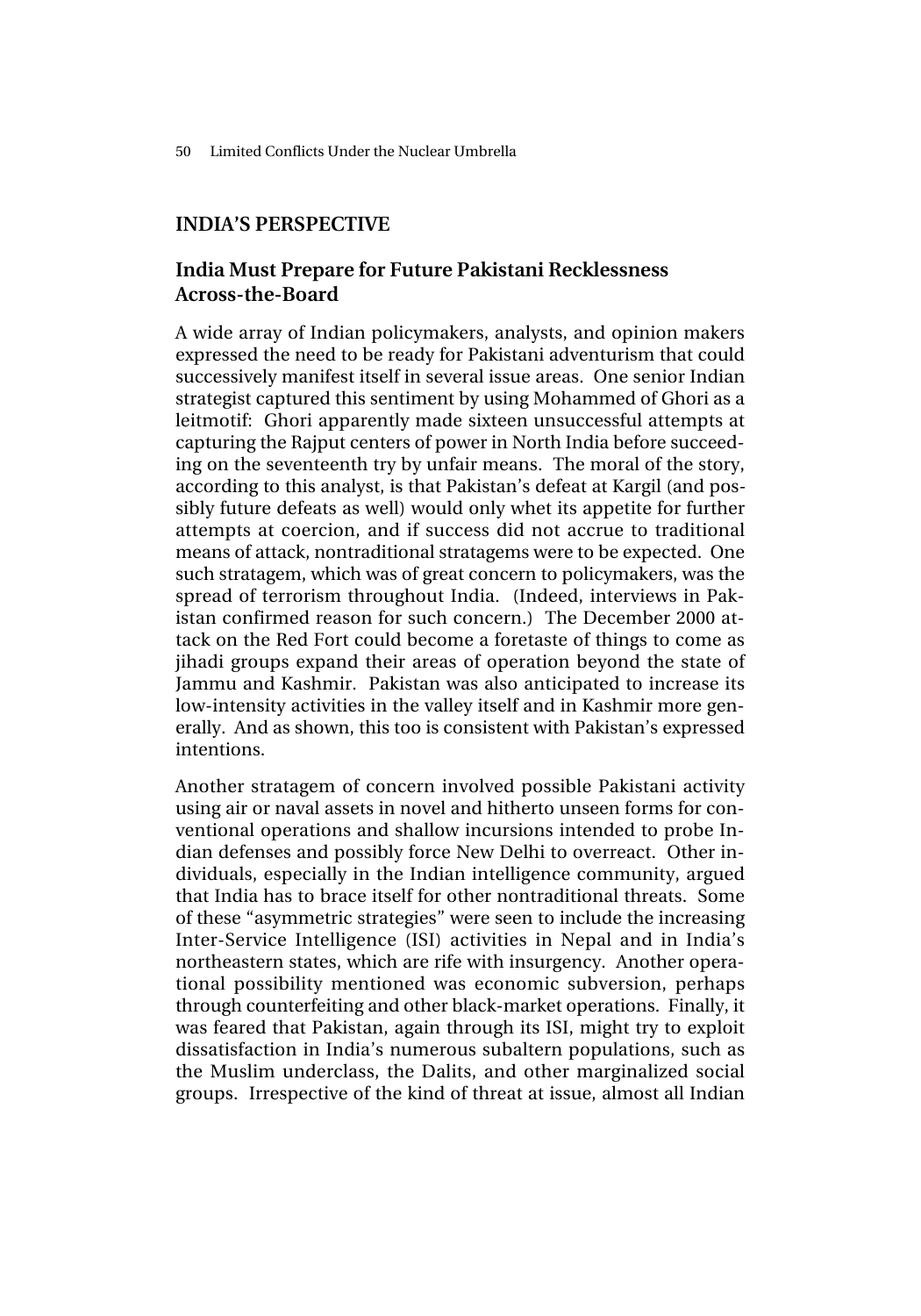policymakers were of the opinion that Pakistan's defeat at Kargil did not imply the abdication of its traditional objective of weakening India. Rather, the defeat at Kargil was only likely to catalyze the Pakistani imagination in more fervid ways and precipitate a search for more novel means of attacking Indian interests.

## **India Must Increase Its Efforts to Contain Intrusions Across the LOC**

The *Kargil Review Committee Report* highlights the doubts many military planners had regarding India's ability to respond effectively against a large Pakistani intrusion. The fear was based on the disposition of Indian forces throughout the country and the perceived inability to respond logistically to an unexpected Pakistani foray. The decisive Indian response to the Pakistani cross-border threat demonstrated to India that it has the inherent capability to counter a well-organized military threat from Pakistan even when Pakistan has the advantage of surprise.26 Not everyone, however, saw the victory as unequivocal. Rather, "the structure and conditions of the withdrawal [rendered] what most likely would have been an unconditional military victory into a profoundly complex and problematic one."27

Although India claimed military and political success after Kargil, the conflict precipitated serious concerns about current capabilities. The intelligence failure and the idea that harsh weather kept the military from identifying the incursion more swiftly highlighted the need to invest in more-robust military, logistics, and intelligence equipment and personnel in order to deter and counter future attacks.

As fully detailed in the *Kargil Review Committee Report,* and as echoed by those interviewed in the political-military establishment and the intelligence agencies themselves, the Indian government will begin to investigate the current approach along the LOC and invest heavily in the type of materiel necessary to create a robust forward defense with the ability to inflict great costs on the Pakistani army if required. Several Indian military officers described the need for ad-

 $^{26}\!$  Arpit Rajain, "India's Political and Diplomatic Response to the Kargil Crisis," p. 11.

<sup>27</sup>Parveen Swami, *The Kargil War* (New Delhi: LeftWord Books, 1999), p. 19.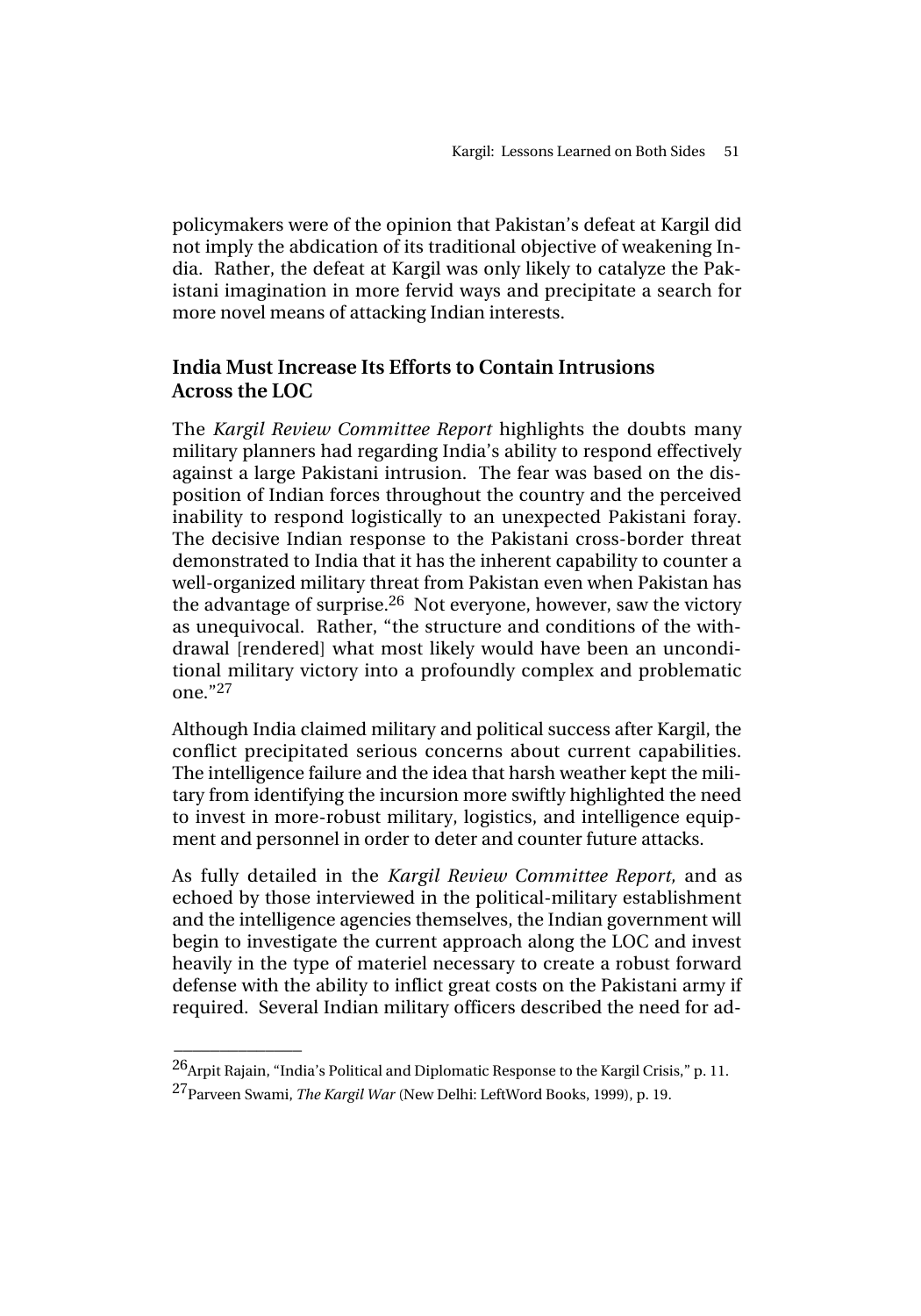vanced sensors, better communications technologies, and moreeffective quick-reaction capabilities if India is to avoid having to create the equivalent of a "great wall" along the LOC. As a way to secure operational advantage, many Indian military officers argued, such solutions promise better dividends in comparison to alternative strategies such as permanently forward-deploying forces along the perimeter, especially the more inhospitable portions of the LOC. As part of this search for alternatives, senior Indian civilian and military officers described the need for upgrading the transportation infrastructure in Kashmir. This includes the need for more all-weather roads, better alternative routes to the currently vulnerable internal lines of communication, more-secure stockpiling of arms and ammunition, and better intratheater airlift.

# **The Kashmir Issue Requires High-Level Attention**

High-level Indian stakeholders indicated that the Kashmir issue requires high-level attention and commitment in addition to creative responses on the part of the Indian state for resolving the ongoing insurgency. India understands clearly that the Kashmir issue will not diminish or atrophy if left unattended.

In this vein, India is attempting to pursue a dialog with all Kashmiris, especially select constituencies such as the more moderate members of the All Parties Hurriyat Conference (APHC). This high-level strategic effort is being orchestrated by the Prime Minister's Office signaling the importance of the issue. This is in contrast to the more tactical concerns of the Jammu and Kashmir Affairs Department, which has resided in the Home Ministry's Office since May 1998.<sup>28</sup> India thus seems to be pursuing high-level strategic engagements with key Kashmiri elements as a way to reach resolution while still attempting to deal firmly with the insurgency at the tactical level.

Because the Kashmir crisis involves law-and-order issues, military operations, economic renewal, the political revitalization of state politics, and interstate relations (including those with Pakistan), the Indian national leadership is convinced that high-level attention

<sup>28&</sup>quot;J&K's Return to Home Signals Change in Policy," *The Hindustan Times Online Edition*, May 26, 1998.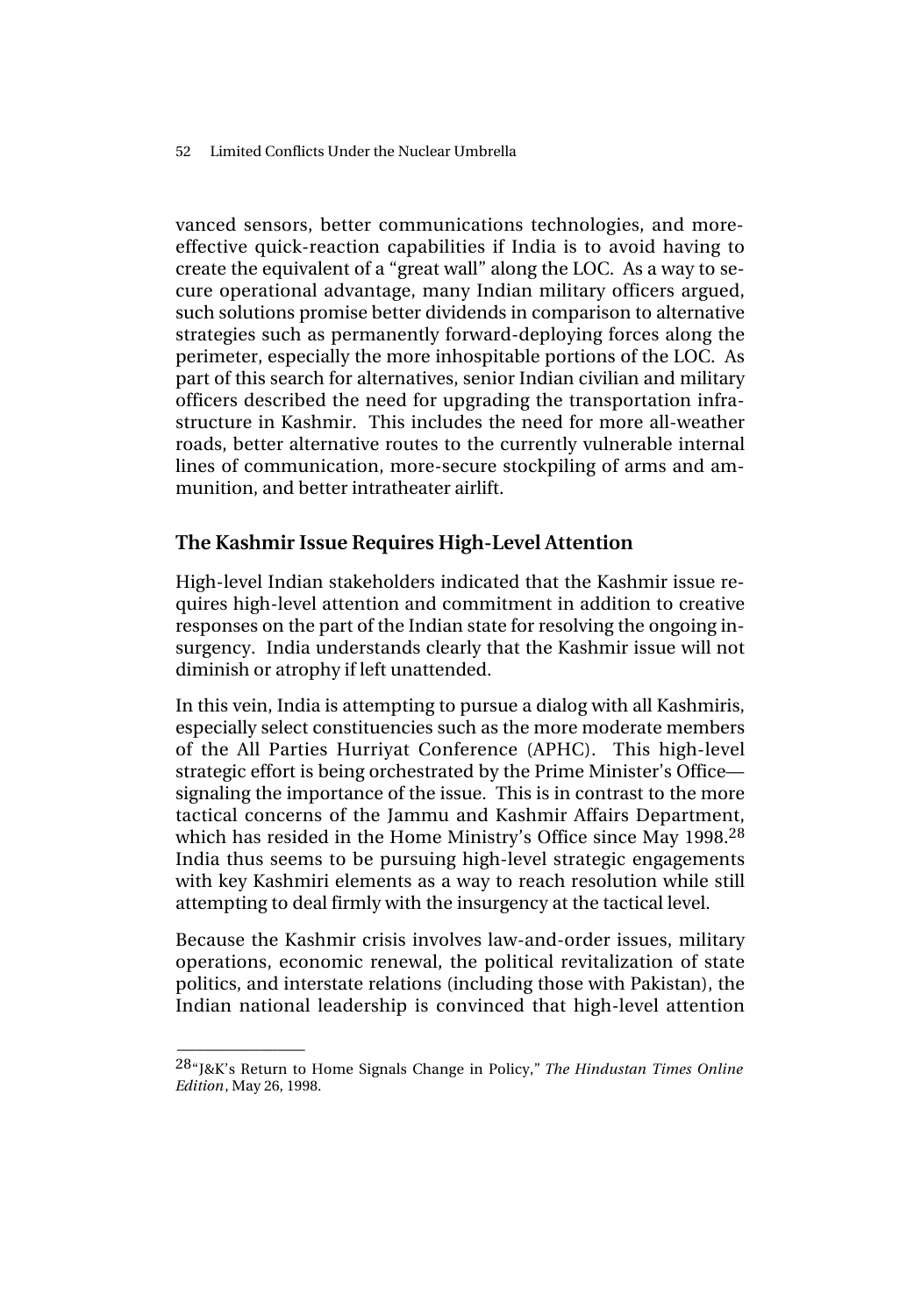alone can produce progress that resolves the issue. Many early ideas, such as leaving the state government to take the lead in restoring normalcy, have by now been completely abandoned, and responsibility for managing the Kashmir issue in its many dimensions now lies directly in the Prime Minister's Office with key national leaders such as the foreign, defence, and home ministers and the national security advisor. If the current dialog with Pakistan gathers steam, this process of centralized high-level attention to Kashmir will only be further reinforced.

## **India Must Cultivate International Support That Will Circumscribe Pakistani Adventurism**

India understands well that the extent of international support it received during the crisis was contingent upon circumstances and will be so in the future.29 India also knows that it cannot take the durability of such a supportive environment for granted and consequently must work consistently to create an international environment that is conducive to its strategic interests. Thus, India will likely pursue a dual-pronged strategy. India will undertake multifaceted efforts that foster a positive international opinion of India as a responsible nuclear state, capable of restraint and interested in peace. However, India will also seek to retain its operational independence insofar as dealing with the insurgency is concerned, since it cannot rely solely on the existence of a positive international environment to limit the damage that might be done to it by both domestic and foreign insurgents as well as by Pakistan. The potential tension that might be inherent in these two strategies implies that the former will serve to put real brakes on India's propensity, low though it might be to begin with, to deal with its adversaries in overly violent ways. This implies that for external reasons alone, there are strong incentives for India not to pursue more "proactive" solutions to the Kashmiri insurgency, including cross-border attacks, limited aims wars, and offensive air operations. The pressure to avoid international opprobrium also implies that any aggressive Indian responses to Pakistani provocations are likely to be both covert and scaled in intensity to the challenge they are meant to neuter. This

 $^{29}$ Arpit Rajain, "India's Political and Diplomatic Response to the Kargil Crisis," p. 14.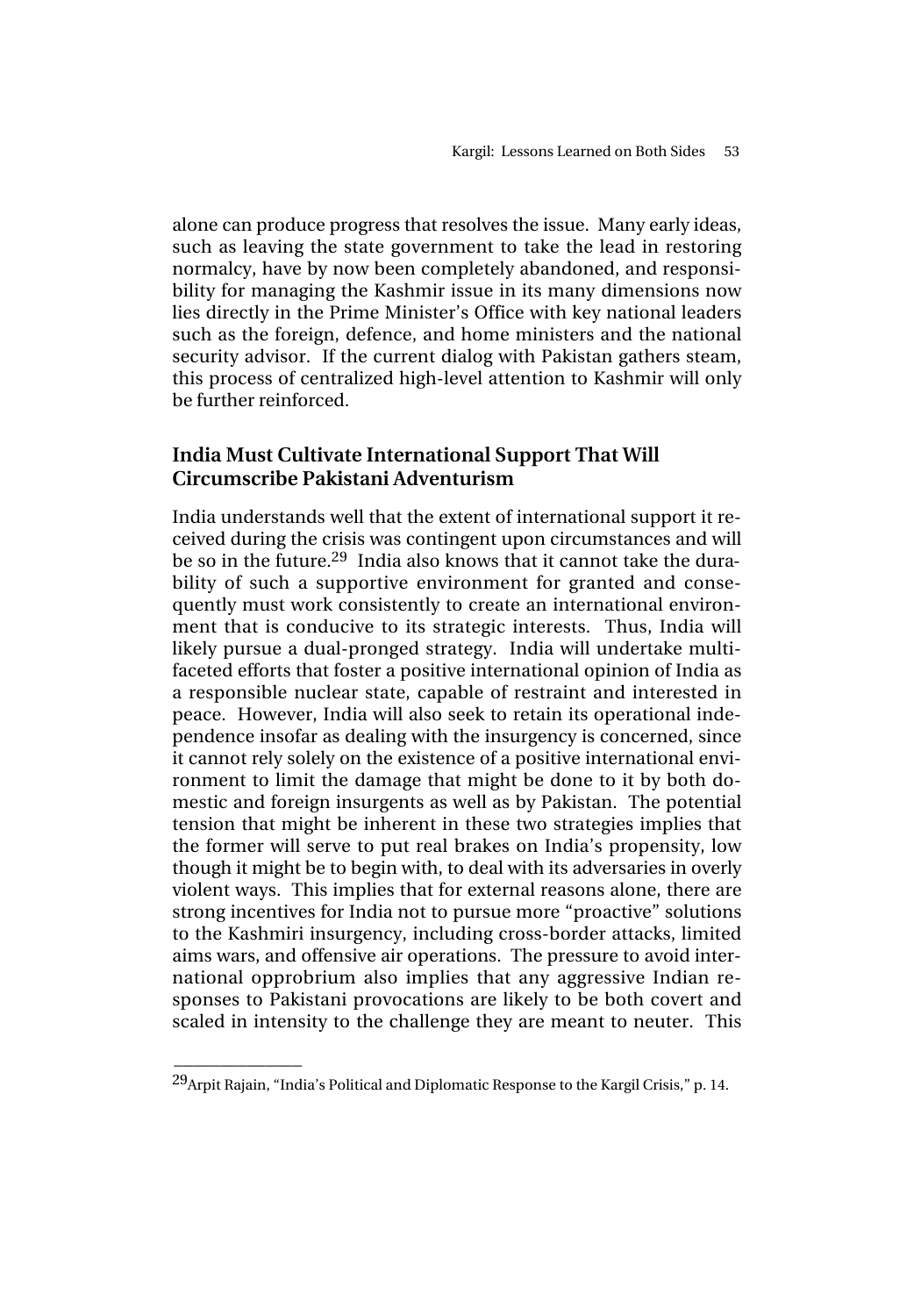issue is explored further in Chapter Four, in the section addressing India's future options.

#### **India Must Sustain the Information Offensive**

The media were continually cited as a relevant factor in influencing public opinion domestically and internationally. (Respondents in Pakistan made much of India's media strategy and its importance in seizing the diplomatic victory.) The *Kargil Review Committee Report* urges the Indian military to take a stronger role in educating and assisting the media in areas where military operations are unfolding. The lack of a well-articulated perception management campaign and the lack of a comprehensive set of guidelines for handling the media were listed as key deficiencies in the civil-military apparatus that need to be addressed by India. The *Kargil Review Committee Report* lays out a more specific civil-military approach to be implemented for future operations.<sup>30</sup>

India has a good understanding of the multiple uses of a wellplanned media management strategy. For example, Major General Arjun Ray describes the complex role of the media in prosecuting a national strategy with respect to insurgency and terrorism in the *Kashmir Diary*. Ray writes: "[T]he political and operational objectives of the national strategy for fighting militancy and terrorism have to be disseminated to target audiences, coordinated at all levels and monitored continuously."<sup>31</sup> In addition, it may be understood when reading the *Kargil Review Committee Report* that the Committee clearly sees the value in the media's ability to shape both domestic and international perceptions. As a result, the use of information warfare techniques and the intentional use of the private media to mold perceptions in future operations will be thoughtfully considered by members of the Indian political, military, and intelligence groups at all echelons.

<sup>30</sup>India Kargil Review Committee*, From Surprise to Reckoning: The Kargil Review Committee Report*, pp. 214–219.

<sup>31</sup>Maj. Gen. Arjun Ray, *Kashmir Diary: Psychology of Militancy*. Also see Pegasus, "Insurgency and Counter-Insurgency: The Anatomy of an Insurgent Movement and Counter Measures"; Lt. Gen. Vijay Madan, "Population Terrain—The Neglected Factor of Counter-Insurgency Operations."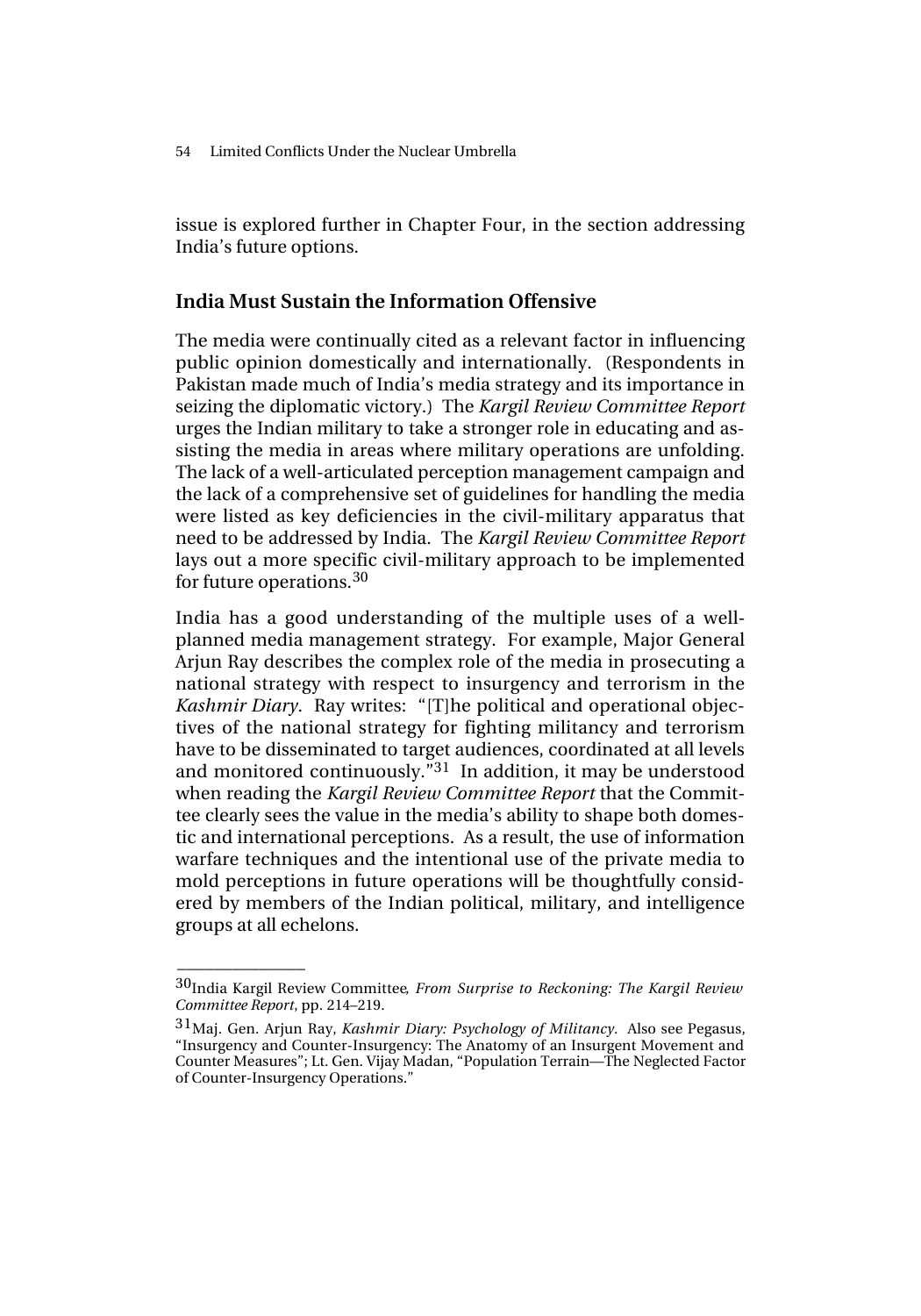India's experience in Kargil demonstrated that effective media and opinion-shaping policies could affect both Indian and Pakistani operations. The international reaction to the Kargil crisis bolstered India's position with respect to Kargil specifically and perhaps toward Kashmir generally. The U.S., Chinese, and G-8 responses to the Kargil events were perceived to signal the international community's support for Indian restraint while condemning Pakistani aggression. India concluded that it must consistently convey its policy of responsibility and restraint while simultaneously describing its condition of victimization to international audiences. The *Kargil Review Committee Report* clearly reflects this notion:

Pakistan for its part has become the fount of religious extremism and international terrorism and a patron of the global narcotics traffic. Decades of misgovernance and military rule have prevented the democratic tradition from taking firm root. In consequence, Pakistan poses a threat not only to India but to its other neighbors as well. . . .[T]errorists have carried out murderous assaults in the United States and East Africa.32

This passage summarizes the Indian view of Pakistan as the source of instability in South Asia and beyond. This is a critical element of India's strategic perceptions, and Pakistan's own political choices during the last decade amply corroborate such depictions.

Domestic support of operations in Kargil was also demonstrable, as reflected by the generous contributions made to the Army Welfare Fund. Support, in various forms, came from across a variety of constituencies. As Rajain writes, "There were no communal flare-ups. Even the various insurgent groups all over the country chose not to take the sheen away from an emphatic Indian victory."33 This wellspring of support demonstrated to the Indian military and government that providing the public with information can be an important tool to help cultivate domestic support, and the numerous studies of

<sup>32</sup>India Kargil Review Committee, *From Surprise to Reckoning: The Kargil Review Committee Report*, p. 222.

<sup>33</sup>Arpit Rajain, "India's Political and Diplomatic Response to the Kargil Crisis," p. 21.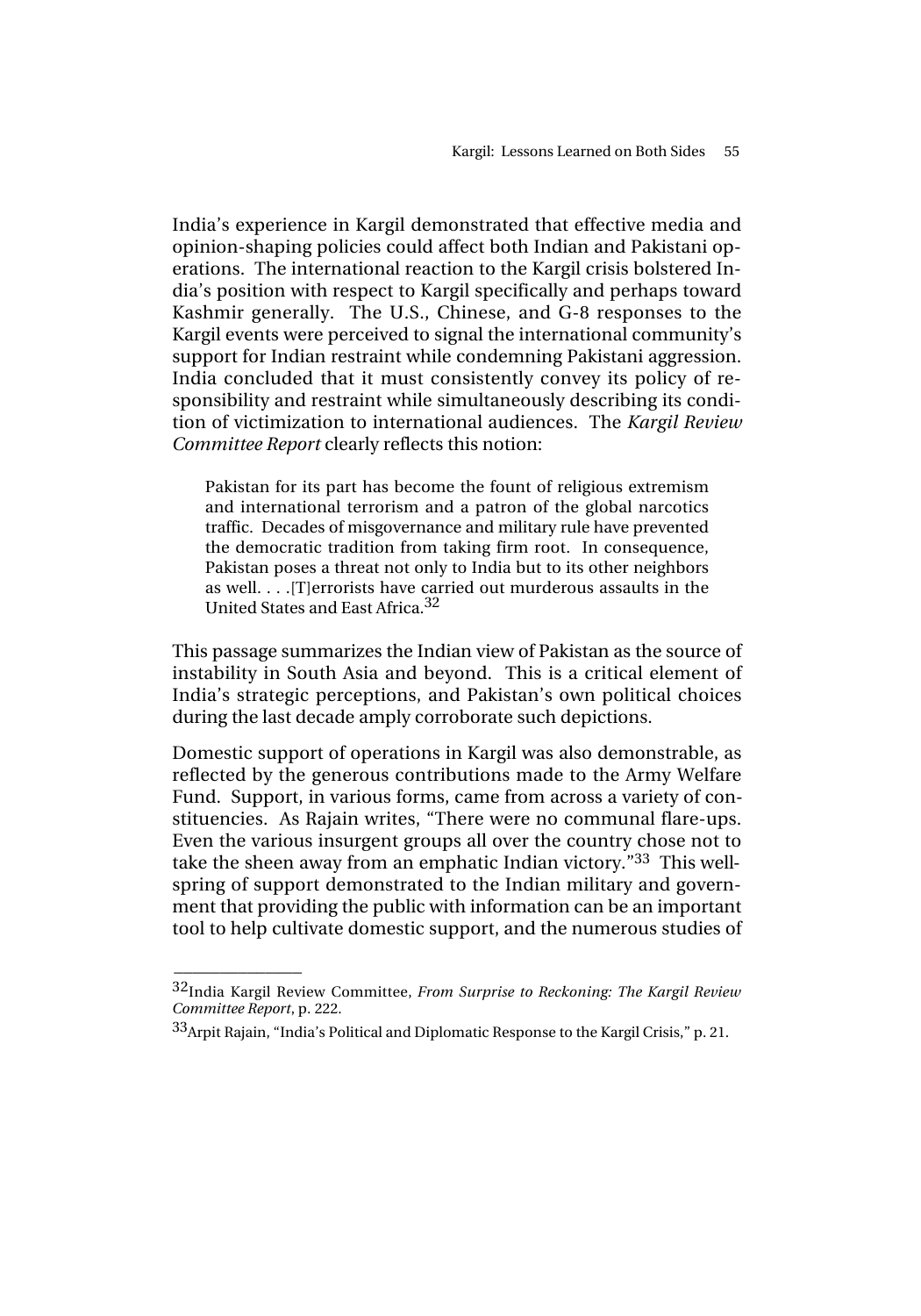the Kargil crisis now being published in India<sup>34</sup> will enable New Delhi to do even better with respect to perception management than it did the last time around.

#### **India Must Treat Nuclear Issues More Seriously**

Although Indian policymakers do not wish to advertise the fact that Pakistan issued "tacit" nuclear threats during the Kargil crisis mainly because doing so only serves to reinforce the value of Pakistan's nuclear coercion—many key figures in the Prime Minister's Office, the ministries of External Affairs and Defence, and the Indian military admitted that it was so. These threats were viewed as articulated through both the (formally) ambiguous but nonetheless unsettling statements issued by senior Pakistani policymakers and the "activation" of at least one Pakistani missile base and the possible readying of several missile systems.35 Despite the fact that the Kargil operation was a geographically limited affair, Pakistan's tacit issuance of nuclear threats was read in New Delhi as perfectly consistent with Islamabad's larger grand strategy: exploiting its nuclear capabilities to underwrite limited conflicts even as it seeks to limit Indian counteraction and catalyze international intervention.36

Precisely because even a limited conflict such as Kargil manifested Pakistan's willingness to actively exploit its nuclear assets, Indian policymakers drew several conclusions of significant consequence. First, they believe that India must take nuclear issues seriously along multiple dimensions: develop the capabilities necessary to sustain

<sup>34</sup>Such monographs include Col. Ravi Nanda, *Kargil: A Wakeup Call*; Air Commodore Jasjit Singh, *Kargil 1999—Pakistan's Fourth War for Kashmir*; and Col. (Retd) Bhaskar Sarkar, *Kargil War: Past, Present and Future*.

<sup>35</sup>Raj Chengappa, "Pakistan Threatened India with Nuclear Attack: Army Chief," *The Newspaper Today*, January 12, 2001.

<sup>36</sup>A chronological reconstruction of Pakistan's nuclear threats, however, suggests that these signals were issued primarily *after* India began its conventional military mobilization and redeployment in response to the Kargil incursion. This mobilization and redeployment was certainly initiated for precautionary reasons, but once completed, it would have enabled India to mount a variety of punitive operations—operations that Islamabad might have been sufficiently concerned about to issue nuclear threats. Because this explanation overlaps with the alternative Indian argument about Pakistan's interest in catalytic intervention, it is difficult to choose between the two on the basis of unclassified data alone.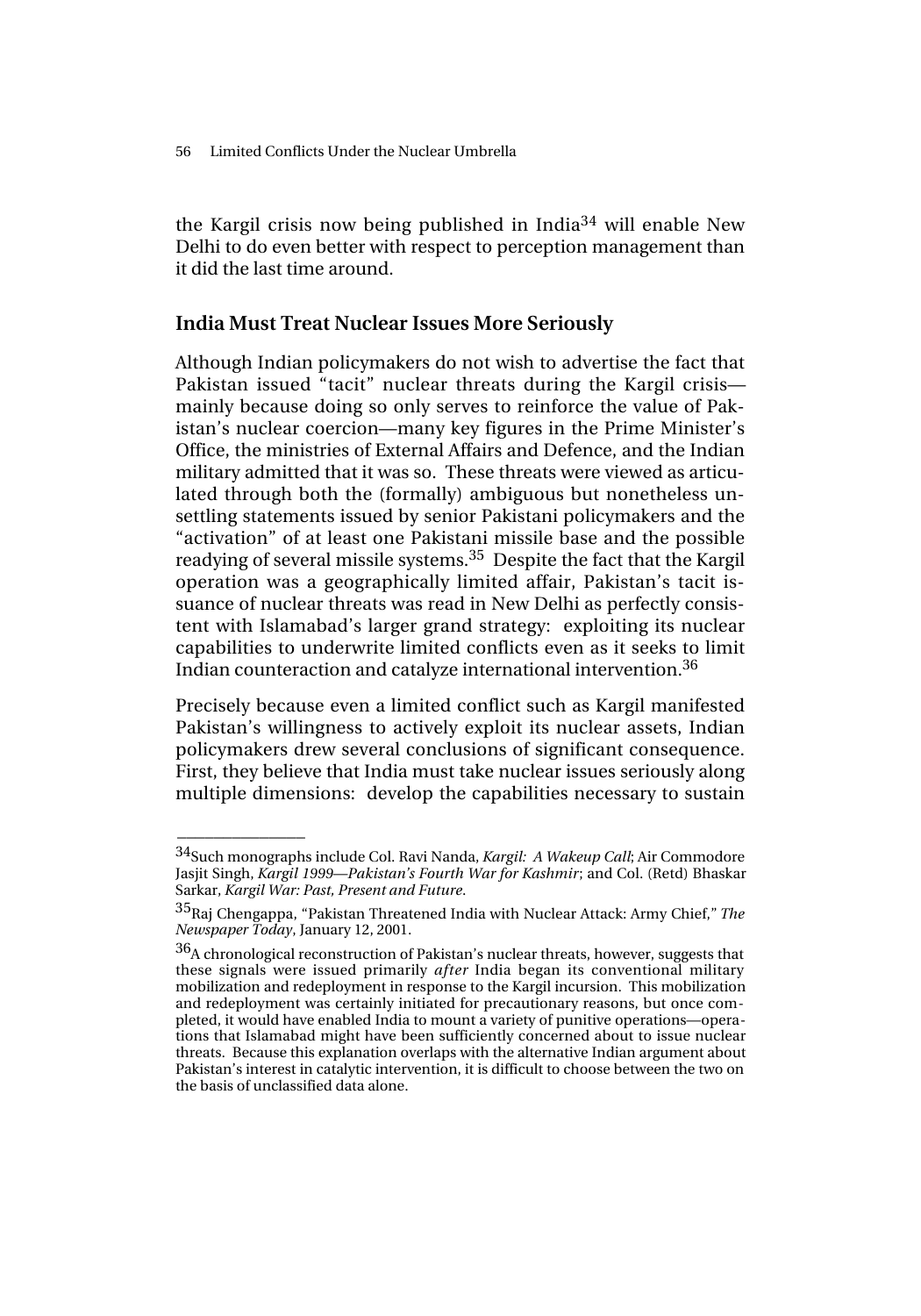the "minimum credible deterrent," complete the institutional reorganization necessary to manage India's emerging nuclear capabilities, and plan seriously for the prospect of either deliberate or inadvertent nuclear breakdown. Second, they believe that the Indian national security establishment needs a better appreciation of Pakistan's nuclear capabilities, the production infrastructure contributing to these capabilities, the key personalities—especially at midlevel—involved in these efforts, and the nature, durability, and extent of Pakistan's links with its principal external suppliers. Third, they believe that Pakistan's willingness to exploit its nuclear weaponry for even the most mundane ends might require India to consider developing at least a small set of rapid-response capabilities primarily for shoring up deterrence and "concentrating the mind" of Pakistani decisionmakers who might be tempted to behave irresponsibly in a crisis. Several Indian reports insinuated that New Delhi had readied such nuclear capabilities during the crisis as a precautionary measure.37 All told, the Kargil conflict appears to have altered the images Indian policymakers traditionally held about the role, necessity, and significance of nuclear weapons in limited conflicts in South Asia. If these alterations lead to dramatic transformations in India's evolving nuclear posture, the Kargil crisis will have bequeathed a far more lasting legacy than might have otherwise been the case.

#### **CONCLUSIONS**

 $\overline{\phantom{a}}$ 

The most important lesson that Pakistan learned from Kargil is that Kargil-like operations have high political costs, especially in terms of Pakistan's international reputation. That said, however, the Kargil fiasco does not appear to have extinguished Pakistan's belief that violence, especially as expressed through support for the Kashmir insurgency, remains the best—if not the only effective—policy choice for pressuring India on Kashmir and other outstanding disputes. Perhaps because of such a belief, several constituencies in Pakistan continue to hold that the Kargil war, for all its high political costs, may have been a success lost. The tensions between these two positions—that Kargil, on one hand, was a political debacle and, on the

<sup>37</sup>For details, see Raj Chengappa, *Weapons of Peace: The Secret Story of India's Quest to Be a Nuclear Power* (New Delhi, India: Harper Collins, 2000).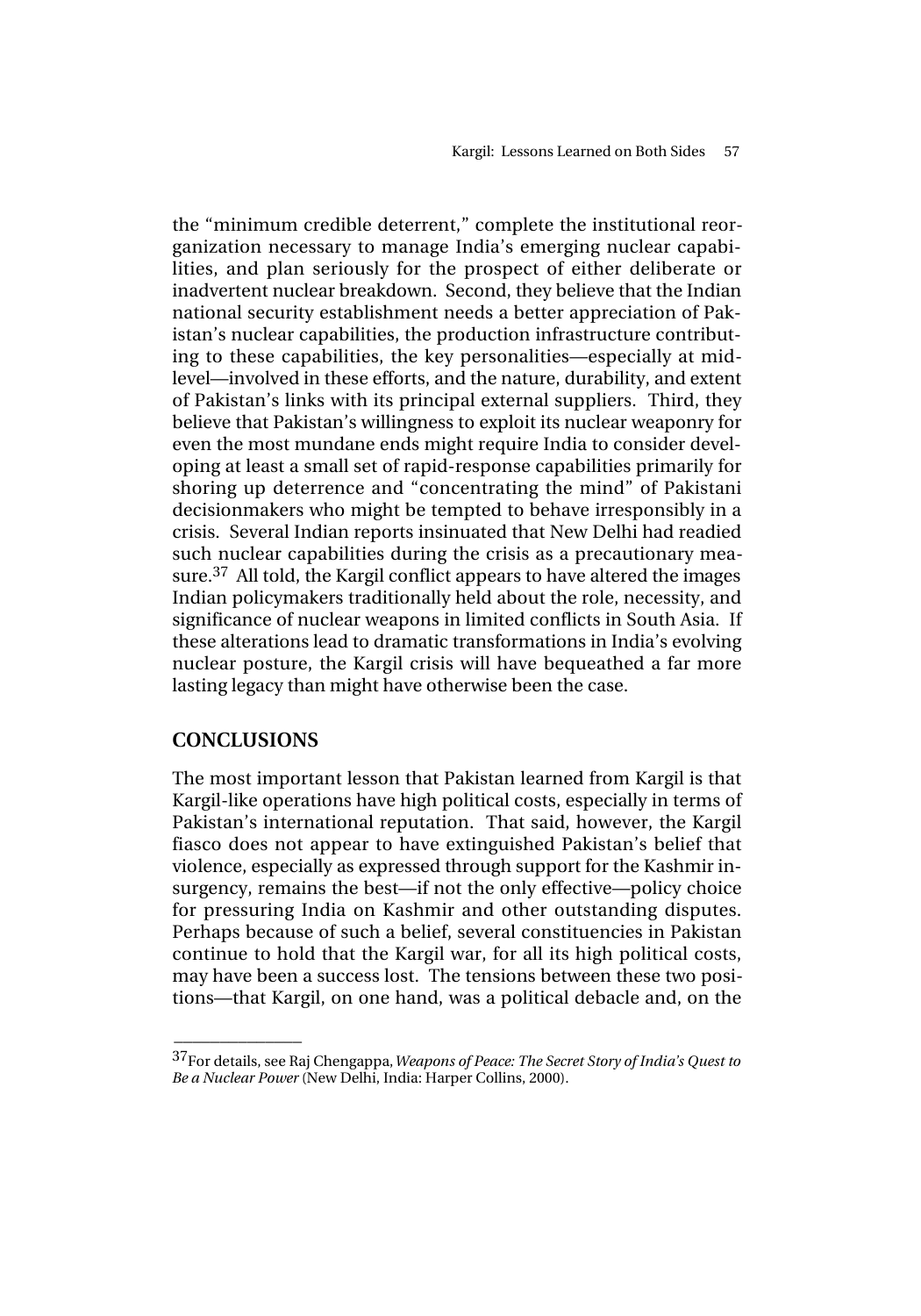other hand, represents a "lost victory" of some sort—were usually not explored at any length by interlocutors who have argued both points of view in private. At the very least, then, what is suggested is a profound ambiguity about Pakistan's final evaluation of the worth of the Kargil war, which makes it difficult to conclude *unambiguously* that the Kargil conflict is universally viewed in Pakistan as a cataclysmic event never to be repeated. Consequently, even though the dominant view in Pakistan currently appears to concede the failure of Kargil (and as such, it is hoped, will function as a deterrent to future operations of this nature), it is difficult to affirm conclusively that Kargil-like operations will never occur in South Asia. So long as Pakistan finds value in different kinds of subconventional violence for strategic purposes, the Kashmir dispute between India and Pakistan remains unresolved, and various pathologies of decisionmaking continue to manifest themselves within the region, it is possible though not probable—that an unfavorable concatenation of circumstances could spur a Kargil-like event in the future.

What the Kargil fiasco certainly taught Pakistan was that its appreciation of the international environment was inadequate. A number of writers and informants suggested that an NSC-like body might preclude ill-advised operations or even restrain highly insular decisionmaking. A number of writers and interlocutors argued that Pakistan requires a media strategy, and some informants noted in private that the mujahideen cover story fed to the press was not productive for a variety of reasons. Nearly all interlocutors indicated, however, that because Pakistan feels that its diplomatic, political, and military options are highly restricted, its best option is to continue attempting to coerce India to the negotiating table through the low-intensity war in Kashmir. It is in this context that Pakistan's nuclear capabilities are seen to remain critical and, for all the reasons adumbrated earlier, are only likely to grow in significance for Pakistan.

The most important conclusion that India drew from Kargil is that India must be prepared to counter a wide range of Pakistani threats that may be mounted by what is essentially a reckless but tenacious adversary. In this context, India must develop the robust forward defense capabilities necessary to thwart surprise and to win even if surprised by Pakistan. Despite this need to prepare for future Pakistani adventurism, India has emerged from Kargil much more con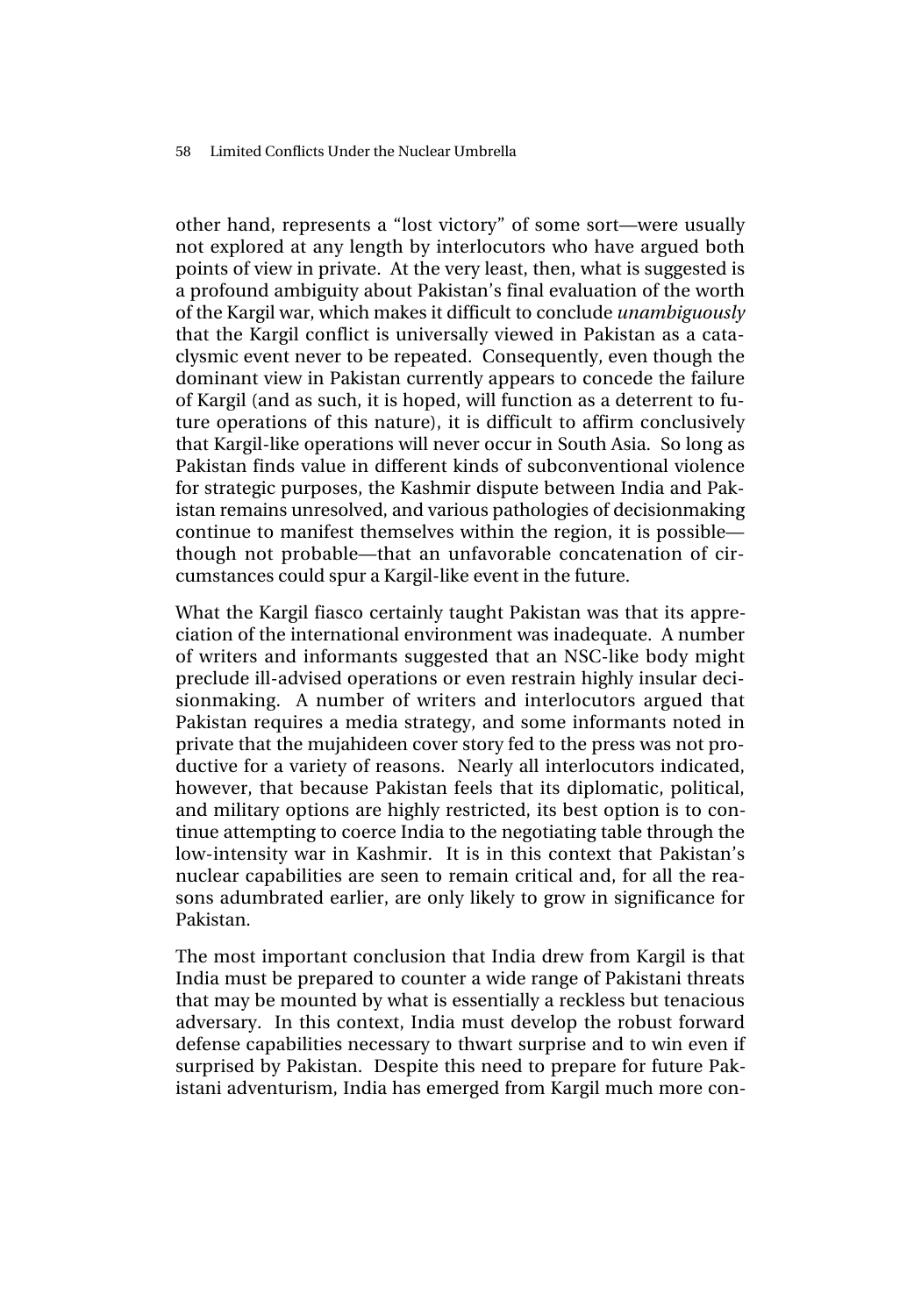fident in that it believes it can handle Pakistan's worst aggression successfully even when it is relatively unprepared. India also appreciates that eliminating the prospect of future Kargil-like operations requires it to focus resolutely on resolving the Kashmir crisis, which in turn implies that the problem must be engaged at the highest level. India further recognizes the need to assiduously cultivate international support and that such support will only accrue to the degree that India both behaves responsibly and is seen to be behaving responsibly toward all its immediate neighbors. The Kargil war demonstrated abundantly that if India behaves as a responsible nuclear state, capable of restraint and desirous of peace, rich dividends can be earned not only in regard to Kashmir but in regard to other issues of interest to India. This understanding is likely to reinforce India's customary preference for avoiding overly aggressive responses to Pakistan.

If India is constrained to respond forcefully, however, the Kargil crisis suggests that covert rather than overt action might be preferable, though the fear of being embarrassed by the superior surveillance capabilities of the United States (among others) sets sharp constraints on the extent to which even covert action might be pursued as a standard course of state policy. India also understands that it won Kargil at a strategic level in part because of New Delhi's effective media management and thus can be expected to continue its pursuit of a more robust perception management capability. Finally, India has recognized the necessity of taking nuclear issues more seriously. If Kargil-like operations are expected to occur with some frequency, New Delhi may be forced to consider the need to develop some strategic rapid-response capabilities as a way to deter any Pakistani brandishing of nuclear weapons.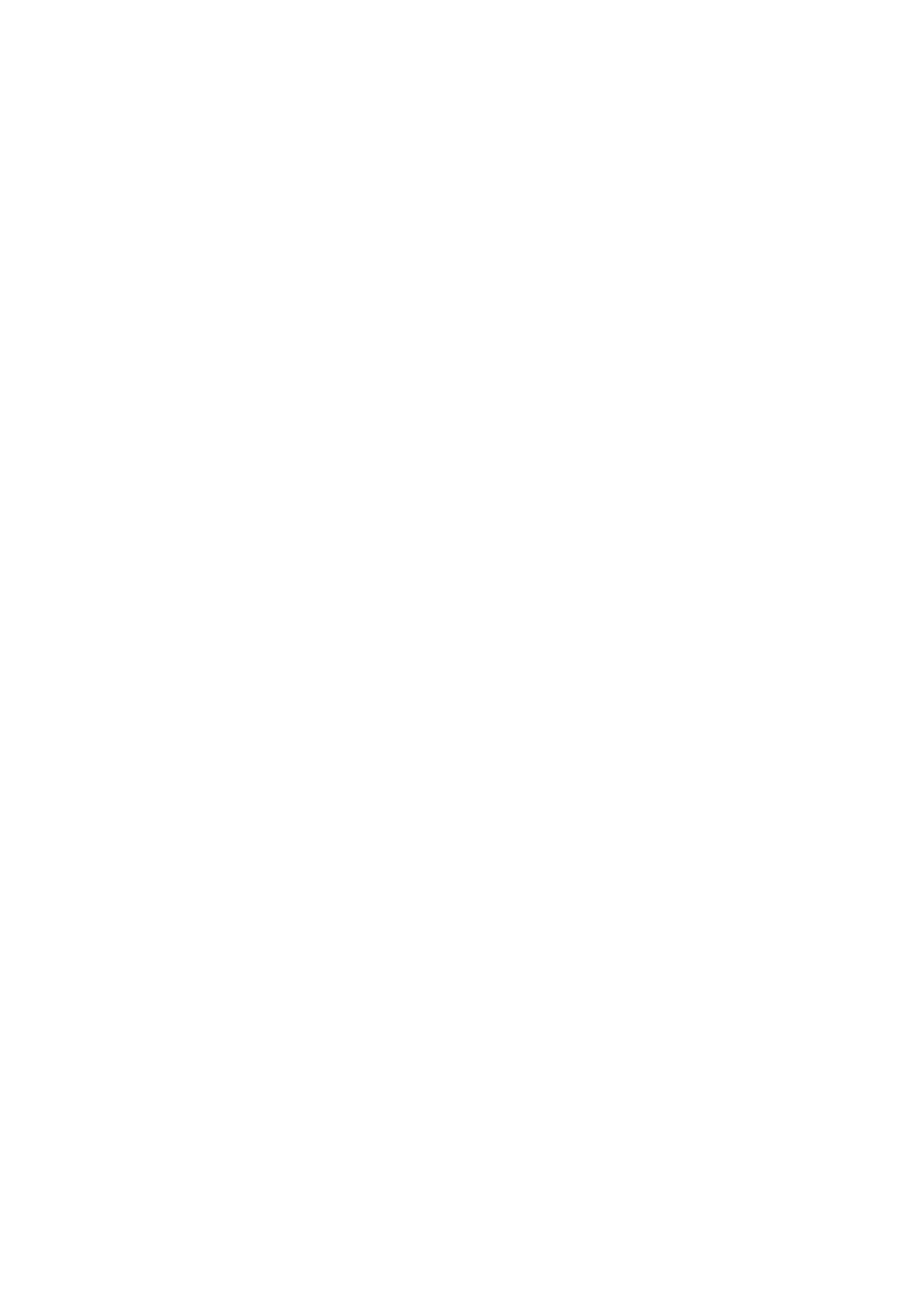Chapter Four

# **OPTIONS FOR THE FUTURE**

India and Pakistan are confronted by different futures as far as Kargil-like scenarios are concerned.

#### **Pakistan:**

- Militarily, Islamabad can only afford to attempt calibrating the heat of the insurgency. This is the best of the poor choices available to Pakistan and is likely to be emphasized in accordance with the political circumstances of the day.
- Diplomatically, the peace initiative remains with India. Pakistan can only persist in its offer to participate in peace talks at any time, place, or level and pursue the benefits to its public image that may accrue from these efforts.
- In light of its failed grand strategy and increasing political insignificance, Pakistan recognizes that it must devote resources to economic and social development. However, it will prepare to defend itself conventionally and with weapons of mass destruction (WMD) against possible Indian aggression, the tradeoffs between defense and development remaining relatively unresolved.

#### **India:**

• India is unlikely to engage Pakistan "substantively" over Kashmir unless there is a larger strategic motivation to do so—even though it will eventually do so "procedurally." This means that even though New Delhi may resume "talks" with Islamabad on a variety of issues, including Kashmir, there will be no real substi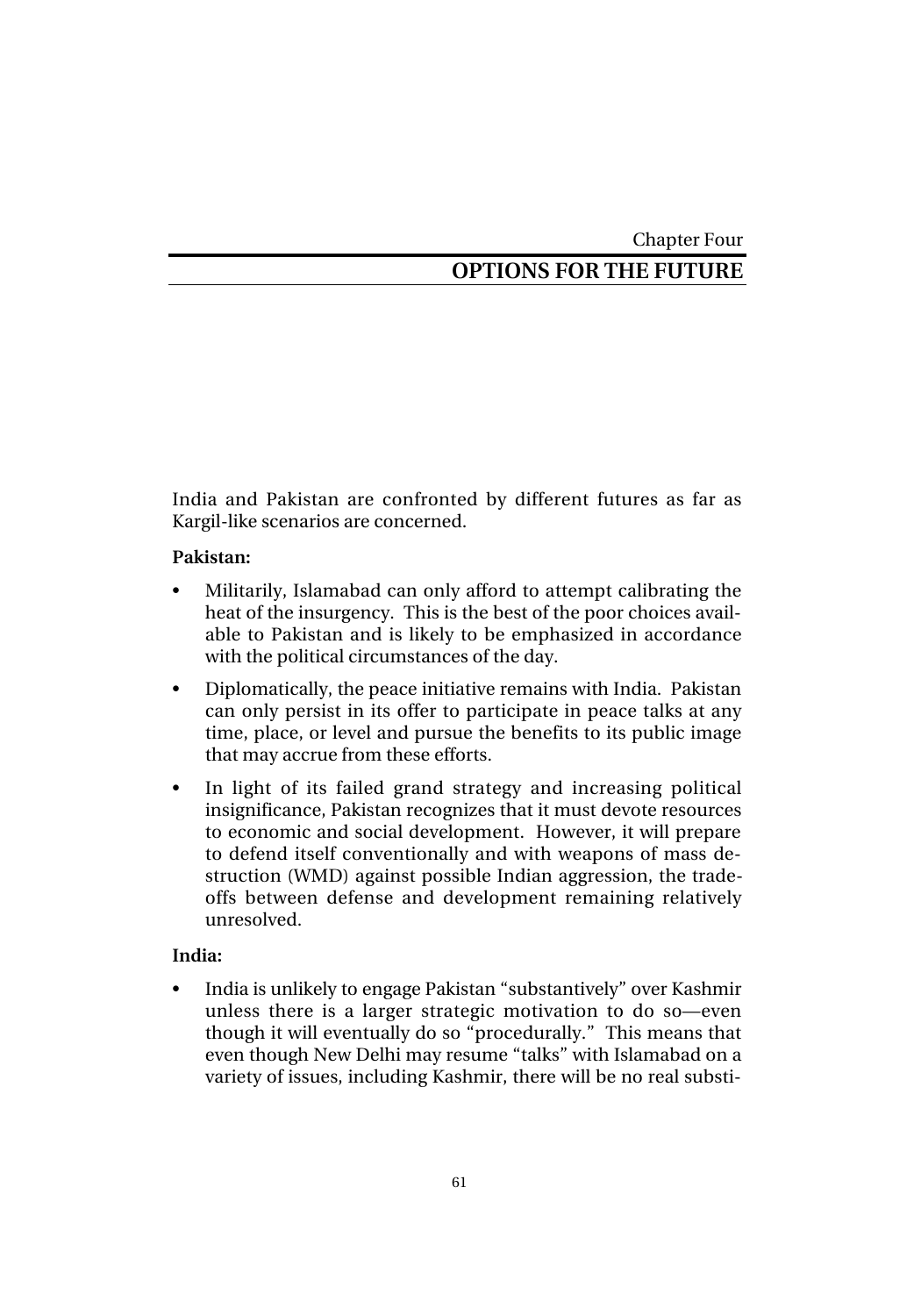tute for the Indian pursuit of internal solutions to the Kashmir problem.

- India will undertake confidence-building efforts with Pakistan in order to enable Islamabad to sell domestically the concessions that New Delhi believes Pakistan will eventually have to make. India will seek to create a hospitable bilateral environment to help Pakistan achieve this aim.
- India will make a variety of military investments to improve its tactical position along the LOC. These include improvements in intelligence gathering, infrastructure, and rapid-response capabilities in Kashmir. India will also seek to develop military options that allow it to inflict costs upon the Pakistani Army at the LOC and beyond if required, but will be continually limited in the exercise of these options by both the political circumstances of the day and the necessity of preserving international support.

#### **PAKISTAN'S PERSPECTIVE**

## **Pakistan Will Seek to Calibrate the Heat of the Insurgency— But Risks Losing Control Over the Process at Great Cost to the Pakistani State**

High-level political and military stakeholders as well as key non-state actors in Pakistan believe that Islamabad's future options are quite limited. Most interlocutors indicated that while Kargil-like situations are certainly not preferred, Pakistan's only realistic military option in the future is to continue seeking to calibrate the heat of the insurgency. Many in the Pakistani government and most in the military believe that this is a low-cost strategy by which Indian security forces in Kashmir and elsewhere can be tied up effortlessly. It imposes high costs on India in terms of the military manpower and logistics investments needed to sustain the counterinsurgency grid.

Leaders of key non-state organizations in Pakistan raised the possibility that if India continues its "intransigence," the APHC will no longer be able to influence the militants who want to attack targets outside Kashmir. (This view, while understandable, obviously exaggerates the influence that the APHC has over the more militant jihadi groups, but this fact was not addressed by any of our interlocutors.)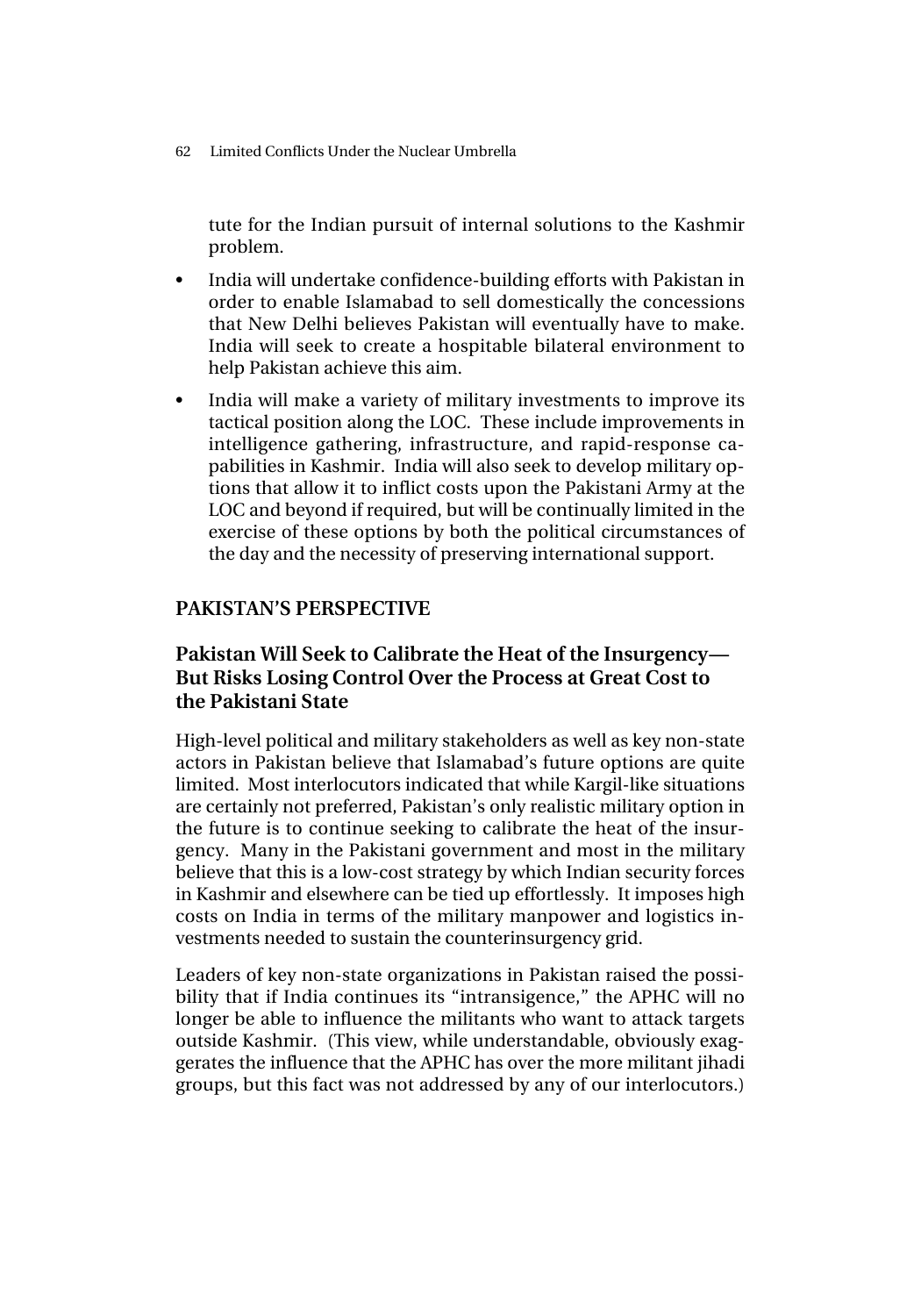Well-placed Pakistani journalists indicated that the mujahideen already have an interest in pursuing targets in India's information technology (IT) centers and in other key cities that India values in terms of symbolism, tourism, and foreign direct investment. Attacking these centers of gravity is thought to impose on India significant political costs that would force New Delhi to pursue a softer strategy in resolving the Kashmir dispute.

At any rate, it is not clear how cognizant Islamabad is of "the delicate balance of instability"<sup>1</sup> required for the success of this strategy. It is obviously well understood that this strategy produces a de facto state of war with India. What is less well understood is that the success of this strategy requires Islamabad to inflict high enough costs on New Delhi *without* provoking it into unleashing punitive reprisals. Whether Islamabad can "calibrate" the insurgency so successfully remains an open question. In any event, this strategy continually carries within itself the possibility of conventional conflict stemming "from deliberate Indian retaliation, India's efforts to play tit-for-tat, or inadvertent action, miscalculation, or misperception on both sides<sup>"2</sup>

While the balance of instability is one risk posed by Pakistan's asymmetric strategy, there are other costs that appear to be discounted by Pakistan's leadership. First, the very nature of the jihadi activities besmirches Pakistan's already poor reputation and reinforces the image of India as a front-line state against Islamic terrorism. Second, Pakistan's reliance upon mujahideen and jihadi *tanzeems* to pursue its low-intensity war with India exacerbates the "principal-agent" problems inherent in this strategy in that Islamabad can never ensure that these groups will conduct themselves in a way that comports with Pakistan's larger interests both domestically and abroad. There are several dimensions to this concern.

First, these organizations have their own political agendas—which are often at variance with Pakistan's own interests or even the interests of the Kashmiris. For instance, most Pakistanis *and* Kashmiris are not receptive to the aspirations of these groups for an Islamic

<sup>1</sup>Ashley J. Tellis, *Stability in South Asia* (Santa Monica, California: RAND, 1997), p. 44.  $2<sub>Ibid</sub>$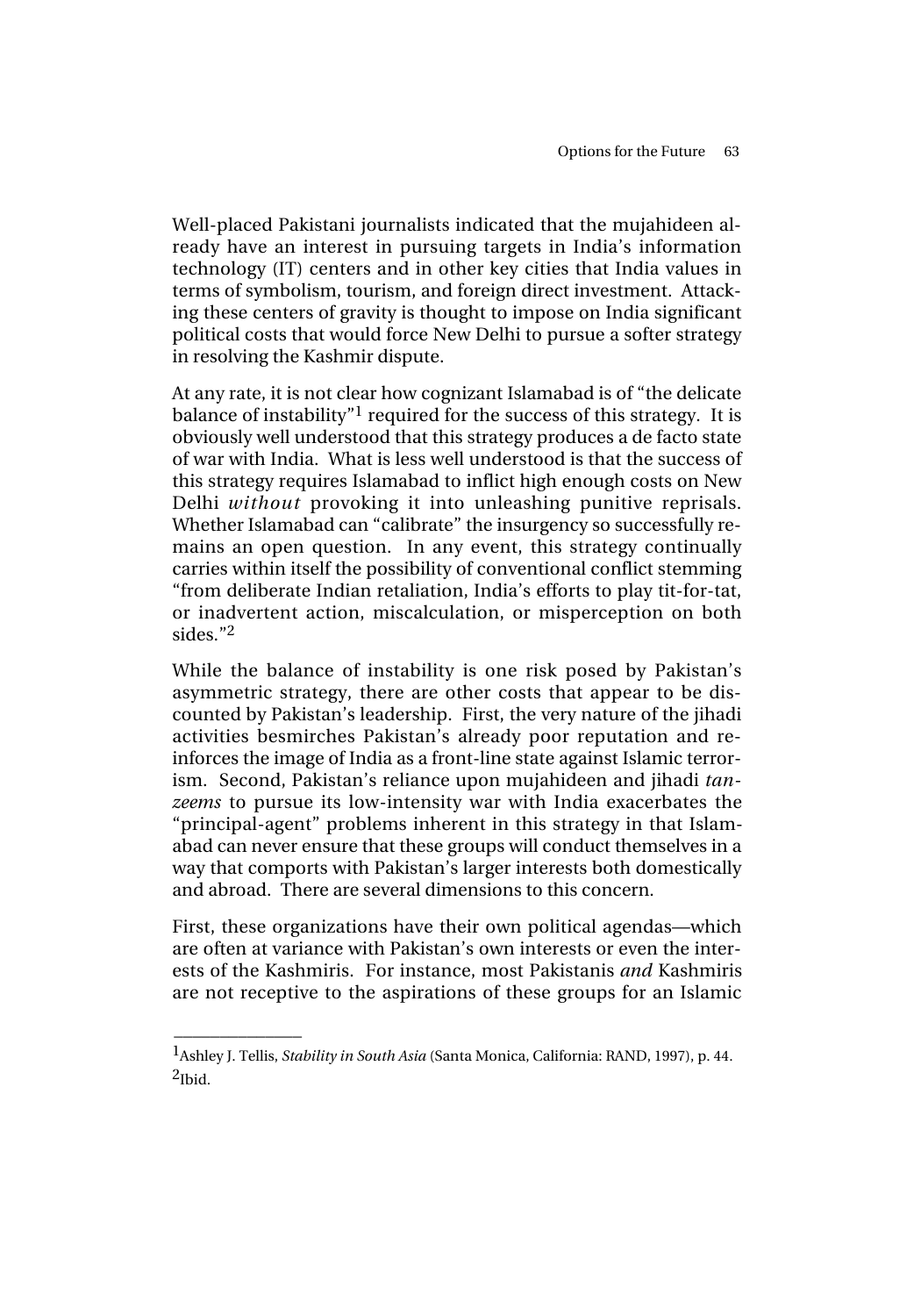(Sunni) Pakistan, which would include Kashmir. Moreover, many of the jihadi groups have ambitions that go well beyond Kashmir: extremist groups like the Lashkar-e-Taiba, the Jaish-e-Mohammad, and the Harkat-ul-Ansar view themselves as being in the vanguard of a worldwide Islamist resurgence, which requires for its success the progressive destruction first of India itself, followed by Israel, and finally the United States. Given the momentum these groups have already attained in pursuit of such political objectives, it is far from obvious that Pakistan can simply shut them down even if it were to, however remotely, try.

Second, these groups are very sensitive to any developments that bear on a potential resolution of the Kashmir problem. Consequently, if they were to conclude that Pakistan has become a "Kashmir Farosh" (literally, has sold out Kashmir), they could aim their jihadi sights on Pakistan itself. Even today, these groups pose a palpable law-and-order problem, and it is not obvious that Pakistan could contend with any expanded violence with its currently constrained resources.

Third, because of the prominence these groups have attained by virtue of their importance in Pakistan's prosecution of its LIC strategy in Kashmir and because of the revisionist notions of jihad's significance to Islam proper, protests from more-moderate Muslims are effectively silenced by fear or indifference. This gives the *tanzeems* considerable leeway with respect to operations domestically.

# **The Peace Initiative Is Believed to Lie with India**

Pakistan will pursue stratagems that give the appearance of pursuing peace for at least two reasons. First, it must cobble together some semblance of standing within the comity of nations. Second, according to several Pakistani interlocutors, some stakeholders in Pakistan believe in the necessity of a political solution—even if this political solution is thought to be hastened by continued prosecution of LIC in Kashmir. However, all of these interviewees believed that Pakistan's diplomatic options are extremely limited and that India will in effect set the terms and the pace of peace. Within these constraints, Pakistan can be expected to continue to push the envelope of peace initiated by India and will continue the present course that calls for dialog at any time, any place, and any level. However, it remains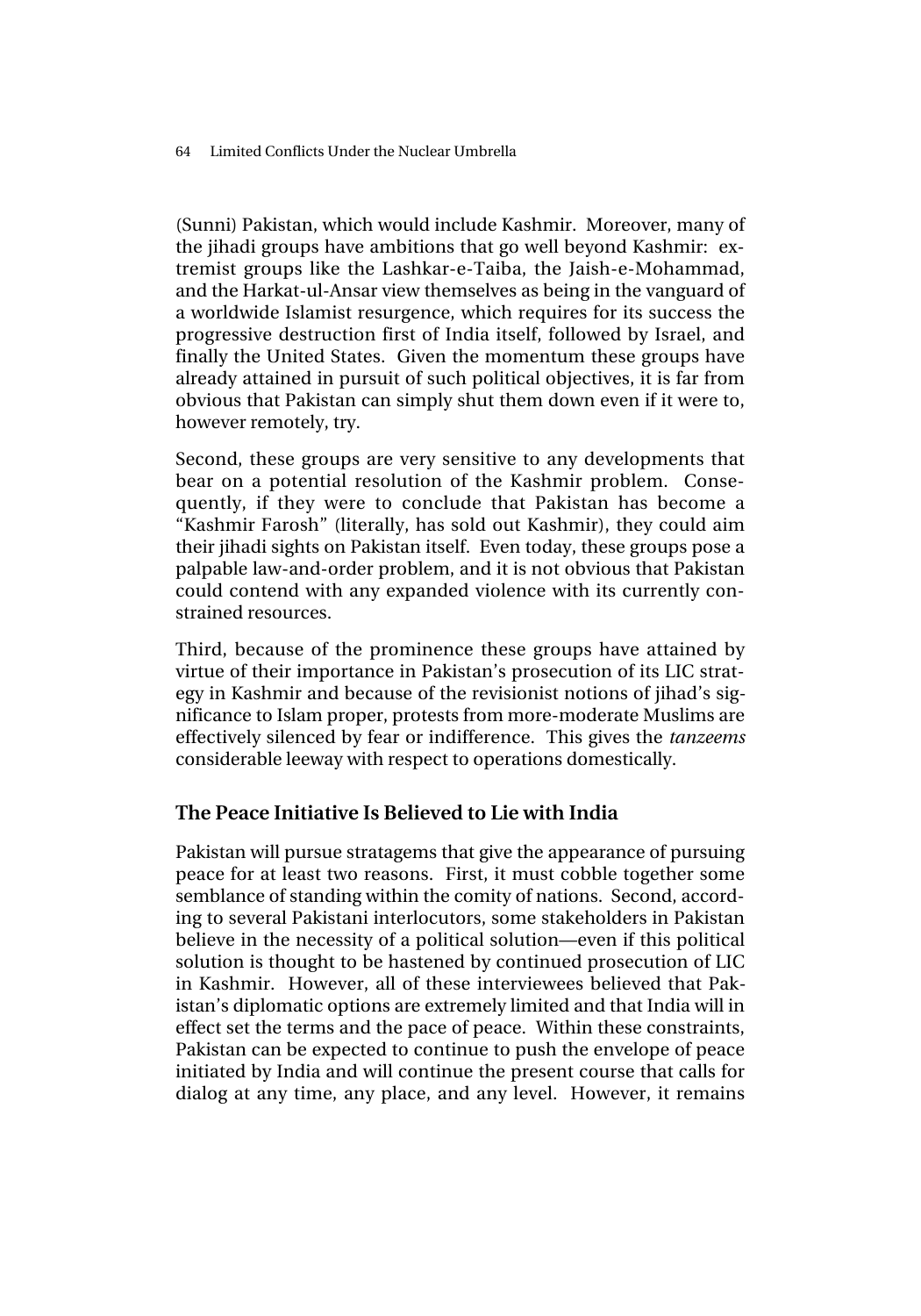unclear whether Pakistan truly wants to pursue peace or simply wants to appear to be pursuing peace.

It must be acknowledged that the Pakistani Army has a number of incentives to prefer the status quo. First, with the current, presumedly low-cost strategy, Pakistan ties up many hundreds of thousands of troops in India's counterinsurgency grid. It is far preferable, from a Pakistani military point of view, to have these troops in Jammu and Kashmir—where they pose a minimal threat to Pakistan—than in the Punjab or Rajasthan—where they could in fact become serious objects of concern.

Second, the ongoing Kashmir problem legitimizes continued high defense expenditures in Pakistan and preserves the bureaucratic primacy of the military. Pursuing a durable peace with India brings several benefits to the country as a whole but embodies high costs for the military as an institution. Pakistan's calculus in this regard is highly complex and renders intractable an analysis of Islamabad's true interest in resolving the Kashmir problem.

Third, it is not clear that Pakistan can undertake the difficult and costly decisions that would enable it to participate meaningfully in a robust peace process. Given the problematic legitimacy of the current government, the weaknesses of Pakistan's political parties, and the continuous failures of civilian and military regimes in Pakistan, there is currently no leadership capable of making the politically difficult decision to shift Pakistan's attention, resources, and national aspirations away from Kashmir.

Fourth, Pakistan has deep suspicion and distrust of India's peace overtures. Kashmiri organizations within Pakistan, as well as the retired and uniformed military, are dubious that the various Indian cease-fire offers in Kashmir have any implications for peace. Some of their reservations are as follows:

• The cease-fire is thought to be a way to provide a much-needed breather for India's "exhausted" troops, which may afford India the opportunity to reconfigure its force structure for a limited aims war. This view derives, confusingly, from two beliefs: that India is suffering manpower problems as a result of its counterinsurgency efforts and that it is interested in fighting limited aims wars.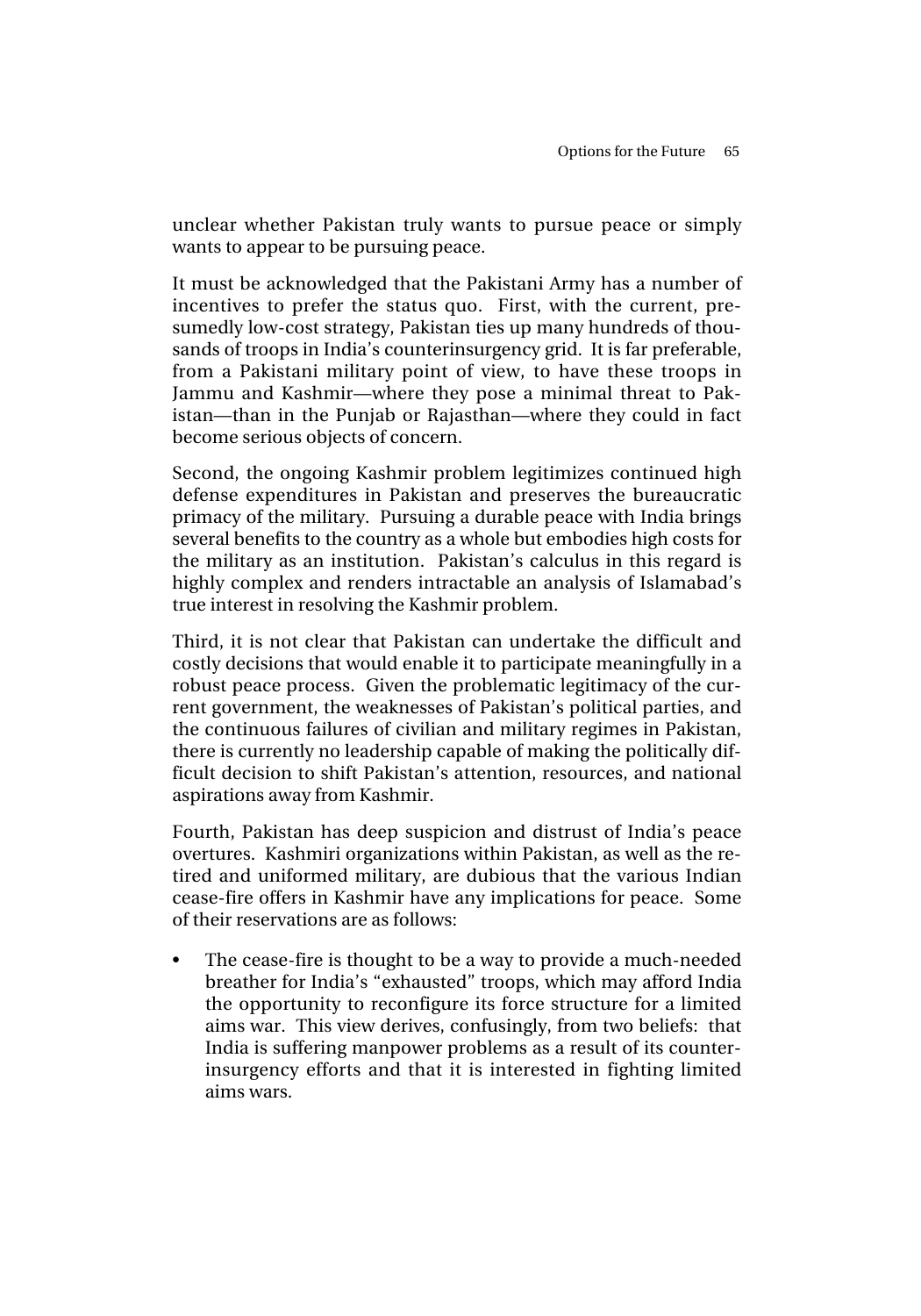- Many interlocutors explained that during the cease-fire, the mujahideen become more easily identified and targeted for elimination. Thus, they fear that the Indian cease-fires in Kashmir simply provide an opportunity to hollow out the mujahideen.
- Many Pakistani interlocutors also argued that the Indian Army simply swaps uniforms with the police forces during a cease-fire, in effect allowing India to continue killing without violating the announced stand-down of forces.
- Other interviewees feared that India is using the cease-fire to split the militants and create division amongst their ranks. In particular, it is believed that India wants to create fissures between Kashmiri fighters and the "guest militants."
- Finally, some interviewees believed that the cease-fire will vitiate the momentum of the mujahideen because it is difficult to begin fighting again once the mujahideen have returned home. This concern becomes more salient the longer a cease-fire continues.

Pakistan is thus ambivalent, at best, about India's intentions and consequently can be expected to prepare for peace (or at least give the appearance of doing so) while also preparing for the possibility that India is really serving its own self-interests.

## **Pakistan's Weaknesses Make It Increasingly Politically Irrelevant, and Its Grand Strategy Offers No Exits**

Pakistan's inability to protect its interests vis-à-vis the international community and particularly India stems from the fact that its economic and political weaknesses increasingly make it strategically irrelevant.3 As discussed throughout this analysis, Kargil was significant because it demonstrated to Pakistan that it has virtually no cachet in the community of nations. Its weak economy is subject to the vicissitudes of multilateral funding institutions. Its government has become widely criticized for its association with odious regimes

\_\_\_\_\_\_\_\_\_\_\_\_\_\_

 $3$ For example, see "Kargil: Where Do We Go from Here." See also Abbas Rashid, "Raising the Ante in Kashmir"; Imtiaz Gul, "Retreat Dictated by Economic Compulsions"; Shafqaat Mahmood, "Losing the Peace"; Mahdi Masud, "Kargil Crisis: A Balance Sheet"; Aziz Siddiqui, "In the Aftermath of 'Jihad'"; "Prime Minister Explains."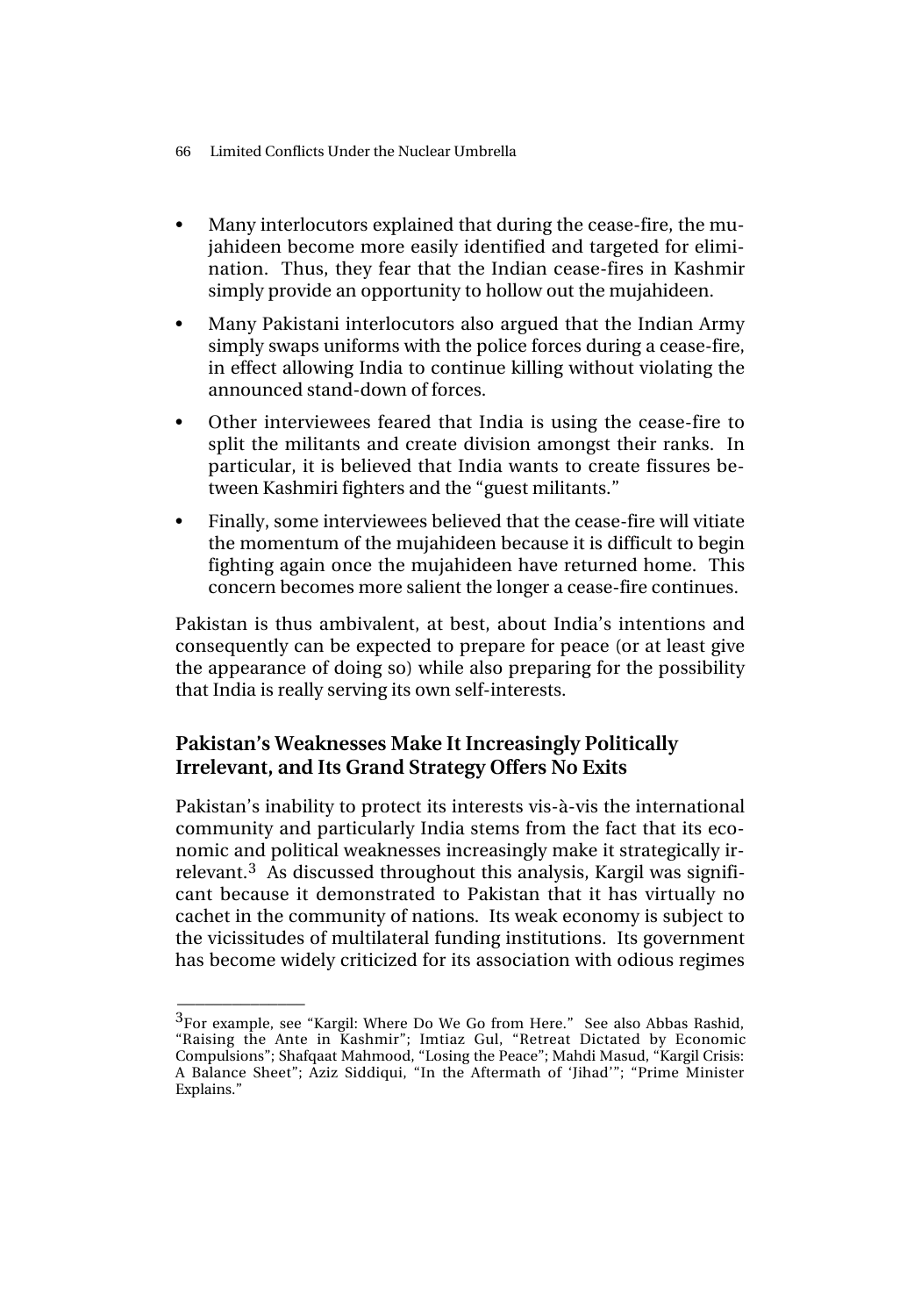such as the Taliban and for providing training and support to militants fighting in India. It has been unable to sell the case that its interests in Kashmir are legitimate and are responsive to India's human rights violations in the region. And it has been unable to convincingly corroborate its claims about India's incursions across the LOC, including India's occupation of Siachen.<sup>4</sup>

Indeed, Kargil has seriously compromised the legitimacy of Pakistan's claims on Kashmir. Further, while India has been reasonably successful in casting itself as a responsible nuclear-weapons state, Pakistan remains a suspect nation as far as the diffusion of strategic technologies is concerned. Whereas India has remained connected to the West on the basis of its pluralist democracy, Pakistan has had difficulty developing robust democratic institutions. Irrespective of what level of resources and commitment Pakistan devotes to tackling this cluster of complex challenges, Pakistan faces an uphill battle in its struggle to remain strategically relevant.

In the face of these challenges—many of which are economic—Pakistan will persist in its plans for defense modernization, affording little hope that Pakistan can resolve the inherent tension between its economic condition and its military allocations. Moreover, there is little hope that Pakistan can undertake meaningful steps to change any of the aforementioned factors that contribute to Pakistan's irrelevance: so long as the Kashmiri cause remains the cause célèbre in Pakistan and Islamabad continues to preside over a garrison state, the painful political decisions necessary to steer the polity toward a more fruitful strategic trajectory cannot be made—to the detriment of both Pakistan's future and the cause of stability in South Asia.

#### **INDIA'S PERSPECTIVE**

 $\overline{\phantom{a}}$ 

#### **India Will Pursue an Internal Solution to Kashmir**

Of all the broad policy options that confront India with respect to Kashmir, New Delhi has always emphasized the pursuit of an inter-

<sup>&</sup>lt;sup>4</sup>India's occupation of Siachen is legally ambiguous. However, to discuss the legal minutiae associated with this episode is to entirely overlook the degree to which Pakistan is immensely dissatisfied with the status quo.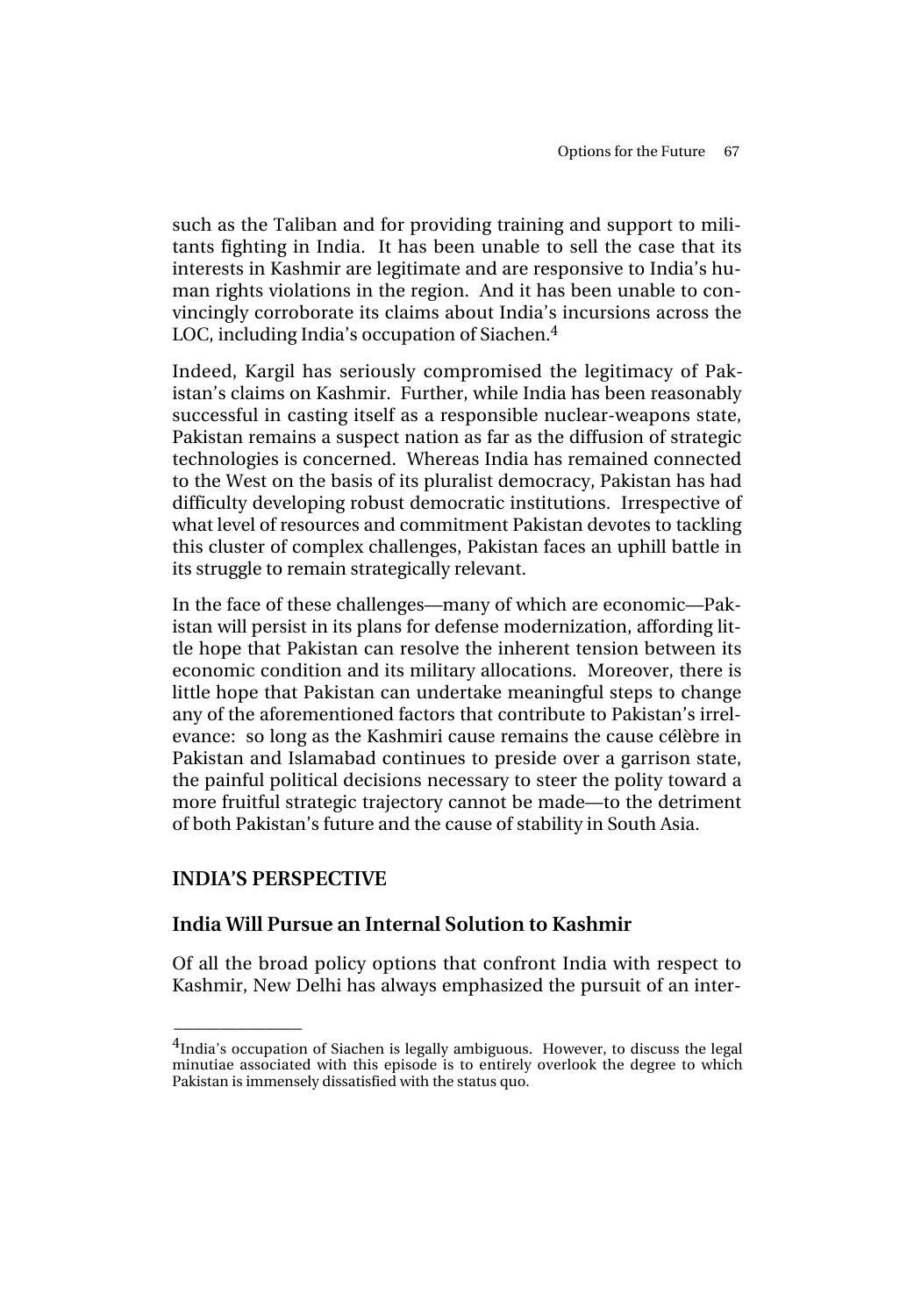nal solution—in part because the Indian nationalist understanding of the structure of the Kashmir dispute allows New Delhi no other alternatives. Prime Minister Vajpayee gambled considerable political capital in undertaking the initiative that resulted in the Lahore Declaration. This declaration, which could have provided some opportunity for bilateral discussions about Kashmir, quickly came to naught because of the Kargil war, which was probably initiated before the Lahore Declaration and viewed as cynical duplicity in India. Consequently, even the very modest Indian inclination to resolve the Kashmir problem with an acknowledgment of Pakistan's equity in the situation has now been vitiated. After Kargil, however, even the more dovish elements in the Indian political spectrum have become wary of pursuing discussions with Pakistan. India thus will redouble its efforts to pursue an internal solution, and while there may emerge a larger strategic purpose in engaging Pakistan bilaterally on this issue (i.e., if Pakistan is seen as willing to accept, rationalize, or legitimize the status quo with some modification), this engagement will be pursued primarily to create preconditions for the success of the internal solution.

India's internal solution centers on negotiating with the Kashmiris in order to arrive at acceptable terms for the cessation of violence and the resuscitation of a political process within the larger framework of the Indian constitution. To further this objective, New Delhi will continue its efforts to co-opt the Kashmiri moderates while marginalizing the extremists. Further, New Delhi will seek to woo the more moderate elements within the APHC, as well as other political forces in Kashmir.5 India is also likely to let the APHC formally discuss Kashmiri issues with Pakistan (which is already occurring anyway through clandestine means) if this facilitates communicating to Islamabad the boundary of practical solutions.

While pursuing negotiations with the Kashmiris, India will continue its strategy of marginalizing Pakistan internationally. Throughout the many Indian cease-fires in Kashmir, India has done much to cast Pakistan as the laggard. For example, Indian Army Chief S. Padman-

<sup>&</sup>lt;sup>5</sup>The public manifestation of "wooing the Kashmiris" may change frequently. However, the particular manifestation of these overtures is not relevant; rather, the point of interest is that the only palatable option to New Delhi is to negotiate a separate peace with the Kashmiris.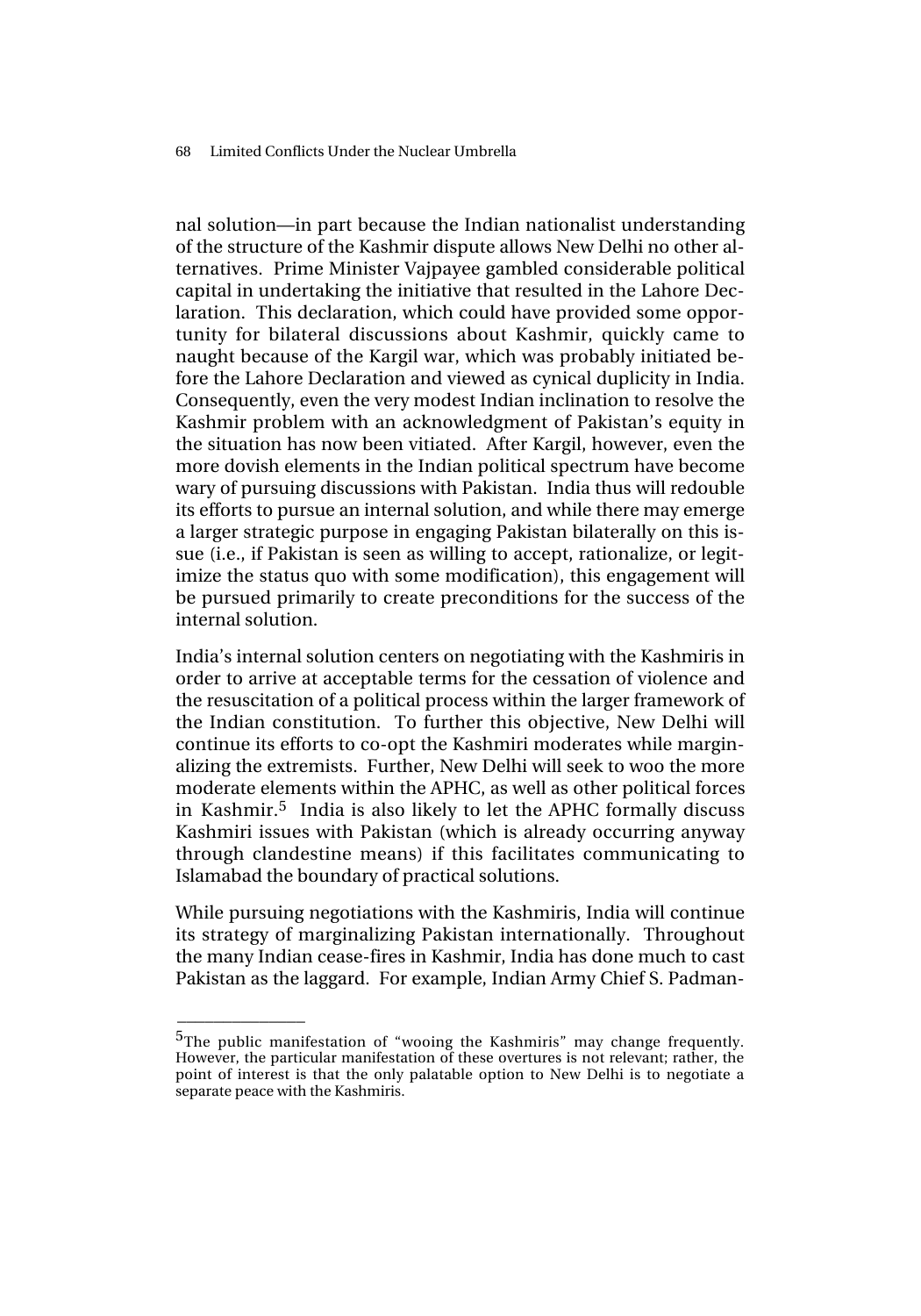abhan has made numerous public assertions that Pakistan reduced infiltration across the LOC in November and December 2000, but he contested Pakistan's assertion of having pulled out troops from the LOC and from the international border in Jammu and Kashmir.<sup>6</sup> Consequently, India will continue to exhort Pakistan to play a positive role in resolving the Kashmir problem even as India seeks to avoid making discussions with Islamabad the centerpiece of its solution for restoring peace in the disputed state.

Even as it pursues this strategy, as will be discussed below, India will be prepared to make infiltration increasingly difficult by plugging up the border and through aggressive prosecution of LIC within Kashmir.

## **India Will Seek a Hospitable Bilateral Environment**

Eventually India will return to its long-standing offer of engaging in "composite talks" with Pakistan. Through this process, within which the Lahore Declaration may be understood, India will pursue the normalization of bilateral relations on a wide range of key issues such as visas, cross-cultural exchanges, trade, and commerce. Kashmir would thus be discussed primarily in the context of other confidence-building measures that will have to be implemented.

The larger Indian goal in this process is to provide a positive atmosphere so that the relevant Pakistani leadership can build public support for the concessions that Islamabad will eventually have to make. From India's perspective, the only acceptable concession is the conversion of the LOC (perhaps with some modifications) into a de jure international border, a fact privately admitted in interviews at the highest levels of the Indian government. Such a concession, if offered in the context of a lasting agreement with Pakistan, would ipso facto involve India's renunciation of its present claims over "Pakistan occupied Kashmir" and the Northern Territories.

Several issues bear on the success of this approach. First, what type of regime can convince the Pakistani polity that peace dividends will accrue to Pakistan domestically and internationally if a suitably

<sup>6</sup>See "Army Chief for Extension of Truce Beyond R-Day."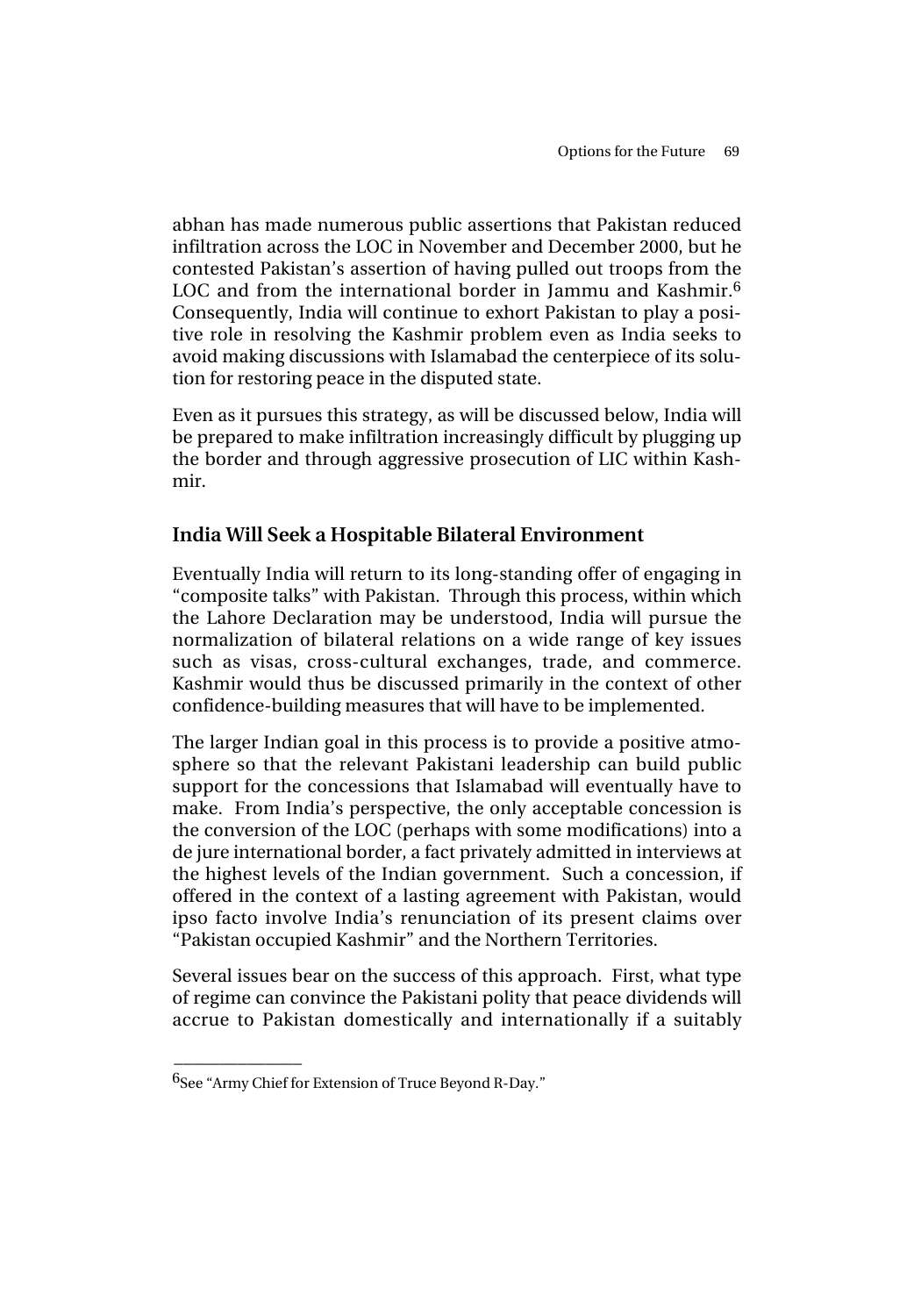modified LOC is ratified as the international border? Certainly a military leader may not be in a position to pursue this option if such a move is perceived as discrediting the institution of the Army itself. No military leader, including Musharraf, is likely to take on the onus of selling such a solution back home, even if a military leader is in fact best situated to sell such a concession. In all probability, the Pakistani military leadership would prefer a civilian leader to make this concession and take the flak that would ensue (when it reaches the conclusion that such a concession is in fact necessary). Second, it remains unclear how Pakistan could or would sell this idea given that the Pakistani public has been told for fifty years that, come hell or high water, Kashmir will be liberated from India. Third, even if a solution centering on a suitably modified LOC as the international boundary is sold to the majority, how will such a compromise be received by the jihadi and other radicalized elements in Pakistani domestic politics?

Whereas there is wide belief on both sides of the border that this will be a hard settlement for Pakistan, stakeholders in both India and Pakistan acknowledge that the Indian polity would have little problem accepting this as a solution so long as it is truly a means of buying a *permanent* peace in South Asia.

## **India Will Enhance Its Operational Capabilities and May Contemplate More-Aggressive Actions Along the LOC**

Kargil has amply demonstrated India's military vulnerability along the porous LOC and has illuminated the need for enhanced vigilance. While it is generally agreed that more attention and resources ought to be dedicated along the LOC and within Kashmir, effectively operationalizing security solutions is a complex undertaking.

The Kargil crisis highlighted the need for new surveillance and warning systems to augment India's existing capabilities. India has "authorized a new cluster of technology initiatives focused on rapidly increasing India's imaging capabilities through the acquisition of both high-endurance unmanned aerial vehicles (UAVs) and new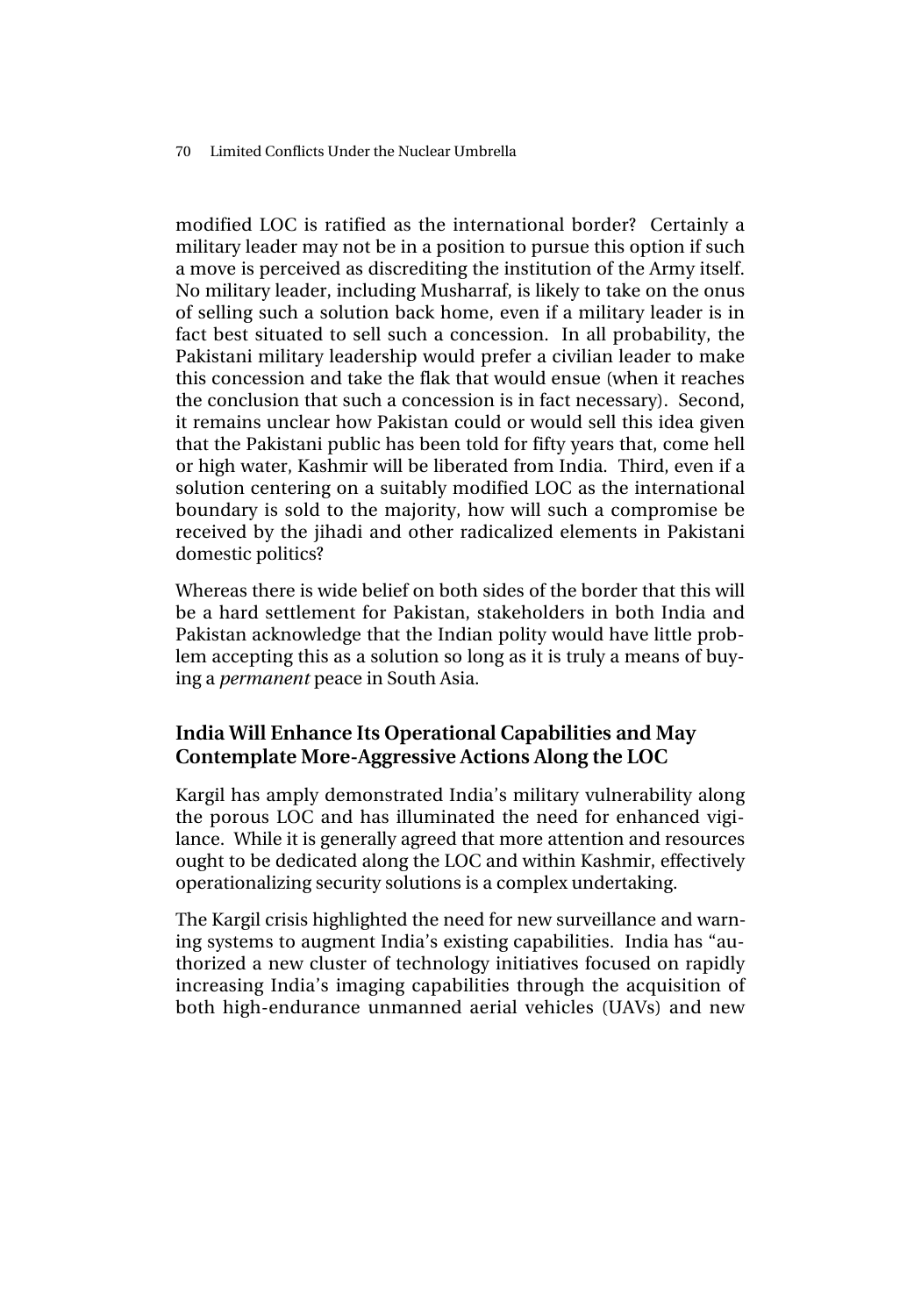space-based systems together with their associated ground-based control centers and image processing facilities."7

The Indian Air Force (IAF) received considerable attention as it engaged in OPERATION VIJAY*.* The poor showing of some of the aircraft used during the operation highlighted the need for moreadvanced electronic warfare, early warning equipment, modern ammunitions, and joint institutions for planning, coordination, and operations. An unidentified senior IAF official interviewed by Rediff on The NeT expressed how the Kargil operations exposed the inadequacy of Indian equipment: "But for the first time we are feeling the pinch of waging a high-altitude war in Kargil because we are faced with an acute lack of modern electronic warfare. . . .We [the IAF] have been demanding the induction of state-of-the-art fighter planes into the IAF for many years now. We hope the government will agree to our demands after the Kargil operations."<sup>8</sup> The IAF's poor showing in Kargil can be attributed to various factors: the IAF never seriously planned or practiced for high-altitude operations, and there are large and still unresolved systemic problems within the force, including problems associated with manning, training, and equipment.

The *Kargil Review Committee Report* highlights the key technological and structural improvements necessary for the Indian intelligence community to consider. Among the elements requiring attention are the flow of intelligence from tactical elements to strategic agencies, the analysis of the many pieces of information coming in from different sectors, the communication among the various agencies, and the necessary technological upgrades for early warning surveillance equipment. Effective strategic warning is also imperative, and it requires not only an investment in better technology, but also a com-

\_\_\_\_\_\_\_\_\_\_\_\_\_\_

<sup>7</sup>Ashley J. Tellis, *India's Emerging Nuclear Posture: Between Recessed Deterrent and Ready Arsenal* (Santa Monica, California: RAND, forthcoming). Specific information regarding the approved technology as well as India's extant capabilities is also included in this forthcoming work, as well as in "Israeli UAVs: Forces of the Future," *Vayu Aerospace Review,* IV/2000, pp. 50–52; "Imaging Capability," *Aviation Week & Space Technology,* November 22, 1999, p. 17; "'Spy Satellite' Launch by Year-End," *The Hindu*, July 2, 2000.

<sup>8</sup>George Iype, "Kargil Exposes an Ill-Equipped IAF," Rediff on The NeT, June 15, 1999 (available at http://www.rediff.com/news/1999/jun/15iype.htm).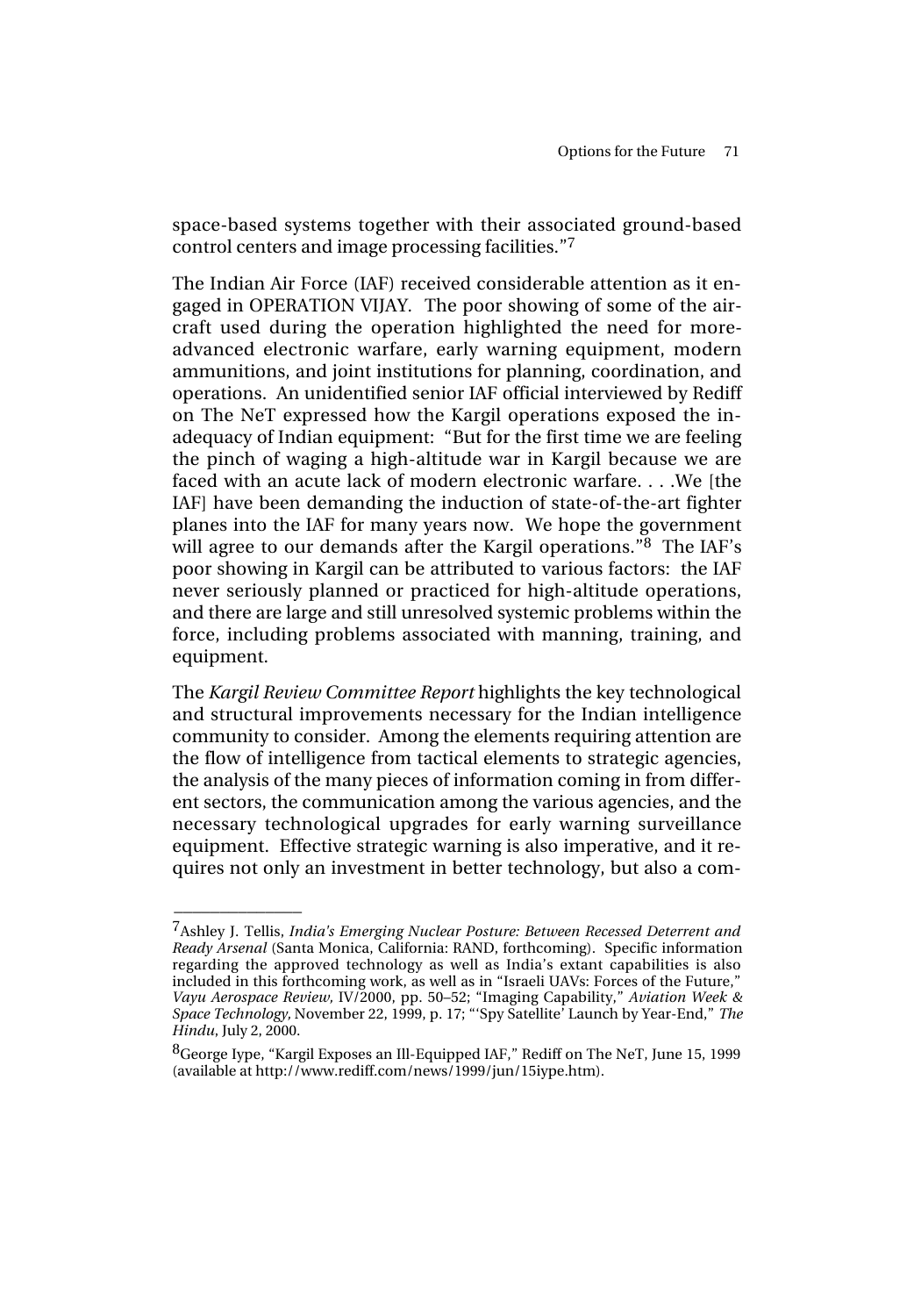mitment to better intelligence assessment and disseminating procedures at the highest political and diplomatic levels.<sup>9</sup>

Given these assessments, the operational impact of the Kargil war has been a renewed Indian commitment to maintaining a robust forward defense. The Indian military is actively looking for technical means to secure this objective, including personnel sensors, communications interception gear, UAVs, and enhanced satellite surveillance equipment. Additionally, India will modernize its physical infrastructure in Kashmir. For example, India is likely to create a new road system to Siachen that does not come within range from the strategic heights of the Kargil-Dras sector. And finally, it will improve its rapid-response capabilities and its counterinsurgency grid system to deny the insurgents freedom of movement to the maximum extent possible.

Even as it pursues a more robust forward defense, India will also explore options that would permit it to inflict costs upon the Pakistani Army at the LOC and beyond if Kargil-like threats were seen to occur or the Pakistani Army's support for the infiltrating insurgents were to increase in intensity. Presently, Pakistan's military understands its conflict strategy to be low cost in part because it has transferred a substantial portion of these costs to the civilian population that participates in the "jihad." If the Pakistani military's support for the insurgency (or the threat of Kargil-like operations) were to increase, there would be increased incentives for India to contemplate strategies that would increase the costs borne by the Pakistani Army *directly* rather than simply by their insurgent proxies. These strategies could include a stepping up of small unit attacks on Pakistani Army positions at or along the LOC, the interdiction of rearward targets through artillery or air power, or covert attacks carried out on strategic facilities by special forces, in addition to dramatic new uses of air and naval power.

Any full-scale exercise of these options, however, would be at variance with the policy articulated in the *Kargil Review Committee Report*, which suggests that the Indian response to Pakistani incursions

<sup>9</sup>India Kargil Review Committee*, From Surprise to Reckoning: The Kargil Review Committee Report,* pp. 253–256; Ashley J. Tellis, *India's Emerging Nuclear Posture: Between Recessed Deterrent and Ready Arsenal*.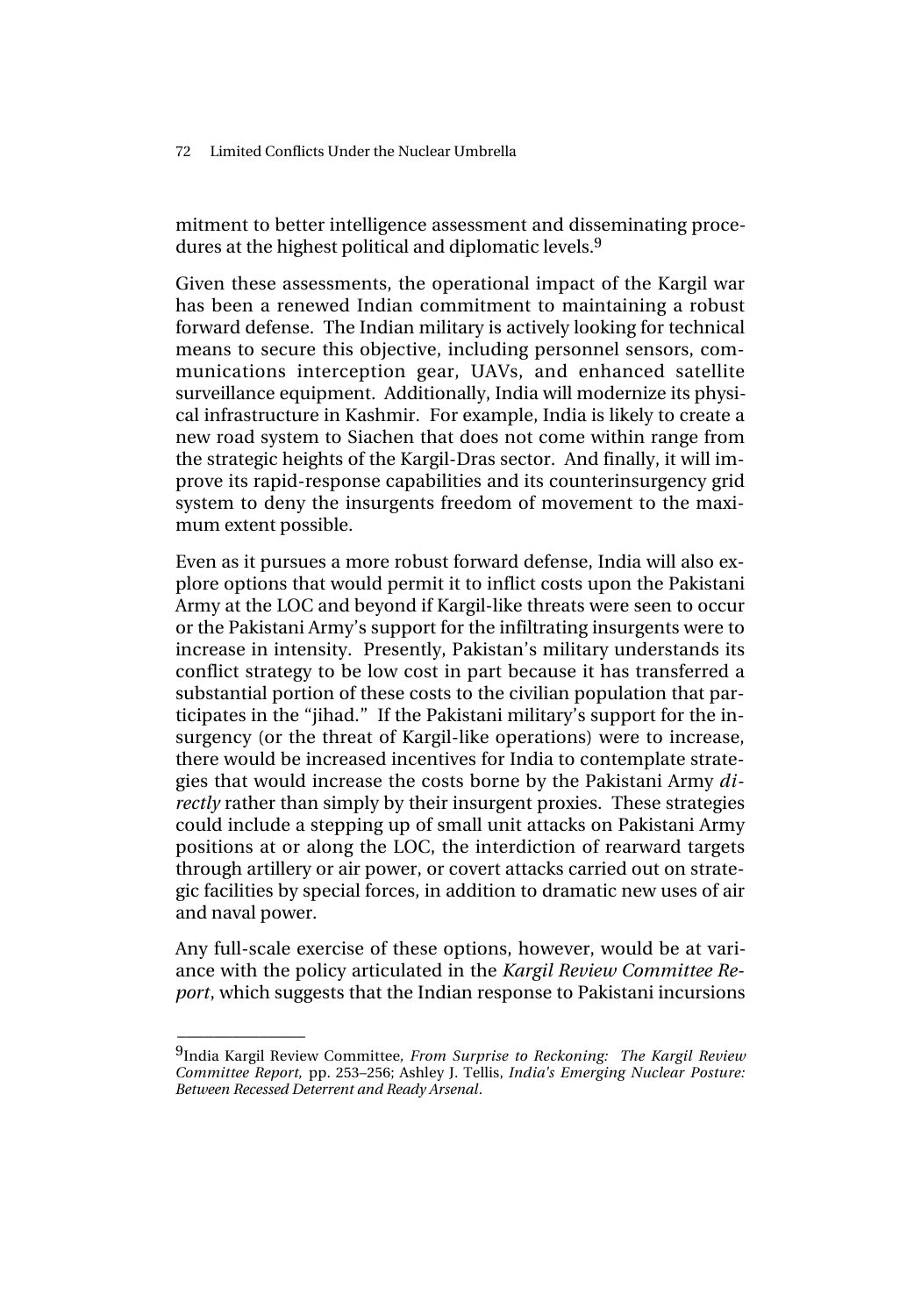will be conservative and restrained. While this has in fact been the case historically, any upsurge in Pakistani military provocations in the aftermath of Kargil could bring a quick end to India's traditional restraint.

Within the Indian Army and in the community of retired military officers, three options for dealing with increased Pakistani provocations (including Pakistan-supported incursions along the LOC) received great attention:

- Maintaining the current, dominantly reactive approach that calls for intercepting and engaging militants after they have infiltrated.
- Hitting militants at the LOC itself while they are infiltrating (if possible) or, preferably, before they infiltrate (either at their "concentration" points in Pakistan-held Kashmir or as they are en route to the LOC).
- Interdicting Pakistani Army assets at, along, or behind the LOC at tactically shallow depths.

The first of these options calls for maintaining a more vigilant reconnaissance and surveillance presence along the LOC while plugging the holes along the boundary. This is the strategy most clearly articulated within the *Kargil Review Committee Report.* From the perspective of the Indian military, however, this option is necessary but may not be sufficient if it is read as prohibiting the targeting of militants before they have infiltrated (as is usually the case). This approach exposes Indian troops to increased threat while restricting the Indian Army from inflicting costs on the Pakistanis. The second option would be optimal from an operational, and perhaps even a political, perspective: it would permit the Indian Army to inflict significant damage on Pakistani-supported infiltrating groups through aggressive policing of the LOC while still limiting India's political exposure. The disadvantage of this option, however, is that its success requires highly effective intelligence, often sheer luck, and constant and successful small-unit patrolling along the LOC. The third option is the most aggressive of the three and thus far has been operationalized only sporadically and during periods of increased tension. The advantage of this strategy is that it imposes nontrivial costs on the Pakistani Army directly, as opposed to merely on its proxies, and it helps to render the Pakistanis psychologically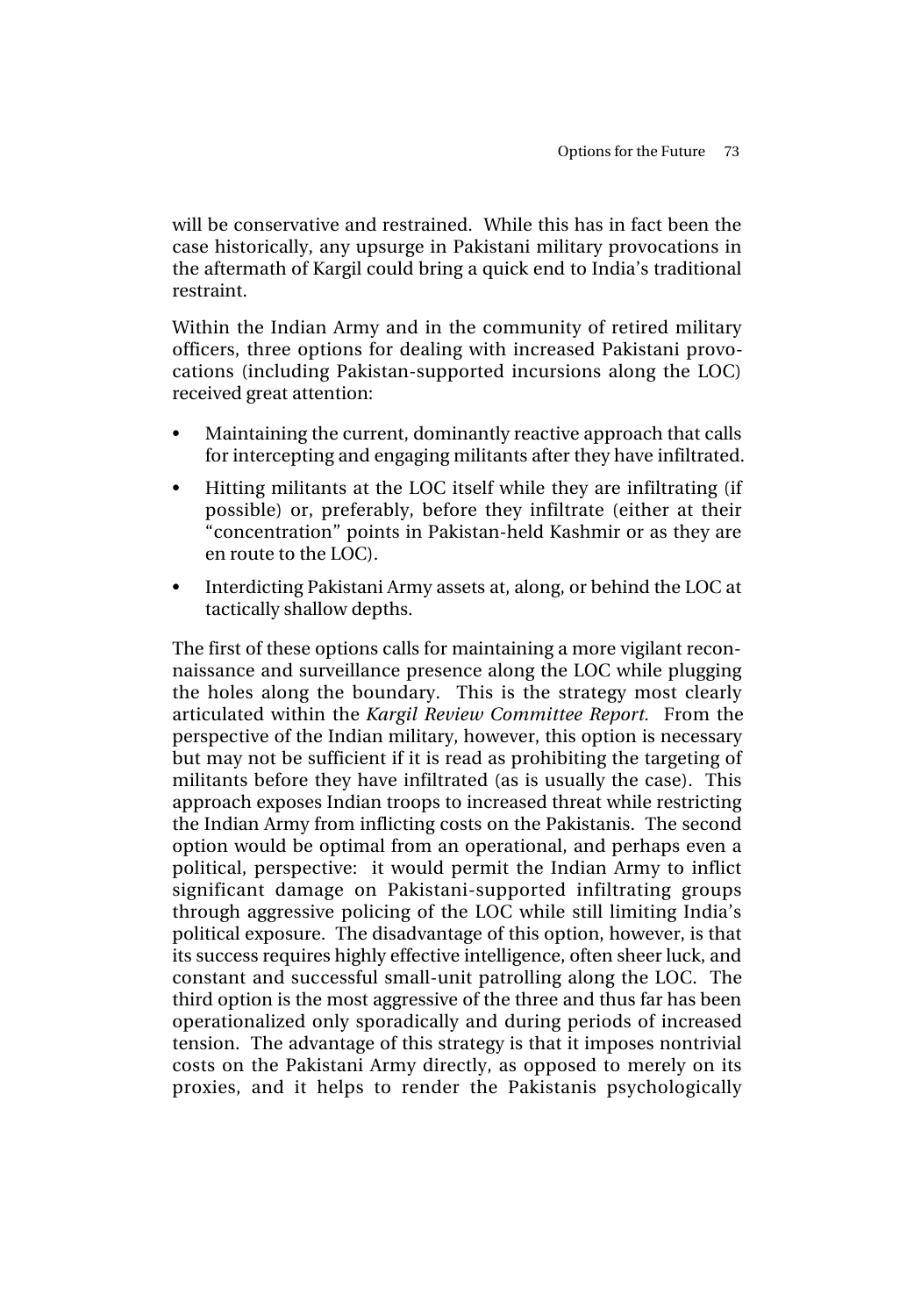vulnerable. However, it increases India's political exposure—if operationalized as the dominant strategy—and could lead to the loss of the international support that currently is available because India is viewed as a responsible state.

On balance, therefore, the first and second strategies are likely to remain the dominant authorized responses in the future. The third strategy is likely to be authorized only under conditions of great provocation: the Kargil war has demonstrated to India the value of being seen as moderate and responsible, and Indian policymakers, wishing to maintain this perception of India as a state, are likely to be extremely reluctant to authorize any strategy that would subvert this key grand strategic interest. The Indian Army, for its part, is a highly disciplined institution and thus unlikely to ever pursue such a strategy independently—that is, without explicit authorization from the national leadership. And the political costs attending such a course of action almost certainly preclude it from being adopted as an Indian response to Pakistan except under grave circumstances and then only covertly.

# **CONCLUSIONS**

The Kargil war has conditioned Pakistani and Indian conceptions of their future choices, albeit for very different reasons. Pakistan has slowly come to appreciate the costs that it has had to endure as a result of Kargil. Pakistan is economically vulnerable, politically unstable, and internationally isolated, and has acquired the opprobrium of being viewed as a precarious, decaying, and increasingly Islamist state. The Pakistani elite finds this last perception particularly galling because most consider themselves to be *Muslim,* not Islamist. Pakistani moderates believe, however, that their political leadership and/or the military are more or less impotent against the jihadi elements, in part because of their need for them in the context of Pakistan's larger grand strategy. One interlocutor, a moderate retired general, articulated the confusion over Pakistan's destiny and the types of strategic calculus required to support this vision of Pakistan's future: "Pakistan needs to figure out whether it wants to be Jinnah's Pakistan, the Jamaat-e-Islami's Pakistan, or the Lashkar-e-Taiba's Pakistan. When it figures this out, the rest will follow."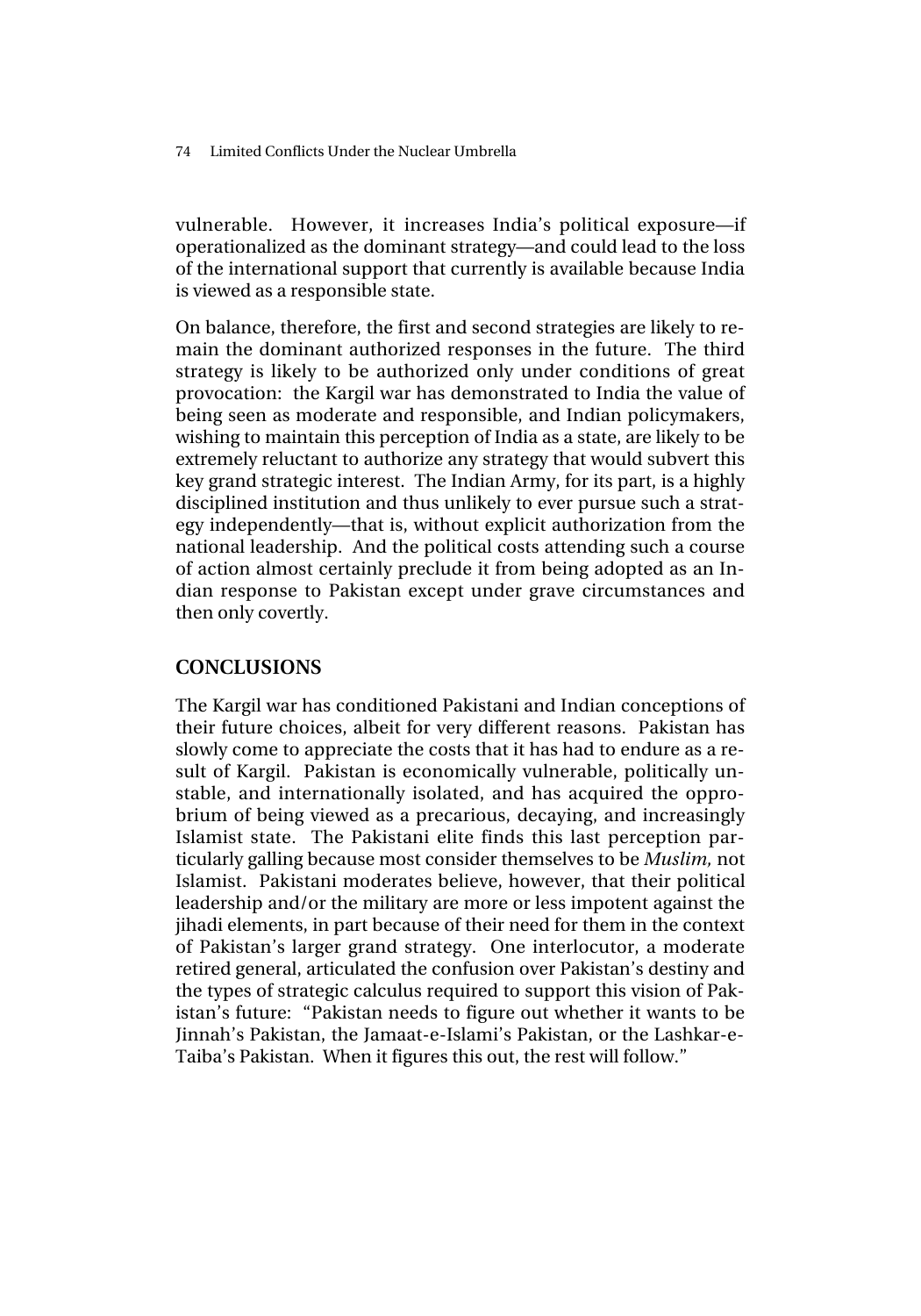India is not likely to give Pakistan a chance to flirt with Kargil-like scenarios in the future. New Delhi will watch the border in Kashmir and elsewhere carefully and will redouble its efforts to prevent infiltration. India understands that the most probable response from Pakistan will be efforts to calibrate the heat of the insurgency. This may entail a continuation of terrorist attacks throughout India. However, New Delhi also appreciates that this strategy redounds to Pakistan's own disadvantage—though it fears that Islamabad may in fact lose control over its proxies—and further confirms Pakistan as a sponsor of Islamist terrorism. In this struggle, India will not take international support for granted. As during Kargil, India appreciates the value of international, including U.S., support and understands that such support is highly contingent on circumstances. In this context, India realizes that military heavy-handedness in dealing with Pakistan will corrode its international reputation. Regardless of the psychological gratification that might accrue to a strategy of "giving Pakistan a bloody nose," New Delhi will continue to exhibit substantial restraint—despite an occasional lapse—precisely because it seeks to secure geopolitical goals much larger than simply humiliating Islamabad.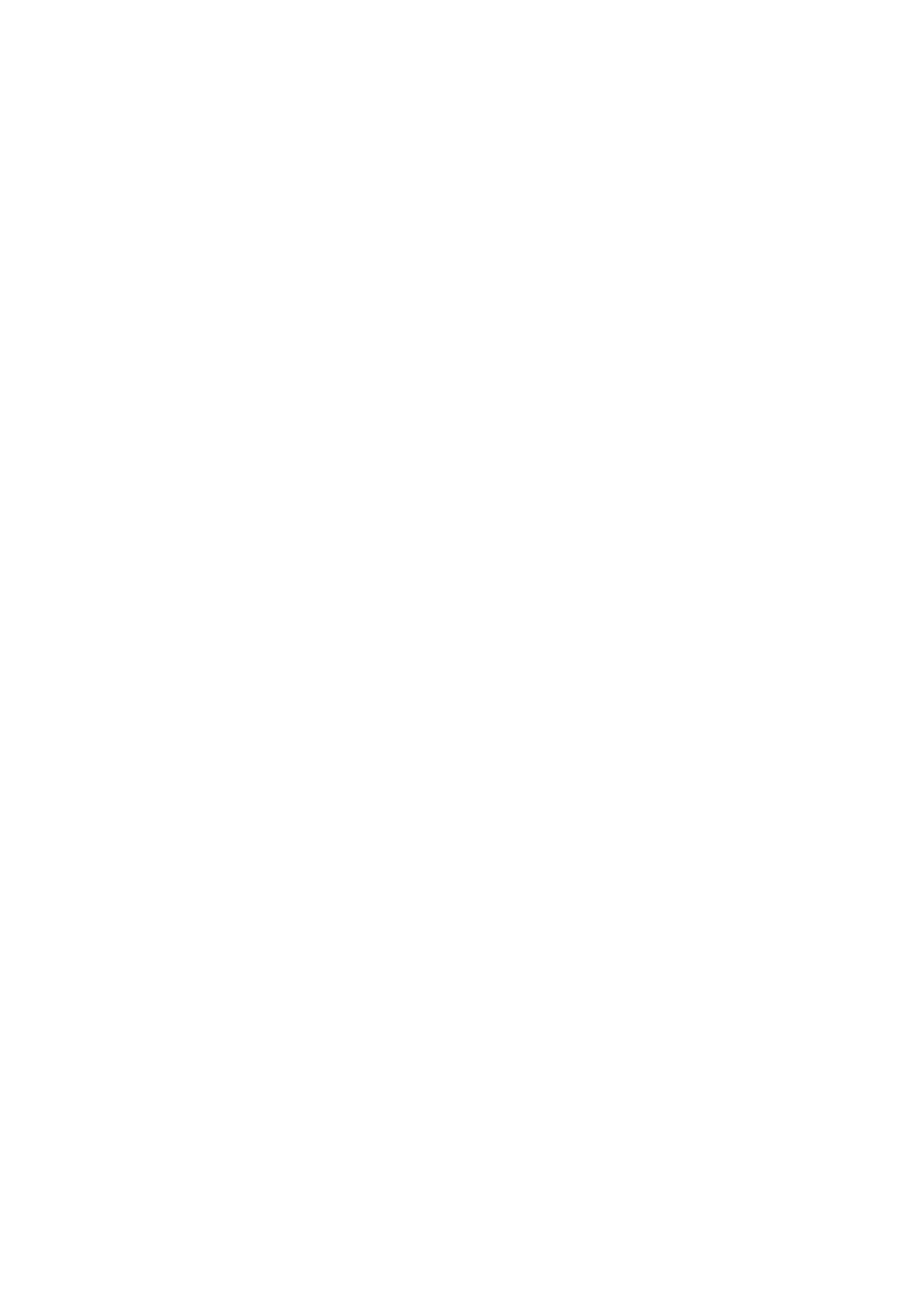# Chapter Five **CONCLUSION: KARGIL AND SOUTH ASIAN STABILITY**

What impact has Kargil had on South Asian stability? This chapter seeks to answer this question briefly by revisiting earlier RAND work on deterrence breakdown in South Asia that was undertaken in  $1994<sup>1</sup>$  That work argued that in the foreseeable future, South Asia would experience a condition of "ugly stability"—that is, the persistence of unconventional conflicts—because conventional wars of either unlimited or limited aims had become either prohibitively costly or beyond the easy reach of both India and Pakistan for purposes of national policy. Further, owing to the presence of nuclear weapons, India and especially Pakistan would be particularly enticed to engage in various types of subconventional conflicts at the lower end of the conflict spectrum. Previous research thus adjudged war to be unlikely except under certain dramatic changes in the overall power-political balance between India and Pakistan, so the question of whether deterrence could break down merits revisitation in the aftermath of Kargil.

This chapter first summarizes some of the key arguments in support of the claim that "ugly stability" will obtain in the foreseeable future. Second, it explores whether these conclusions still hold in the post-Kargil South Asian environment. It then concludes by identifying several key issues that merit further investigation and research.

<sup>1</sup>Ashley J. Tellis, *Stability in South Asia*.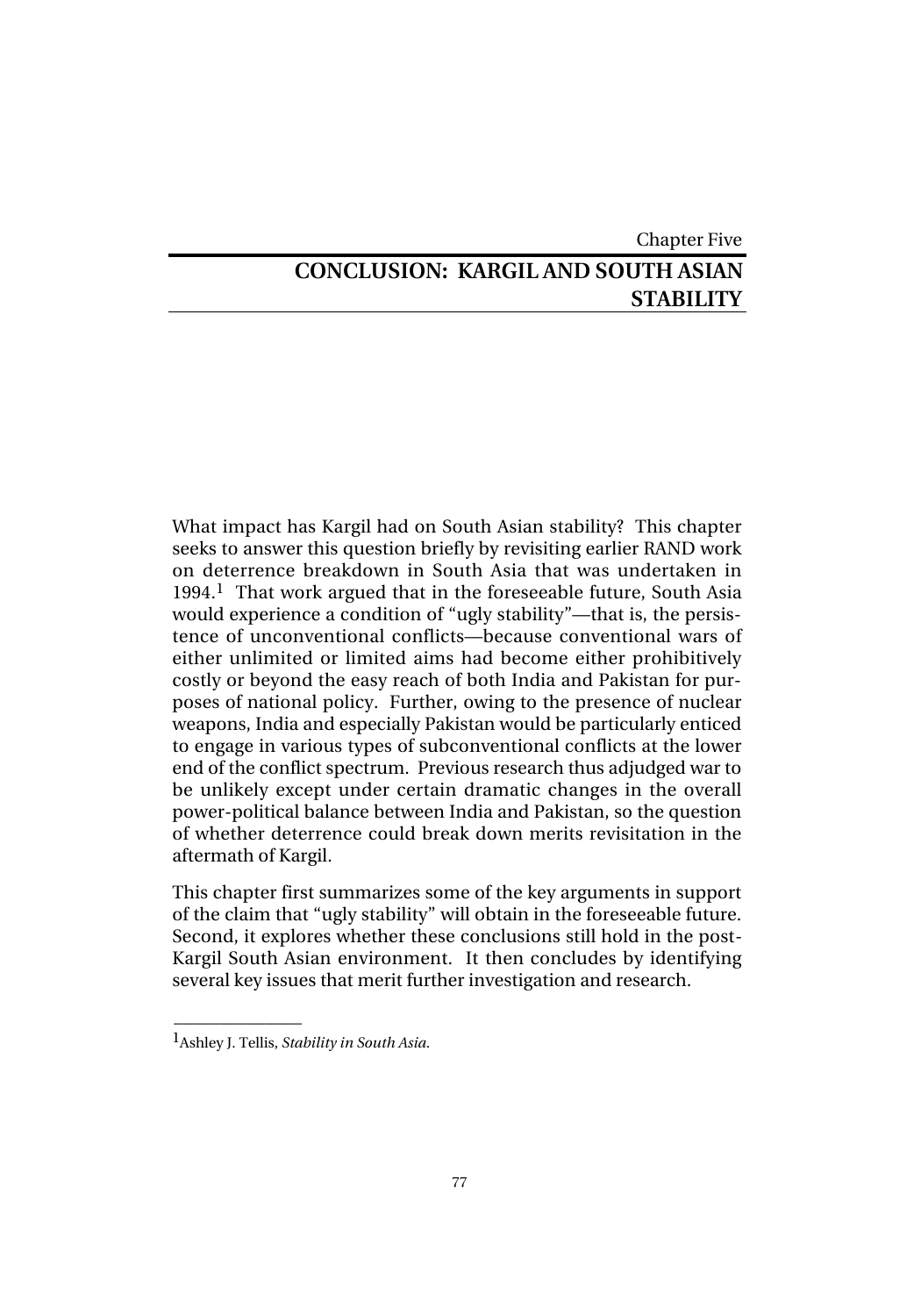#### **PROSPECTS FOR PEACE AND POSSIBILITIES OF WAR**

Earlier RAND research on stability in South Asia argued that premeditated *unlimited aims* wars were not likely for at least another decade. Other things being equal, this conclusion was based mainly on the inability of both countries to achieve rapid and decisive victory within a two-to-three-week period, which is the duration of war most relevant to the subcontinent. If a war expanded beyond this time frame, it would become a painful and costly matter of attrition that would eventually redound to India's natural advantages. This is Pakistan's principal military disincentive with respect to initiating an unlimited aims conflict. Although India is not hampered by similar limitations, New Delhi is not favorably inclined to endure the varied costs of a war of attrition today. In any event, political objectives ultimately determine the improbability of unlimited aims wars in South Asia. India currently betrays little interest in subjugating or fractionating Pakistan despite the exasperation often expressed at Pakistani behavior. While some extremists in Pakistan may desire to dismember India, Pakistan simply lacks the capability to pursue this type of goal, at least through the pursuit of wars of unlimited aims.<sup>2</sup>

In this context, wars of *limited aims* are certainly possible in principle, because each country does have the capability to pursue this type of war. However, these conflicts too were judged to be generally unlikely in practice, in this case because fear of operational failure would interact with the concern that neither side could assure itself (a) that the war would be terminated on demand after the initial success was achieved and (b) that once initiated, the war could in fact be kept limited in aims, means, and consequences throughout the course of the campaign. This is the principal deterrent to limited aims wars, and this conclusion is likely to hold as long as both India and Pakistan have a relative military balance similar to that existing at present and so long as there is no dramatic shift in the regional balance of power.<sup>3</sup>

The role of nuclear capabilities in maintaining deterrence stability is analytically—though perhaps not "empirically"—unclear, because in

 $\overline{\phantom{a}}$  $^{2}$ Ibid., pp. 13–31.

 $3$ Ibid., pp. 30–31.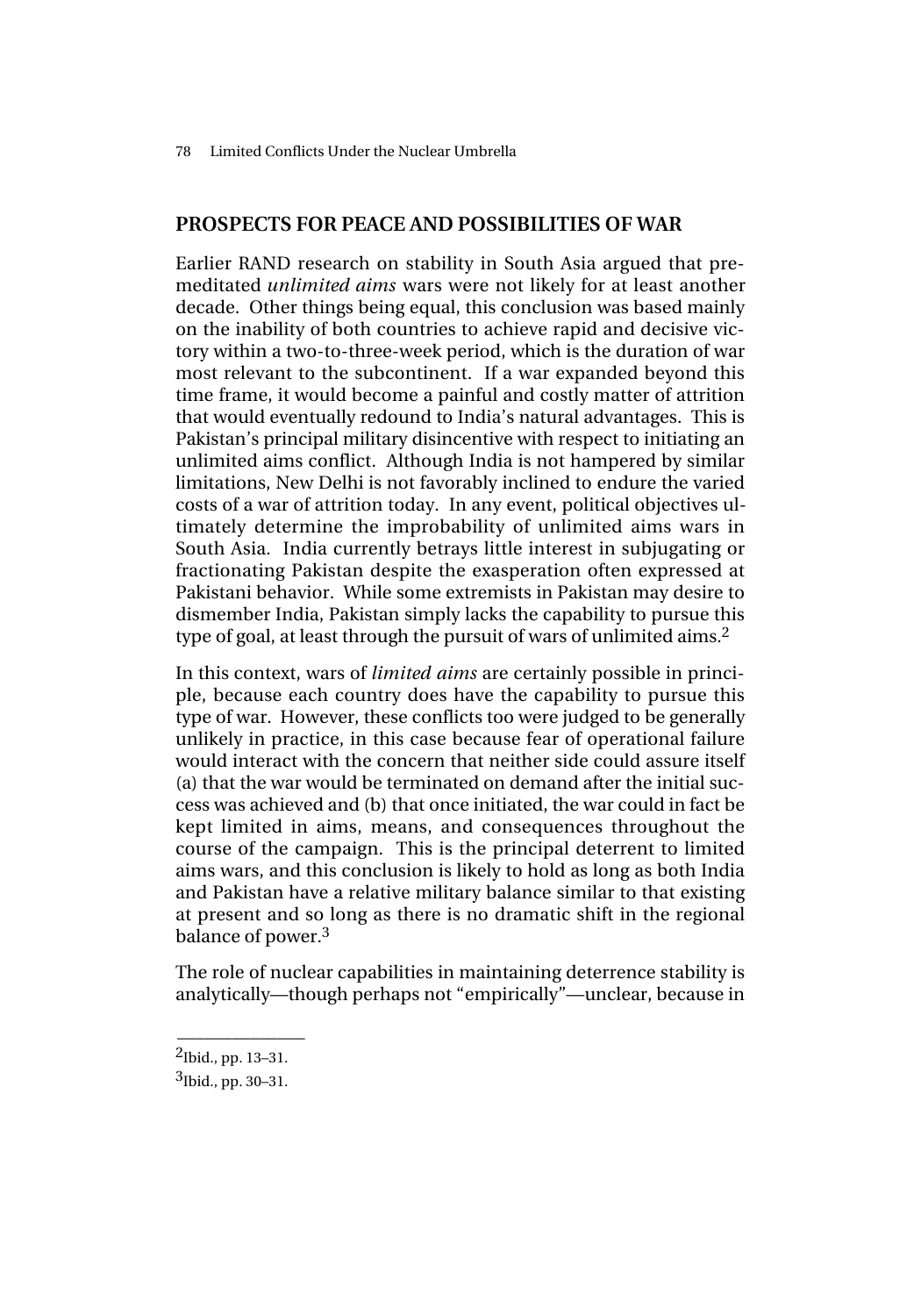some sense deterrence stability is *overdetermined* by the weak conventional force capabilities of both states, the lack of political incentives to dramatically change the status quo, and the prohibitive costs of conventional warfare when viewed against both countries' economic weaknesses *as well as* their now overt nuclear capabilities. In any event, the destabilizing effects of nuclear capabilities are clearly more apparent and observable in that nuclear weapons have permitted India and particularly Pakistan to prosecute a range of unconventional conflicts at the lower end of the spectrum of violence.<sup>4</sup>

The incentives to prosecute unconventional conflicts in the form of state-supported terrorism or state-supported insurgency will continue to persist, in large part because conventional conflicts remain risky. As a result, South Asia will continue to experience conventional deterrence stability even though this stability will be "ugly" and will entail a high degree of subconventional and unconventional violence.<sup>5</sup>

#### **IMPLICATIONS OF KARGIL FOR "UGLY STABILITY"**

Since unlimited aims wars are unlikely for the various political and military reasons summarized above, and since subconventional wars are certain to persist indefinitely (again, for the reasons explored above), the critical question that merits revisitation is whether limited aims wars between India and Pakistan—the prospects of which were generally minimized in previous research except under changes in certain specific boundary conditions6—are likely to materialize in the future. If they are, the challenges for stability in South Asia could become quite acute, at least episodically. While subconventional and unconventional wars can entail high levels of violence and are consequently quite problematic, they do not involve an organized application of military force in the way that limited wars invariably do. Organized applications of force bring in their wake the potential for escalation both horizontally and vertically and, as a result, chal-

 $\overline{\phantom{a}}$  $^{4}$ Ibid., pp. 30–33.

<sup>5</sup>Ibid.

 $6$ For the circumstances under which limited wars could break out in South Asia, see Ashley J. Tellis, *Stability in South Asia*, pp. 55–59.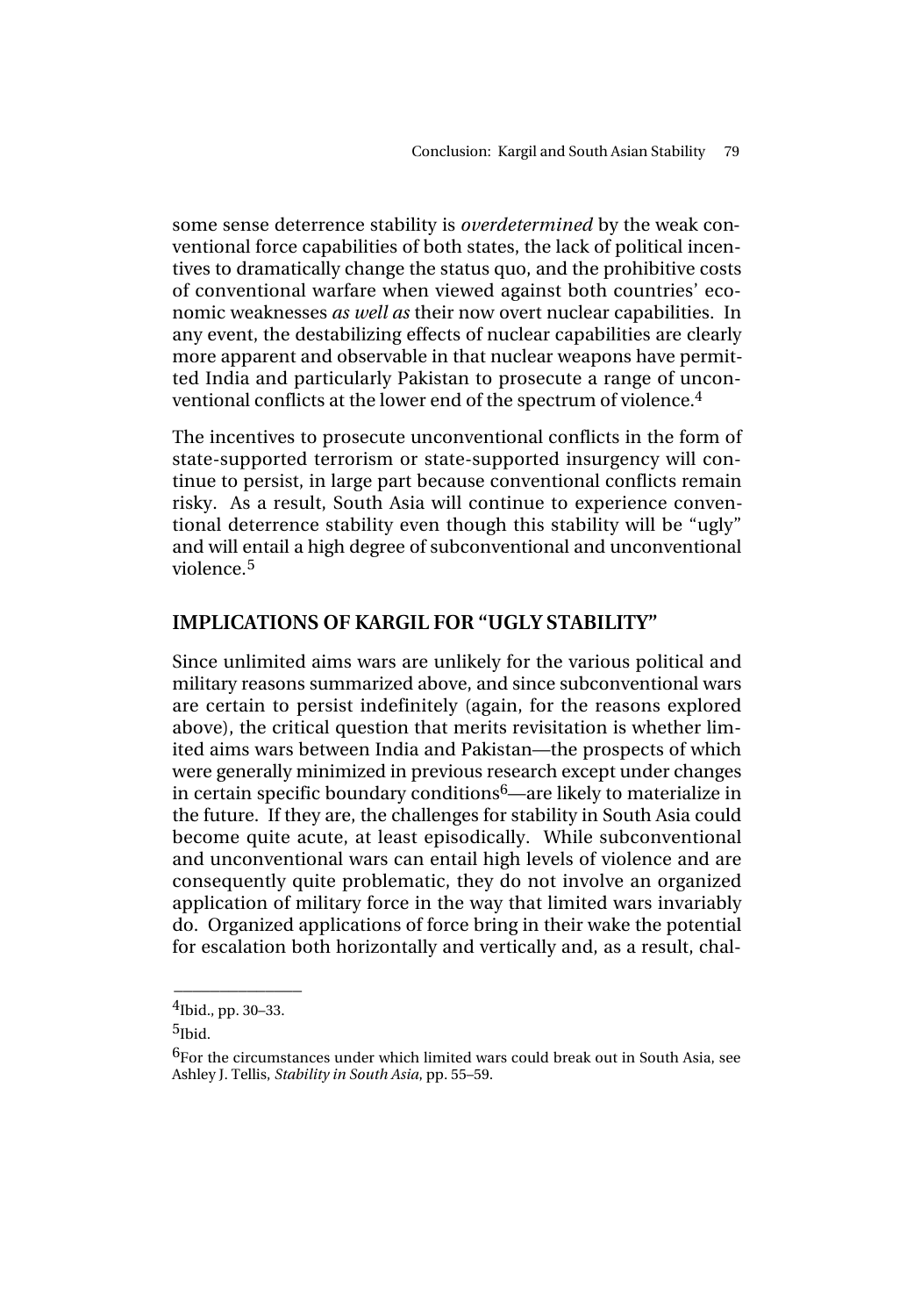lenge stability in a way that subconventional violence and unconventional violence often do not.

The prospect for the outbreak of limited wars in South Asia therefore merits brief examination. How likely is limited aims war in the future? To begin with, it must be recognized that Kargil *was*, in some sense, a limited aims war in that at least one of Pakistan's objectives was to secure territory, however marginal. Of course, its other objective, to internationalize the conflict, was just as salient—if not more so—than these meager territorial ambitions. One of the principal deterrents to initiating limited aims war in South Asia is the inability to assure international intervention and the cessation of hostilities after the achievement of a state's immediate operational aims. As described in earlier chapters, Pakistan did seem to believe that the international community would intervene in a fashion both timely and consonant with Pakistan's strategic interest once it had secured its operational aims early in the conflict. Given this assumption however flawed it was to begin with—it is no surprise that Pakistan initiated the Kargil war, because the expectation of international intervention leading to a quick termination of hostilities served in effect to remove one of the principal deterrents to the initiation of limited aims wars: the fear that, absent quick, on-demand termination of conflict, the war could spin out of control and degenerate into a major, open-ended campaign that would redound to Islamabad's disadvantage. However, one of the lessons that Pakistan *has* learned from Kargil is that such optimistic expectations of the international community's role in South Asian rivalries are unwarranted. Such a conclusion could deter Kargil-like limited aims wars in the future.

In another sense, however, Kargil can be seen as an example not of a limited aims war (in the conventional sense described in the literature) but, rather, of Pakistan pushing the envelope with respect to LIC. This reading is reinforced by the fact that Islamabad went to great lengths to disguise its participation in the war and to this day has not officially admitted its role in the initiation of the Kargil conflict.<sup>7</sup> To the degree that Kargil turns out to be an example of a detour in what is otherwise LIC, the explanation for deterrence failure

\_\_\_\_\_\_\_\_\_\_\_\_\_\_

<sup>7</sup>See Pakistan, Ministry of Foreign Affairs, "Jammu Kashmir Dispute," at www.forisb.org/Kashmir.html.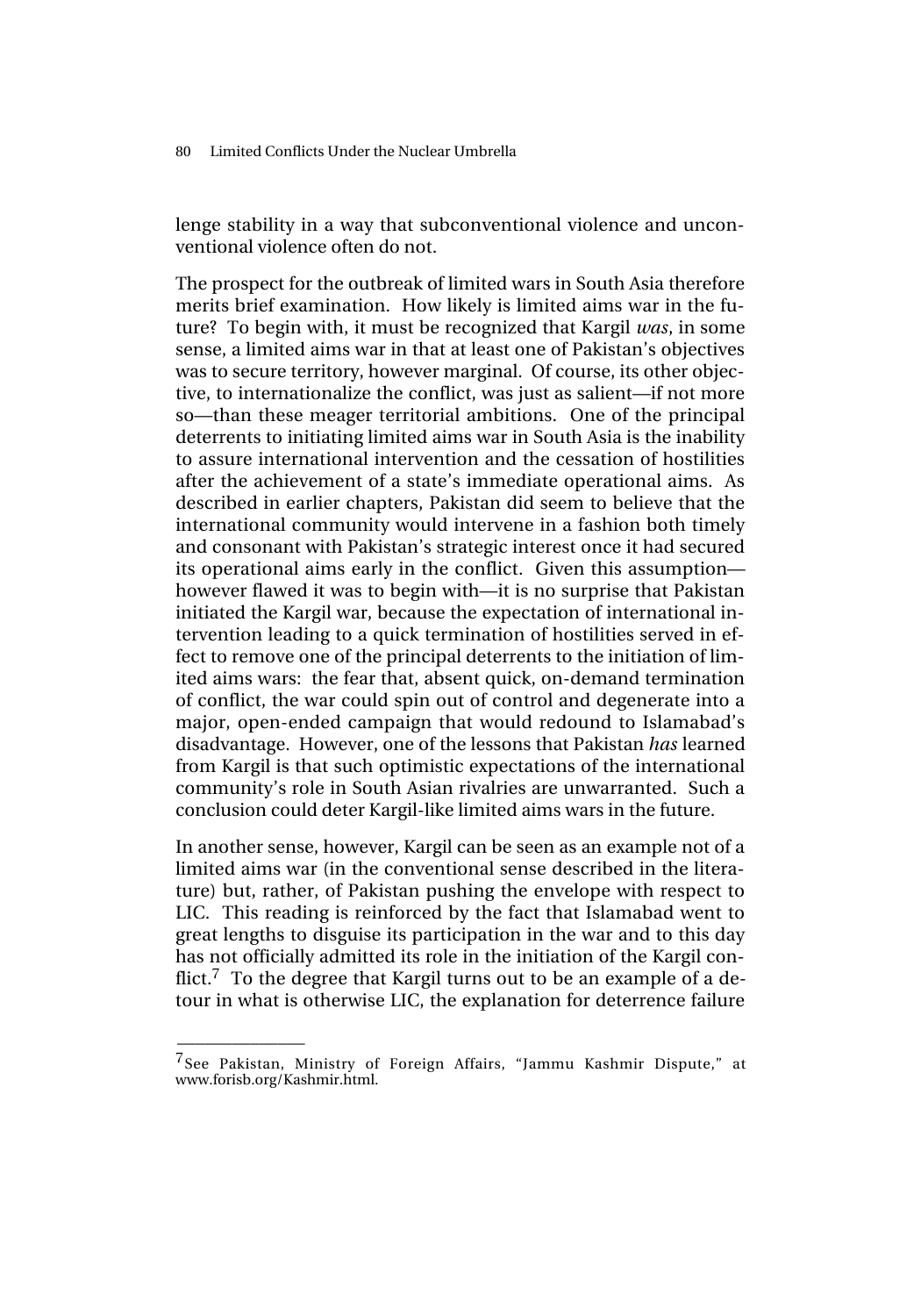in this event is less complicated, though it does ride on a bewildering number of peculiar assumptions that informed Pakistani decisionmaking with respect to this event—for example, that the presence of Pakistani forces would not be detected, and that if detected, would have no political consequences; that the Indian response to the Pakistani fait accompli would be passive and quiescent; and that the Kargil war would have little real effect on India-Pakistan relations. The cumulative effect of such peculiar assumptions renews the concerns many observers have traditionally had about the character of Pakistani decisionmaking with respect to grand strategy and about the effects of that strategy on strategic stability in South Asia.8 Thus, while it is possible to conclude that Pakistan, having learned once again that favorable international intervention and on-demand war termination cannot be assured, is unlikely to initiate a future Kargillike operation, the uncertainty about whether Pakistan's higher decisionmaking institutions—which, all admit, are relatively weak—can in fact internalize these lessons permanently and institutionally gives rise to legitimate fears that Islamabad (if it chooses to behave like the Bourbon monarchy that reputedly learned nothing and forgot nothing) might be tempted to replicate some facsimile of the Kargil operation in the future.

These fears are only exacerbated by the fact—underscored in this report—that Pakistan's evaluation of the consequences of Kargil is still ambiguous. Had Pakistan concluded that the Kargil operation was an outright failure, the prospects of recurrence would have been minimal. However, Pakistan's lessons learned are more complex. Even as the overall failure of the Kargil operation dominates the consciousness of many Pakistani stakeholders, several important constituencies still tend to rationalize Kargil, even if only as an afterthought, as some sort of a victory. These conceptions of victory—the brilliance of the tactical planning, the effectiveness of Pakistan's operational performance, the conflict as progenitor of India's political dialog with the Kashmiris—differ often as a result of where the constituency is located in Pakistan's state-society structure, but the "residue" of such beliefs implies the possibility that Pakistan might be tempted to carry out Kargil-like operations in the future.

<sup>8</sup>See Ahmad Faruqui, "Failure in Command: Lessons from Pakistan's India Wars," *Defense Analysis* (forthcoming).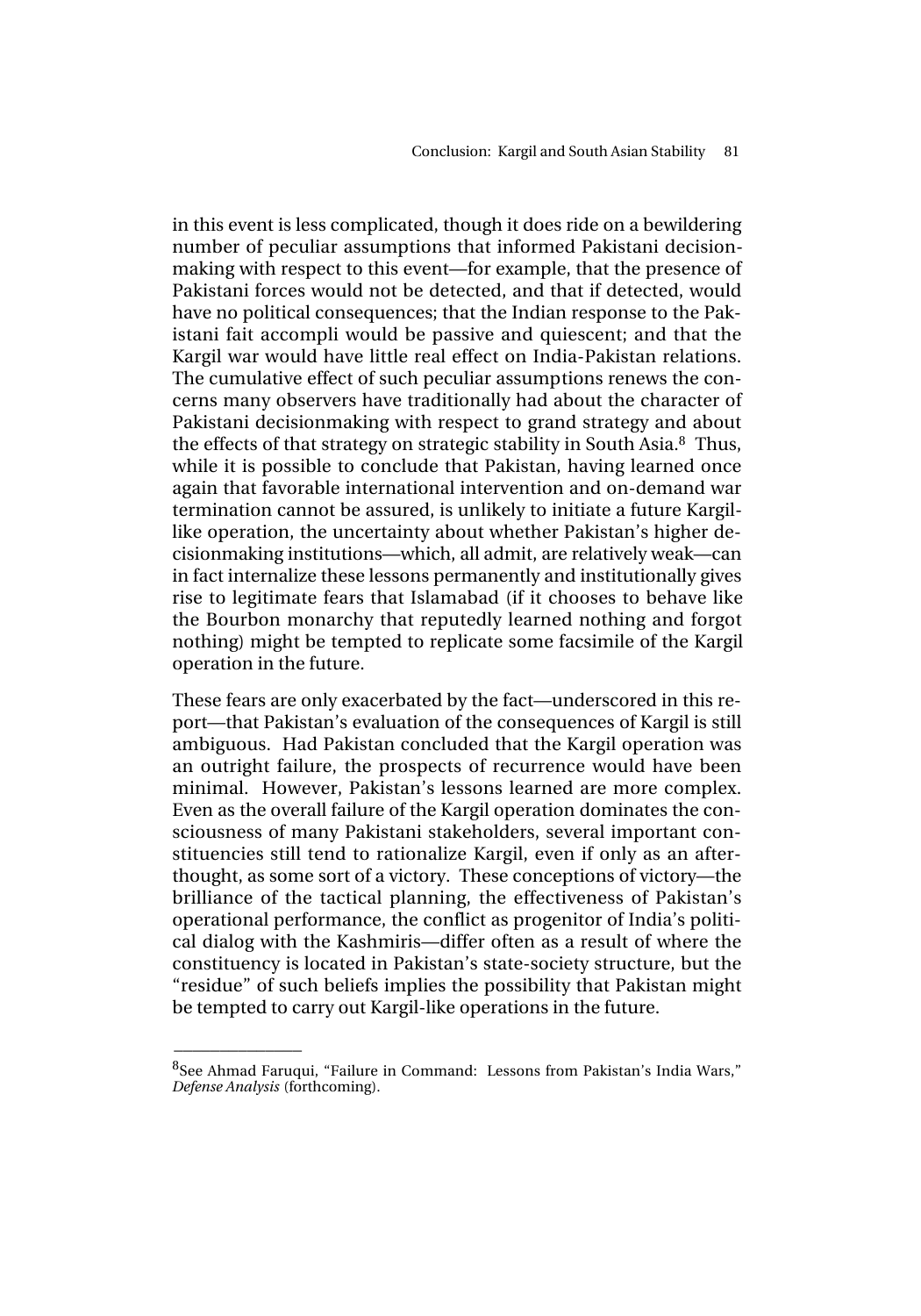The lingering possibility that future Kargils might arise—however remote that seems at present—is rooted ultimately in the particular dynamics of the current India-Pakistan rivalry in South Asia.

On the Pakistani side of the rivalry, the current regime is impassionedly focused on "resolving" Kashmir, and its support for the insurgency is unlikely to dissipate any time soon—*even though this policy is orthogonal to Pakistan's current endeavors to address its serious economic problems*. This support serves various purposes:

- Distracting India through the medium of subconventional and unconventional war is seen as bequeathing strategic benefits for Pakistani security.
- Supporting the insurgency has turned out to be a productive strategy for employing local and Afghan Islamists who might otherwise be tempted to turn their revolutionary zeal inward, toward Pakistan.
- The Kashmir insurgency is one of two major issues (the nuclear program being the other) that cement national solidarity and may help to legitimize military rule in the face of continuing weaknesses in the development of Pakistan's identity.
- A future "diversionary war" could be precipitated by Pakistan's domestic disarray, which is caused in part by weak institutions, civil-military discord, poor economic performance, and an infirm civil society.

Finally, Pakistan's evolving nuclear capabilities might be judged to provide effective strategic cover for an activist Kashmir policy that sanctions episodic limited aims operations if the strategic environment is in fact believed to be conducive to the initiation of such operations.

On the Indian side, New Delhi's commitment to an internal solution to the Kashmir problem creates greater incentives for Pakistan to assert its equities in the ongoing dispute through means of overt force if necessary. While the Indian conviction about the desirability of an internal solution is rooted in larger beliefs about the liberal, secular, and multiethnic nature of the Indian Union, the unwitting byproduct of pursuing such a solution will be an increased resistance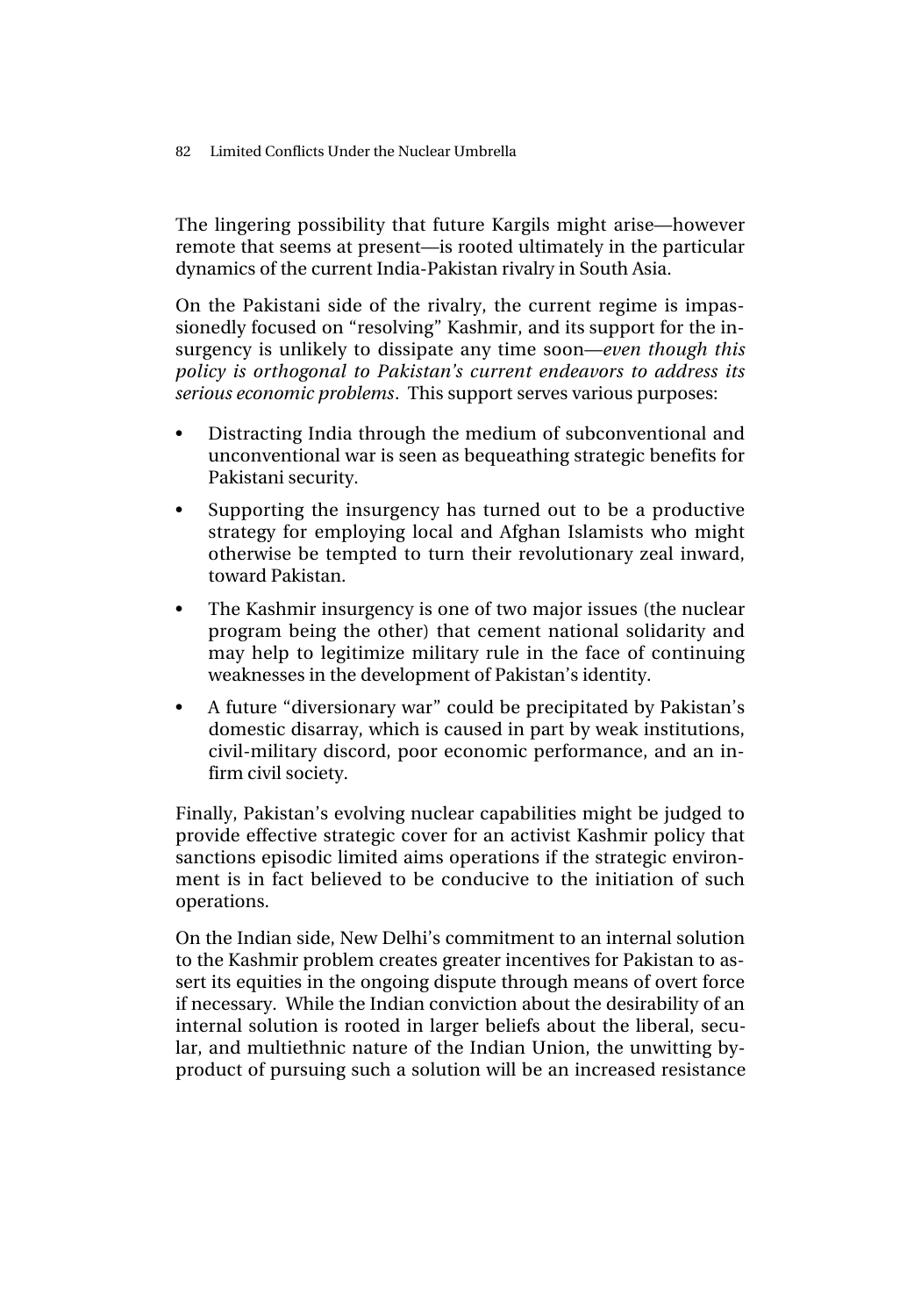on the part of Pakistan. Precisely because the positions of the two antagonists are in *absolute* conflict—because neither can sacrifice its cherished approach to the problem without subverting other equally critical political goals—the currently reigning condition of "ugly stability" in South Asia may be occasionally punctuated by episodes of "uglier stability" from time to time. In such an environment, a wide variety of Kargil-like operations could occur, each differing in scale, intensity, and consequences. But if all goes well, any such intense and episodic "crisis slide" will gradually recede to the pre-existing condition of ugly stability.<sup>9</sup>

The interplay of these Indian and Pakistani dynamics and the diverging trend lines in the political futures of both countries—a dissatisfied and deteriorating Pakistan vs. a confident and growing India almost ensures that the India-Pakistan rivalry will persist, and that rivalry alone permits the possibility—however remote—that Pakistan could pursue Kargil-like operations in the future. In fact, a good argument could be made that the Kargil war itself was conditioned at least in part by the growing Pakistani recognition that India is on the verge of becoming the hegemonic state in South Asia: the closing window of opportunity represented by this fact implied the need for dramatic action at a time when the international community still shared a certain sympathy for Pakistan in the aftermath of India's May 1998 nuclear tests. In any event, even if operations on the scale and intensity of Kargil do not occur in the future, political-military crises in South Asia are likely to surface over the course of the next decade. Until Pakistan pulls out of its current economic morass, institutionalizes a stable set of responsive governing institutions, inculcates a democratic temper, cements a political identity outside of opposition to India, and acts upon the realization that Kashmir, no matter how valuable, is still not as valuable as Pakistan, the resentment, grievances, and dissatisfaction that currently drive Islamabad's Kashmir and India policies will only compel Pakistan to contemplate future Kargil-like operations, despite the fact that the full range of costs of such operations may grossly outweigh any putative benefits.

<sup>9</sup>Ashley J. Tellis, *India's Emerging Nuclear Posture: Between Recessed Deterrent and Ready Arsenal*, pp. 131–132.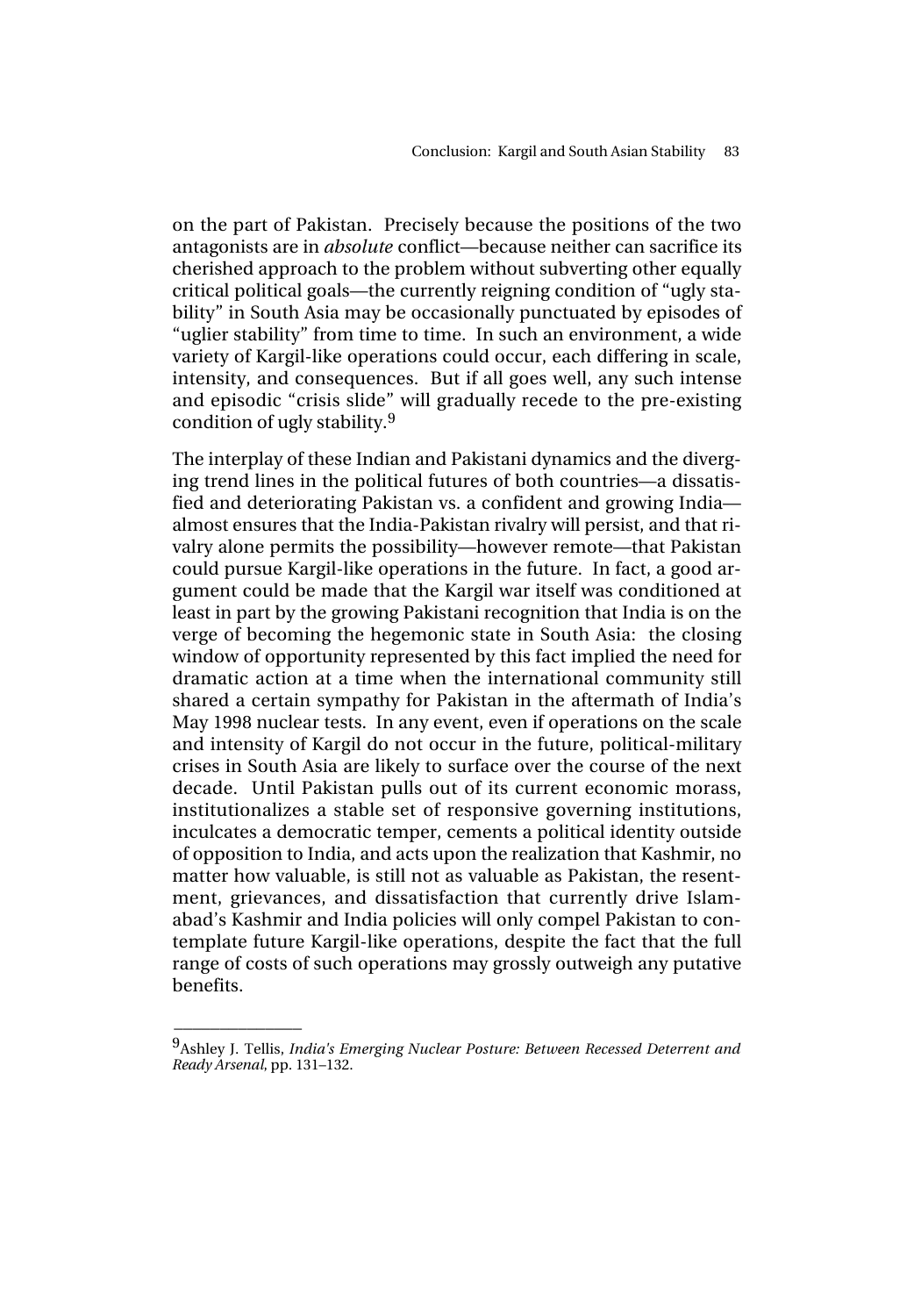$\overline{\phantom{a}}$ 

#### **AREAS REQUIRING FURTHER INVESTIGATION**

Three topics requiring further investigation came to the fore in thinking through the possibilities for deterrence breakdown in the long term. The first is Pakistan's inability or unwillingness to control the jihadi elements existing within and immediately outside its territory, and the impact of these groups on Pakistan's civil society and internal security.

The second issue that emerged is the possibilities arising from India's contemplation of "limited war."10 As thinking about limited war evolves in India, this issue merits further scrutiny. Analysts need to assess and understand the meaning of the concept and its implications for deterrence breakdown, the current state of Indian planning for limited operations, and the doctrinal changes that would be necessitated by the formal adoption of this concept, if this in fact occurs.

The third area is the likelihood that China and the United States will seek to reconfigure their bilateral relations with India. This issue has most import for the longer-term prospects of conventional deterrence breakdown insofar as it affects the incentives for India, Pakistan, and China to contemplate various kinds of dyadic wars.

<sup>10</sup>See C. Raja Mohan, "Fernandes Unveils 'Limited War' Doctrine," *The Hindu,* online edition, January 25, 2000; Anthony Davis, "When Words Hurt: No Limits on a 'Limited War'," *Asia Week*, Vol. 26, No. 12, March 31, 2000; George Fernandes, "Dynamics of Limited War," *Strategic Affairs,* online edition, October 15, 2000, available at http://www.stratmag.com/issueOct-15/page07.htm. See also V.R. Raghavan, "Limited War and Strategic Liability," *The Hindu,* February 2, 2000.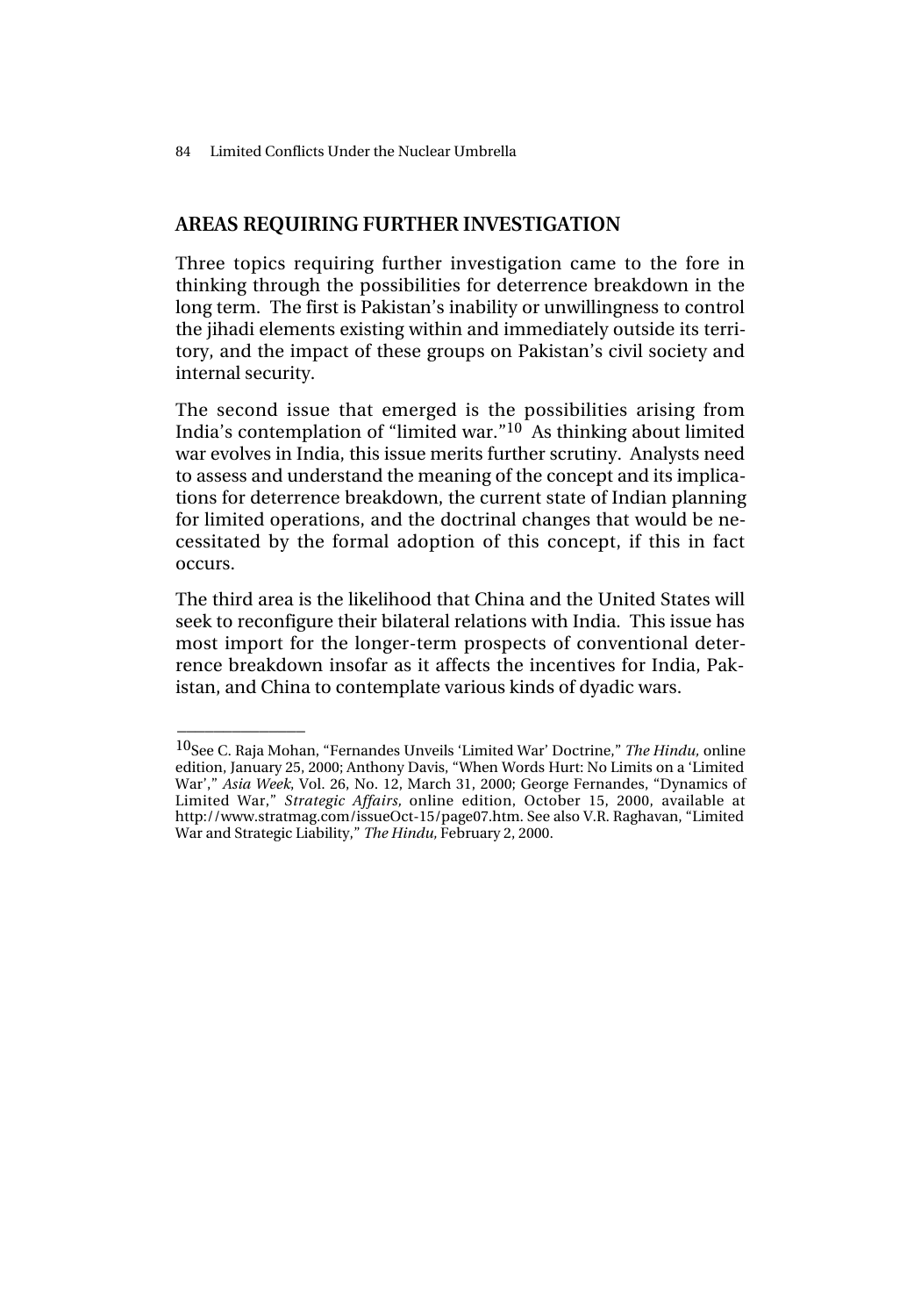# **REFERENCES**

- Akbar, M., "Time for Sober Reflection," *The Dawn*, July 22, 1999.
- Ali, Mayed, "China Pledges to Stand by Pakistan in All Circumstances," *The News*, June 30, 1999.
- Amin, Shahid M., "Kargil: The Unanswered Questions II—Time to Shed Illusions," *The Dawn*, July 26, 1999.
- "Army Chief for Extension of Truce Beyond R-Day," *The Hindustan Times*, January 12, 2001.
- "Assurance from Russia" [editorial], *The Hindustan Times,* May 30, 1999.
- Baruah, Amit, "Pakistan Wants International Attention," *The Hindu,* May 28, 1999.
- Baruah, Amit, "U.S. Asks Pak to Pull Out Intruders," *The Hindu,* June 25, 1999.
- Bearak, Barry, "Pakistani Journalists May Face Death for Publishing Letter," *New York Times*, February 19, 2001.
- "Before It Gets Any Worse" [editorial], *The Dawn*, May 27, 1999.
- Bhandara, M.P., "On the Edge of the Precipice," *The Dawn*, July 21, 1999.
- Bose, Sumantra, "Kashmir: Sources of Conflict, Dimensions of Peace," *Survival*, Vol. 41, No. 3, Autumn 1999, pp. 149–171.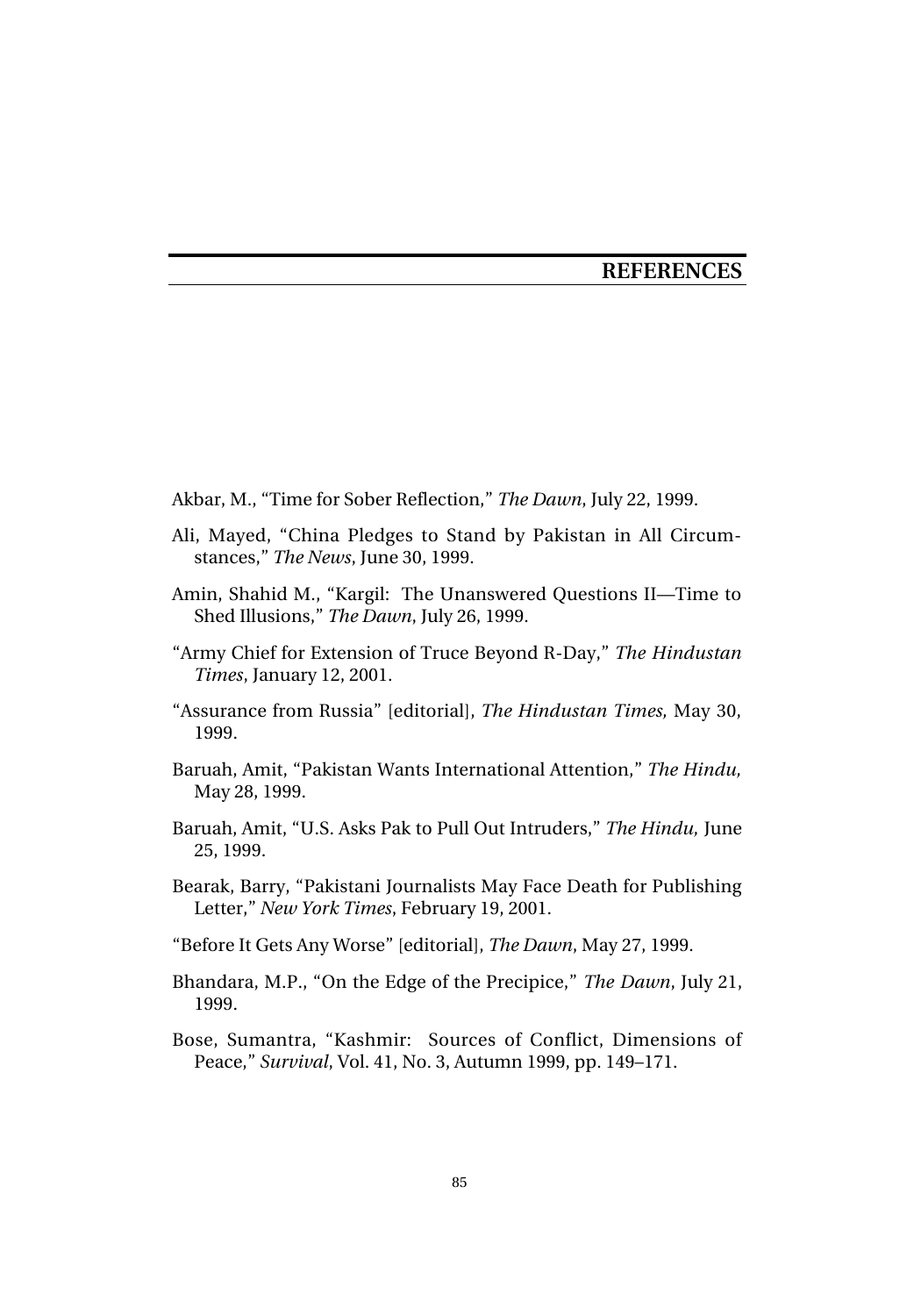- Chengappa, Raj, "Pakistan Threatened India with Nuclear Attack: Army Chief," *The Newspaper Today*, January 12, 2001.
- Chengappa, Raj, *Weapons of Peace: The Secret Story of India's Quest to Be a Nuclear Power* (New Delhi, India: Harper Collins, 2000).
- Chibber, M.L., "Siachen—The Untold Story," *Indian Defence Review,* January 1990
- "Clinton Appreciates India's Restraint," *The Hindu,* June 15, 1999.
- Davis, Anthony, "When Words Hurt: No Limits on a 'Limited War'," *Asia Week*, Vol. 26, No. 12, March 31, 2000.
- "Defusing the Crisis" [editorial], *The Dawn*, June 5, 1999.
- "Delhi Plans Publicity Blitz to Expose Direct Role of Pakistan," *The Hindustan Times,* May 30, 1999.
- Durrani, Asad, "Beyond Kargil," *The News International Pakistan*, July 9, 1999.
- Ejaz, Manzur, "An Unlikely Beneficiary of the Kargil Crisis," *The News International Pakistan*, July 11, 1999.
- Evans, Alexander, "Reducing Tension Is Not Enough," *The Washington Quarterly,* Vol. 24, No. 2, 2001, pp. 181–193.
- Fernandes, George, "Dynamics of Limited War," *Strategic Affairs* (online edition), October 15, 2000 (available at http://www. stratmag.com/issueOct-15/page07.htm).
- "G-8 Can Now Play Proactive Role in Indo-Pak Conflict," *The Hindustan Times Online Edition,* June 22, 1999.
- "G-8 Communiqué," June 1999.
- Gauhar, Altaf, "Four Wars, One Assumption," *The Nation*, September 5, 1999.
- "German Intelligence Says Osama Is Involved in the Kashmir Crisis," *The Asian Age,* June 16, 1999.
- Gul, Imtiaz, "Retreat Dictated by Economic Compulsions," *The News International Pakistan*, July 10, 1999.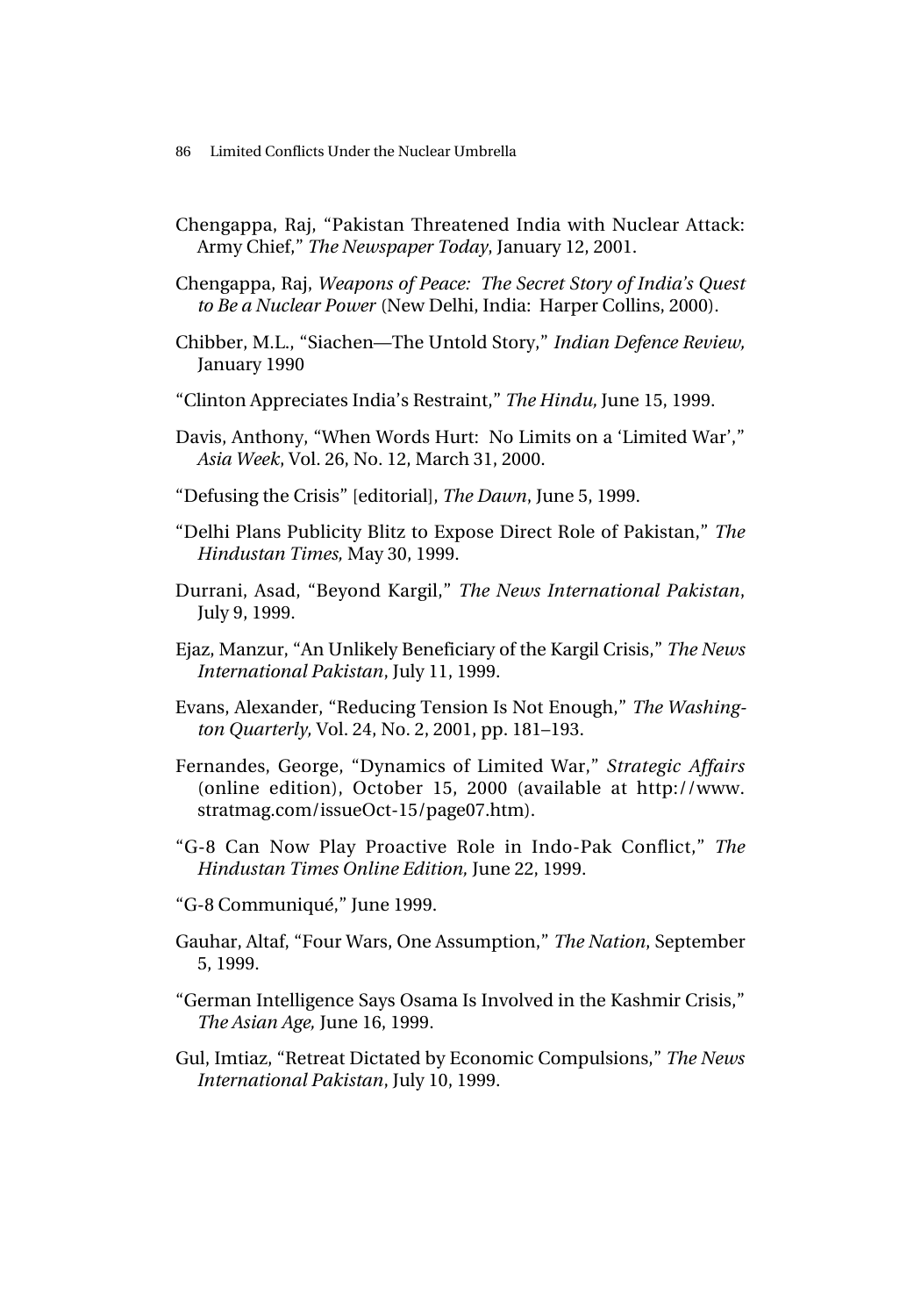"Hope in China" [editorial], *The News*, June 30, 1999.

- "Imaging Capability," *Aviation Week & Space Technology,* November 22, 1999, p. 17.
- "India and the U.S. After Kargil," *The Hindu*, June 24, 1999.
- "India Determined Not to Lose More Territory: PM," *The Times of India,* March 1, 1999.
- India Kargil Review Committee, *From Surprise to Reckoning: The Kargil Review Committee Report* (New Delhi: Sage Publications, 2000).
- "Israeli UAVs: Forces of the Future," *Vayu Aerospace Review,* IV/2000, pp. 50–52.
- "It's My Dream to Resolve Kashmir Issue: Musharraf," *The Times of India Online*, February 10, 2001.
- Iype, George, "Kargil Exposes an Ill-Equipped IAF," Rediff on The NeT, June 15, 1999 (available at http://www.rediff.com/news/ 1999/jun/15iype.htm).
- "J&K's Return to Home Signals Change in Policy," *The Hindustan Times Online Edition*, May 26, 1998.
- "Jihadis Cannot Be Stopped from Collecting Fund [sic]: Court," *The Times of India Online*, February 22, 2001.
- Kanwal, Gurmeet, "Nawaz Sharif's Damning Disclosures," *The Pioneer*, August 16, 2000.
- "Kargil Infiltrators Are Fundamentalists: Russia," *The Hindustan Times,* May 29, 1999.
- "Kargil: Where Do We Go From Here" [letter to the editor], *The Dawn*, July 10, 1999.
- "Kashmir Is Not Kosovo," *The Pioneer*, May 30, 1999.
- Katyal, K.K., "Pak Wooing China," *The Hindu*, June 10, 1999.
- Khajuria, K.S., "Kargil Task Not an Easy One," *The Times of India*, May 29, 1999.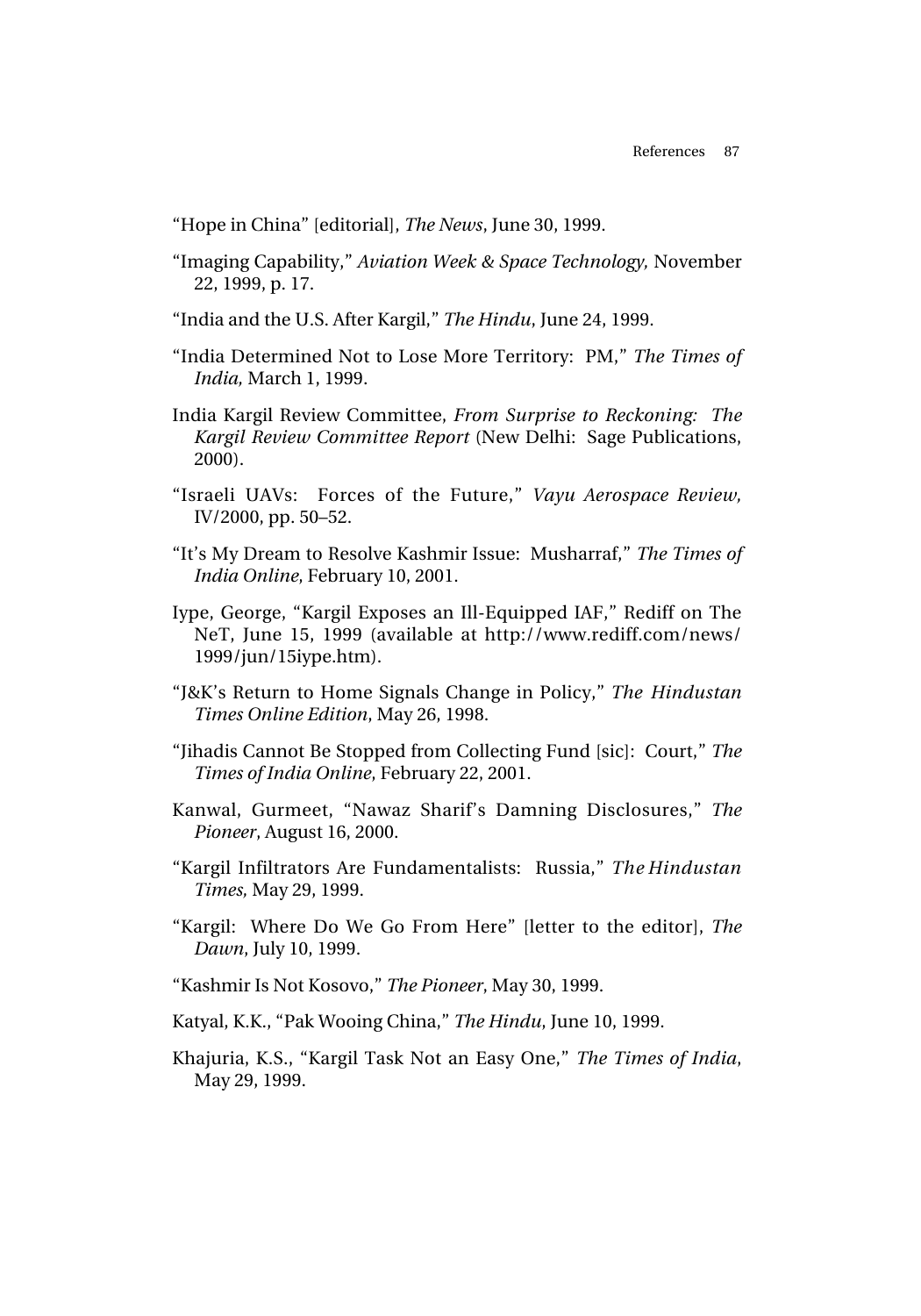Khan, M. Ilyas, "Life After Kargil," *The Herald,* July 2000, pp. 24–30.

- Khan, Tanyir Ahmed, "Understanding China Is Vital," *The Dawn*, July 6, 1999.
- Krishnaswami, Sridhar, "Pull Back Forces, Clinton Tells Sharif," *The Hindu,* June 16, 1999.
- Krishnaswami, Sridhar, "Zinni Mission to Pak, Very Productive," *The Hindu,* June 29, 1999.
- Lahore Declaration. Available at U.S. Institute of Peace Web site: http://www.usip.org/library/pa/ip/ip\_lahore19990221.html.
- "The Line of Crisis," *The Indian Express*, June 29, 1999.
- Madan, Vijay, "Population Terrain—The Neglected Factor of Counter-Insurgency Operations," *Indian Defence Review*, Vol. 12, No. 2, April–June, 1997.
- Mahmood, Afzal, "China's Cautious Approach," *The Dawn*, July 4, 1999.
- Mahmood, Afzal, "Defusing the Tension," *The Dawn*, June 5, 1999.
- Mahmood, Afzal, "Seeing Kargil in Perspective," *The Dawn*, July 18, 1999.
- Mahmood, Afzal, "Ties with China in Perspective," *The Dawn*, June 29, 1999.
- Mahmood, Shafqaat, "Losing the Peace," *The News International Pakistan*, July 10, 1999.
- Masud, Mahdi, "Kargil Crisis: A Balance Sheet," *The Dawn*, July 16, 1999.
- Mazari, Shireen M., "Kargil: Misguided Perceptions," Pakistan Institute for Air Defence Studies, n.d. (available at www.piads. com.pk/users/piads/mazari1.html).
- Mazari, Shireen M., "Re-Examining Kargil," *Defence Journal* (online version), June 2000.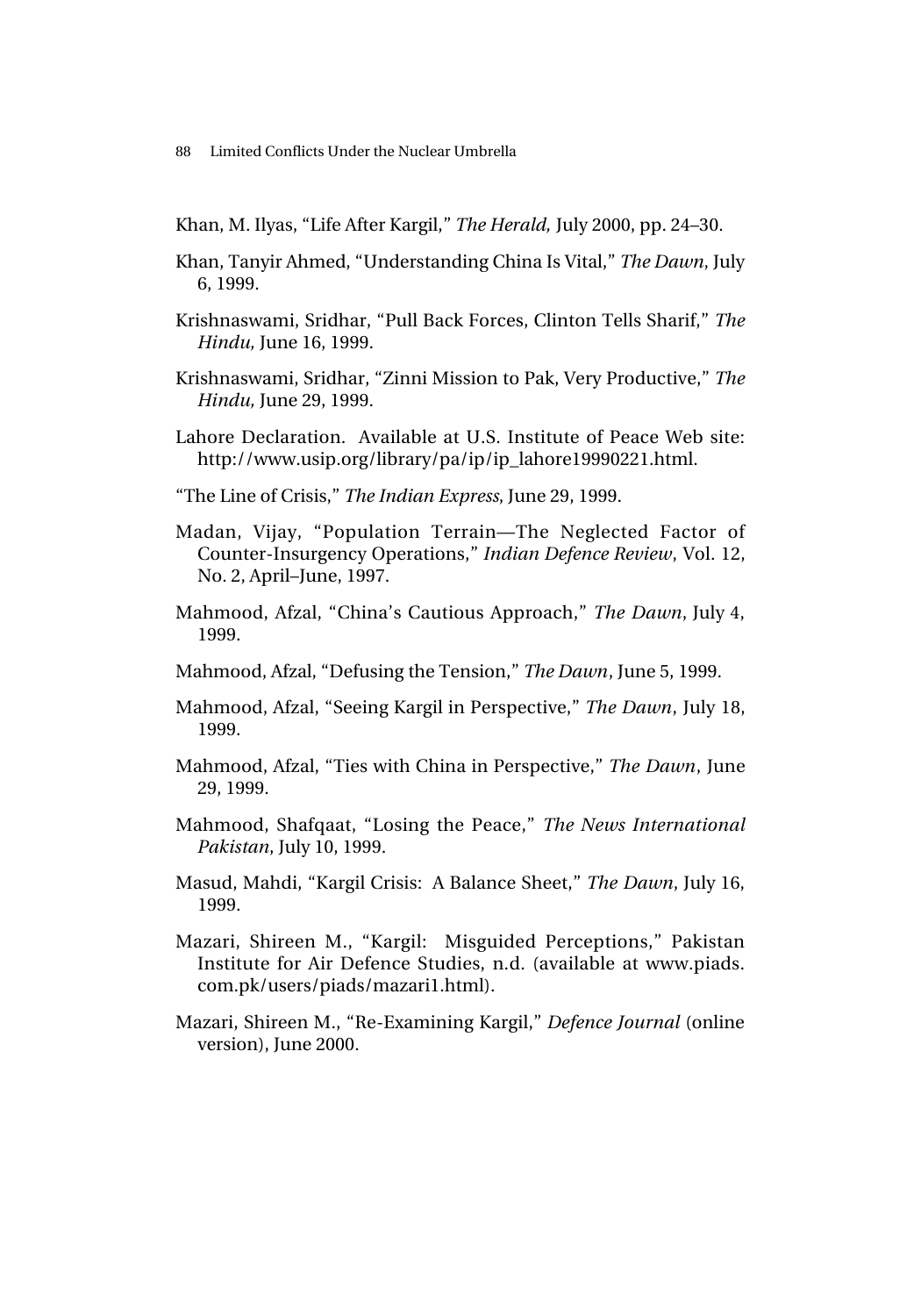- Merchant, D.P., "Peacekeeping in Somalia: An Indian Experience," *Army & Defence Quarterly Journal*, Vol. 126, April 1996, pp. 134–141.
- Mohan, C. Raja, "China Unlikely to Adopt Anti-India Posture," *The Hindu*, June 11, 1999.
- Mohan, C. Raja, "Fernandes Unveils 'Limited War' Doctrine," *The Hindu* (online edition), January 25, 2000.
- Mohan, C. Raja, "Will U.S. Match Words with Deeds?" *The Hindu*, June 26, 1999.
- Nanda, Ravi, *Kargil: A Wakeup Call* (New Delhi: Lancer Books, 1999).
- Naqvi, M.B., "Looking Beyond Kargil," *The Dawn*, July 19, 1999.
- "Nawas Was Bypassed, Feel Western Experts," *The Pioneer,* May 29, 1999.
- "A One Side Approach Will Not Work," *The Dawn*, June 26, 1999.
- "Pak Ploy to Escalate War, Draw Global Attention," *The Pioneer*, June 11, 1999.
- "Pak Sends Mutilated Bodies Ahead of Aziz," *Indian Express*, June 11, 1999.
- "Pakistan Crossed the LOC Says UN Chief," *The Hindu*, May 31, 1999.
- "Pakistan's Dilemma," *The Hindustan Times*, June 30, 1999.
- "Pakistan's Plan Backfires," *The Pioneer*, June 25, 1999.
- "Pakistan Vows Tough Action Against Extremists," *The Times of India Online*, February 13, 2001.
- Pegasus, "Insurgency and Counter-Insurgency: The Anatomy of an Insurgent Movement and Counter Measures," *Indian Defence Review*, Vol. 1, No. 1, January 1996.
- "Playing with Fire" [editorial], *The Dawn*, May 30, 1999.
- "PM's China Visit" [editorial], *The Dawn*, June 29, 1999.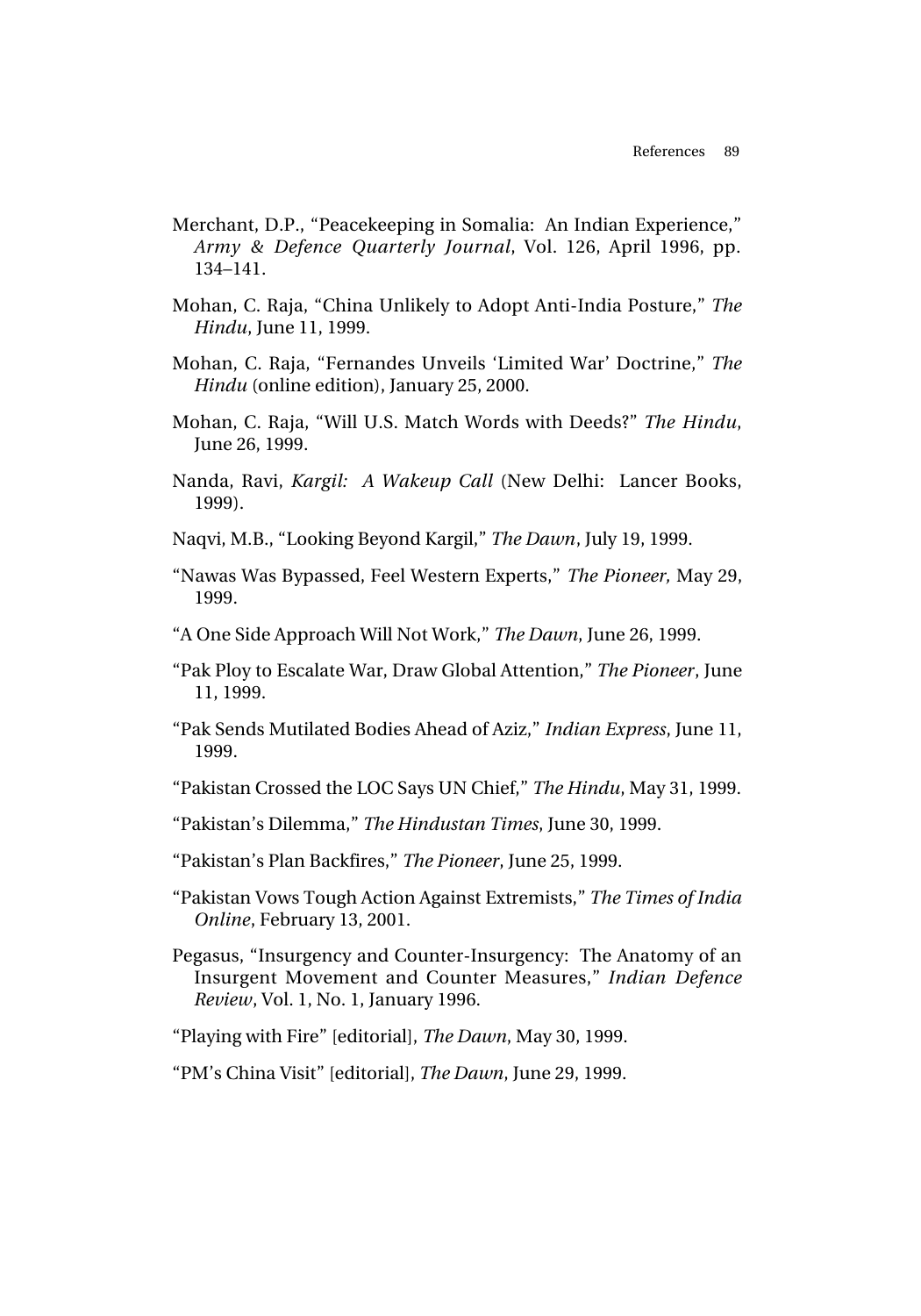"Prime Minister Explains" [editorial], *The Dawn*, July 14, 1999.

- Radyuhin, Vladimir, "Moscow Backs Operation Against Intruders," *The Hindu*, May 28, 1999.
- Raghavan, V.R., "Limited War and Strategic Liability," *The Hindu,* February 2, 2000.
- Rajain, Arpit, "India's Political and Diplomatic Response to the Kargil Crisis," unpublished working paper planned for publication in P.R. Chari and Maj. Gen. Ashok Krishna (eds.), *Kargil: The Tables Turned* (New Delhi: Manohar, 2001), pp. 181–203.
- Raman, B., "Is Osama bin Laden in Kargil?" *The Indian Express,* May 26, 1999.
- Rashid, Abbas, "Raising the Ante in Kashmir," *The News International Pakistan*, July 2, 1999.
- Ray, Arjun, *Kashmir Diary: Psychology of Militancy* (New Delhi: Manas Publications, 1997).
- Reddy, B. Muralidhar, "Pak Vows Tough Measures Against 'Jihadi' Outfits," *The Hindu*, February 13, 2001.
- Reddy, B. Muralidhar, "Sattar Wants Tripartite Talks Before Ramzan," *The Hindu*, December 5, 2000.
- "Resume Talks, China Tells Sharif," *The Hindu,* June 29, 1999.
- Sarkar, Bhaskar, *Kargil War: Past, Present, and Future* (New Delhi: Lancer Publishers, 1999).
- Sattar, Abdul, "Crisis with Deep Roots," *The News International Pakistan*, June 13, 1999.
- "Security Council Hands Off Kargil," *The Statesman*, May 30, 1999.
- Shafi, Kamram, "Friendless in Kashmir," *The News International Pakistan*, June 21, 1999.
- Shamin, Arif, "War on the Net," *The News,* July 11, 1999.
- "Sharif, ISI Uninvolved, by George!" *The Hindustan Times,* May 29, 1999.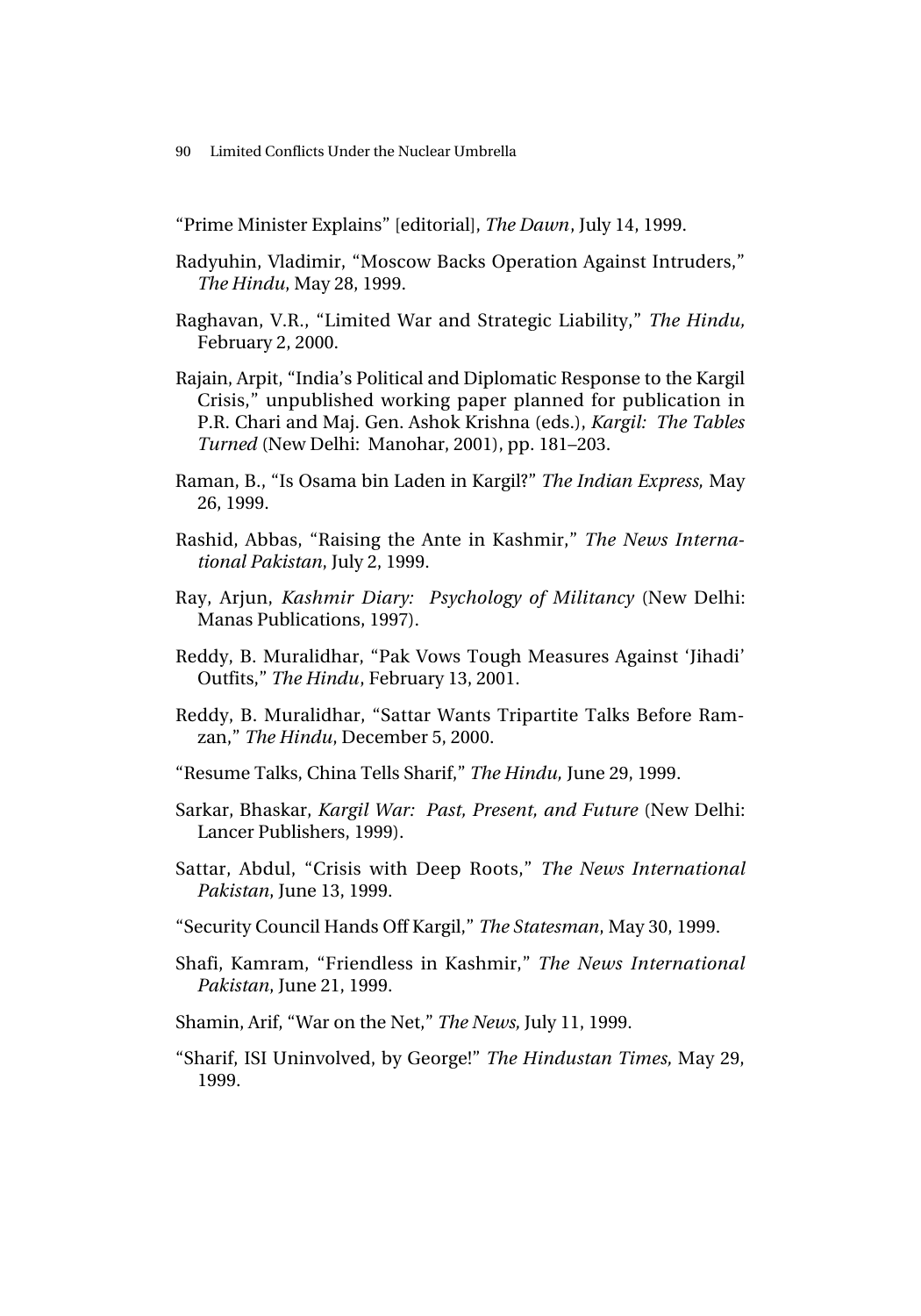- "Show Restraint: China," *The Pioneer,* May 28, 1999.
- Siddiqui, Aziz, "Downhill from Kargil," *The Dawn*, June 29, 1999.
- Siddiqui, Aziz, "In the Aftermath of 'Jihad'," *The Dawn*, July 11, 1999.
- Singh, Jasjit, *Kargil 1999: Pakistan's Fourth War for Kashmir* (New Delhi: Knowledge World, 1999).
- "'Spy Satellite' Launch by Year-End," *The Hindu*, July 2, 2000.
- Swami, Parveen, *The Kargil War* (New Delhi: LeftWord Books, 1999), p. 19.
- "Taliban Are Waiting to Launch Jehad in Kashmir," *The Asian Age,* June 16, 1999.
- "Talks at Last" [editorial], *The Dawn*, June 10, 1999.

"Taming Pakistan," *The Times of India*, June 26, 1999.

- Tellis, Ashley J., "The Changing Political-Military Environment: South Asia," in Zalmay Khalilzad et al., *The United States and Asia: Toward a New U.S. Strategy and Force Posture* (Santa Monica, California: RAND, 2001), pp. 218–224.
- Tellis, Ashley J., *India's Emerging Nuclear Posture: Between Recessed Deterrent and Ready Arsenal* (Santa Monica, Calif.: RAND, forthcoming).
- Tellis, Ashley J., *Stability in South Asia* (Santa Monica, California: RAND, 1997).
- "U.S. Rejects Pak Claims on LOC Violations," *The Times of India,* May 28, 1999.
- Varma, K.J.M., "Pakistan to Airlift Tents, Blankets for Gujarat Quake Victims," rediff.com, January 29, 2001.
- Wilson, John, "Enough. Now Teach Them a Lesson," *The Pioneer*, June 11, 1999.
- Wirsing, Robert G., "The Siachen Dispute: Can Diplomacy Untangle It?" *Indian Defence Review*, July 1991.